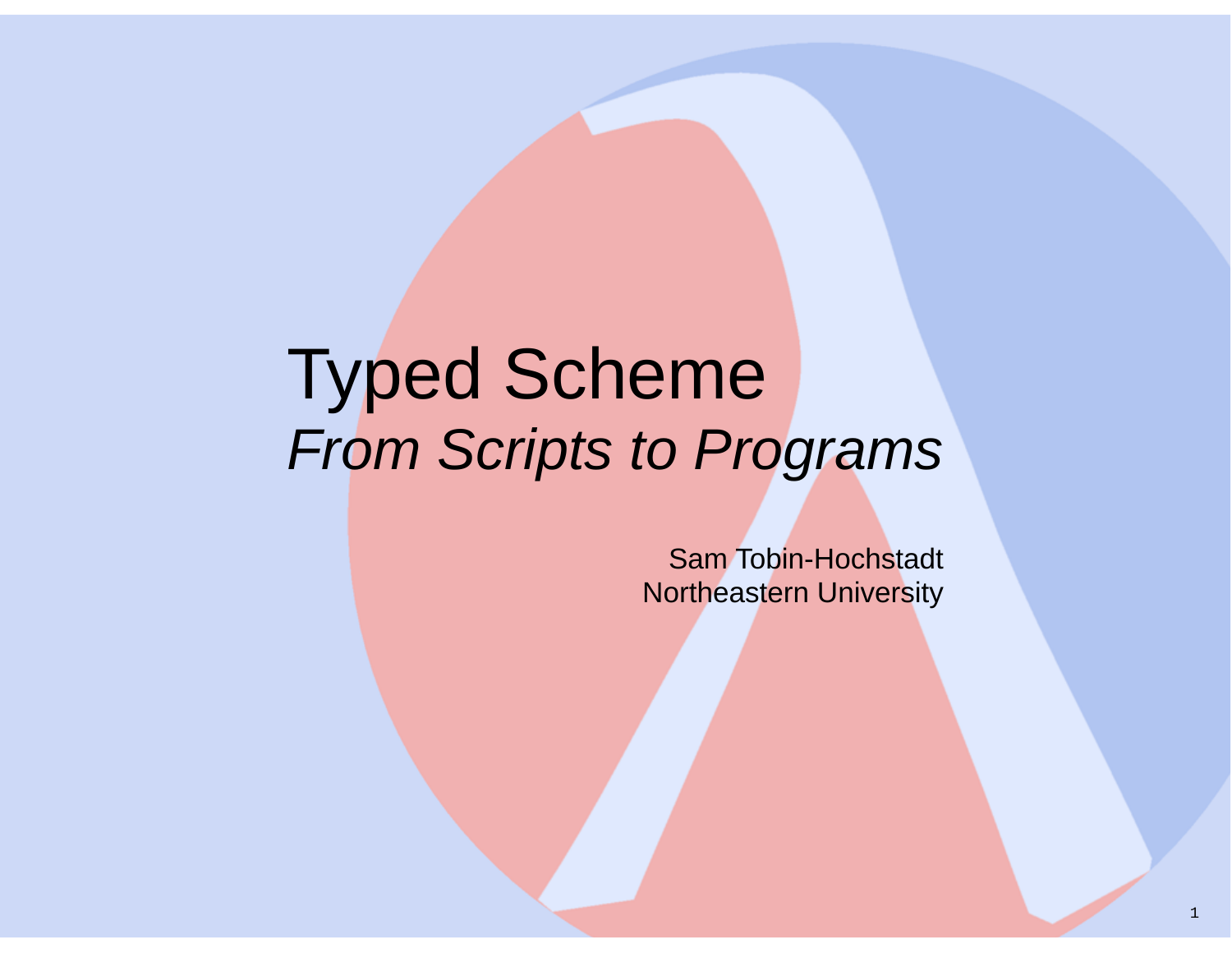## The PL Renaissance

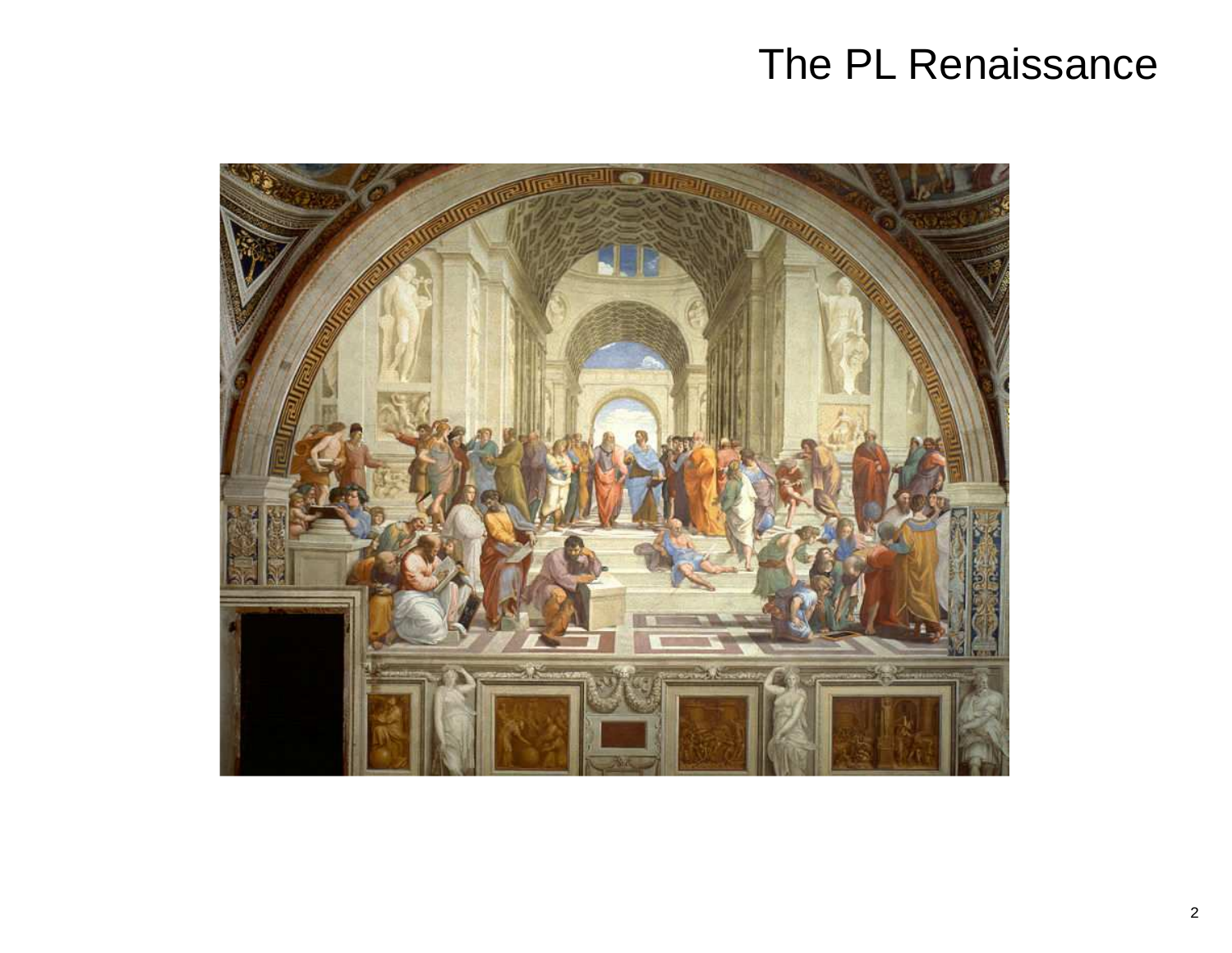## The PL Renaissance

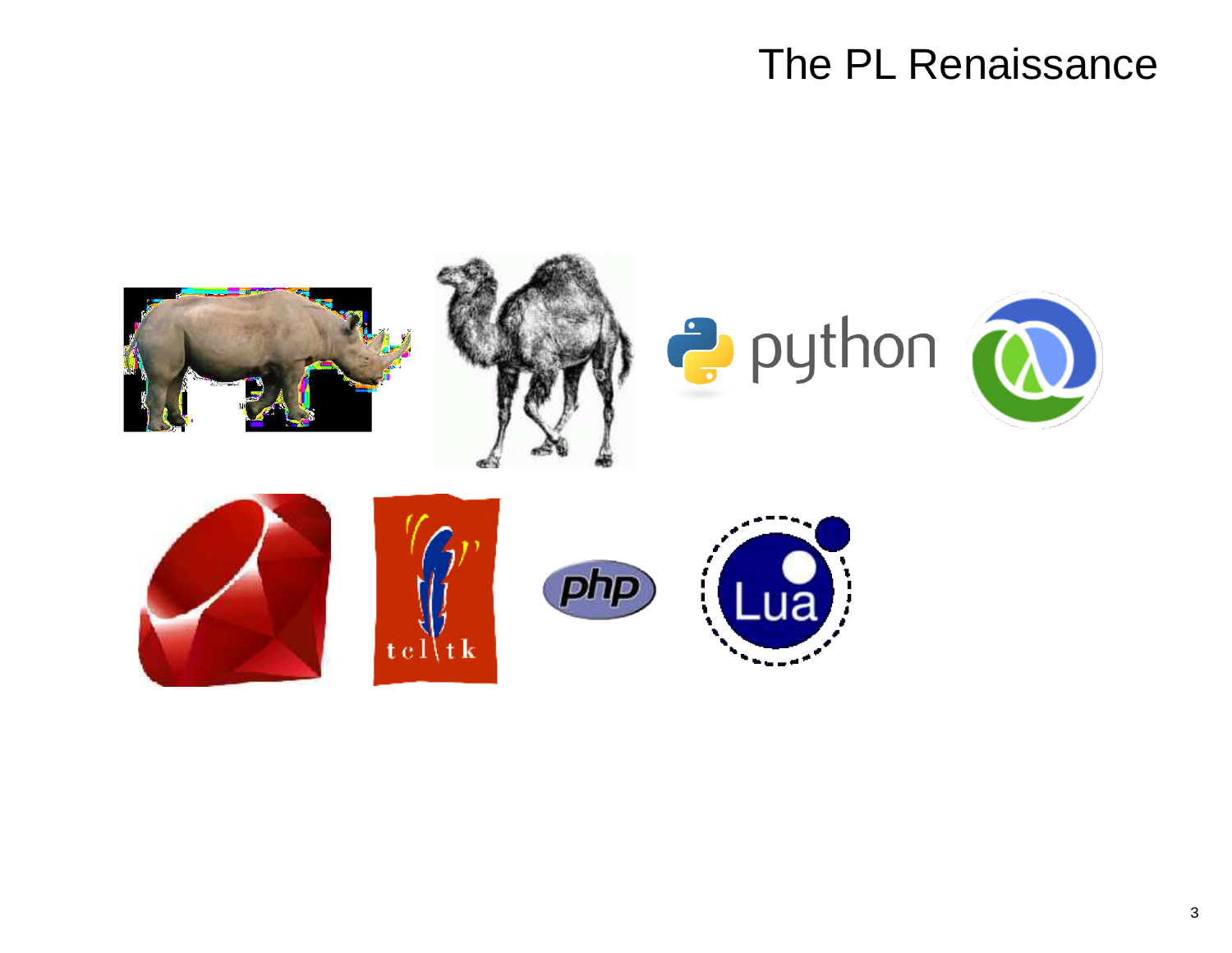## The PL Renaissance

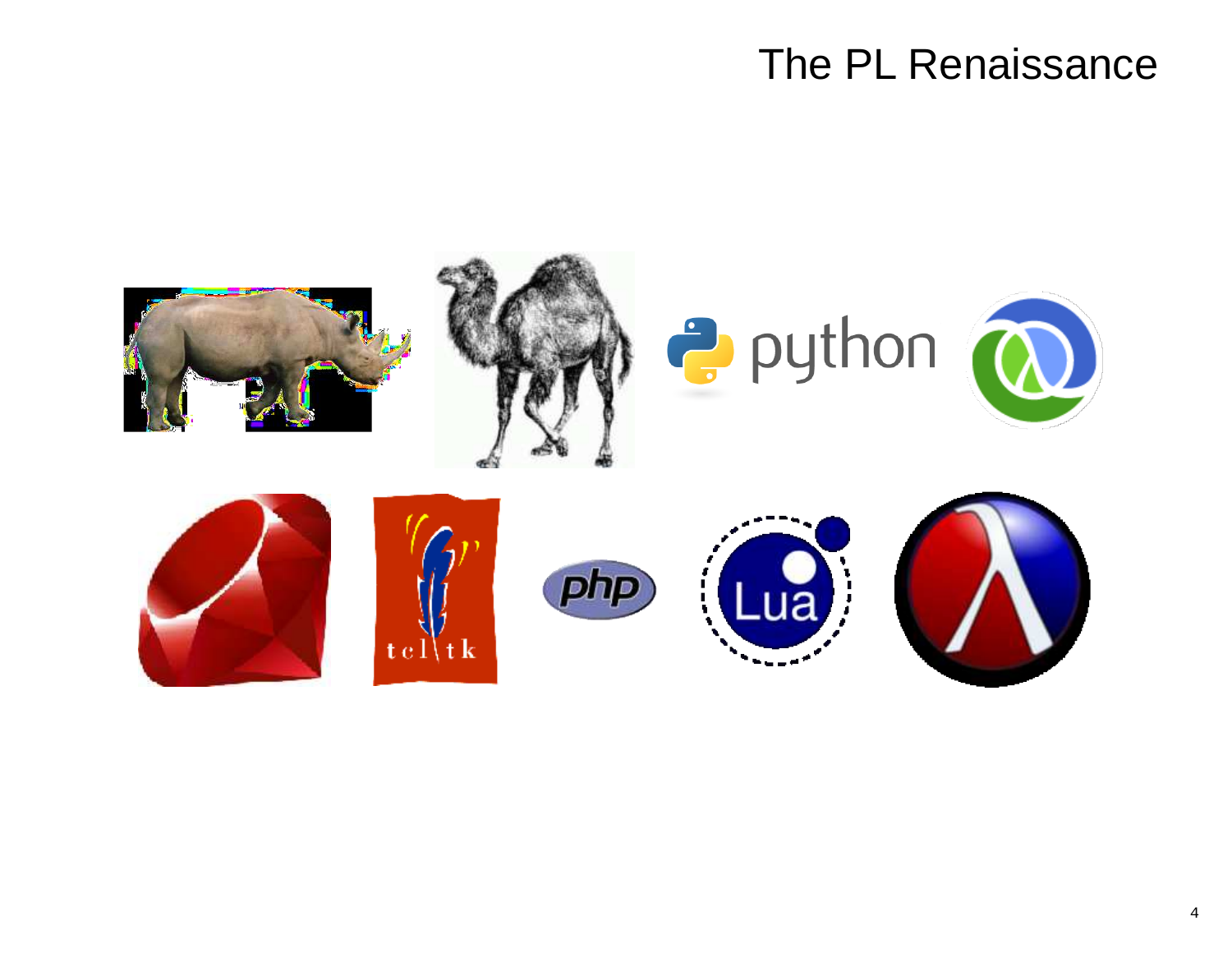## What's good

These languages are

interactive

designed for rapid development

- o supported by an active community
- modular
- higher-order

And they're exciting!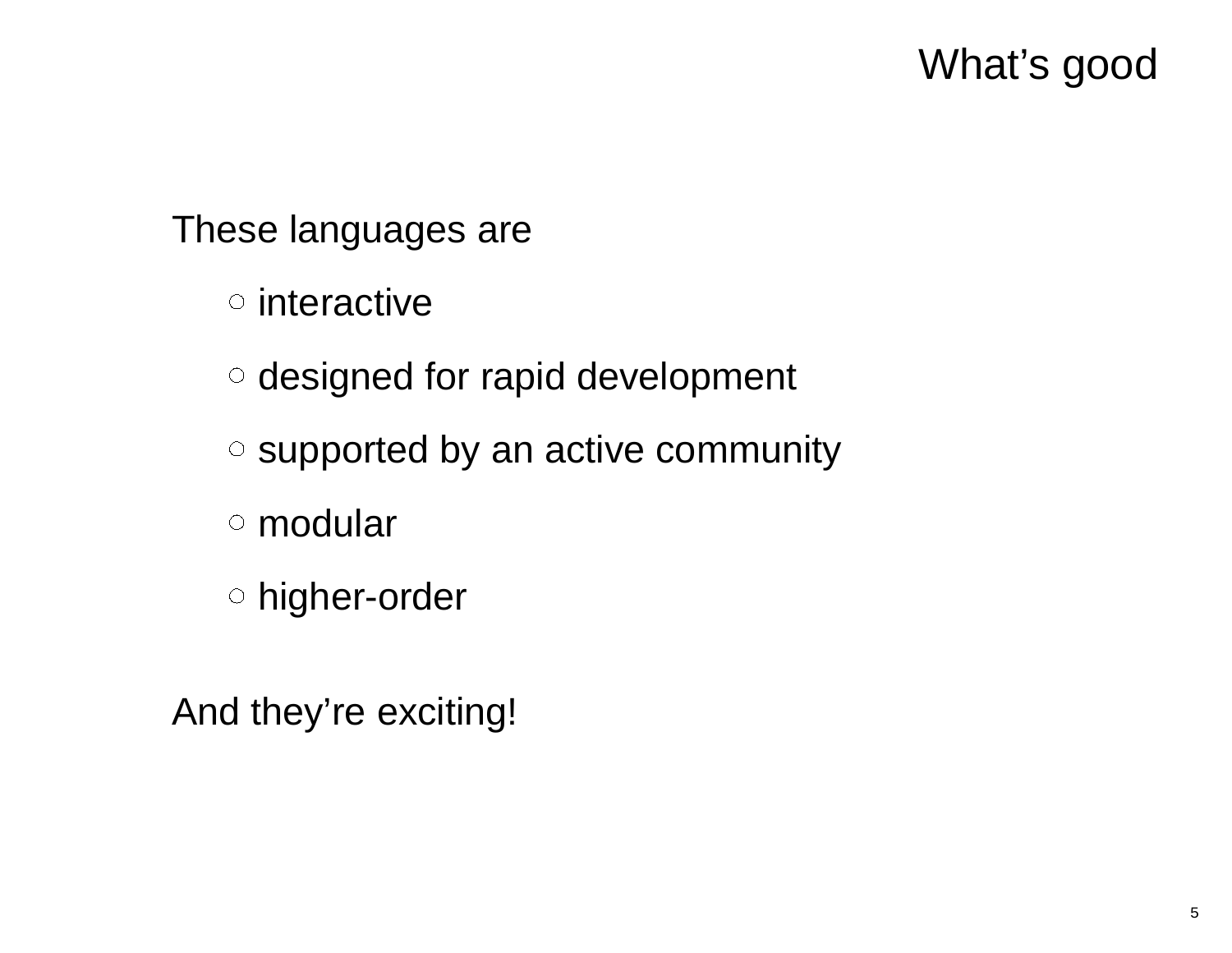#### **(define (main stx trace-flag super-expr deserialize-id-expr name-idinterface-exprs defn-and-exprs)**

 $+$  900 lines **(let-values ([(this-id) #'this-id] [(the-obj) (datum->syntax (quote-syntax here) (gensym 'self))] [(the-finder) (datum->syntax (quote-syntax here) (gensym 'find-self))]) (let\* ([def-ctx (syntax-local-make-definition-context)] [localized-map (make-bound-identifier-mapping)][any-localized? #f] [localize/set-flag (lambda (id) (let ([id2 (localize id)]) (unless (eq? id id2) (set! any-localized? #t))id2))][bind-local-id (lambda (id) (let ([l (localize/set-flag id)]) (syntax-local-bind-syntaxes (list id) #f def-ctx) (bound-identifier-mapping-put!localized-mapid l)))] [lookup-localize (lambda (id) (bound-identifier-mapping-getlocalized-mapid (lambda () ; If internal & external names are distinguished,; we need to fall back to localize: (localize id))))]) ; ----- Expand definitions ----- (let ([defn-and-exprs (expand-all-forms stx defn-and-exprs def-ctx bind-local-id)] [bad (lambda (msg expr) (raise-syntax-error #f msg stx expr))] [class-name (if name-id (syntax-e name-id) (let ([s (syntax-local-infer-name stx)]) (if (syntax? s) (syntax-e s) s)))]) ; ------ Basic syntax checks ----- (for-each (lambda (stx) (syntax-case stx (-init init-rest -field -init-field inherit-field private public override augride public-final override-final augment-final pubment overment augment rename-super inherit inherit/super inherit/inner rename-inner inspect) [(form orig idp ...) (and (identifier? #'form) (or (free-identifier=? #'form (quote-syntax -init))(free-identifier=? #'form (quote-syntax -init-field))))])))))))**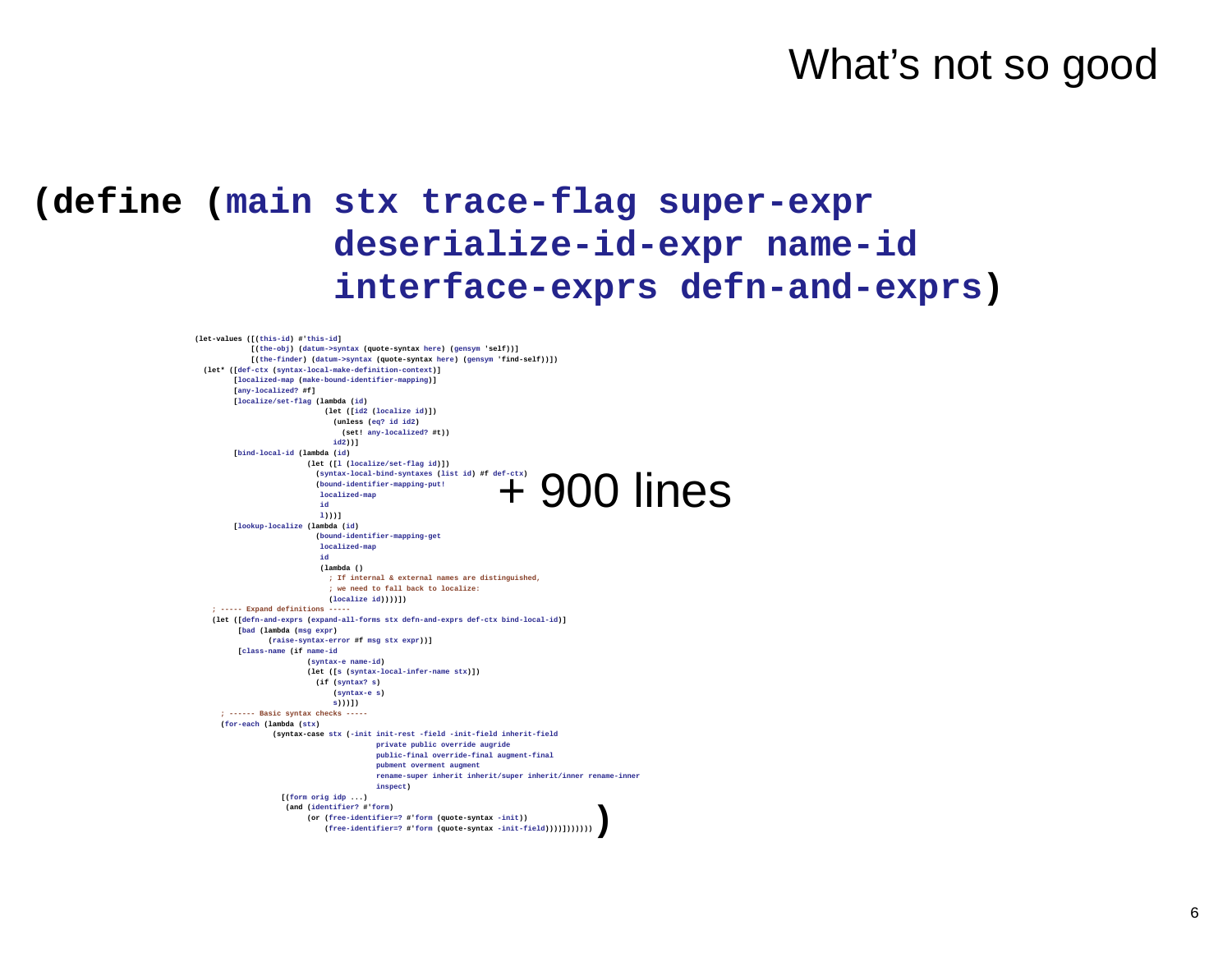#### **; Start here: (define (main stx trace-flag super-expr deserialize-id-expr name-idinterface-exprs defn-and-exprs)**

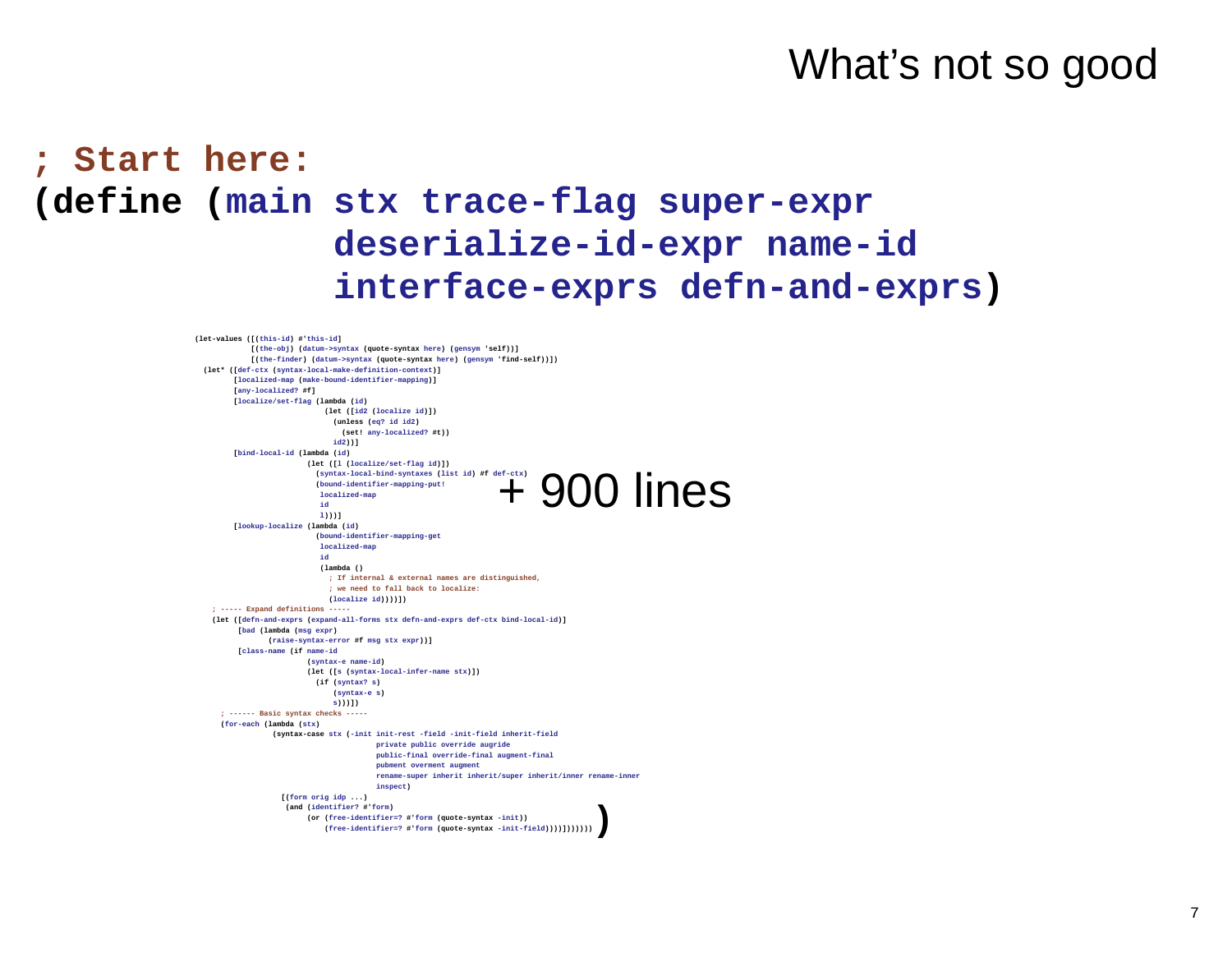#### ; main : stx bool stx **: stx bool stx id id stxs stxs -> stx (define (main stx trace-flag super-expr deserialize-id-expr name-idinterface-exprs defn-and-exprs)**

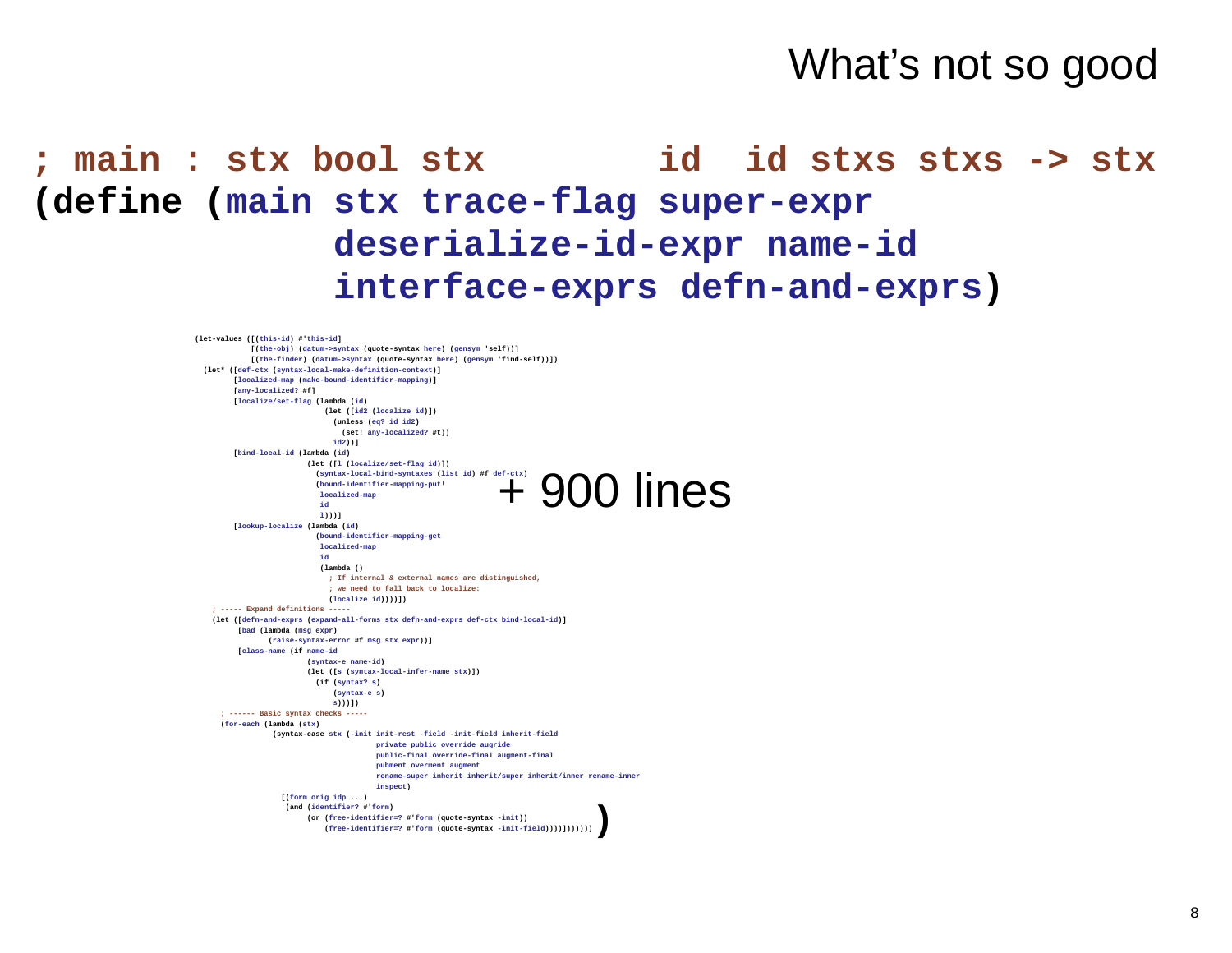#### **; main : stx bool stx (or #f id) id stxs stxs -> stx (define (main stx trace-flag super-expr deserialize-id-expr name-idinterface-exprs defn-and-exprs)**

```
+ 900 lines
(let-values ([(this-id) #'this-id]
[(the-obj) (datum->syntax (quote-syntax here) (gensym 'self))]
[(the-finder) (datum->syntax (quote-syntax here) (gensym 'find-self))]) (let* ([def-ctx (syntax-local-make-definition-context)]
[localized-map (make-bound-identifier-mapping)][any-localized? #f]
[localize/set-flag (lambda (id)
 (let ([id2 (localize id)])
                               (unless (eq? id id2)
                                 (set! any-localized? #t))id2))][bind-local-id (lambda (id)
 (let ([l (localize/set-flag id)])
                           (syntax-local-bind-syntaxes (list id) #f def-ctx)
                            (bound-identifier-mapping-put!localized-mapid
l)))]
[lookup-localize (lambda (id)
 (bound-identifier-mapping-getlocalized-mapid
(lambda ()
; If internal & external names are distinguished,; we need to fall back to localize: (localize id))))])
    ; ----- Expand definitions -----
 (let ([defn-and-exprs (expand-all-forms stx defn-and-exprs def-ctx bind-local-id)]
          [bad (lambda (msg expr)
                (raise-syntax-error #f msg stx expr))]
         [class-name (if name-id
(syntax-e name-id)
                          (let ([s (syntax-local-infer-name stx)])
                           (if (syntax? s)
                                (syntax-e s)
                              s)))])
; ------ Basic syntax checks ----- (for-each (lambda (stx)
 (syntax-case stx (-init init-rest -field -init-field inherit-field
                                         private public override augride
                                         public-final override-final augment-final
                                         pubment overment augment
                                         rename-super inherit inherit/super inherit/inner rename-inner
                                        inspect) [(form orig idp ...)
                    (and (identifier? #'form)
(or (free-identifier=? #'form (quote-syntax -init))
(free-identifier=? #'form (quote-syntax -init-field))))])))))))
```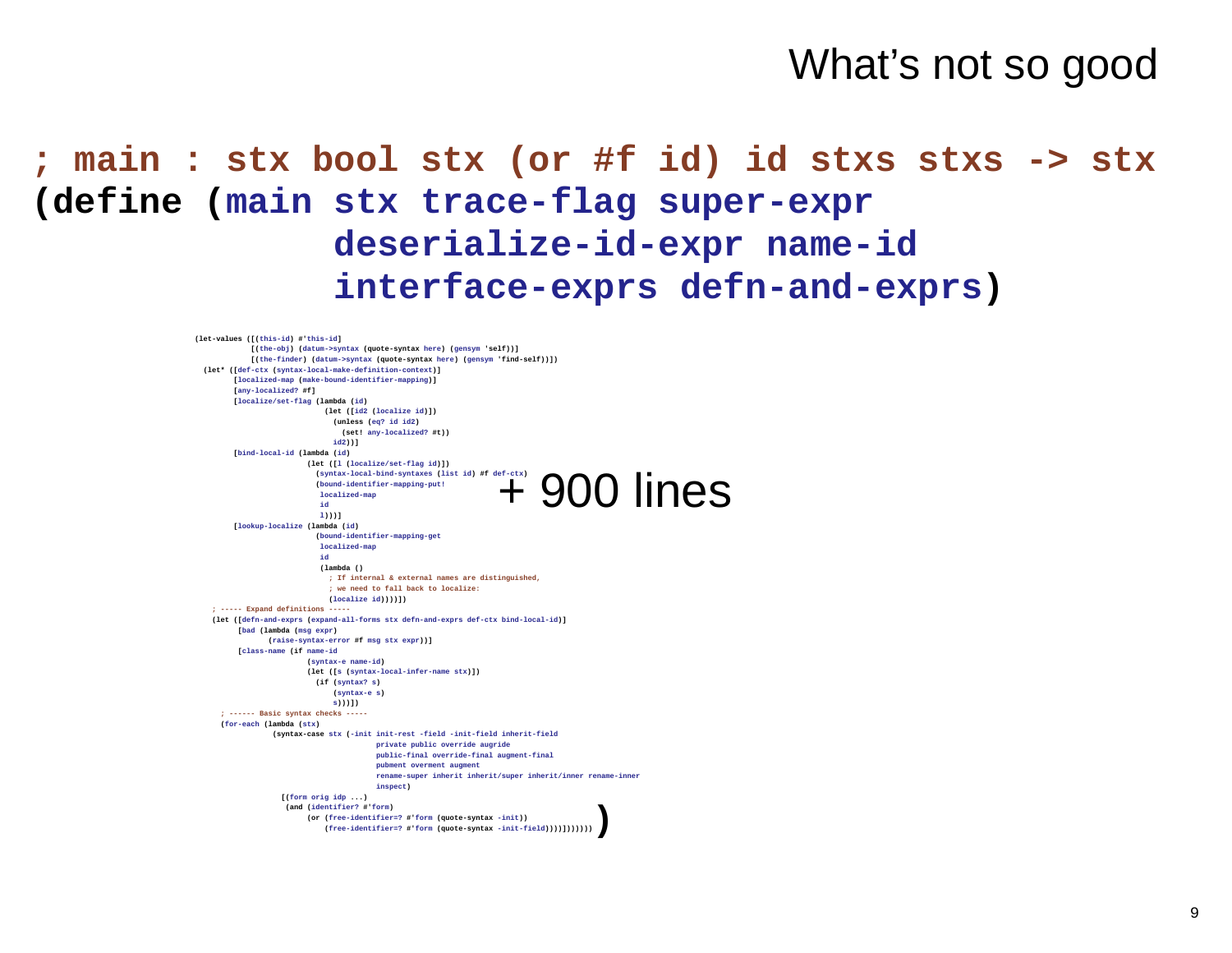**(: main (Stx Bool Stx (U #f Id) Id Stxs Stxs -> Stx))(define (main stx trace-flag super-expr deserialize-id-expr name-idinterface-exprs defn-and-exprs)**

```
+ 900 lines
(let-values ([(this-id) #'this-id]
[(the-obj) (datum->syntax (quote-syntax here) (gensym 'self))]
[(the-finder) (datum->syntax (quote-syntax here) (gensym 'find-self))]) (let* ([def-ctx (syntax-local-make-definition-context)]
[localized-map (make-bound-identifier-mapping)][any-localized? #f]
[localize/set-flag (lambda (id)
 (let ([id2 (localize id)])
                               (unless (eq? id id2)
                                 (set! any-localized? #t))id2))][bind-local-id (lambda (id)
 (let ([l (localize/set-flag id)])
                           (syntax-local-bind-syntaxes (list id) #f def-ctx)
                            (bound-identifier-mapping-put!localized-mapid
l)))]
[lookup-localize (lambda (id)
 (bound-identifier-mapping-getlocalized-mapid
(lambda ()
; If internal & external names are distinguished,; we need to fall back to localize: (localize id))))])
    ; ----- Expand definitions -----
 (let ([defn-and-exprs (expand-all-forms stx defn-and-exprs def-ctx bind-local-id)]
          [bad (lambda (msg expr)
                (raise-syntax-error #f msg stx expr))]
         [class-name (if name-id
(syntax-e name-id)
                          (let ([s (syntax-local-infer-name stx)])
                           (if (syntax? s)
                                (syntax-e s)
                              s)))])
; ------ Basic syntax checks ----- (for-each (lambda (stx)
 (syntax-case stx (-init init-rest -field -init-field inherit-field
                                         private public override augride
                                         public-final override-final augment-final
                                         pubment overment augment
                                         rename-super inherit inherit/super inherit/inner rename-inner
                                        inspect) [(form orig idp ...)
                    (and (identifier? #'form)
(or (free-identifier=? #'form (quote-syntax -init))
(free-identifier=? #'form (quote-syntax -init-field))))])))))))
```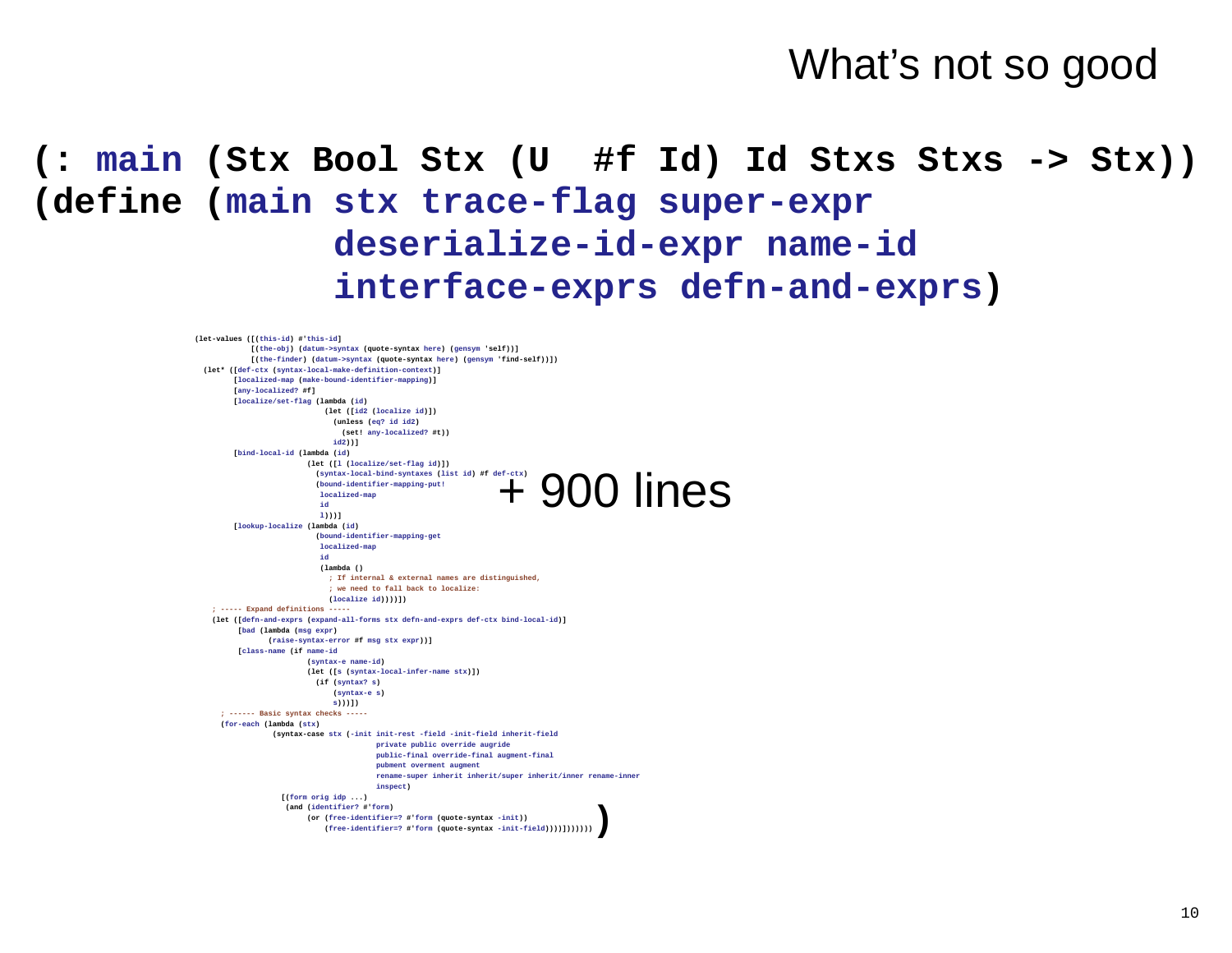## Thesis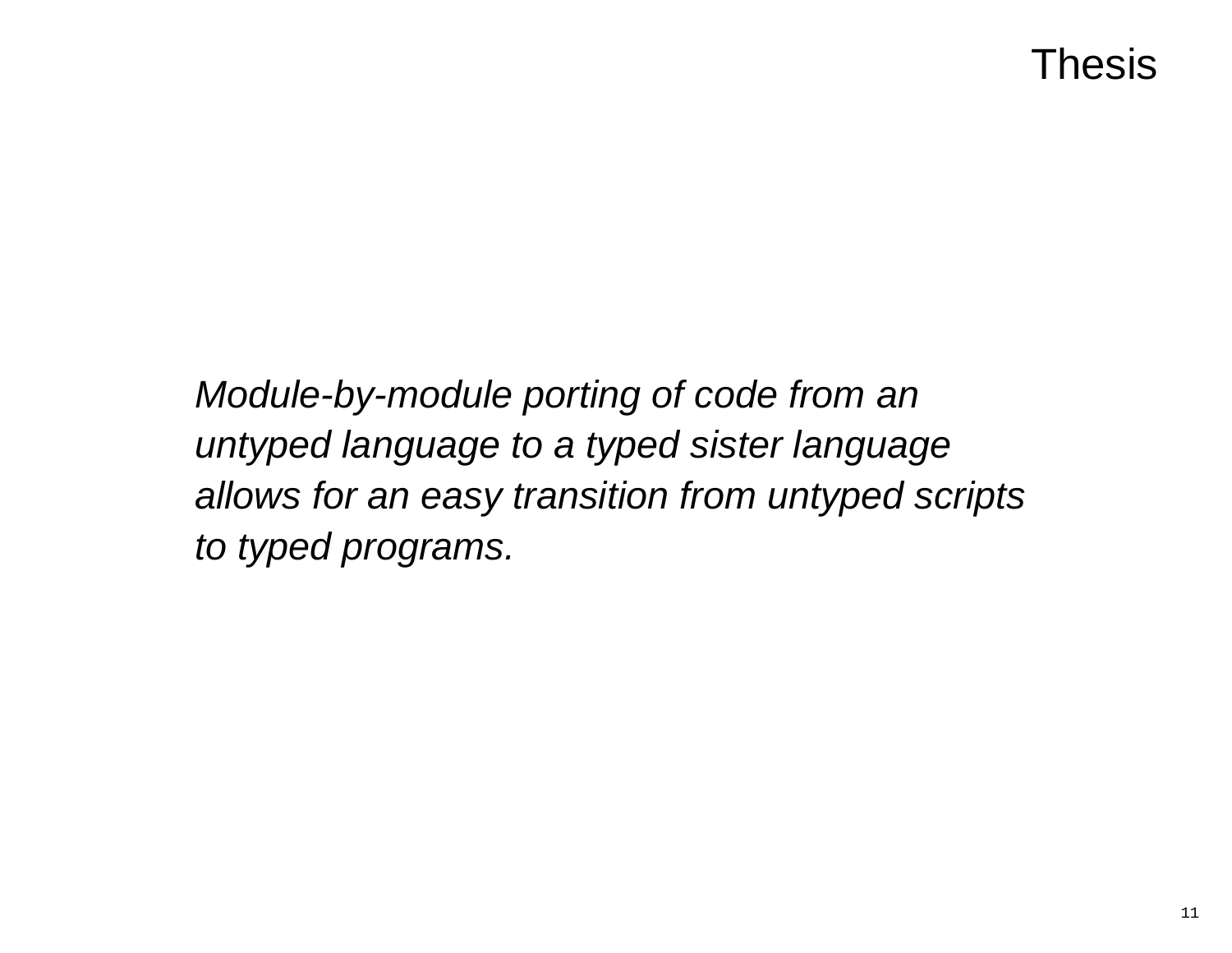## Thesis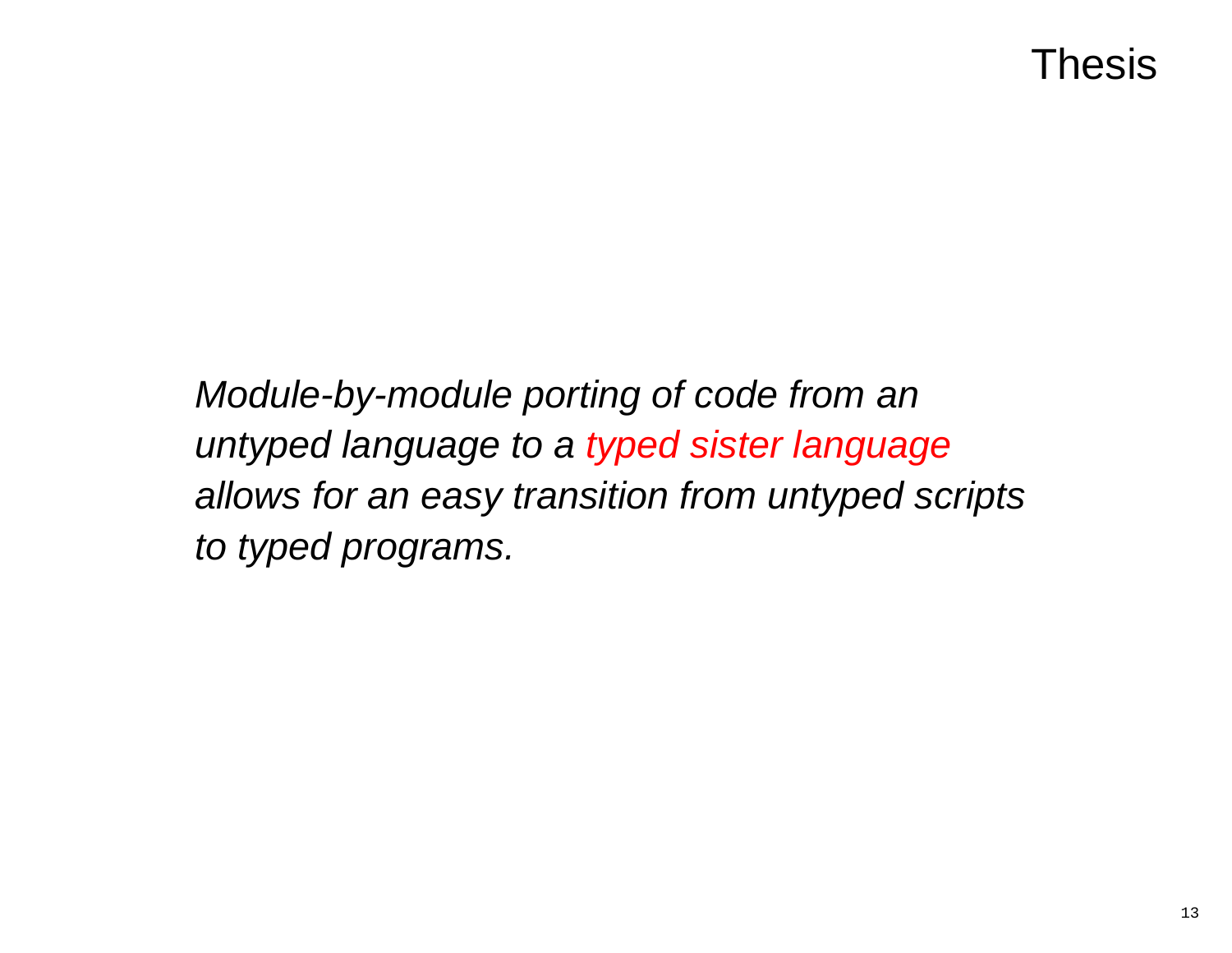## Thesis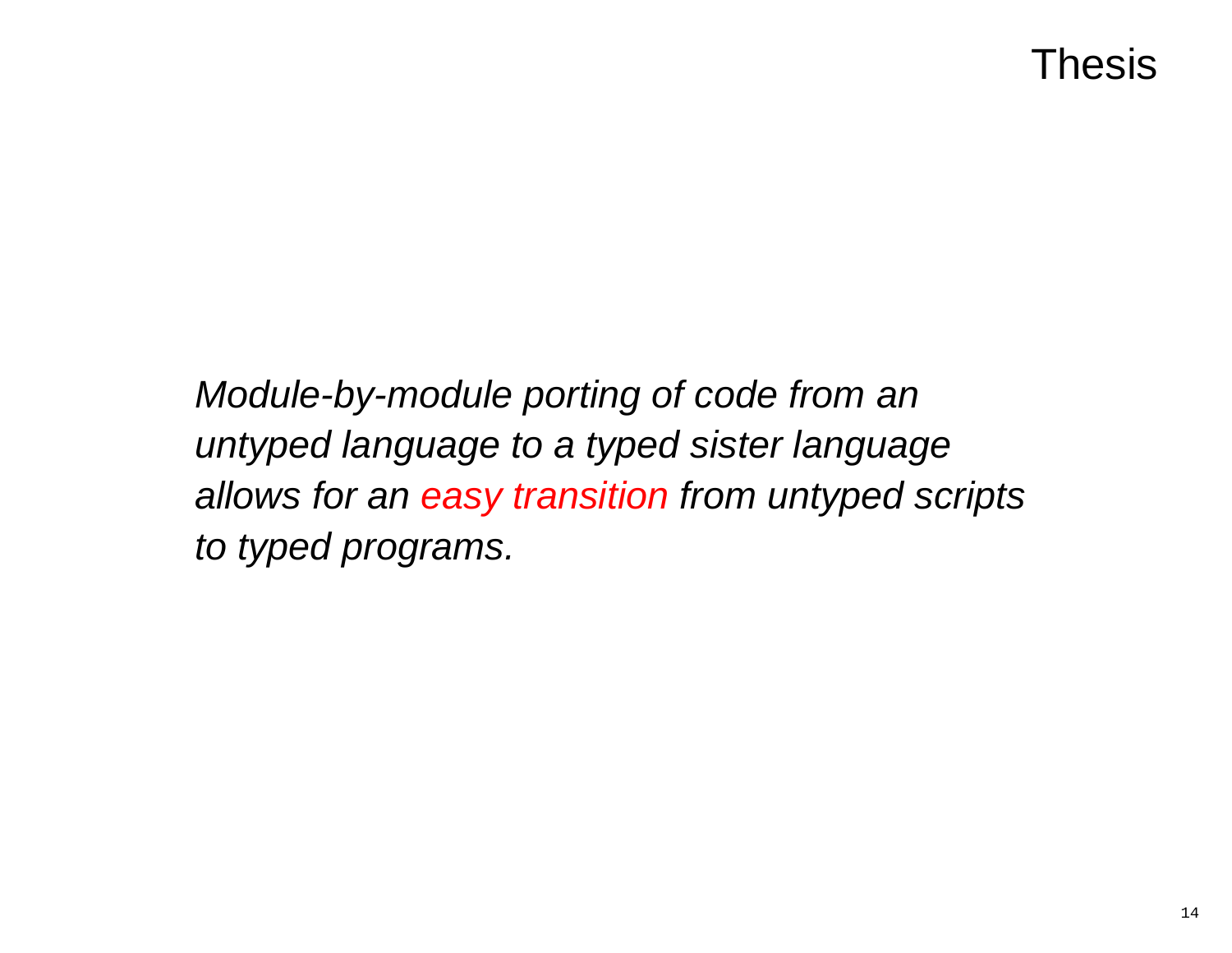## Why PLT Scheme?

## Modules

## **Contracts**

## Abstractions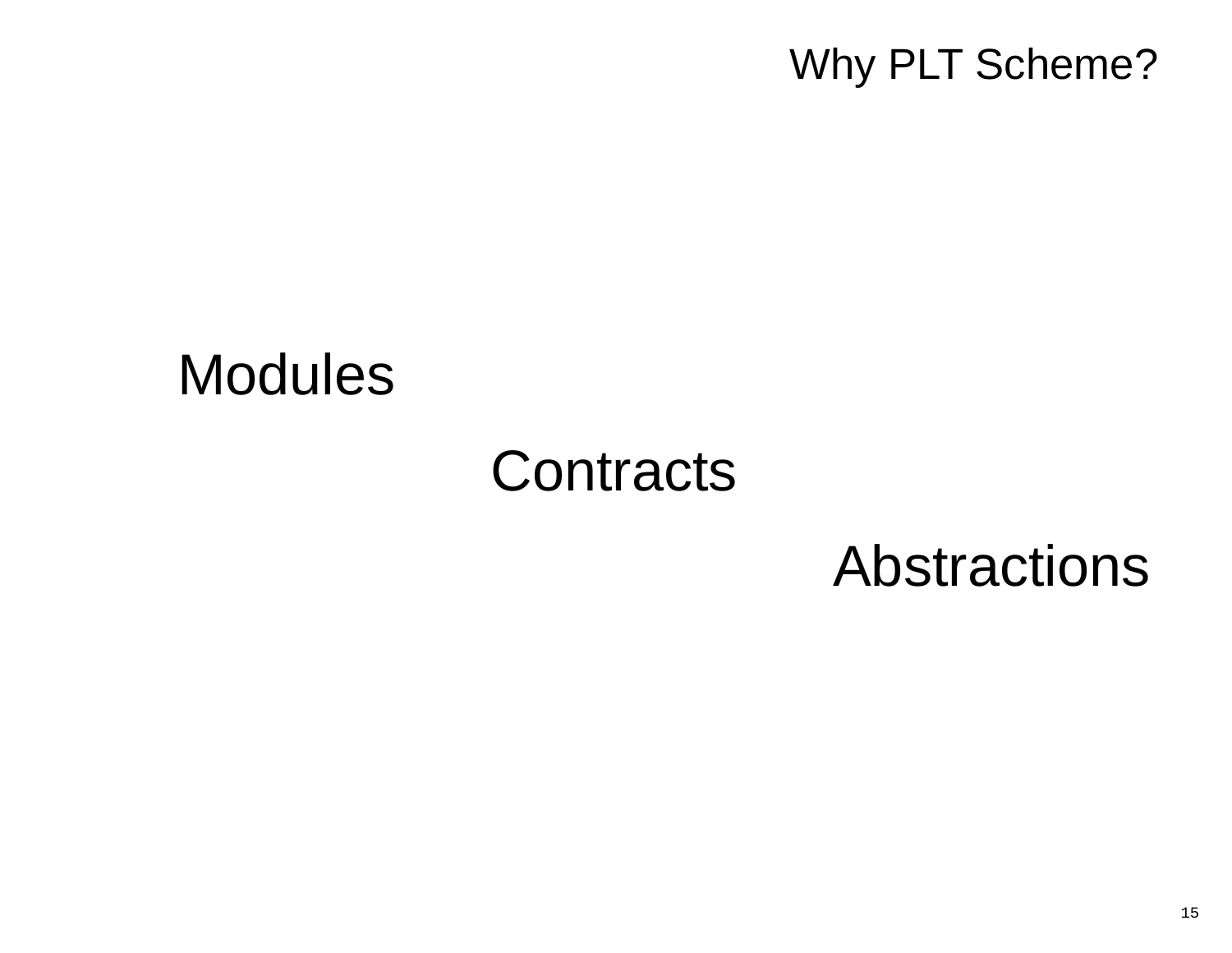# Typed Scheme in 3 Slides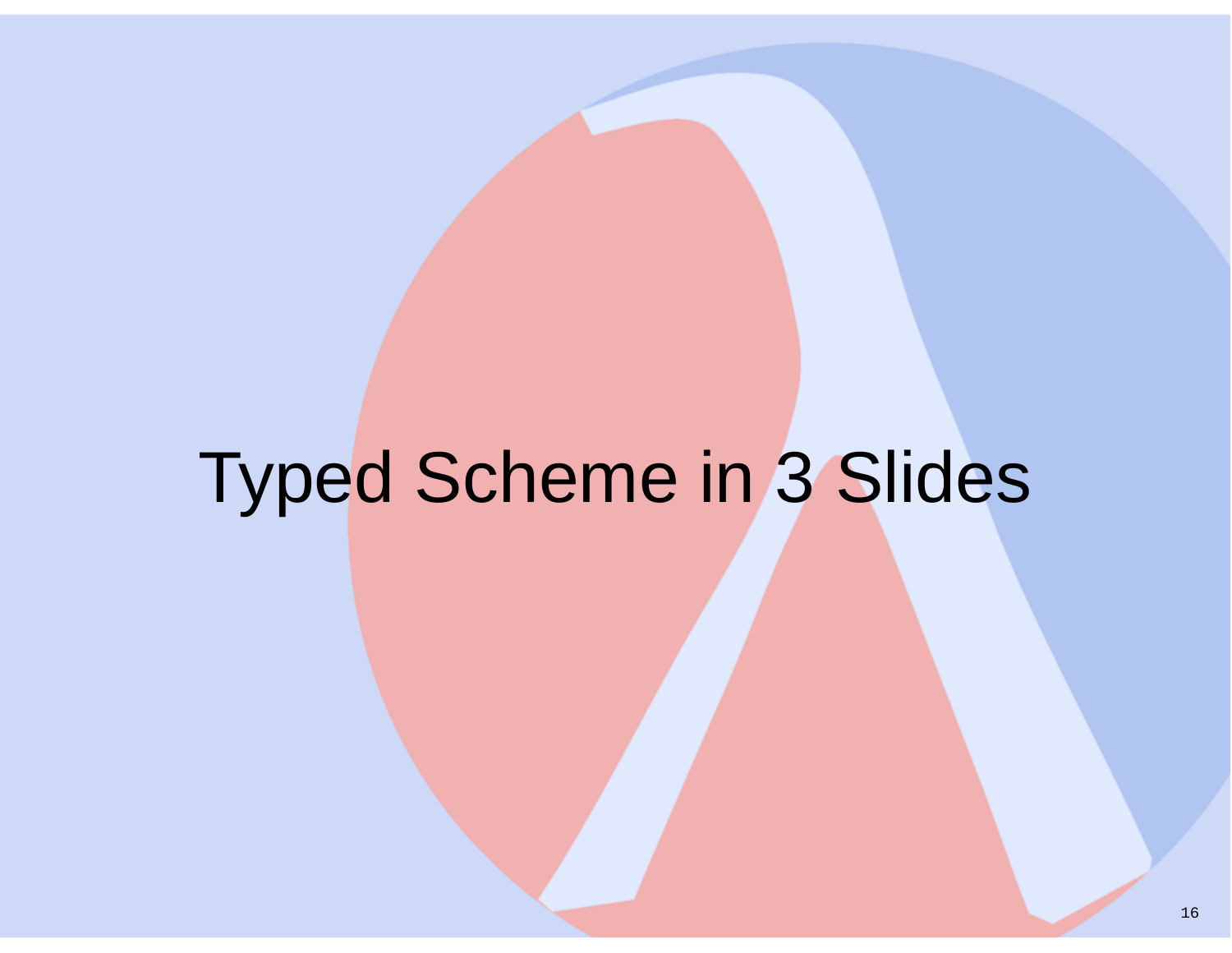## **Hello World**

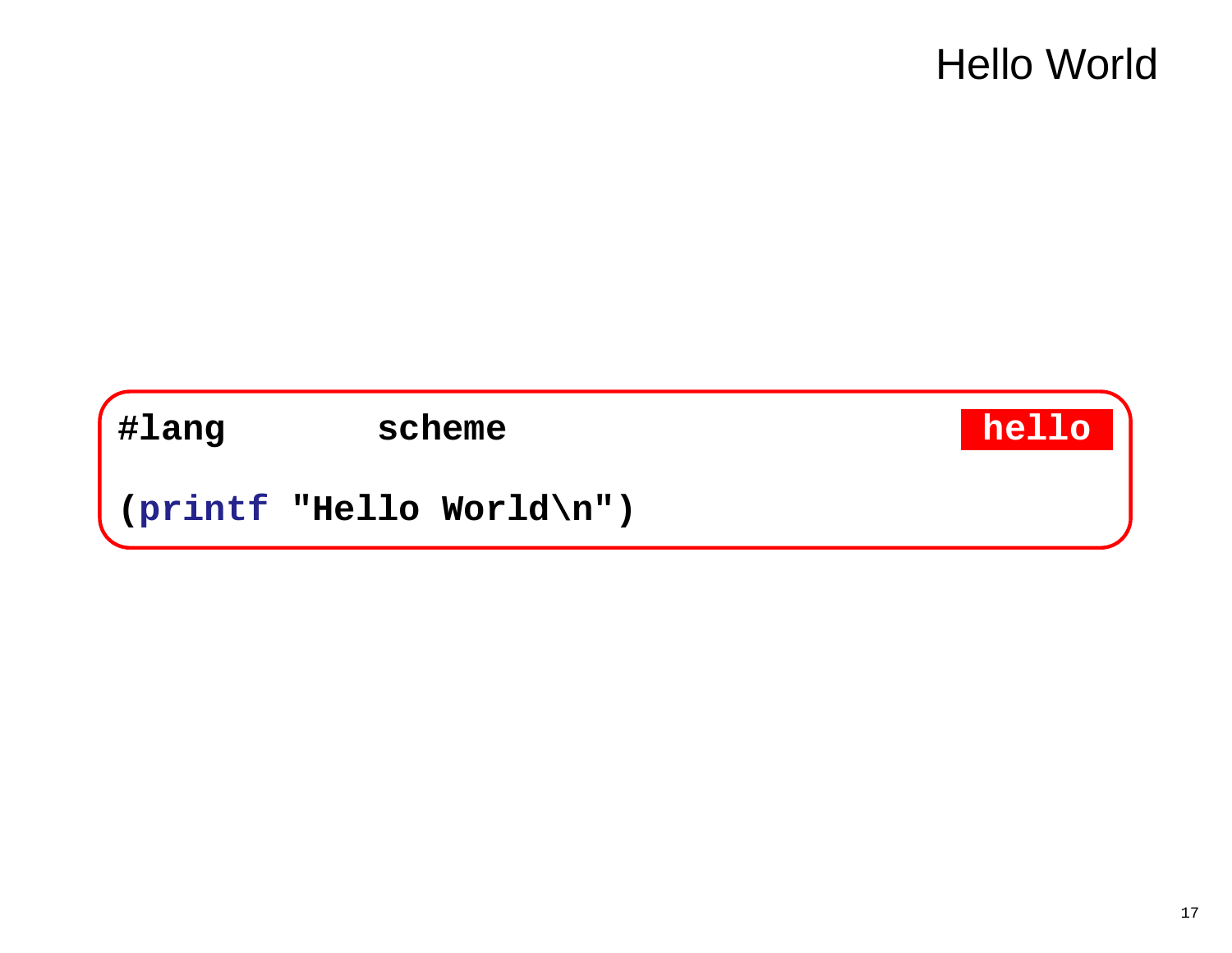## **Hello World**

#lang typed-scheme

#### hello

(printf "Hello World\n")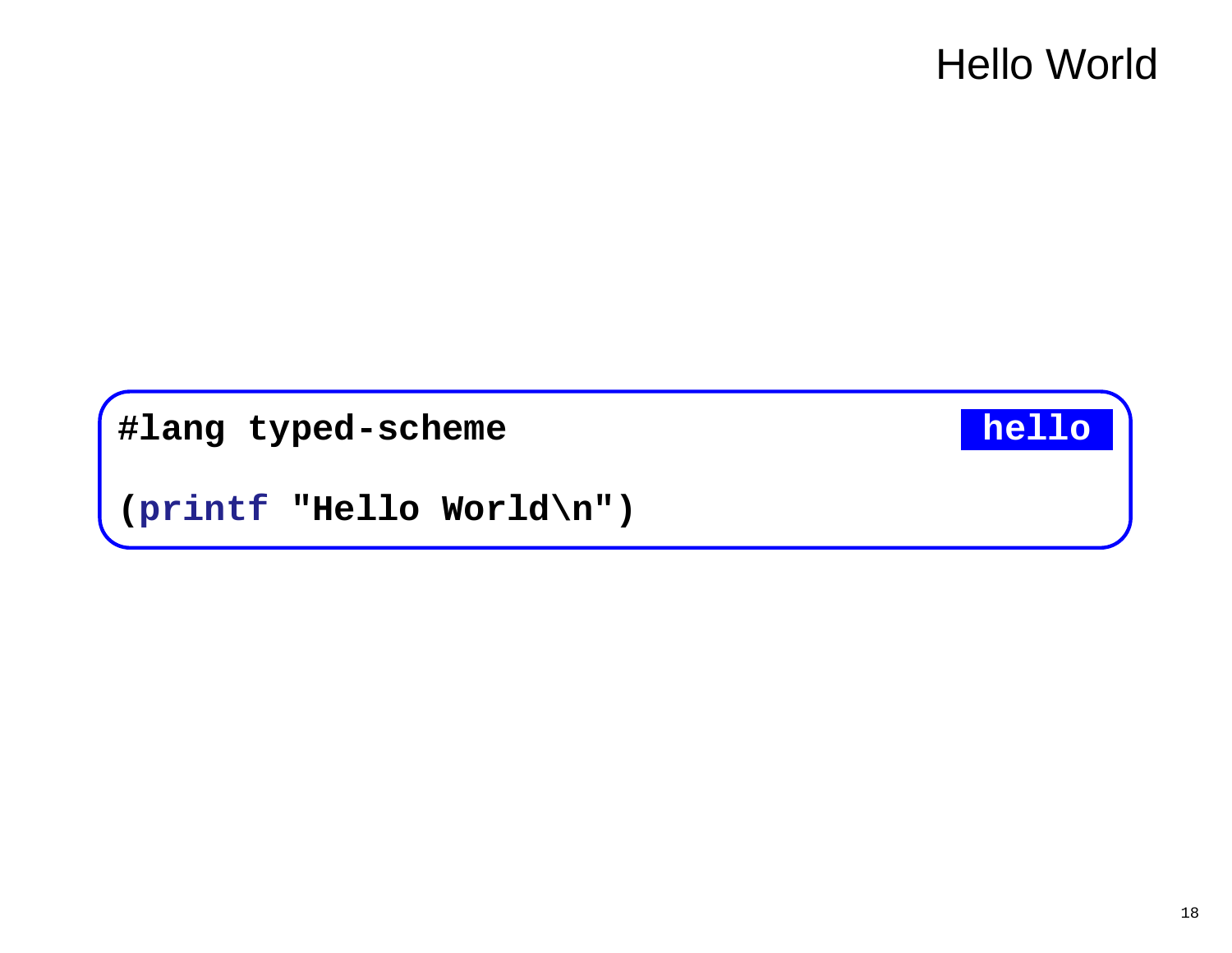## **Functions**

| #lang     | scheme                                                                                                                                                                                                       |  |
|-----------|--------------------------------------------------------------------------------------------------------------------------------------------------------------------------------------------------------------|--|
|           | ; ack : Integer Integer -> Integer<br>$(\text{define } (\text{ack } m n)$<br>$\text{(cond } [\text{(&= m 0) (+ n 1)]}$<br>$[(\le n 0)$ $(\text{ack } (-m 1) 1)]$<br>$[else (ack (- m 1) (ack m (- n 1)))] )$ |  |
| (ack 2 3) |                                                                                                                                                                                                              |  |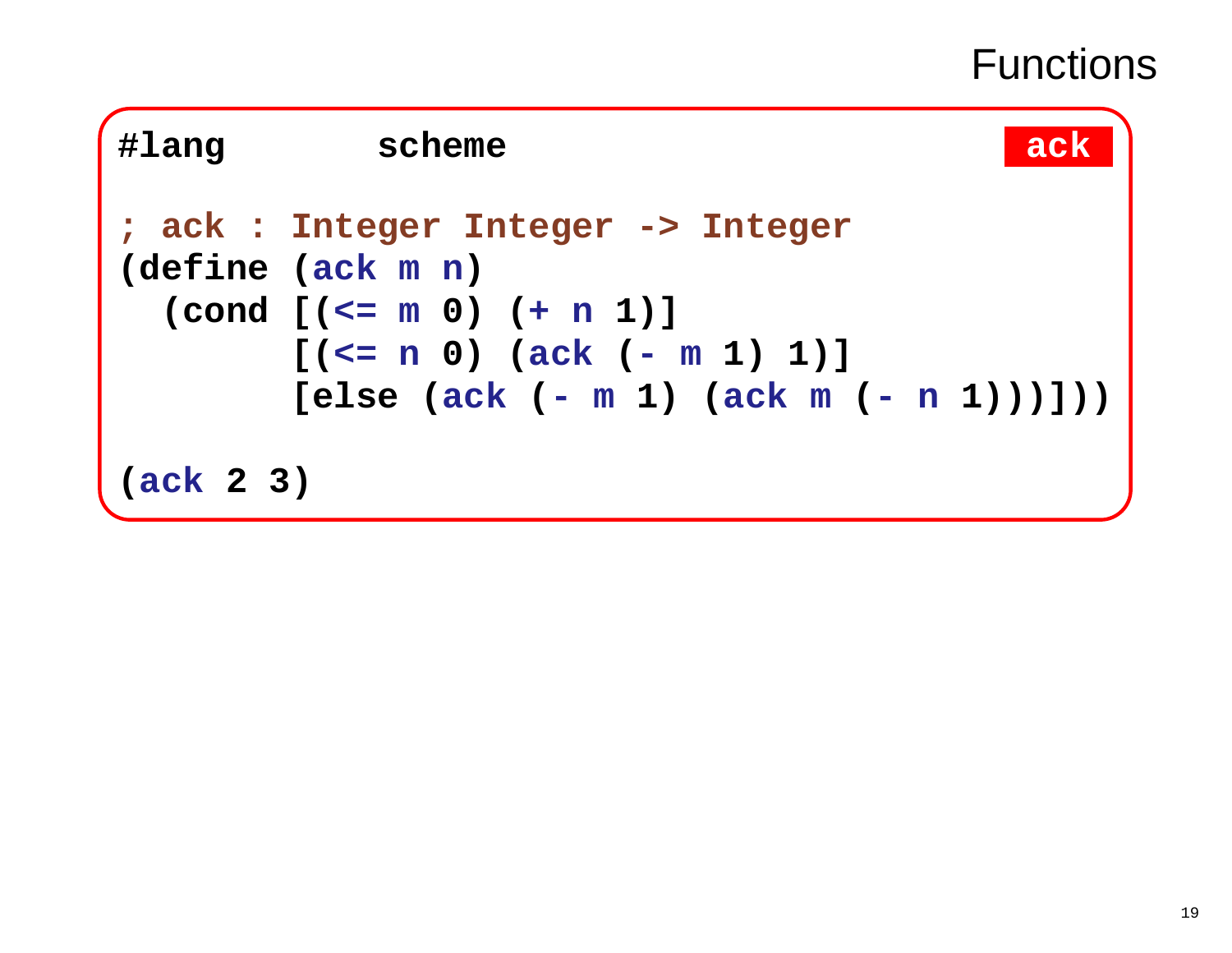## **Functions**

```
#lang typed-scheme ack ack
(: ack (Integer Integer -> Integer))
(define (ackmn)

 (cond [(<=m 0) (+n 1)]

[(<=n 0) (ack (-m 1) 1)]

[else (ack (-m 1) (ackm (-n 1)))]))(ack 2 3)
```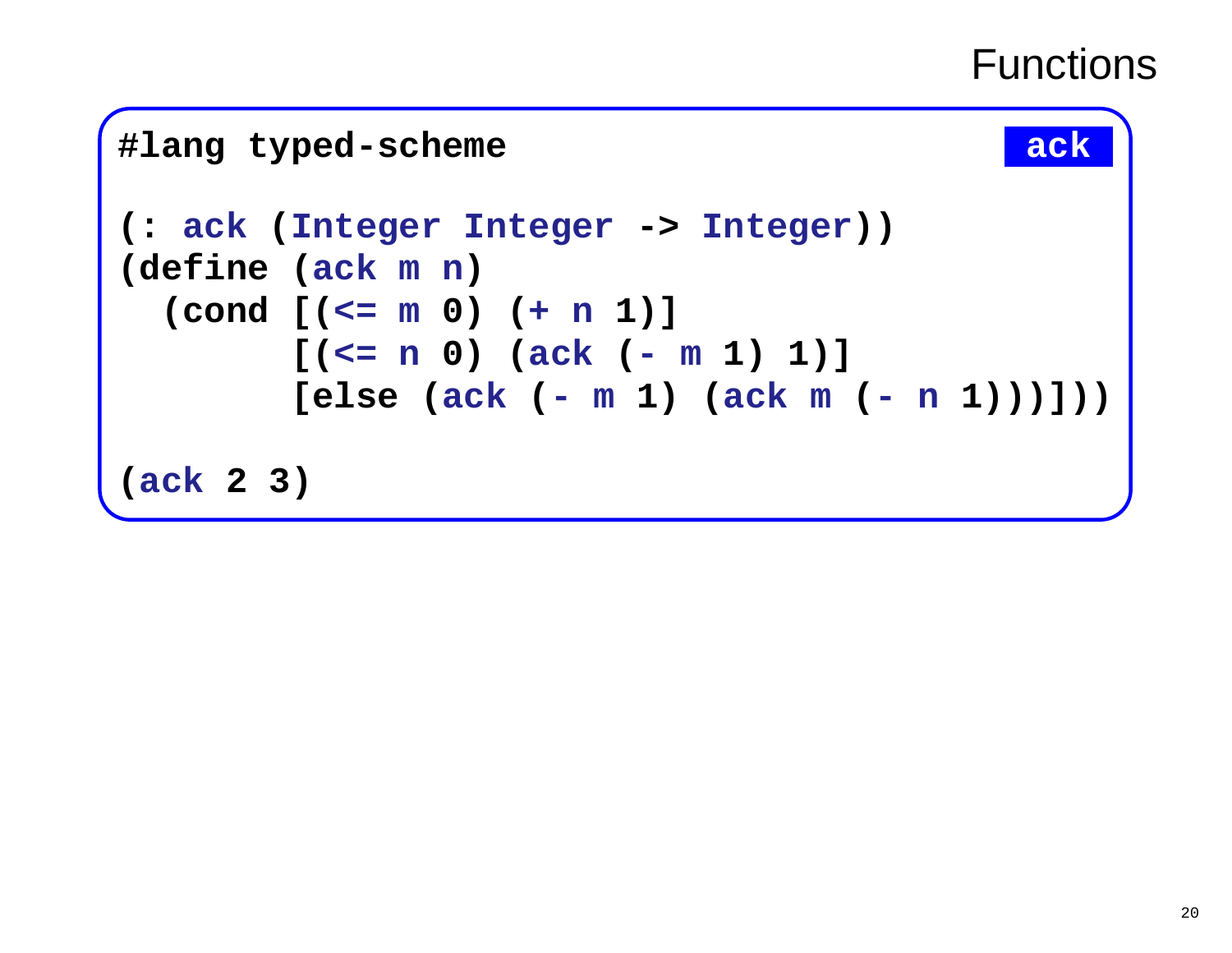| #lang | ack<br>scheme                                                                                                                                               |
|-------|-------------------------------------------------------------------------------------------------------------------------------------------------------------|
|       | ; ack : Integer Integer -> Integer<br>$(\text{define } (\text{ack } m n)$<br>$\text{(cond } [( \leq m 0) (+ n 1) ]$<br>$[(\le n 0) (\text{ack } (-m 1) 1)]$ |
|       | [else (ack (- m 1) (ack m (- n 1)))]))                                                                                                                      |

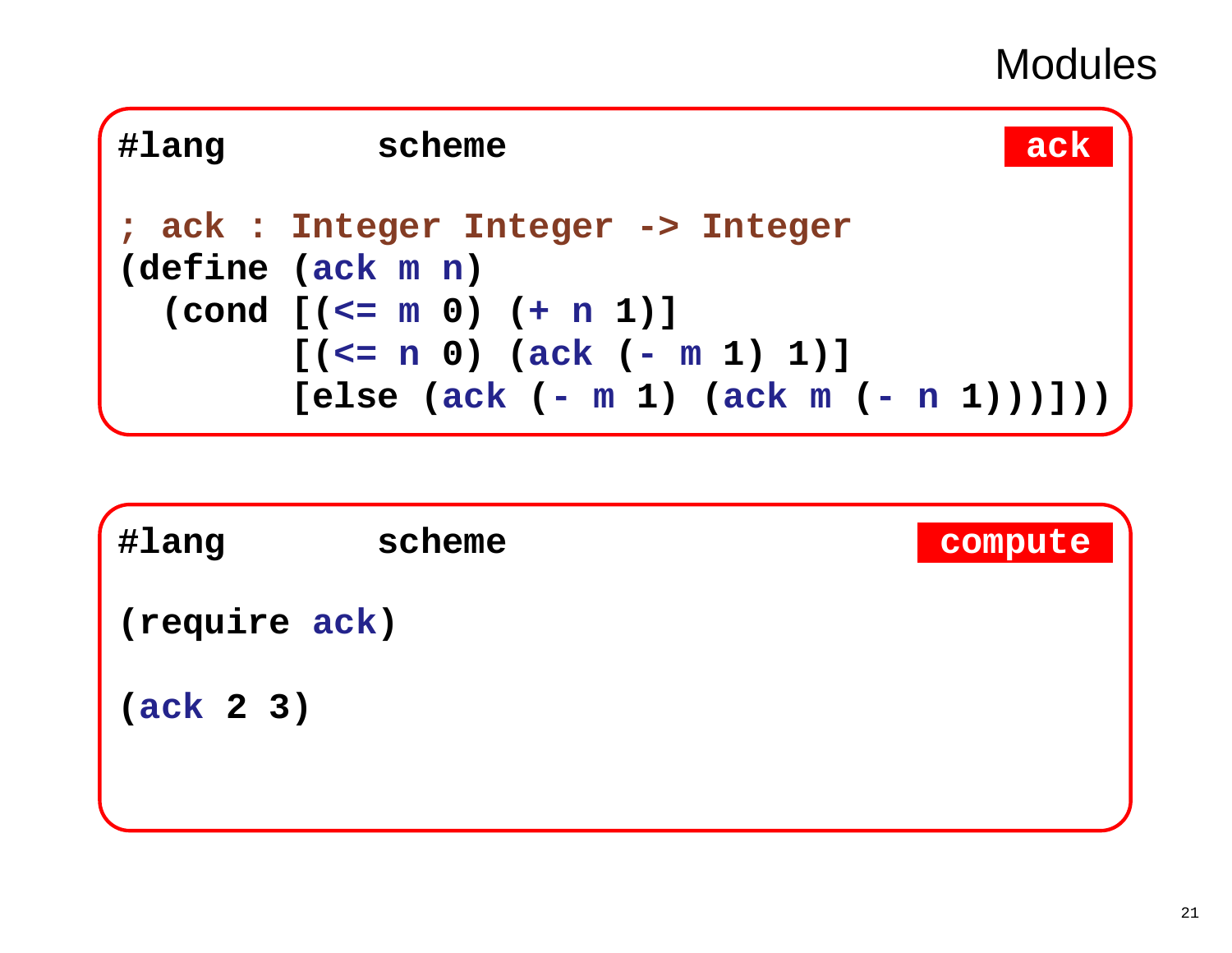

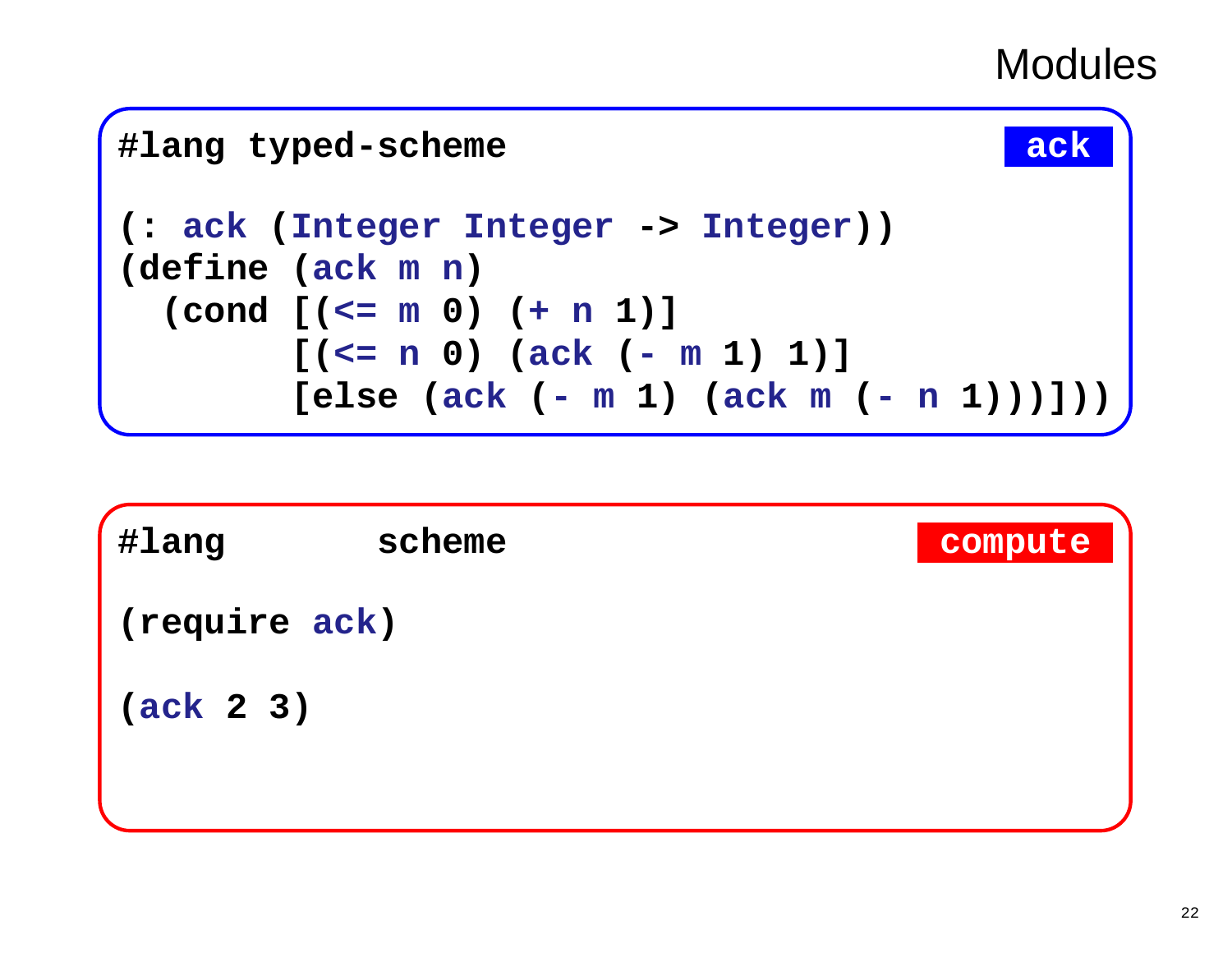| #lang | scheme<br>ack                                                                  |
|-------|--------------------------------------------------------------------------------|
|       | ; ack : Integer Integer -> Integer<br>$(\text{define } (\text{ack } m n)$      |
|       | $\text{(cond } [( \leq m 0) (+ n 1) ]$                                         |
|       | $[(\le n 0) (\text{ack } (-m 1) 1)]$<br>[else (ack (- m 1) (ack m (- n 1)))])) |

```
#lang typed-scheme compute (require [ack
(Integer Integer -> Integer)])
(ack 2 3)
```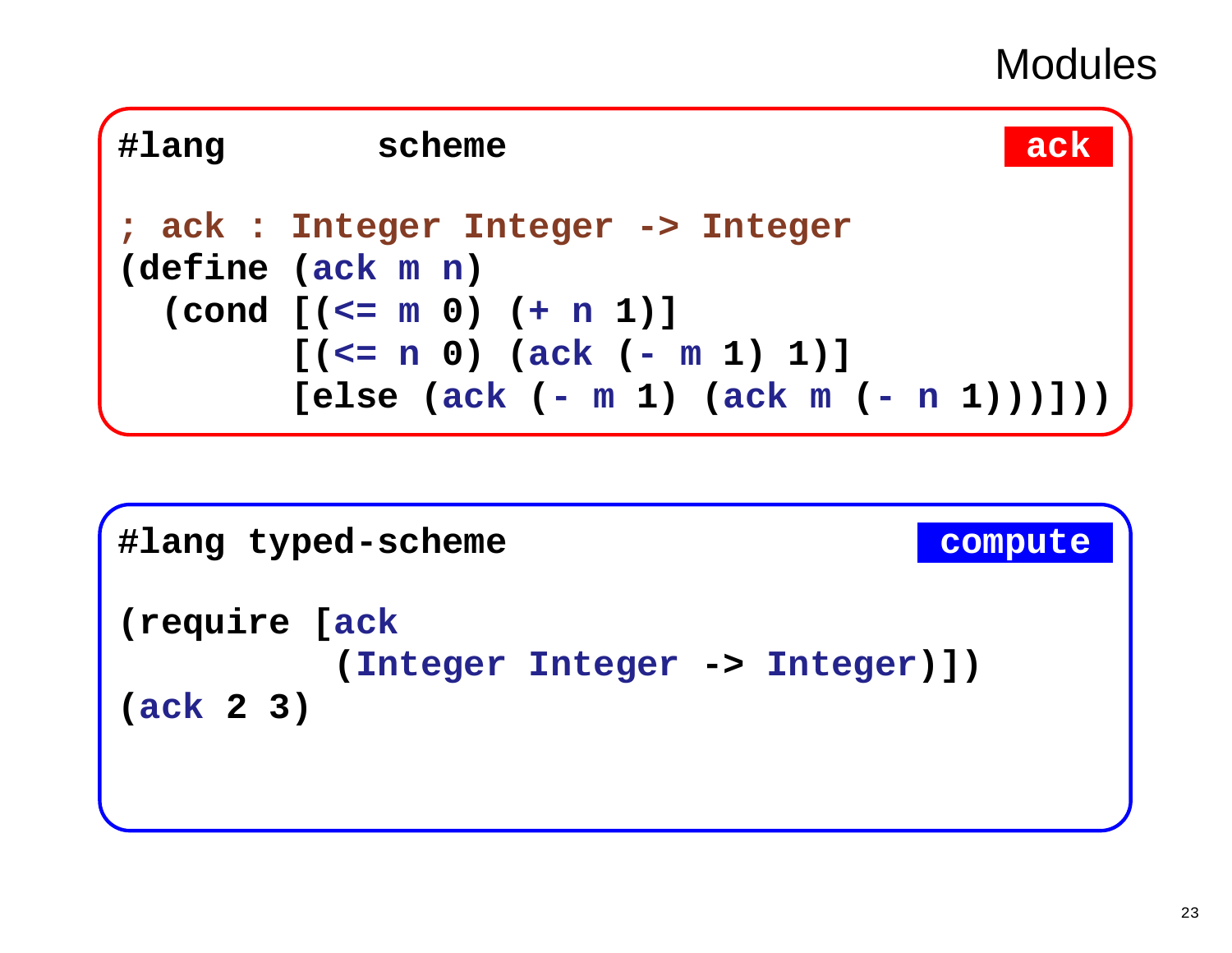

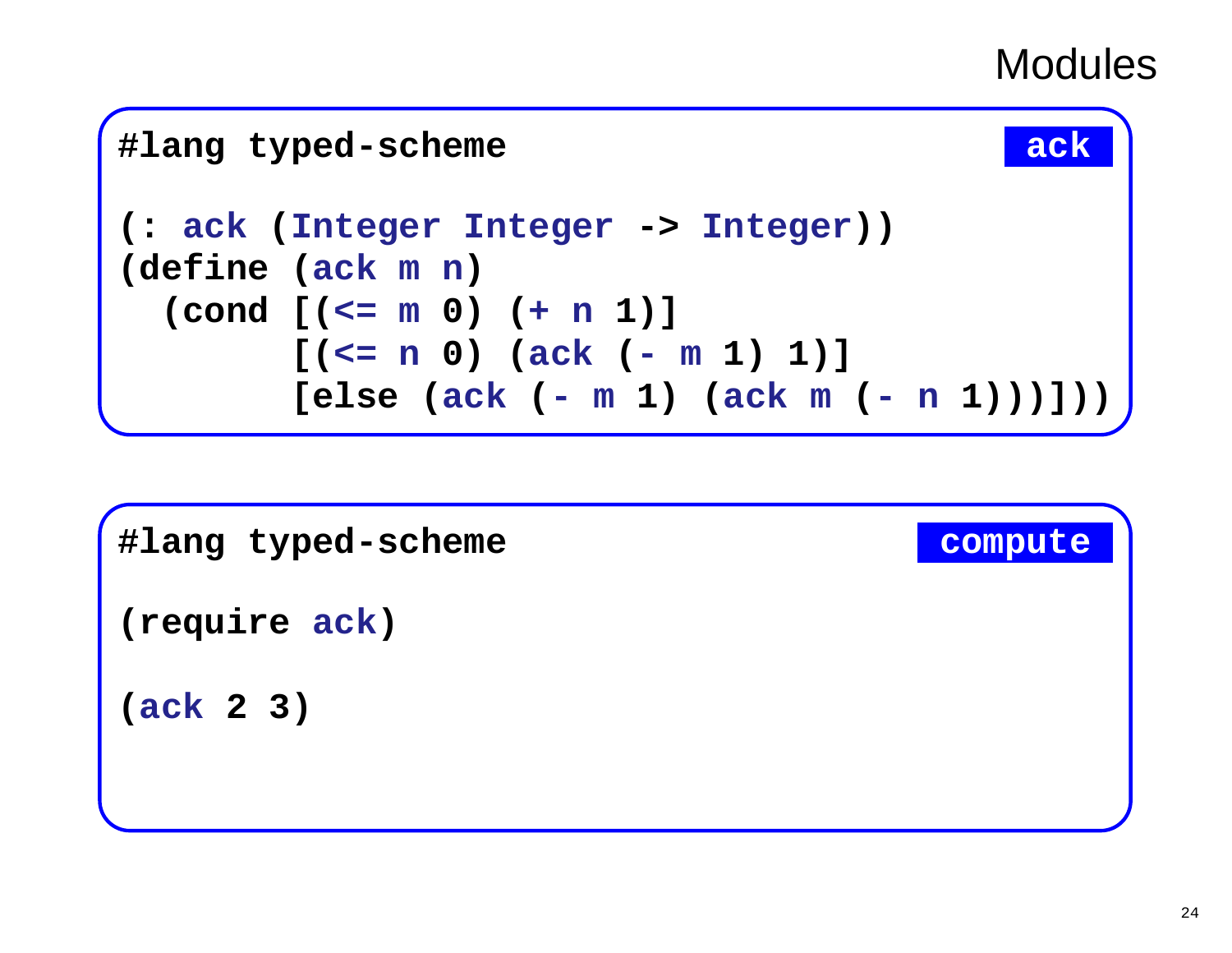# Sound Interoperation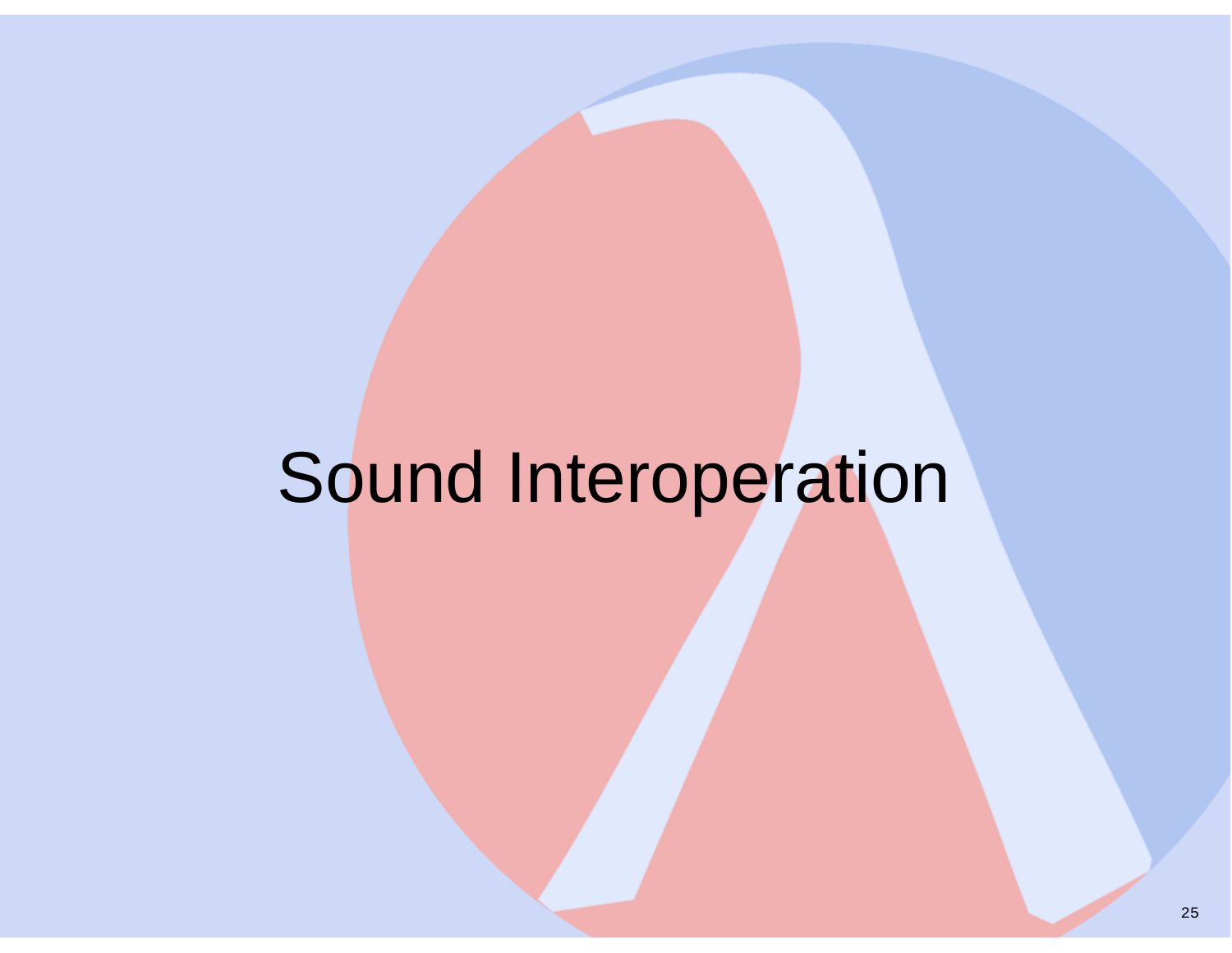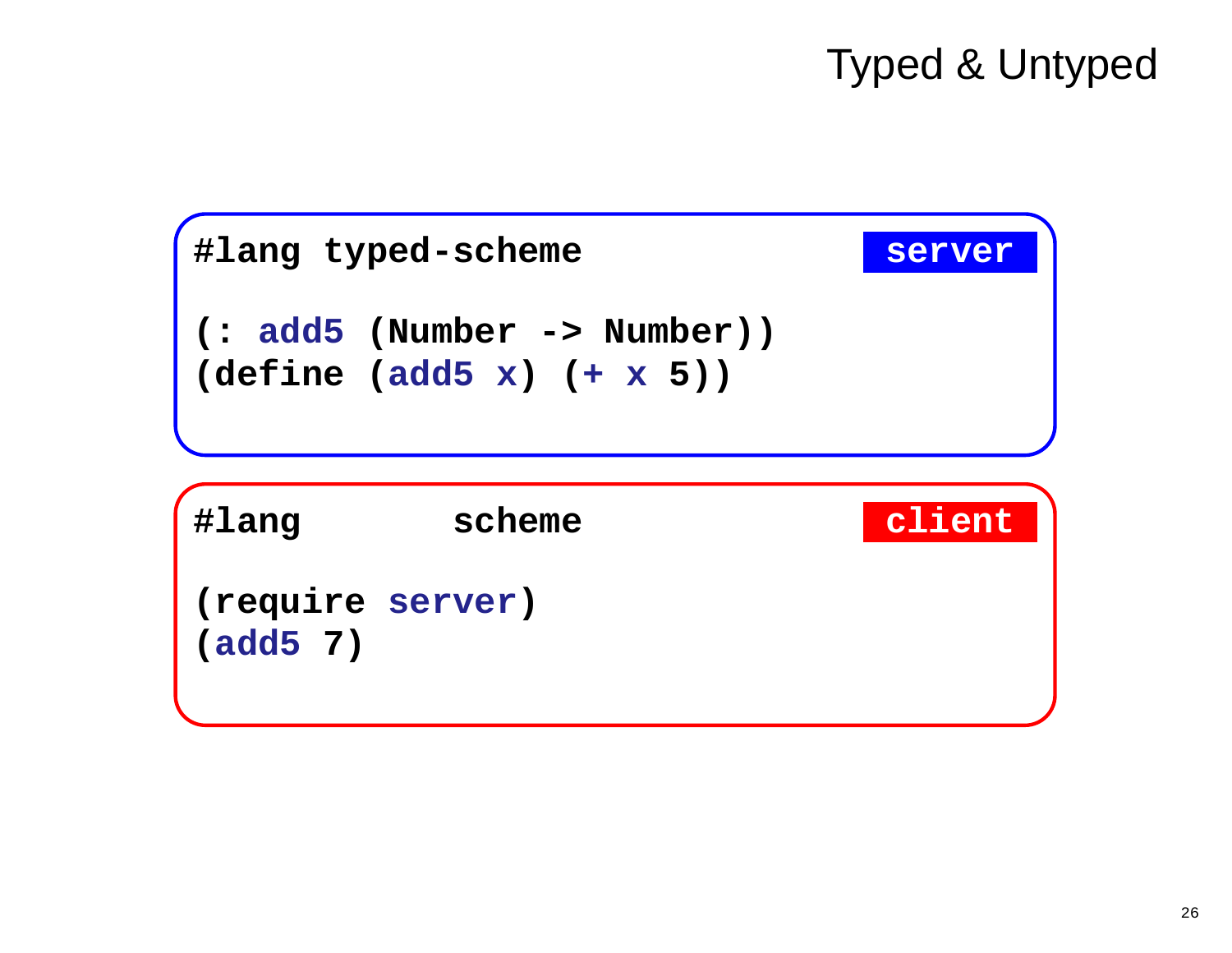#### Untyped code can make mistakes

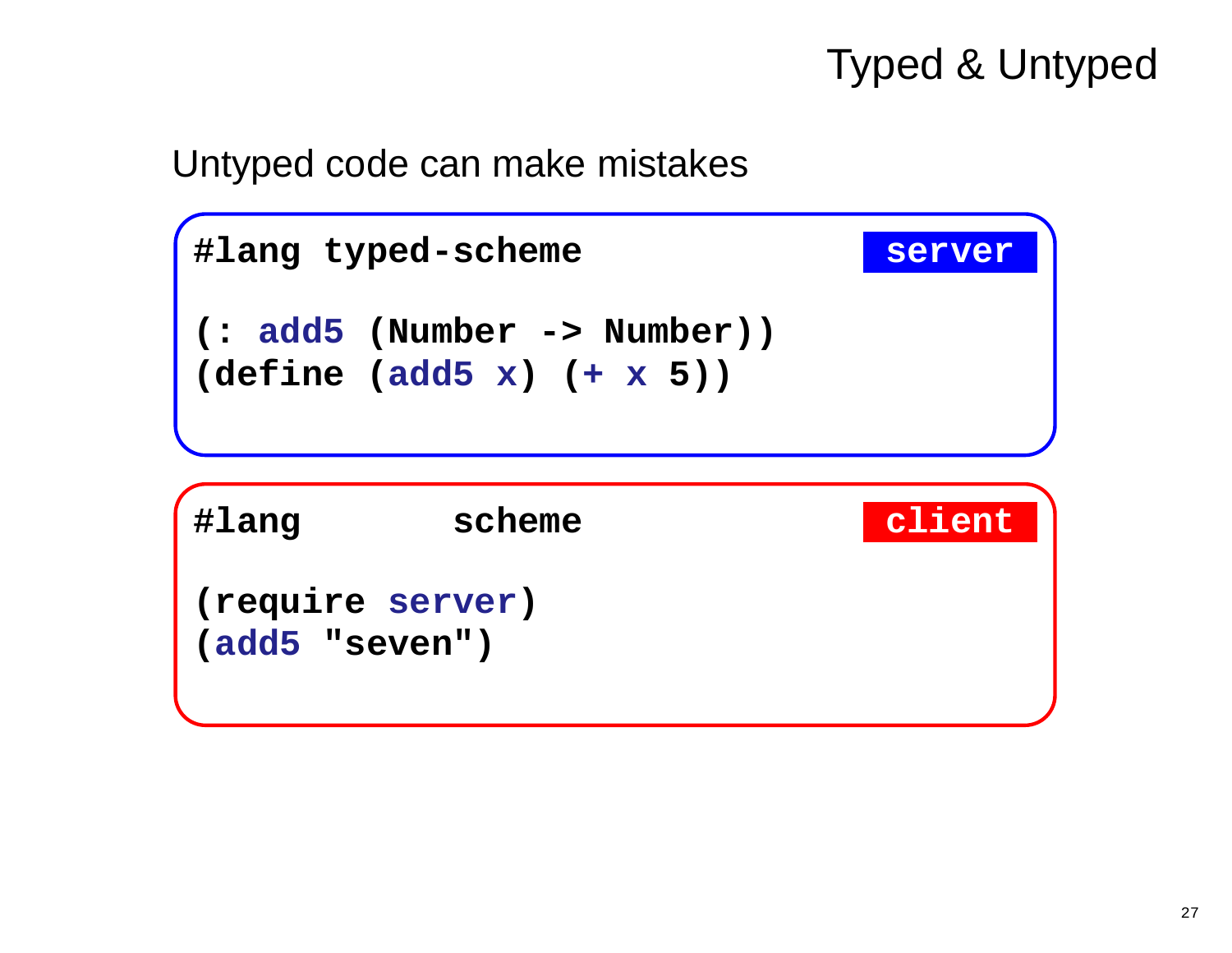#### Untyped code can make mistakes



**+: expects type <number> as 1st argument**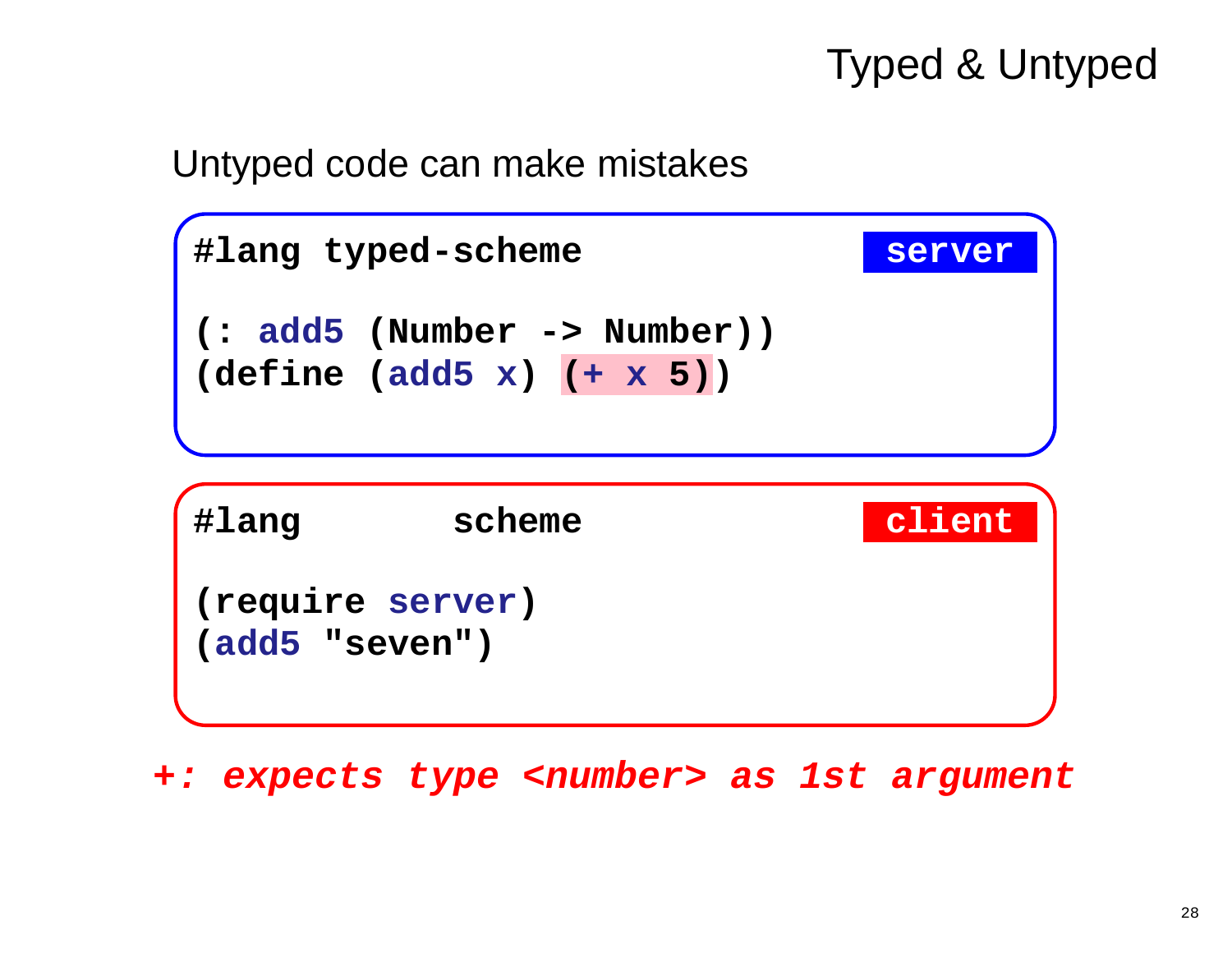Catch errors dynamically at the boundary



**client broke the contract on add5**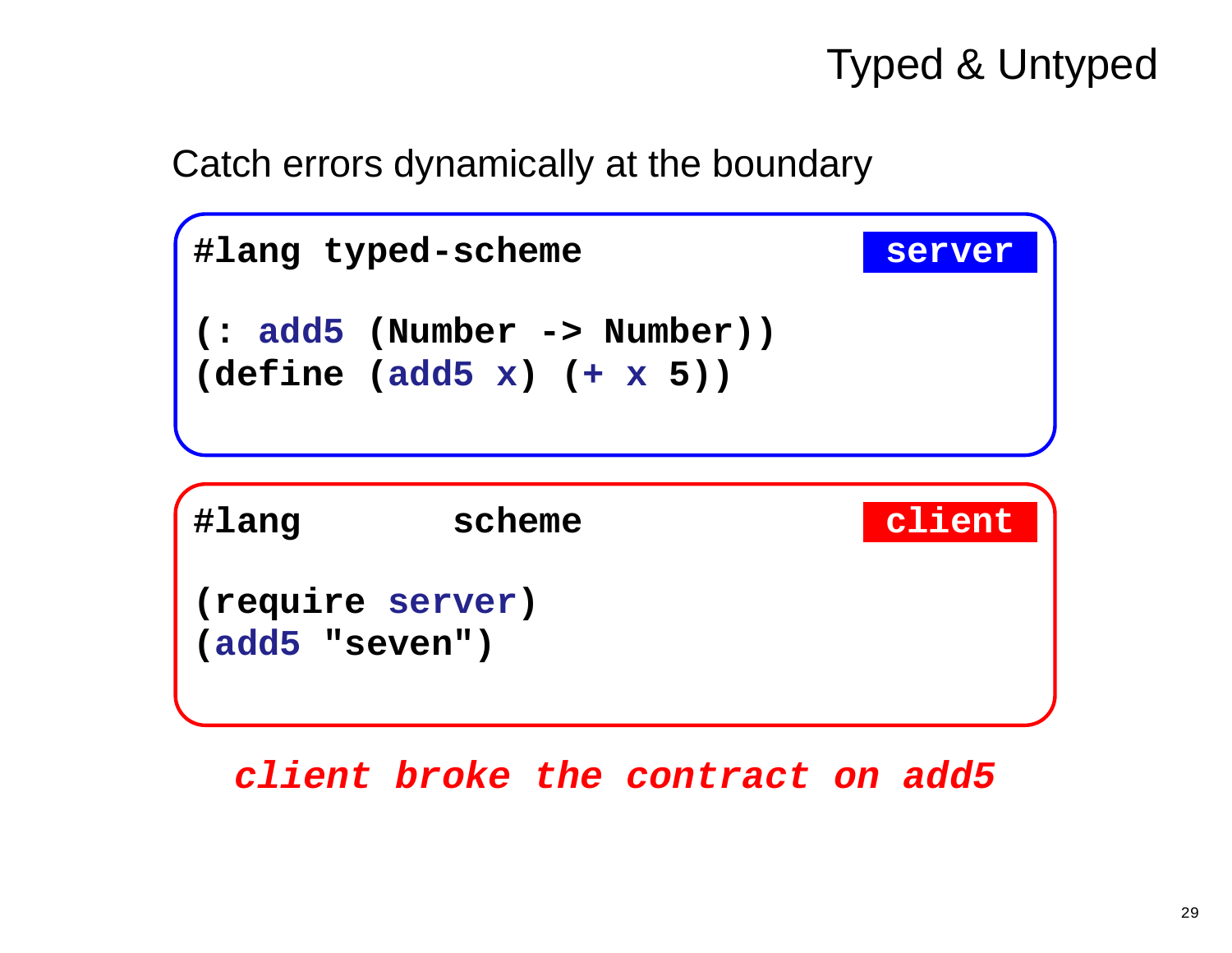#### Catch errors dynamically at the boundary



**server interface broke the contract on add5**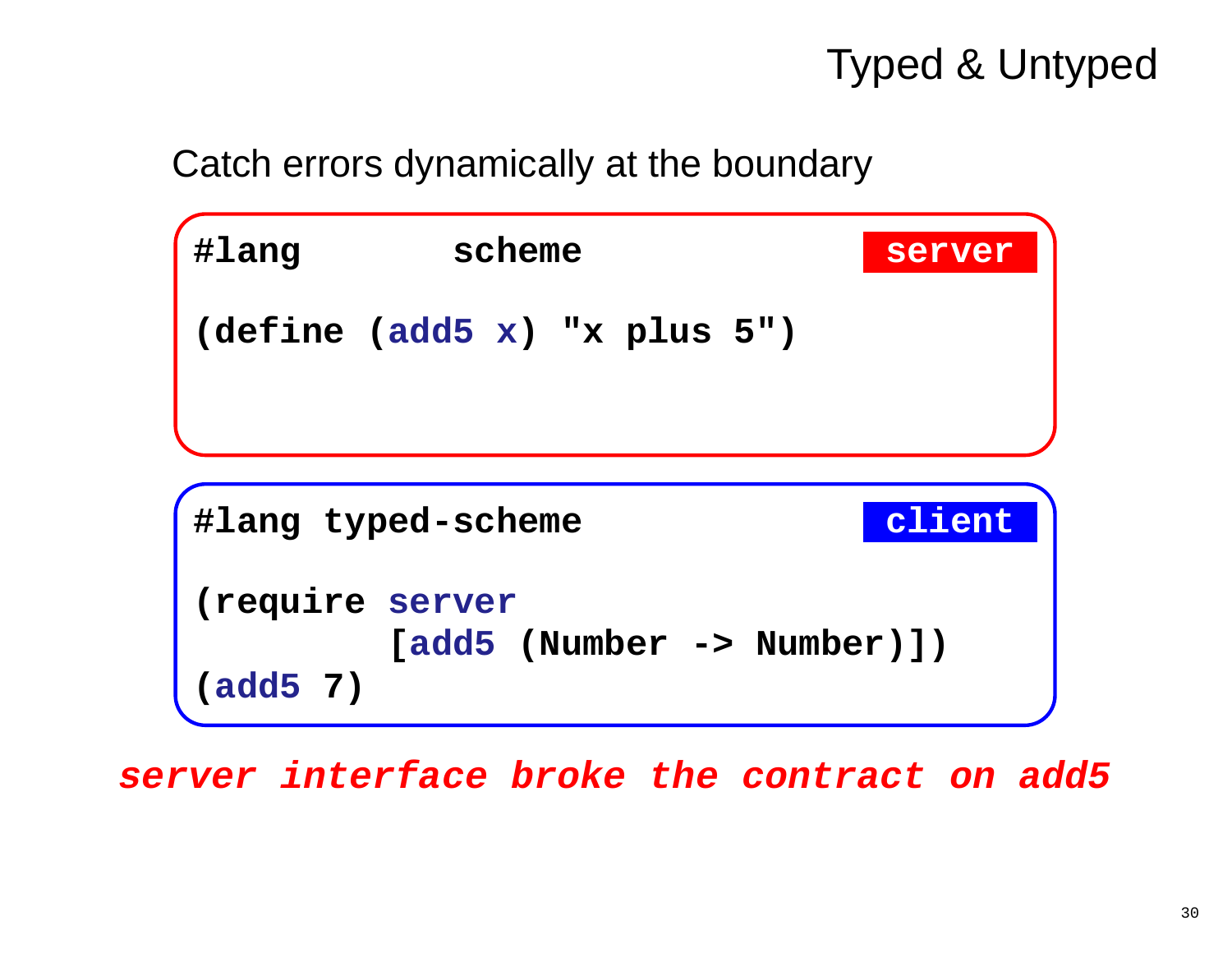Catch errors dynamically at the boundary



**client broke the contract on add5**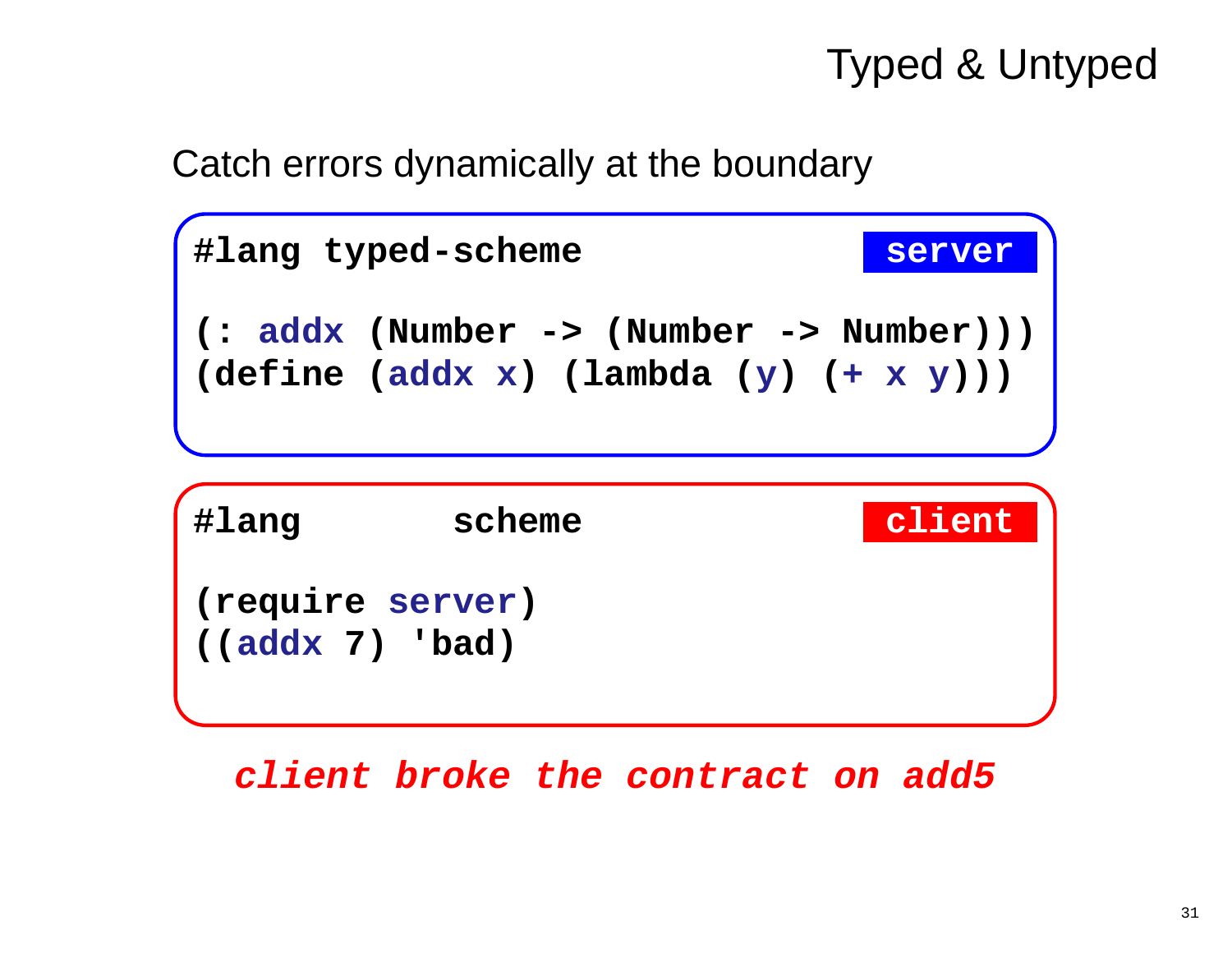## The Blame Theorem

If the program raises a contract error, the blame isnot assigned to a typed module.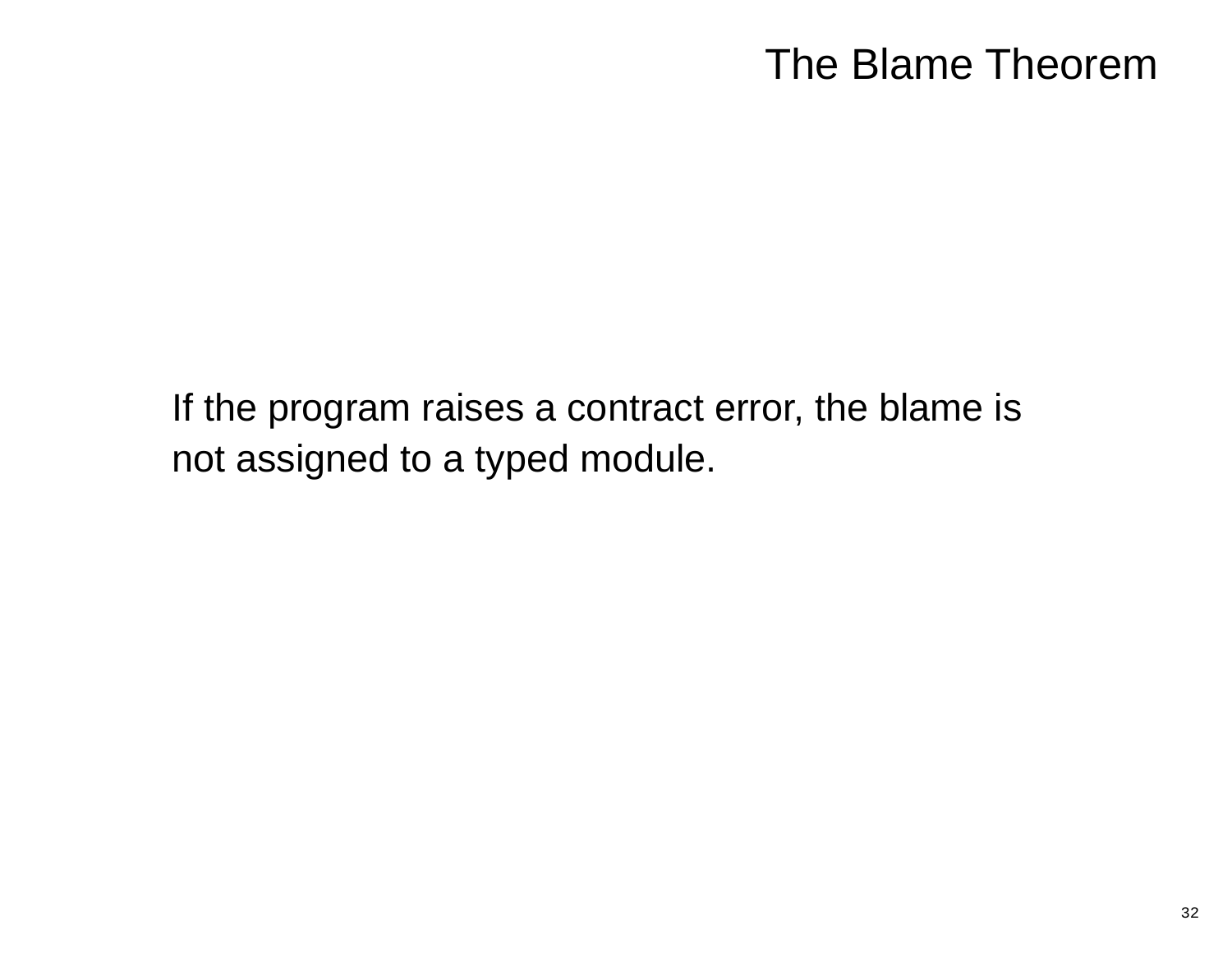## The Blame Theorem

Well-typed modules can't get blamed.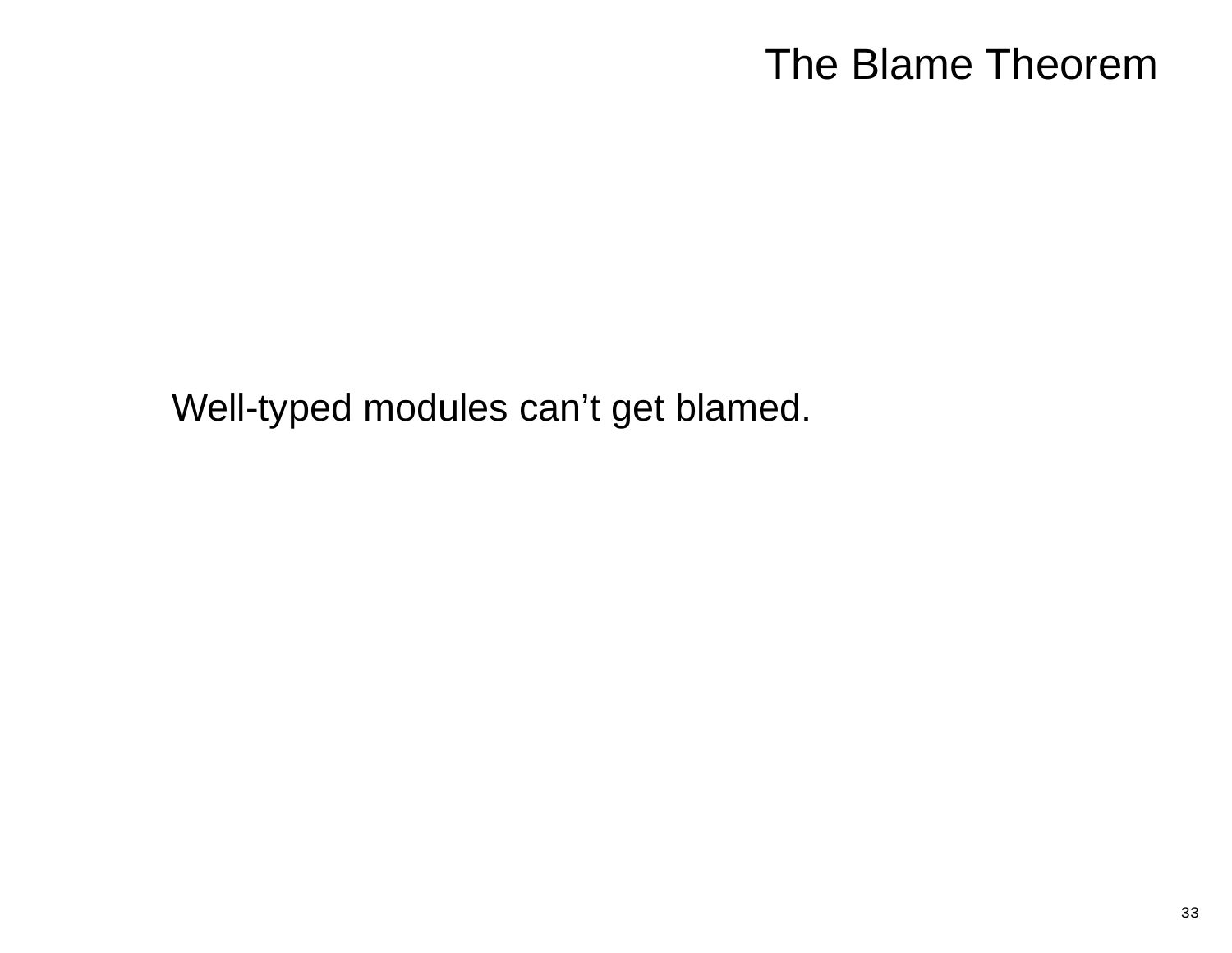## The Blame Theorem

Allows local reasoning about typed modules,without changing untyped modules.

Choose how much static checking you want.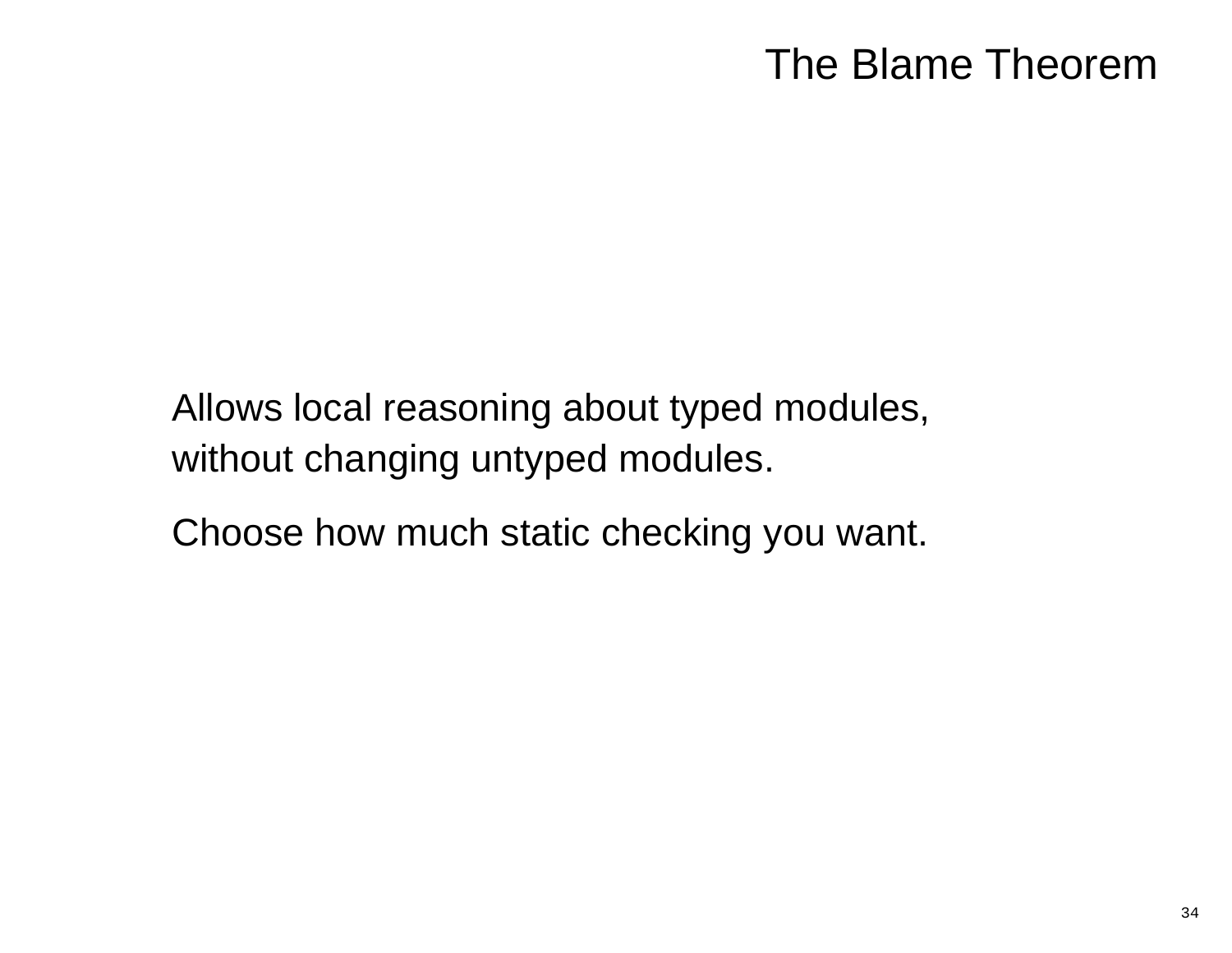Types for Schemeg **Variable-Arity Occurrence Typing** Refinement TypesAd-Hoc Data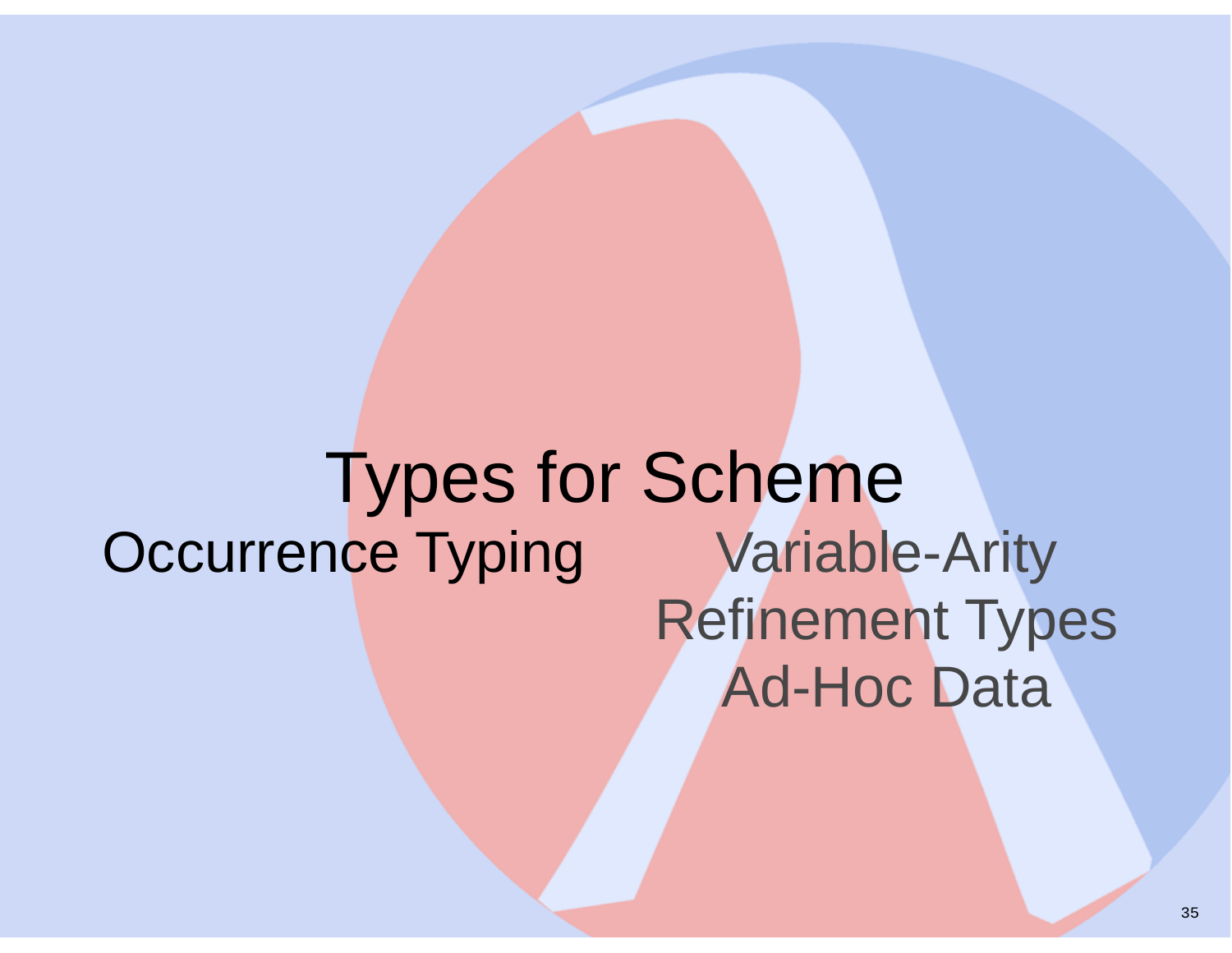## **Types for Scheme**

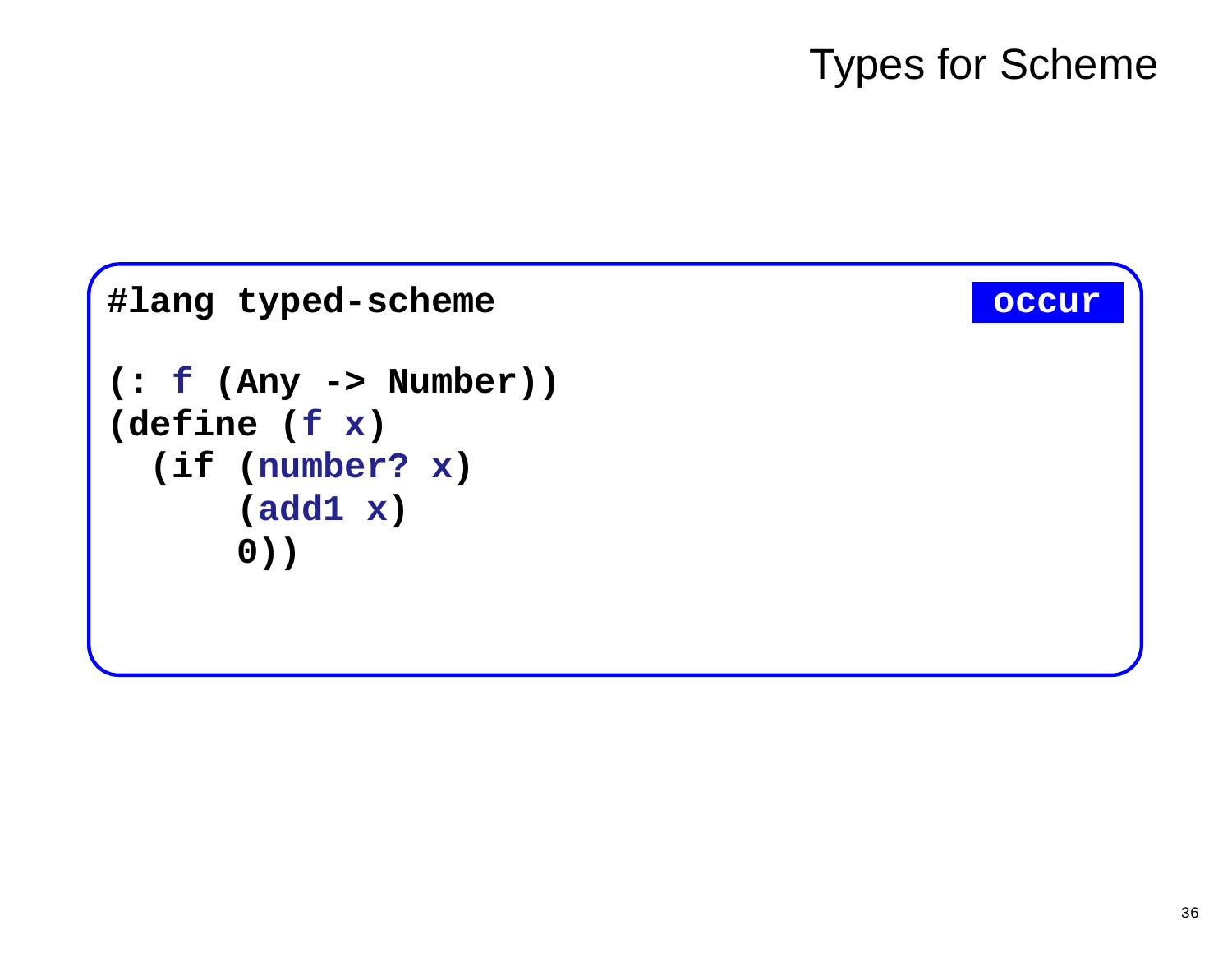# Types for Scheme

```
#lang typed-scheme refine
(: check (String -> (Refinement sql-safe?)))(define (check s)
 (if (sql-safe? s)
     s
(error "unsafe string!")))
```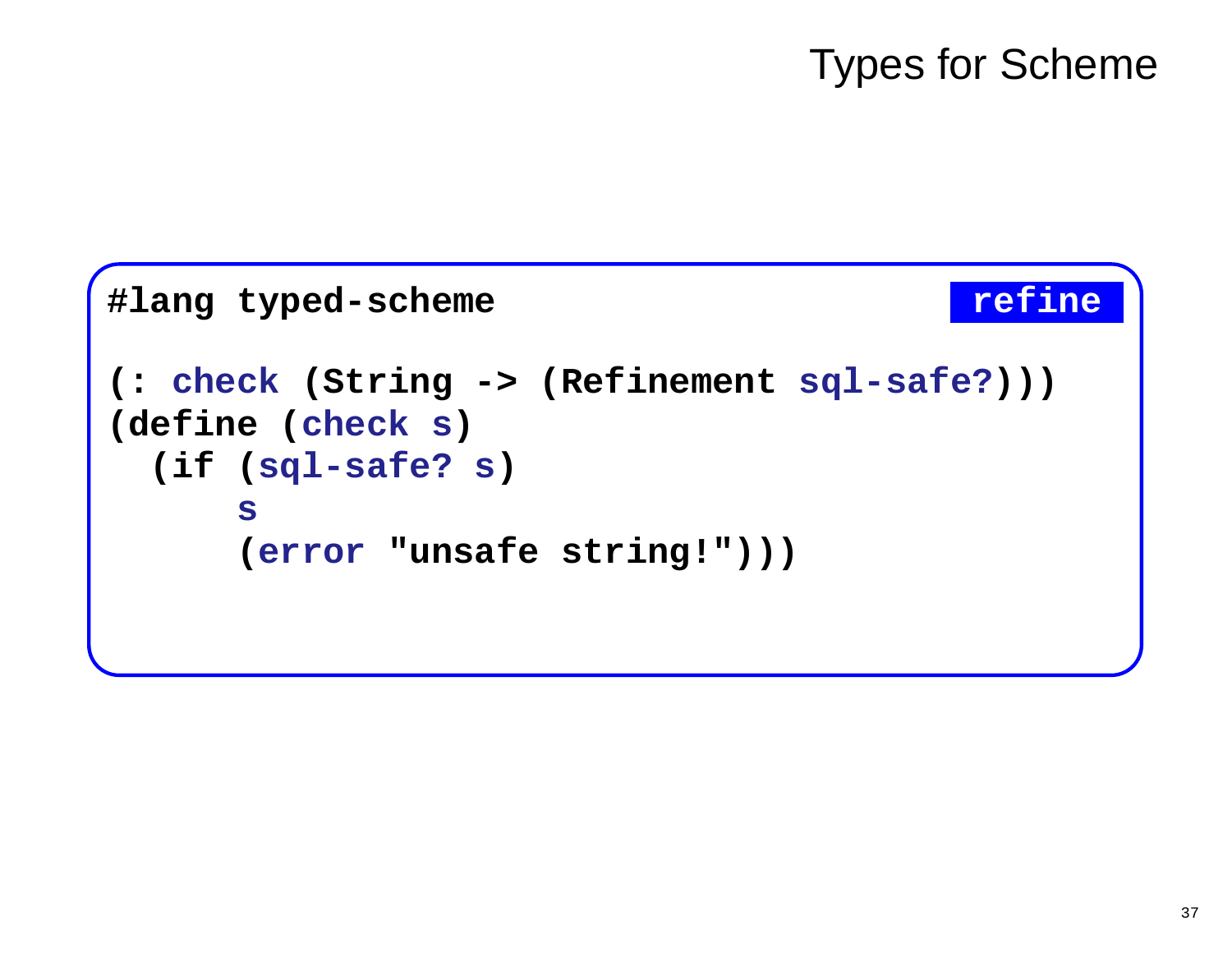# Types for Scheme

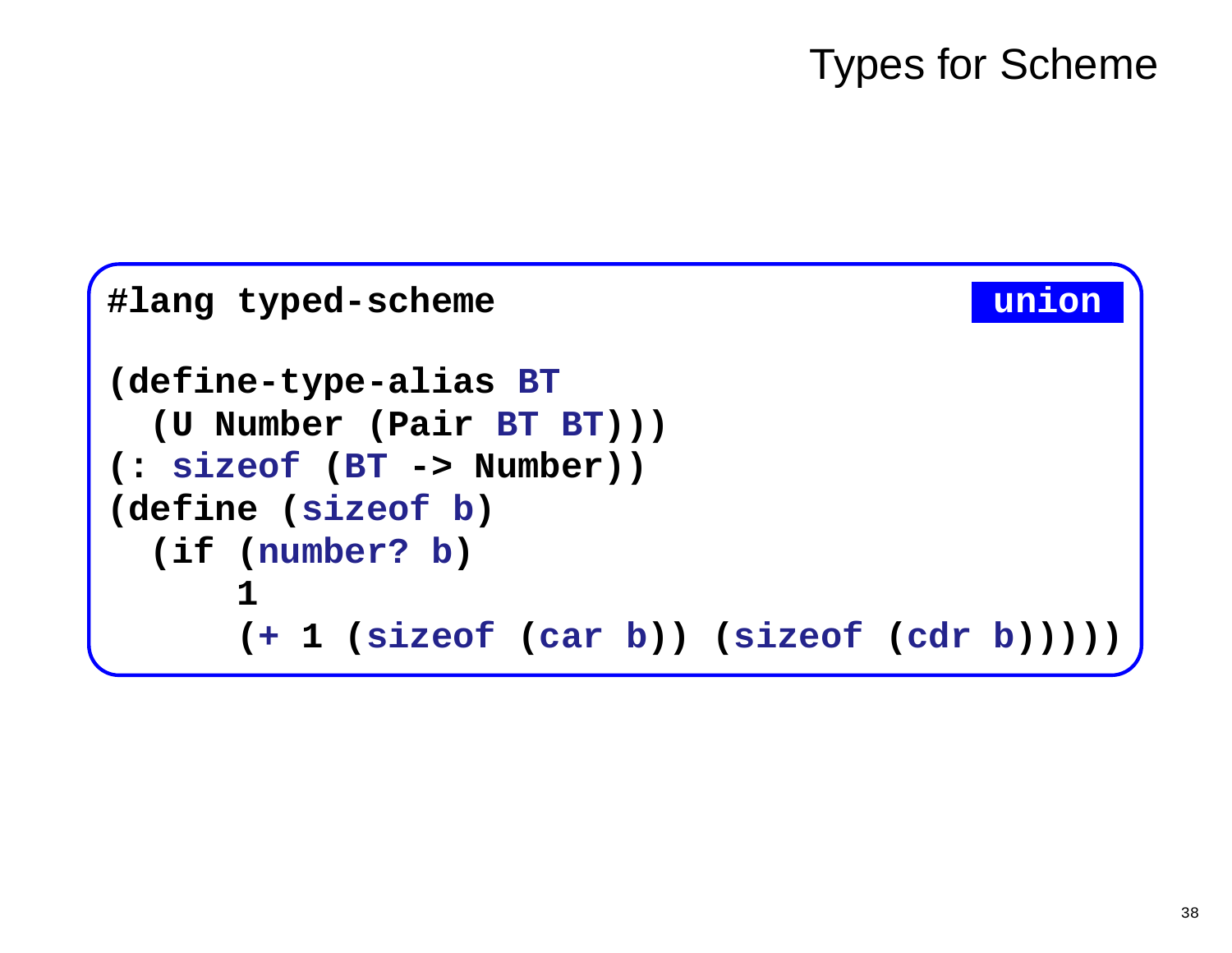# Types for Scheme

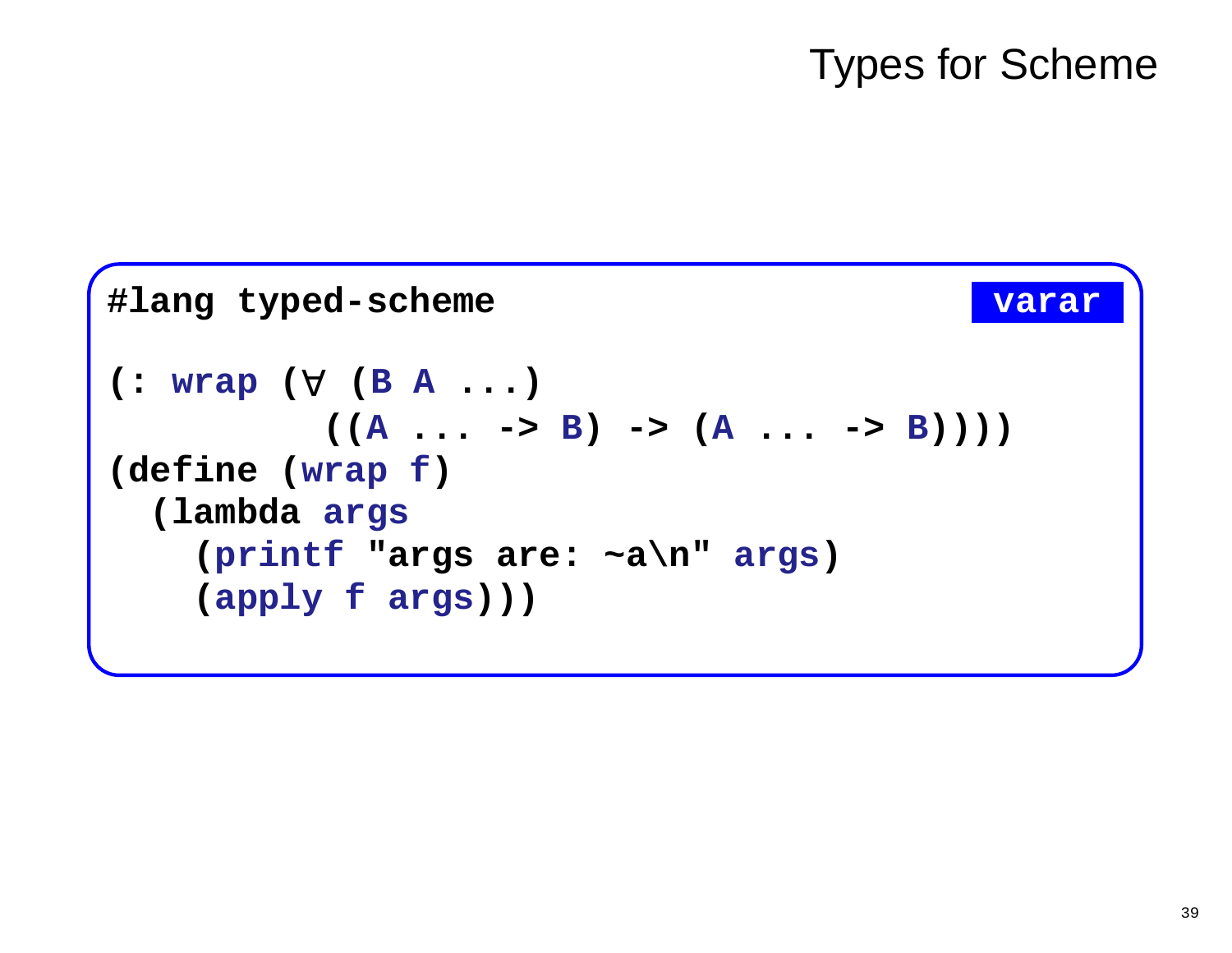# **Scheme Idioms**

| <b>#lang</b> | scheme                                                  | number? |
|--------------|---------------------------------------------------------|---------|
|              | (detine (f x))<br>(if (number? x)<br>(add1 x)<br>$0)$ ) |         |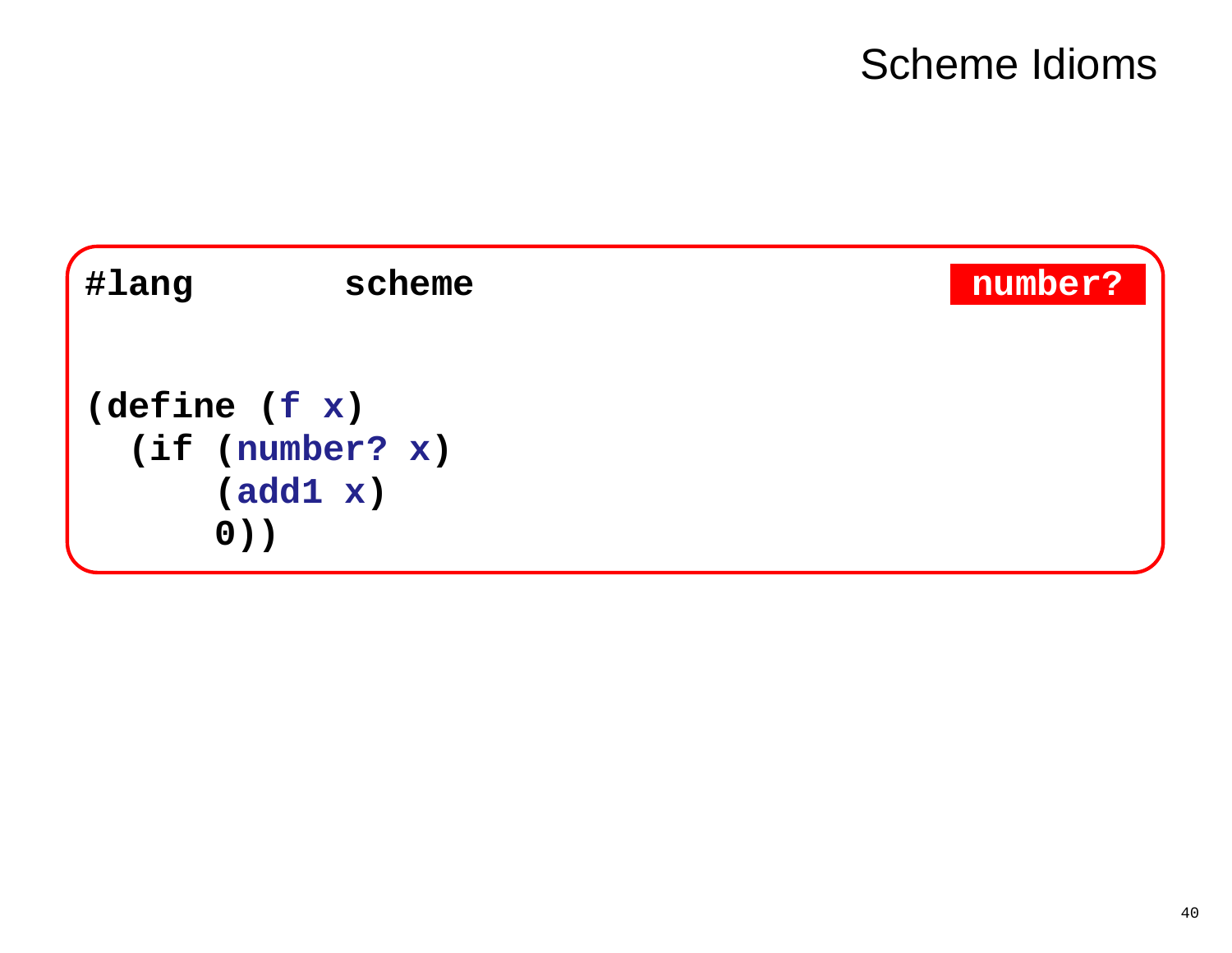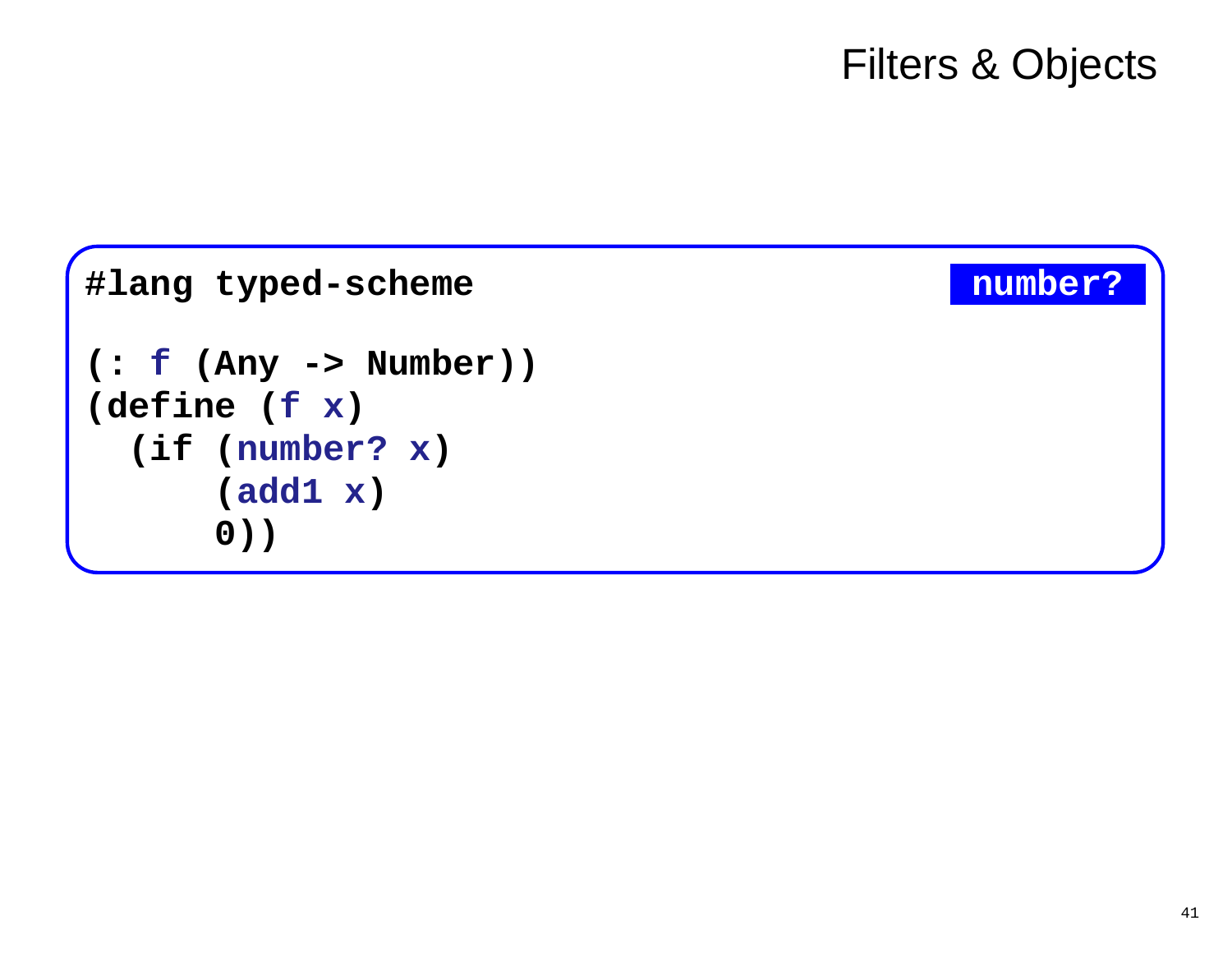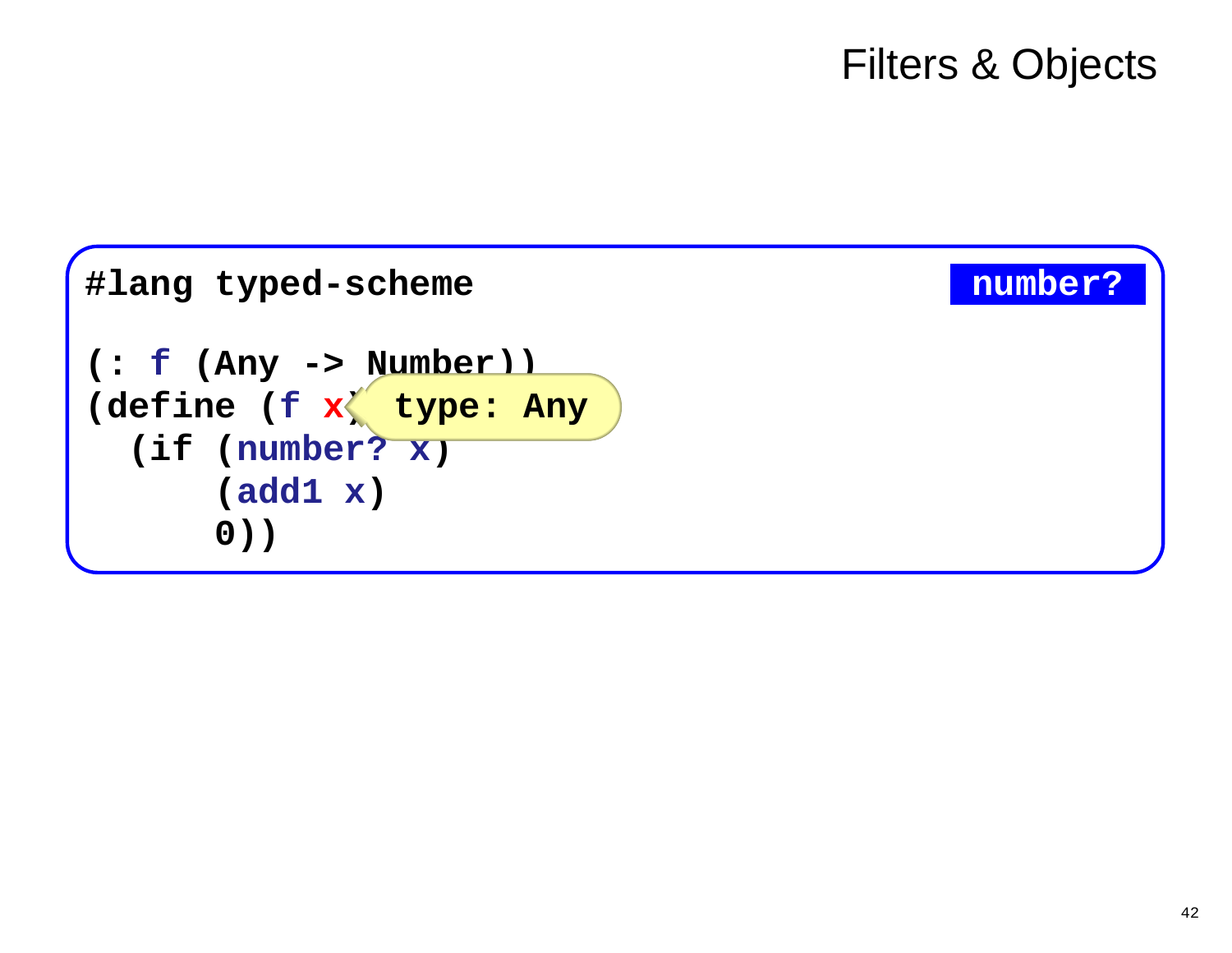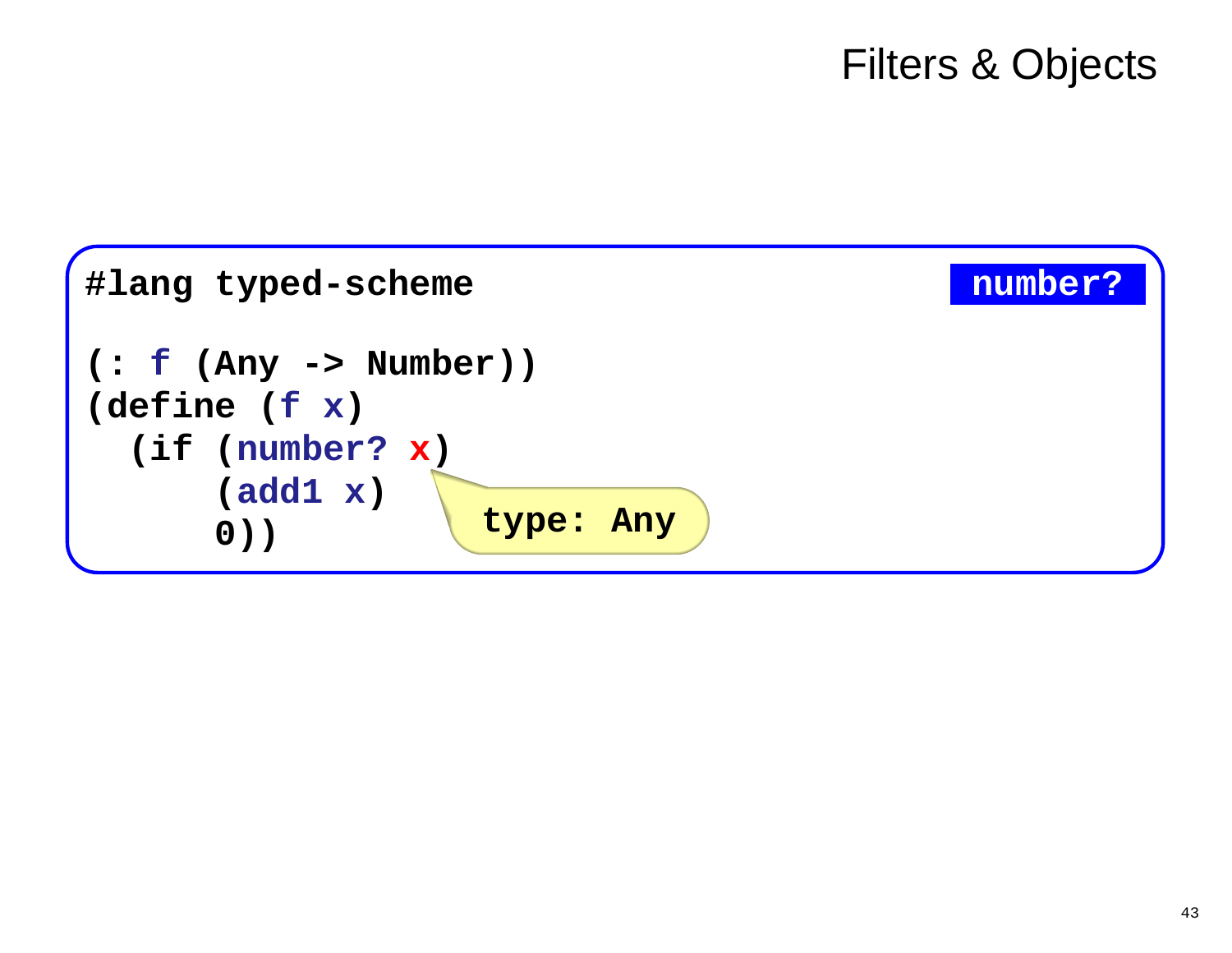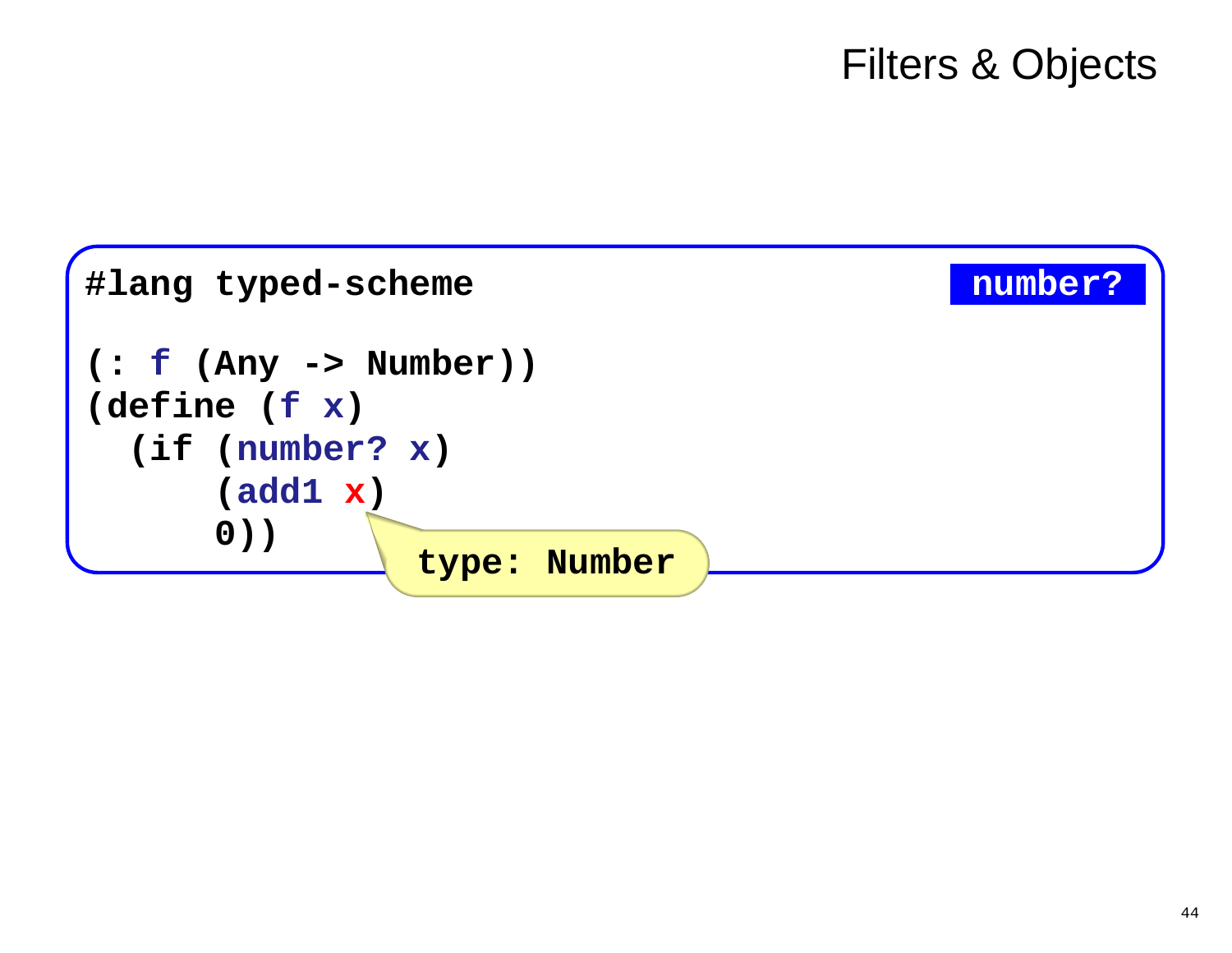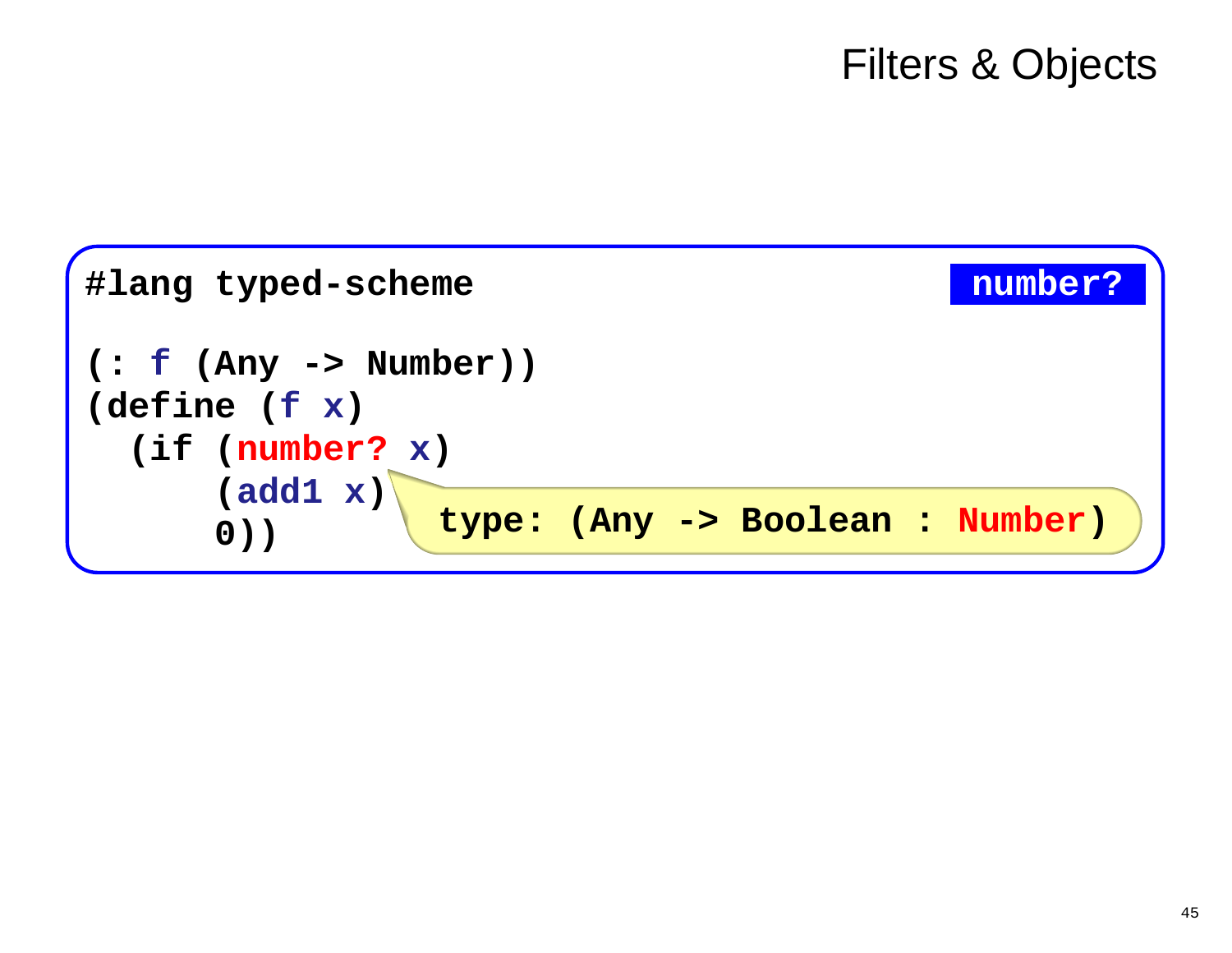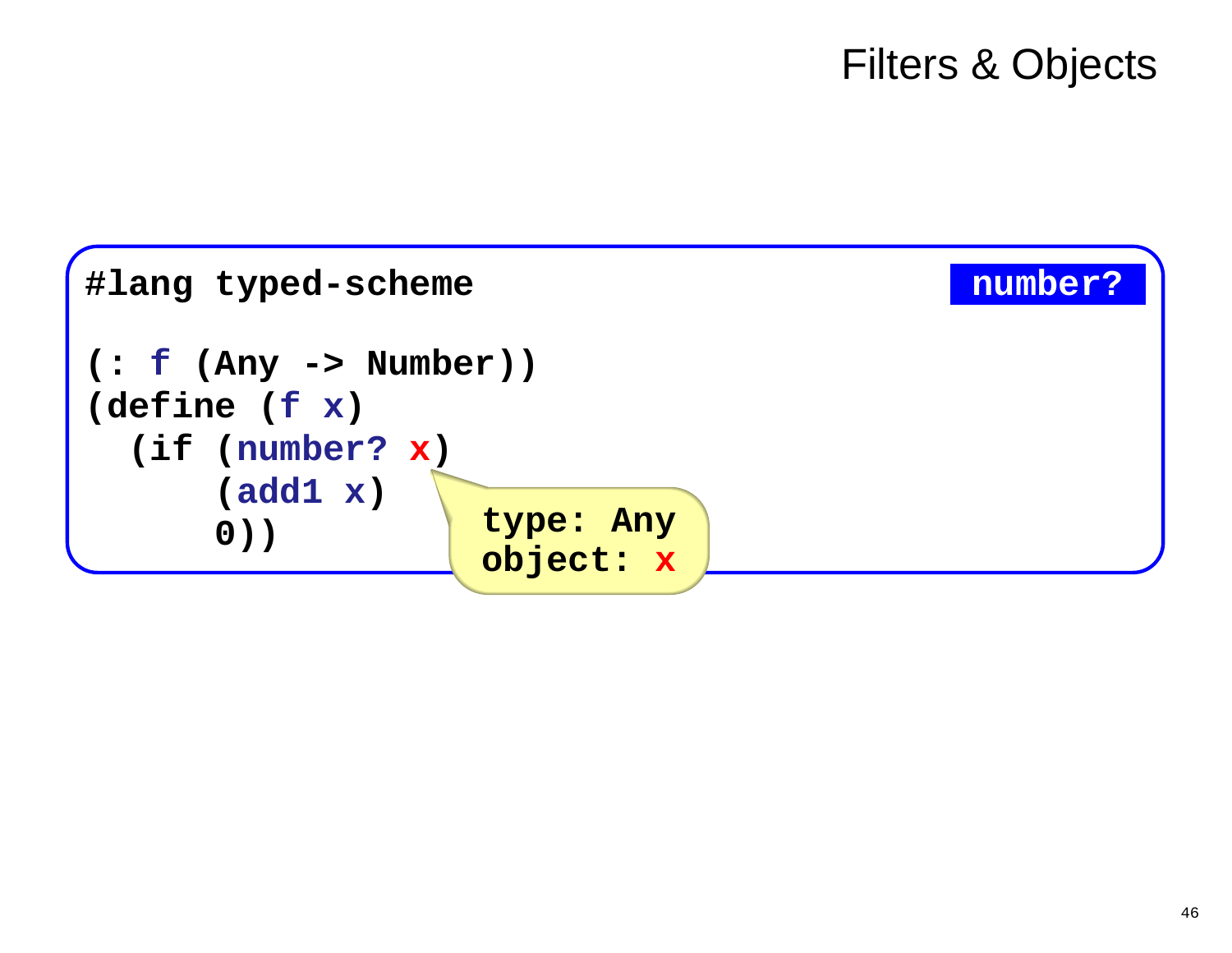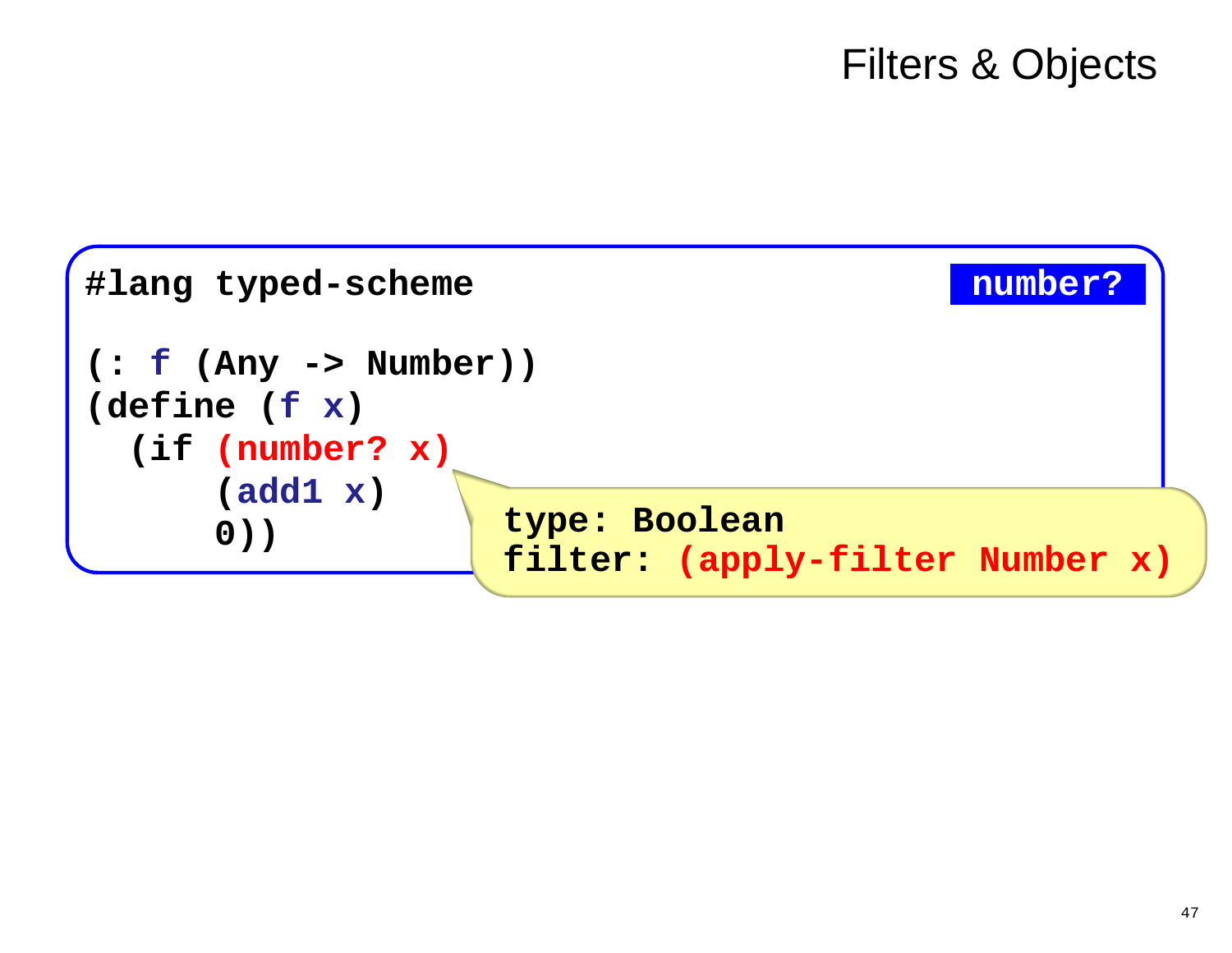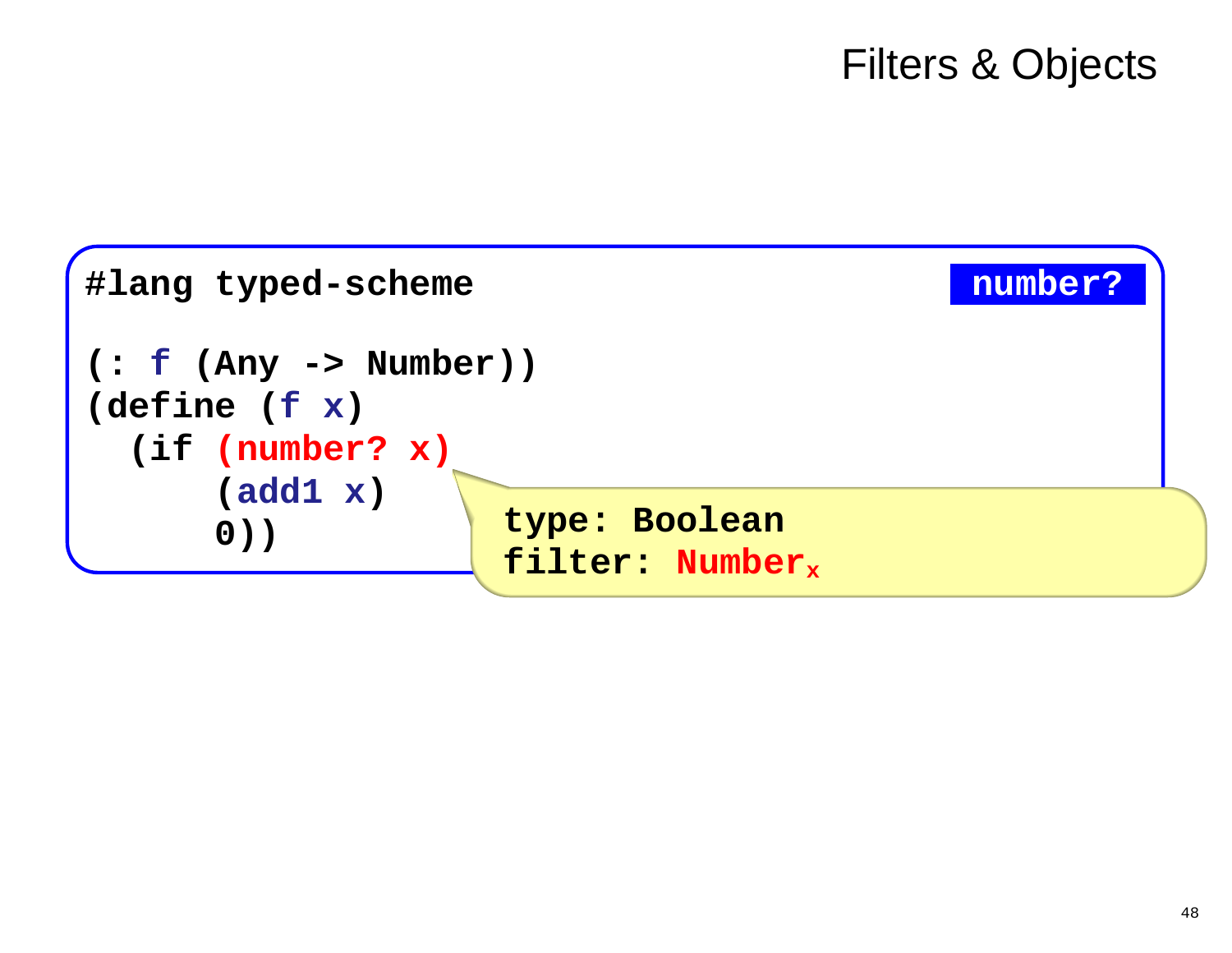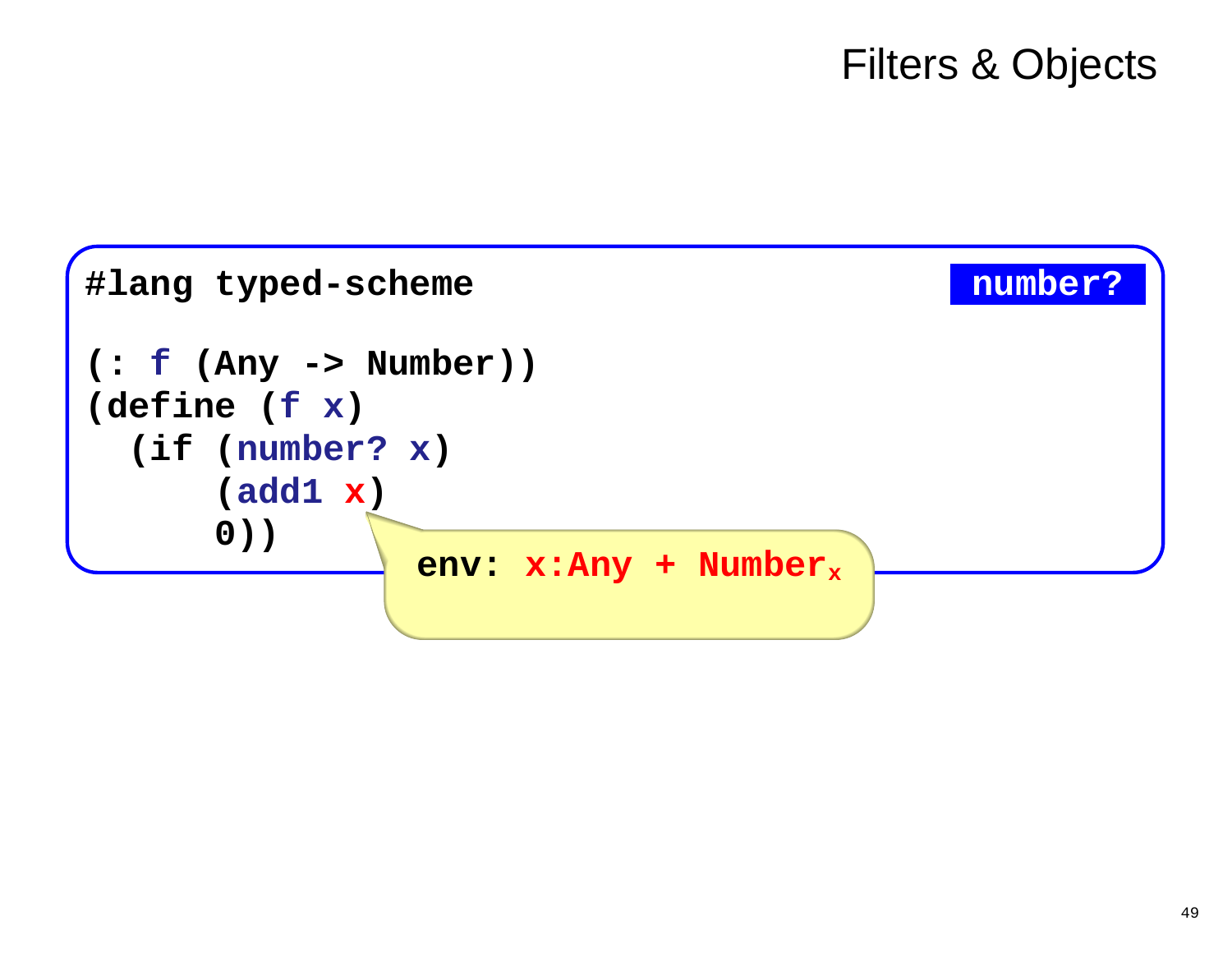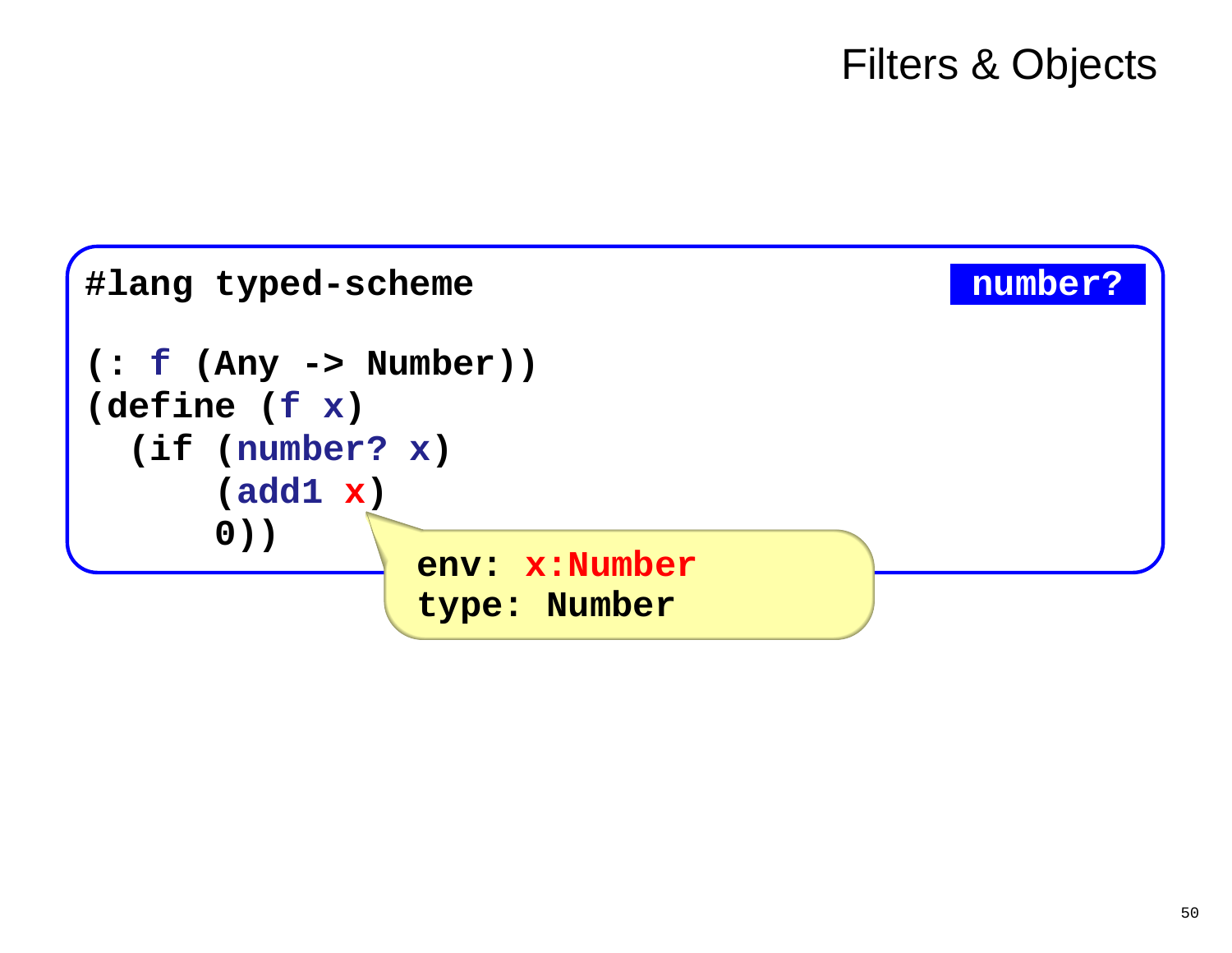# Scheme Idioms

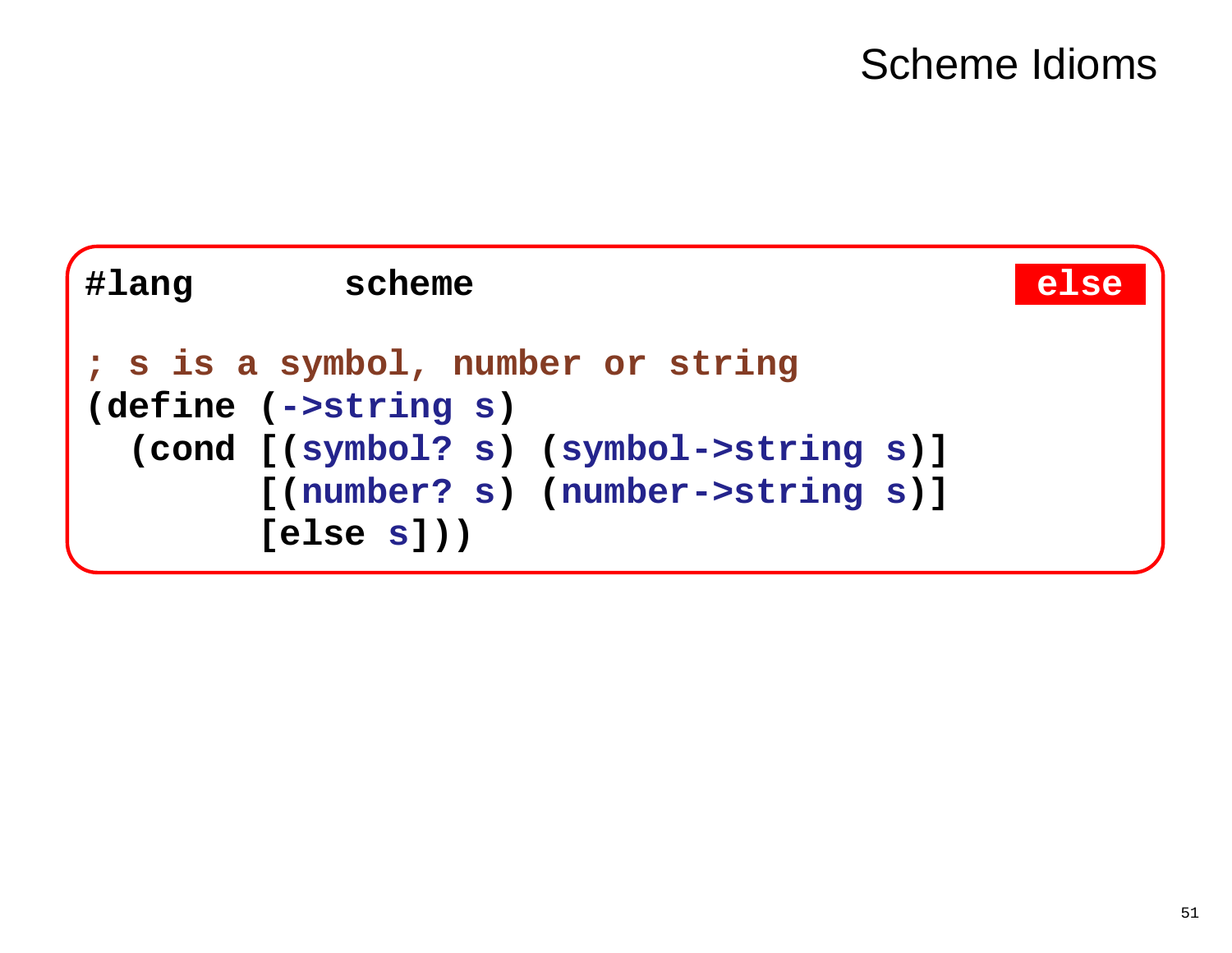```
#lang typed-scheme
                                             else
(: ->string ((U Symbol Number String) -> String))
(define (->string s)
  (cond [(symbol? s) (symbol->string s)]
        [(number? s) (number->string s)]
        [else s])
```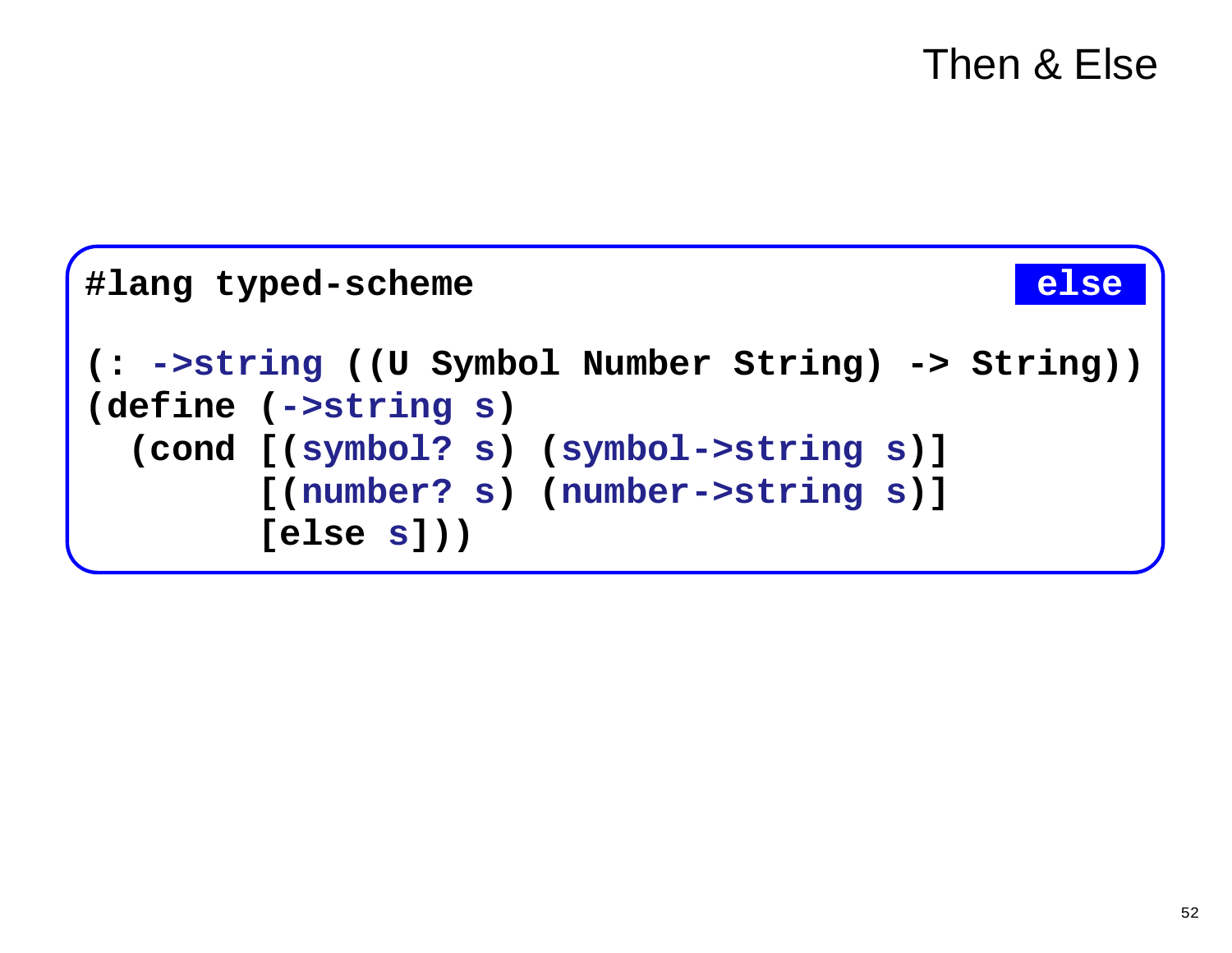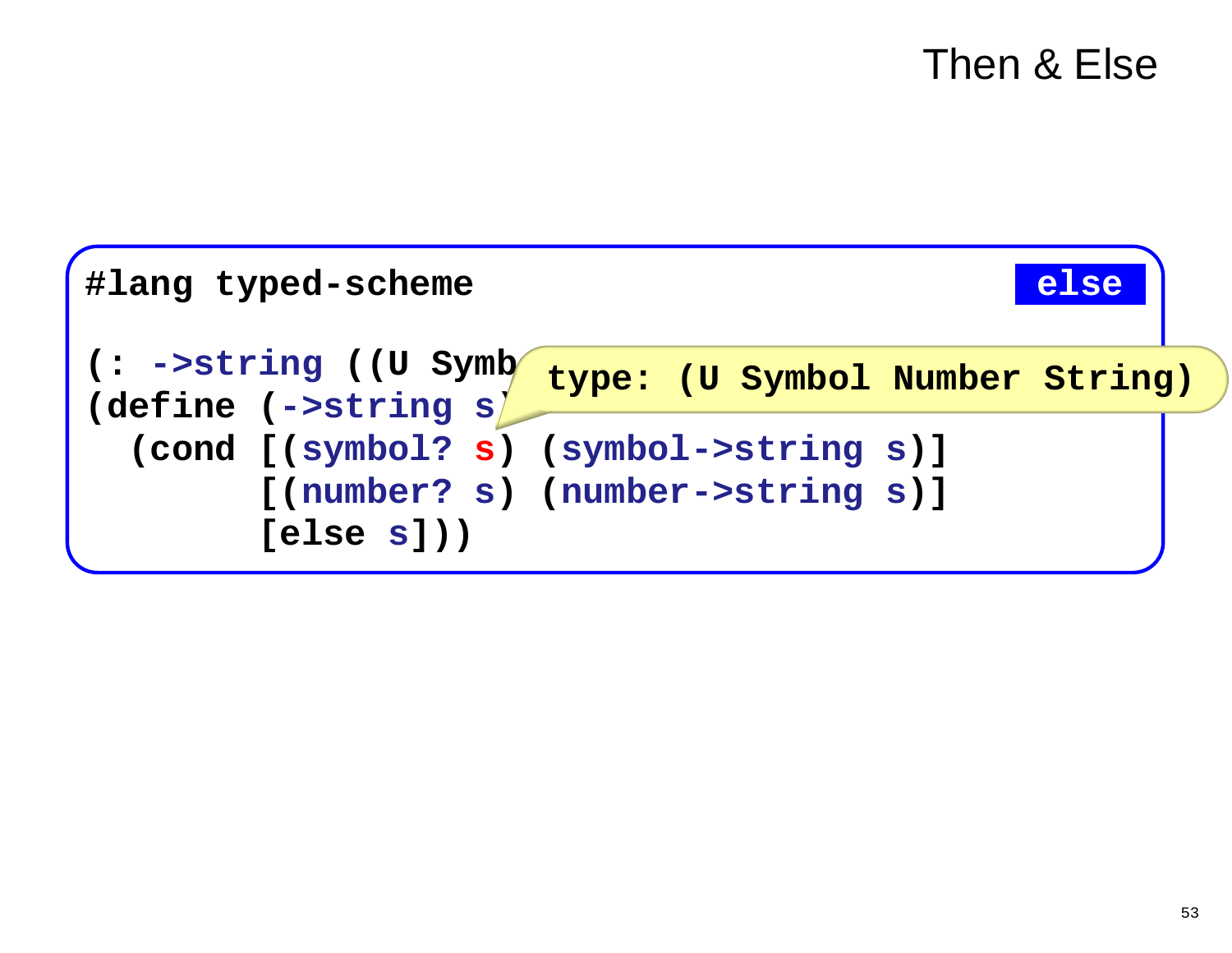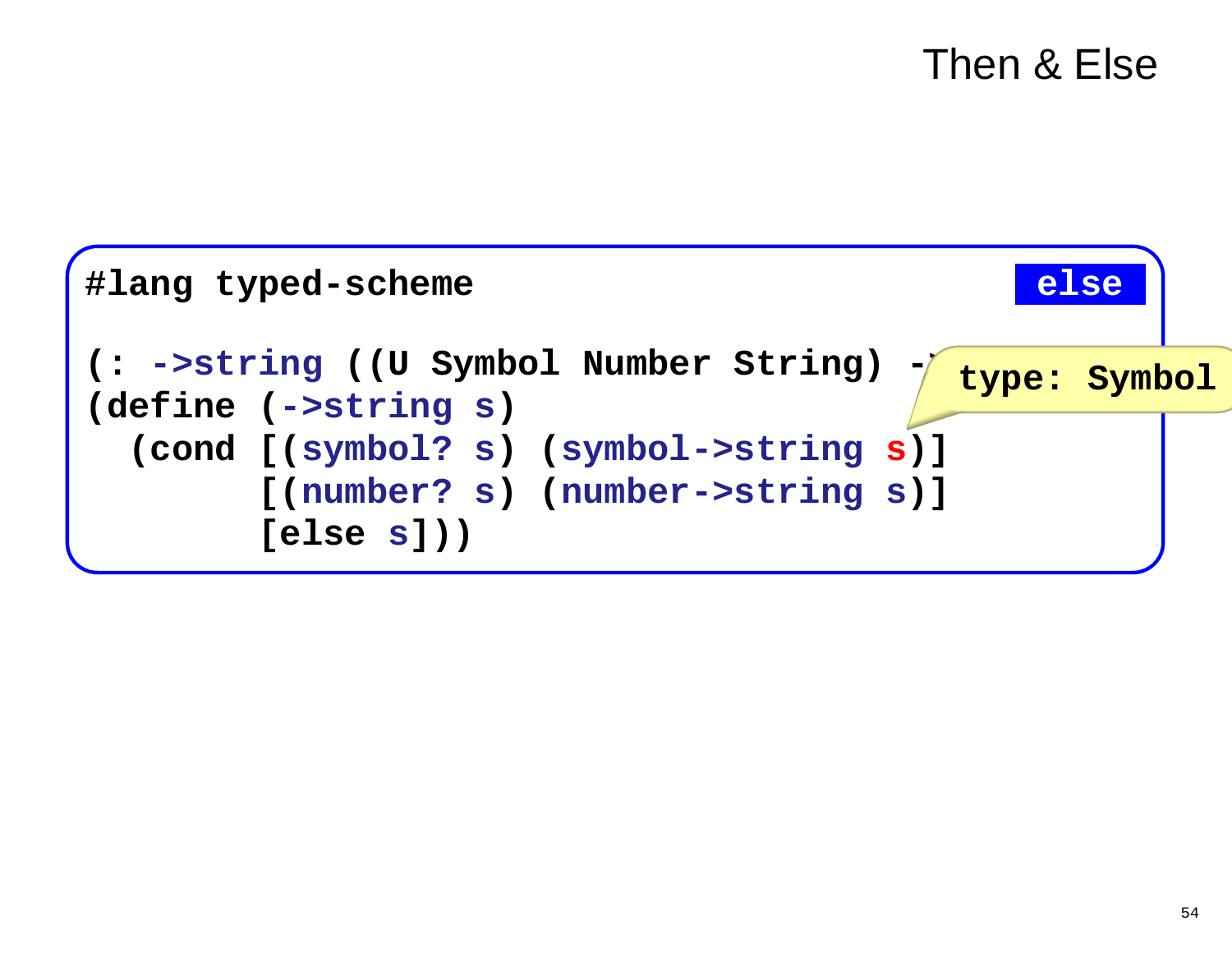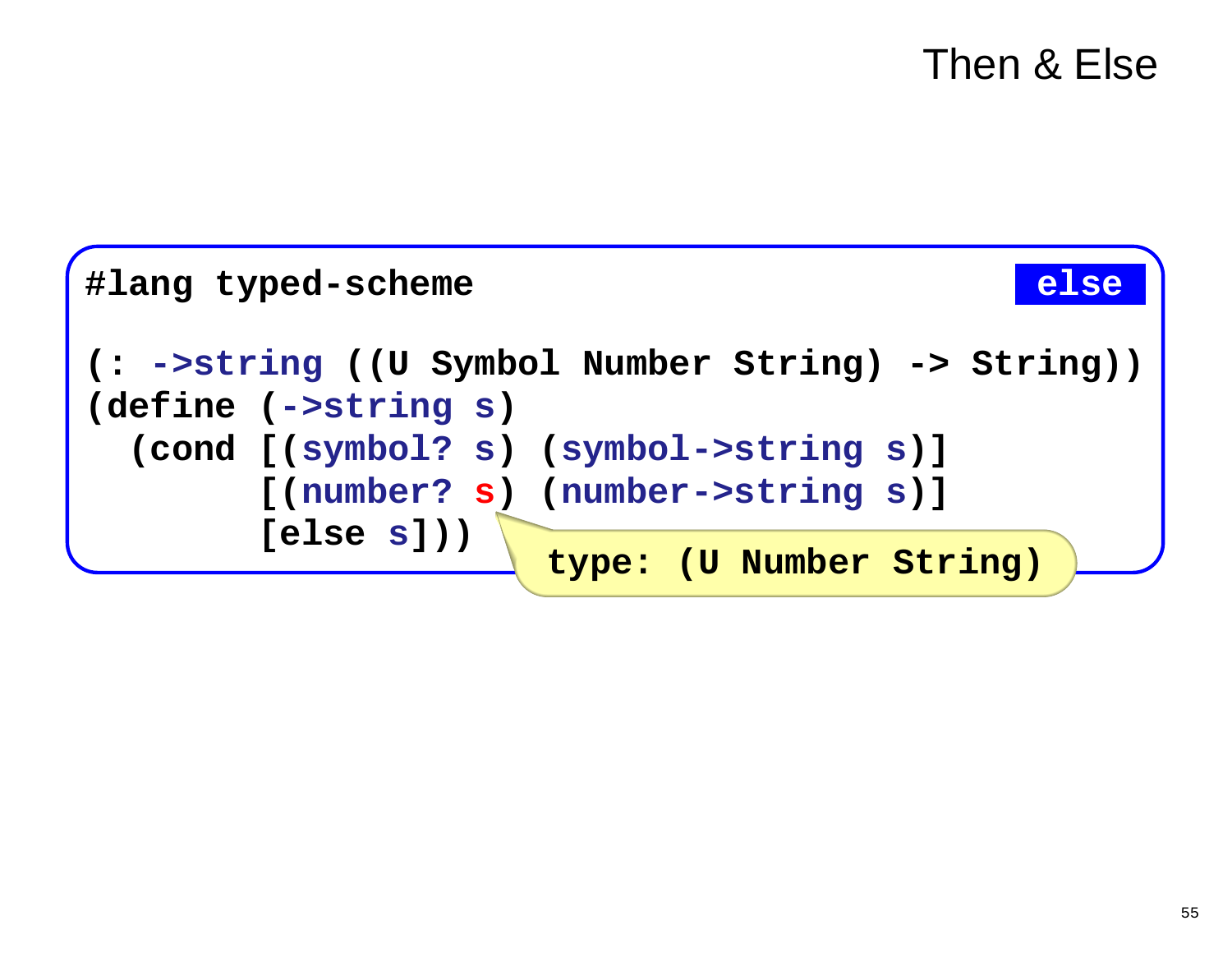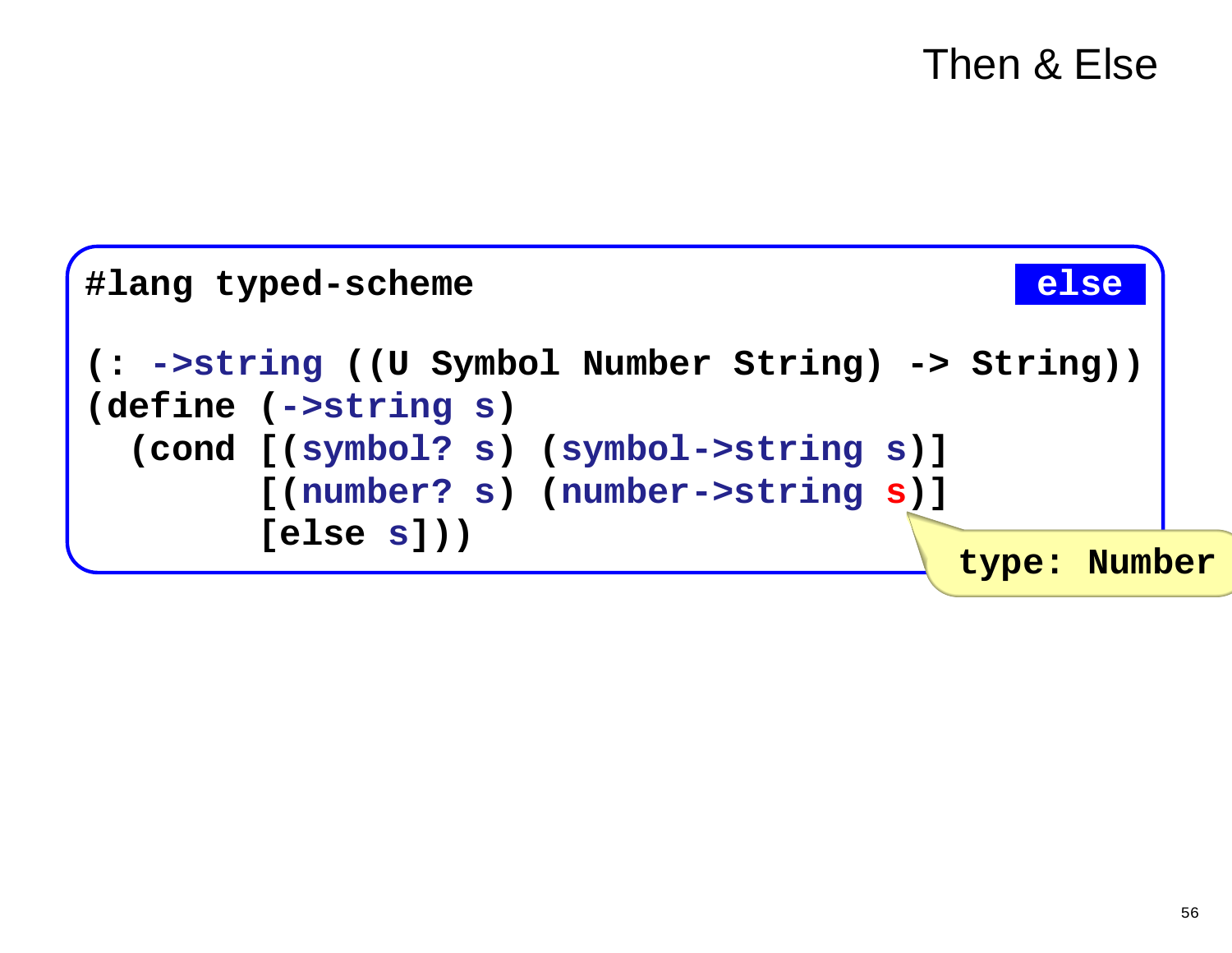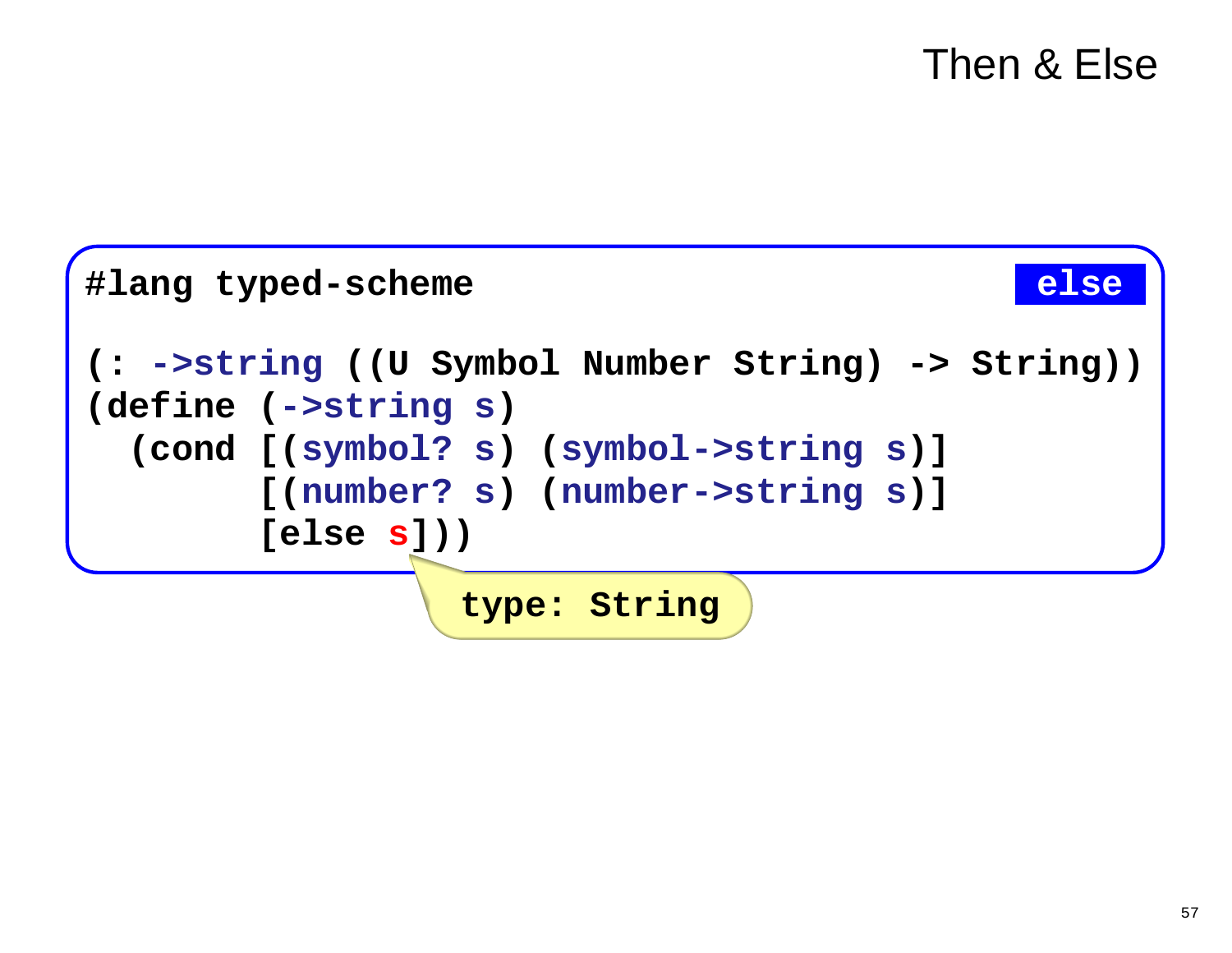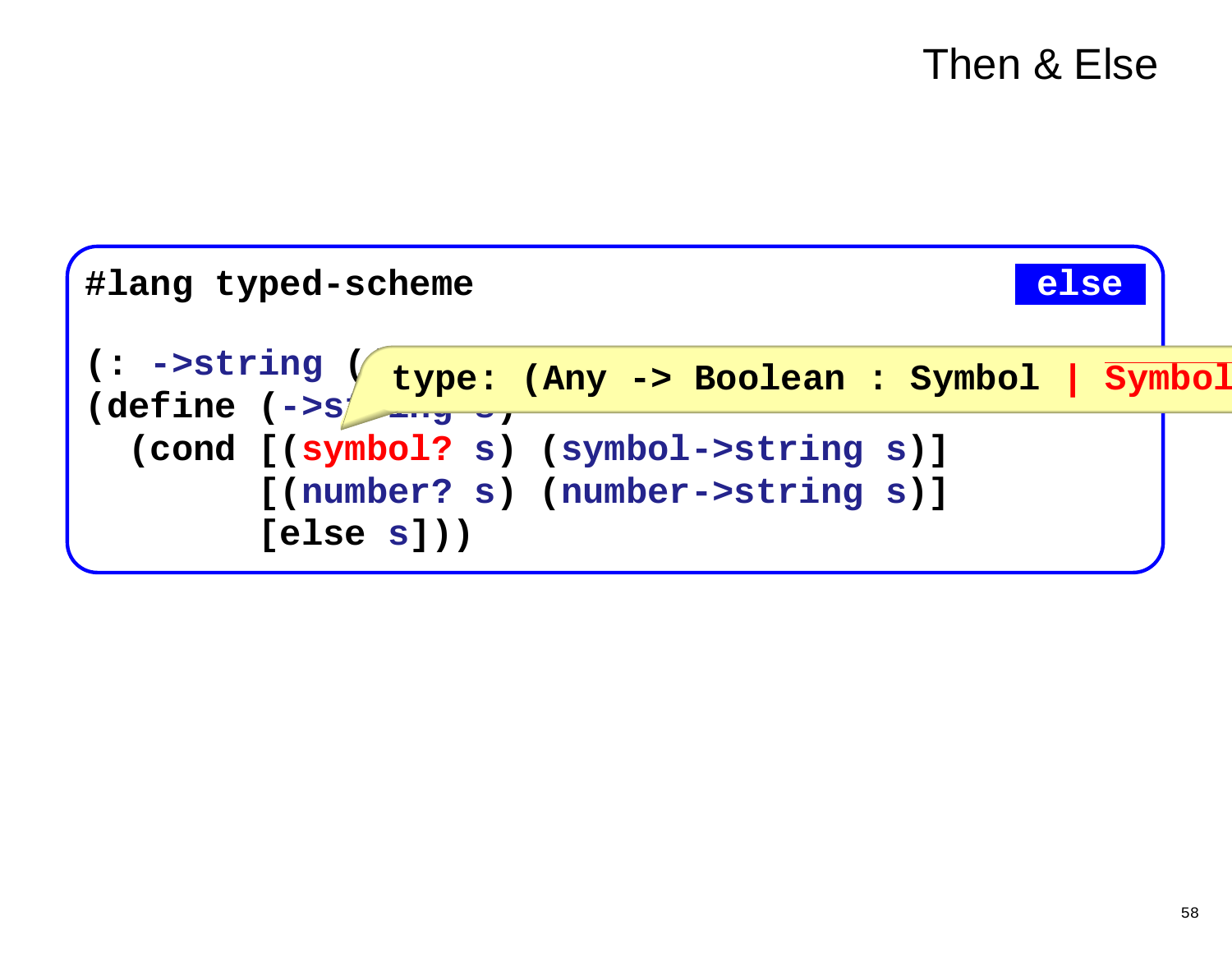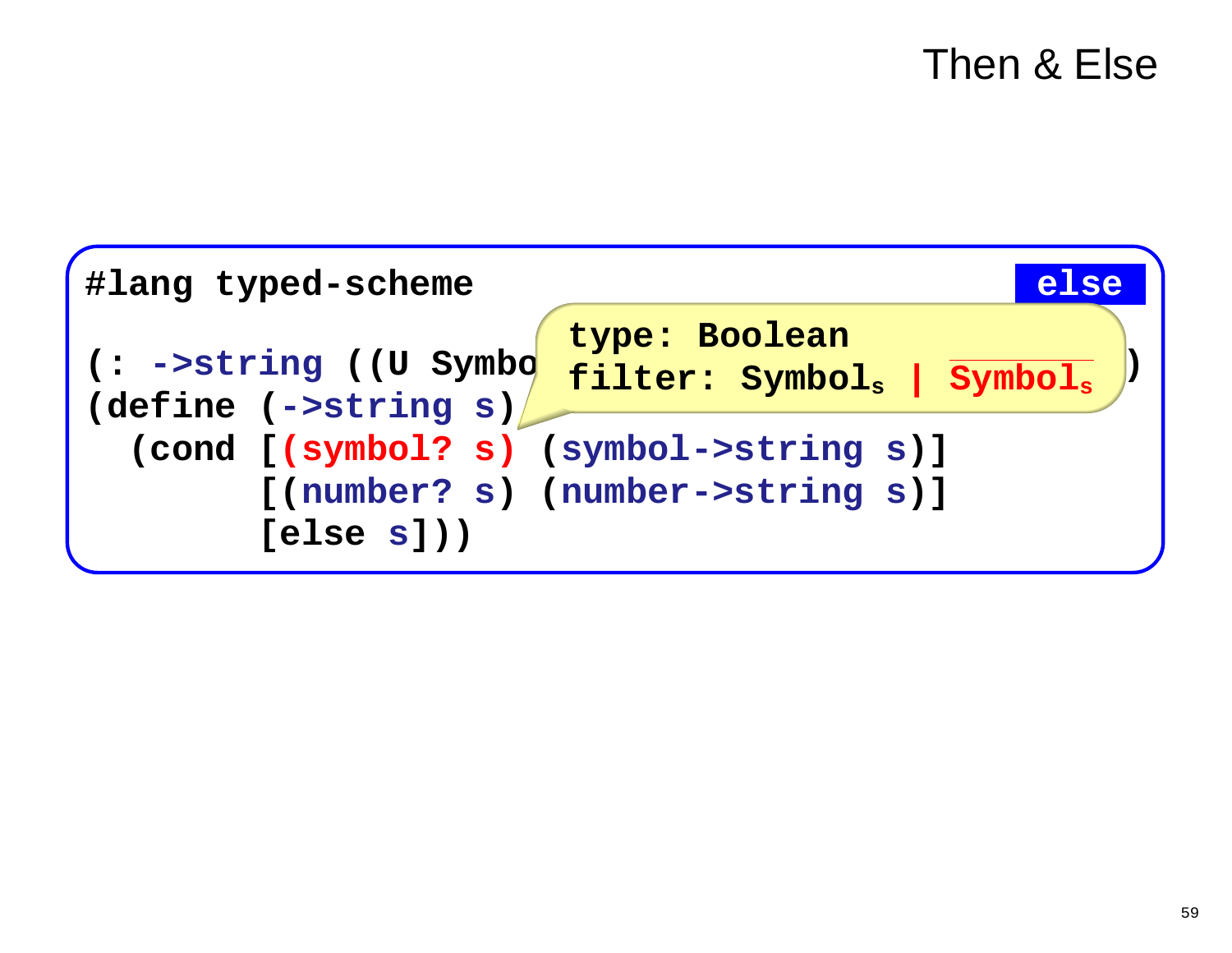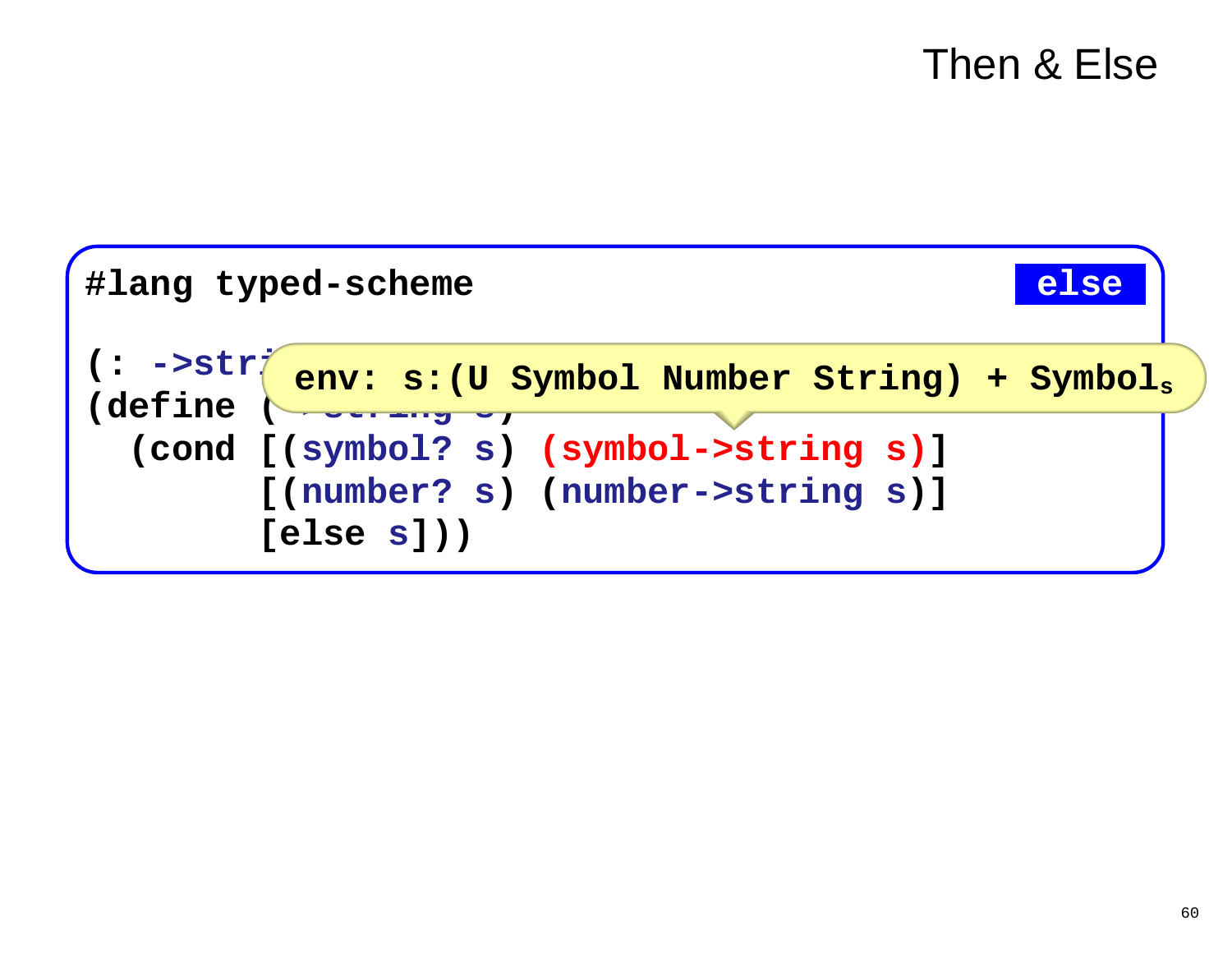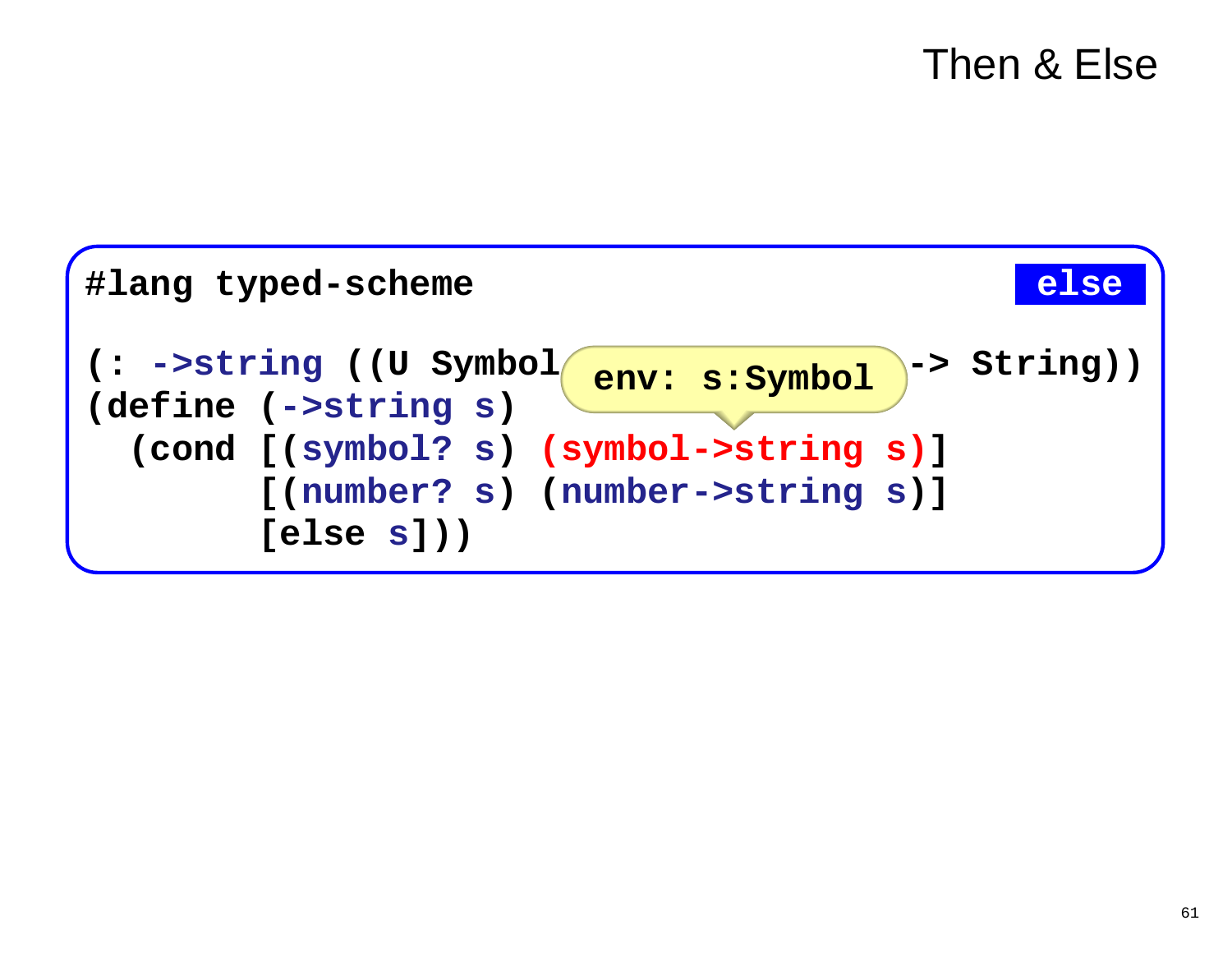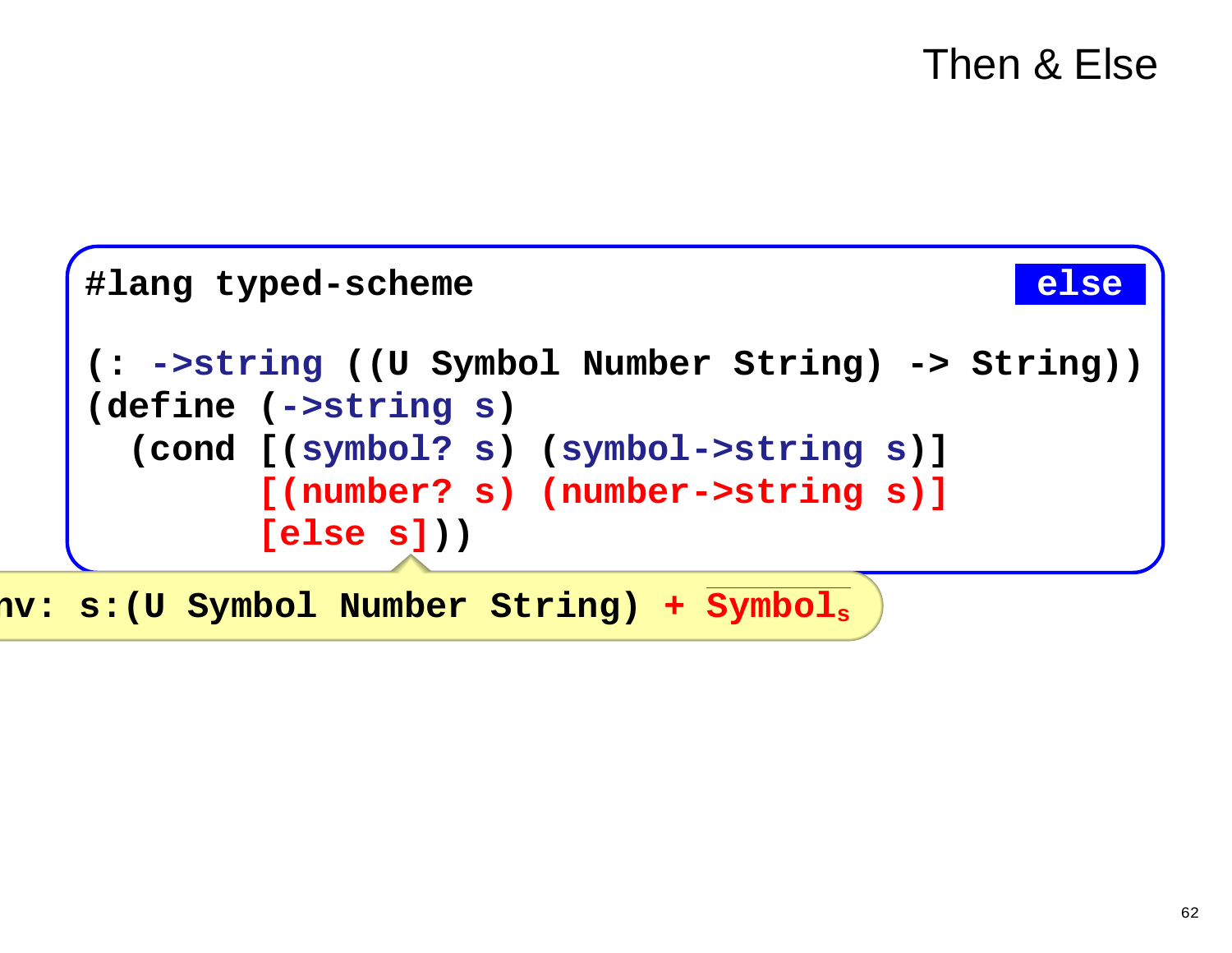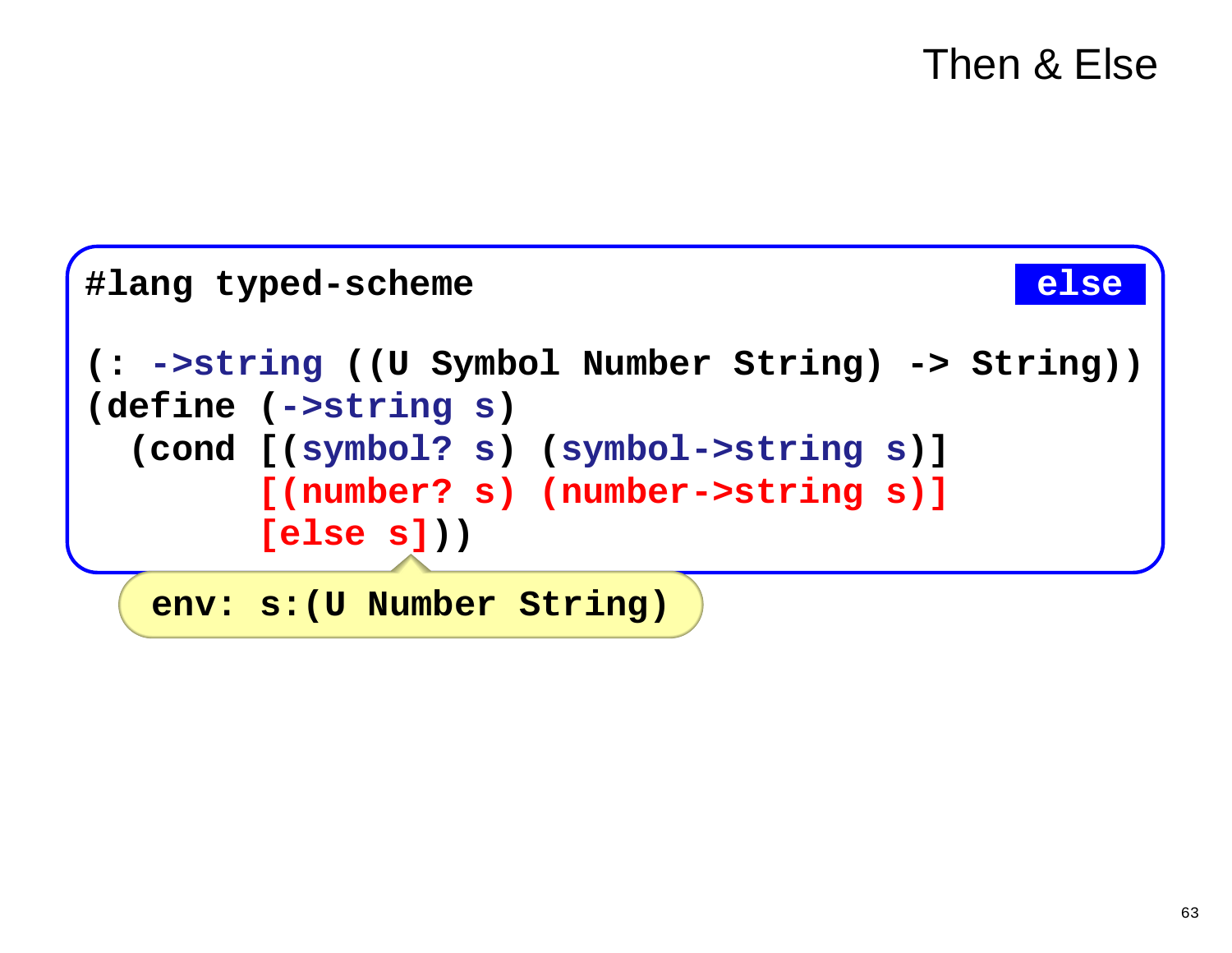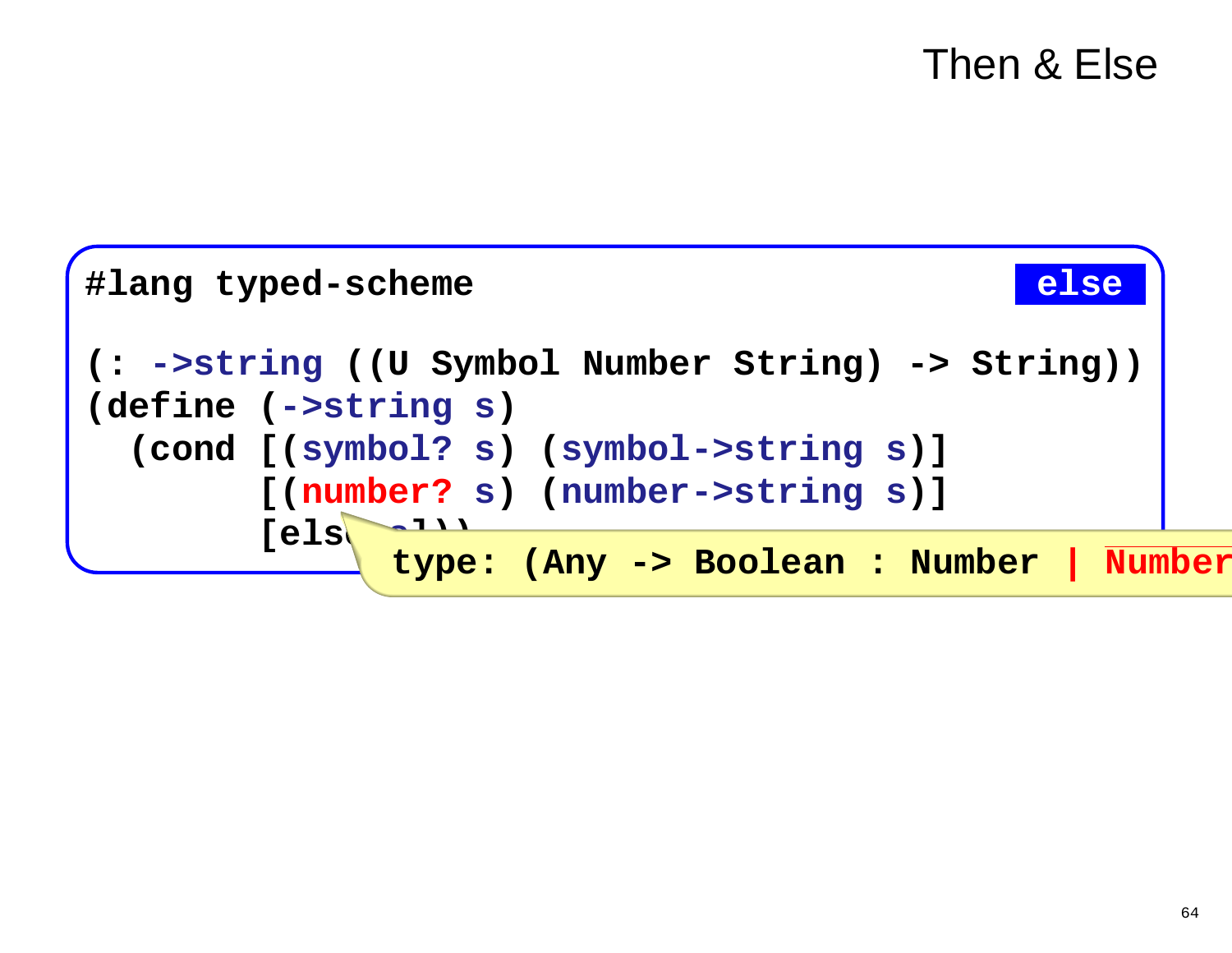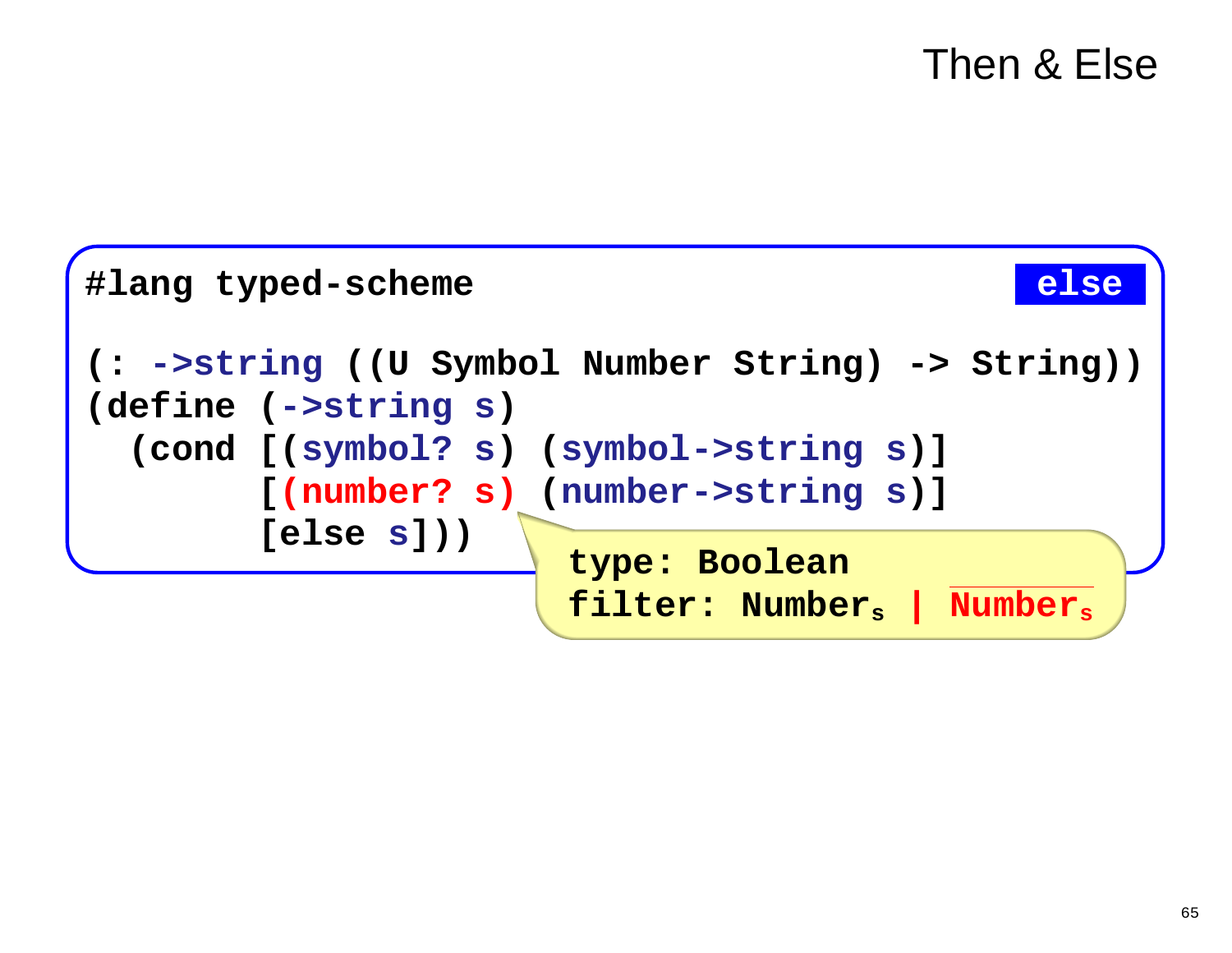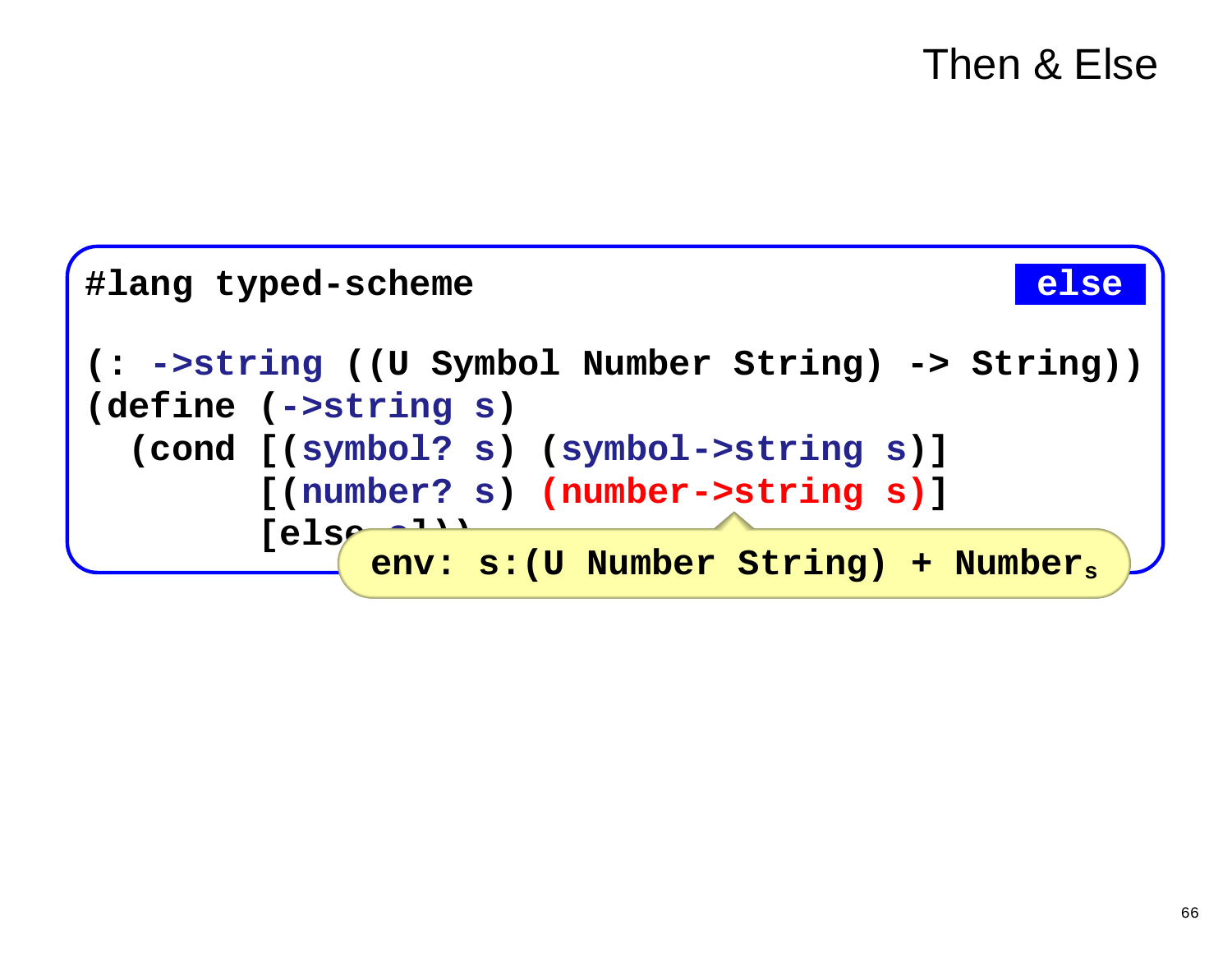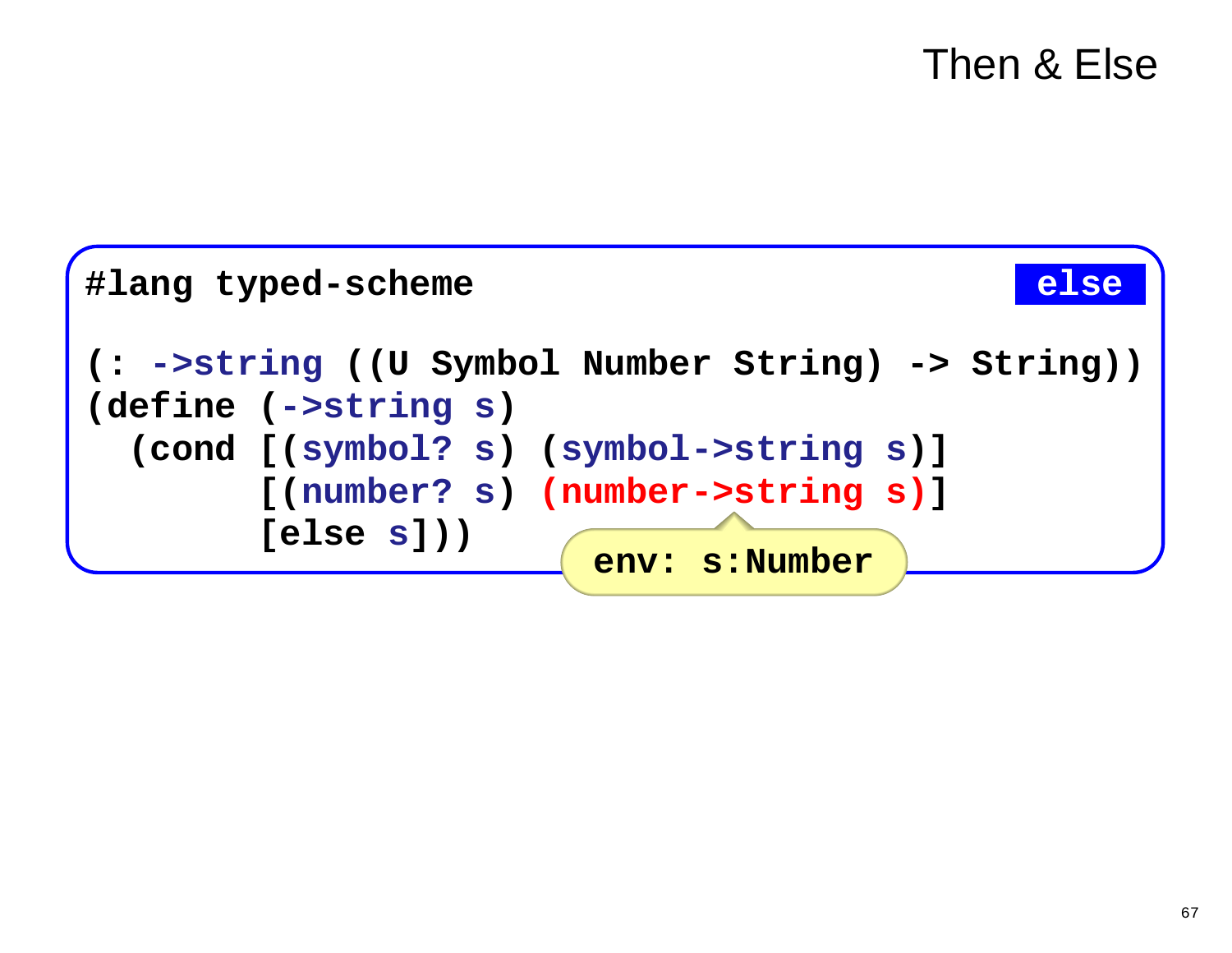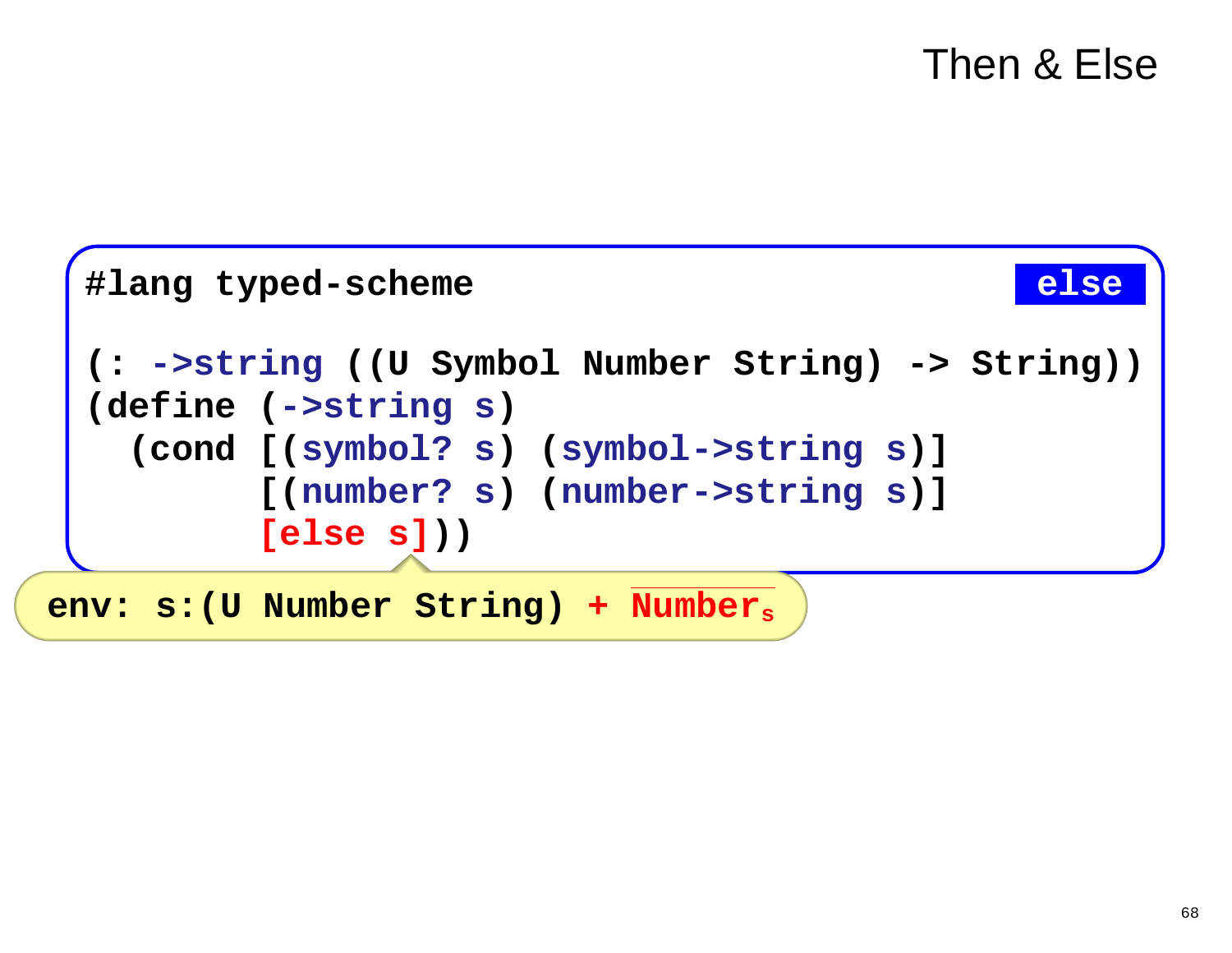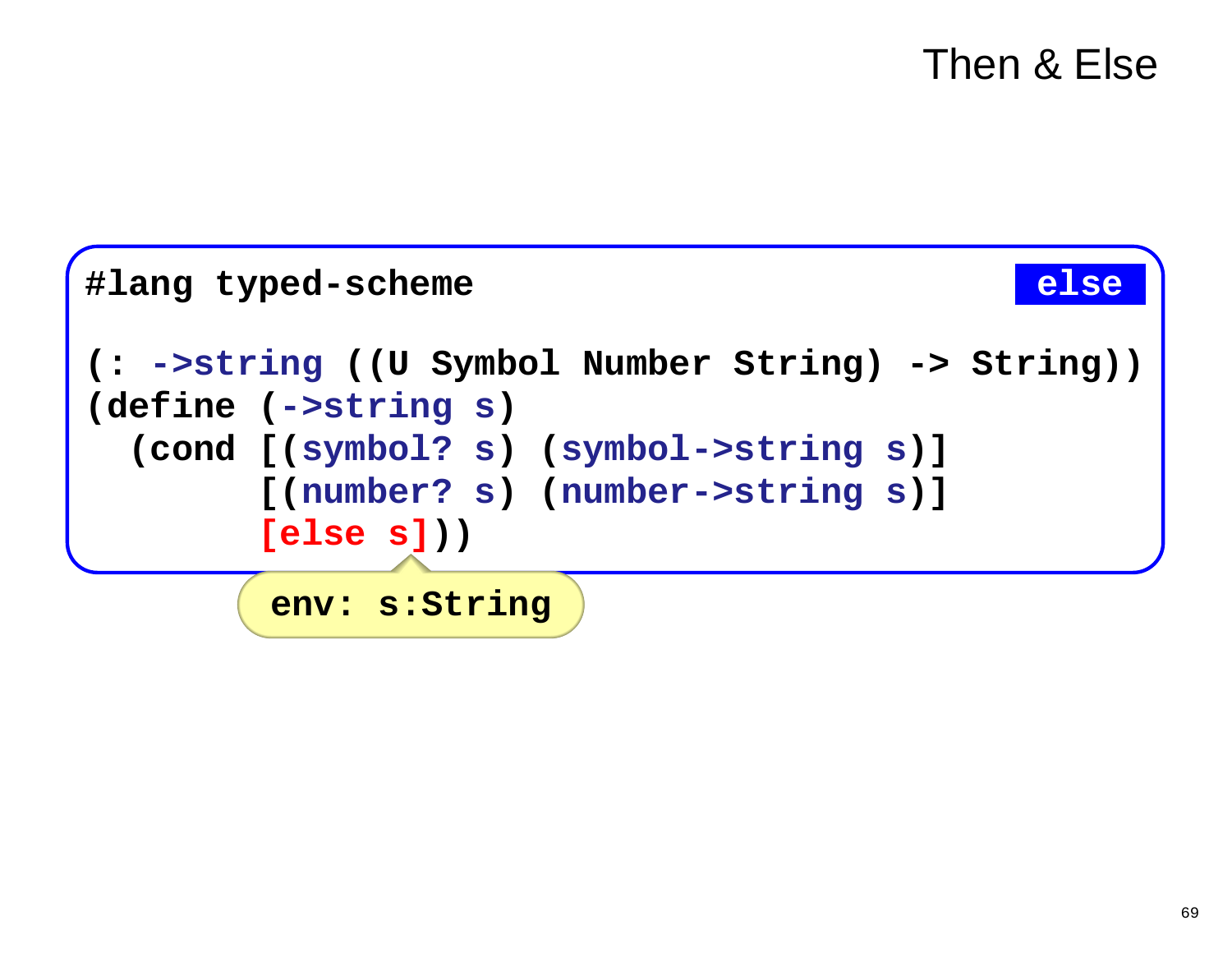# **Scheme Idioms**

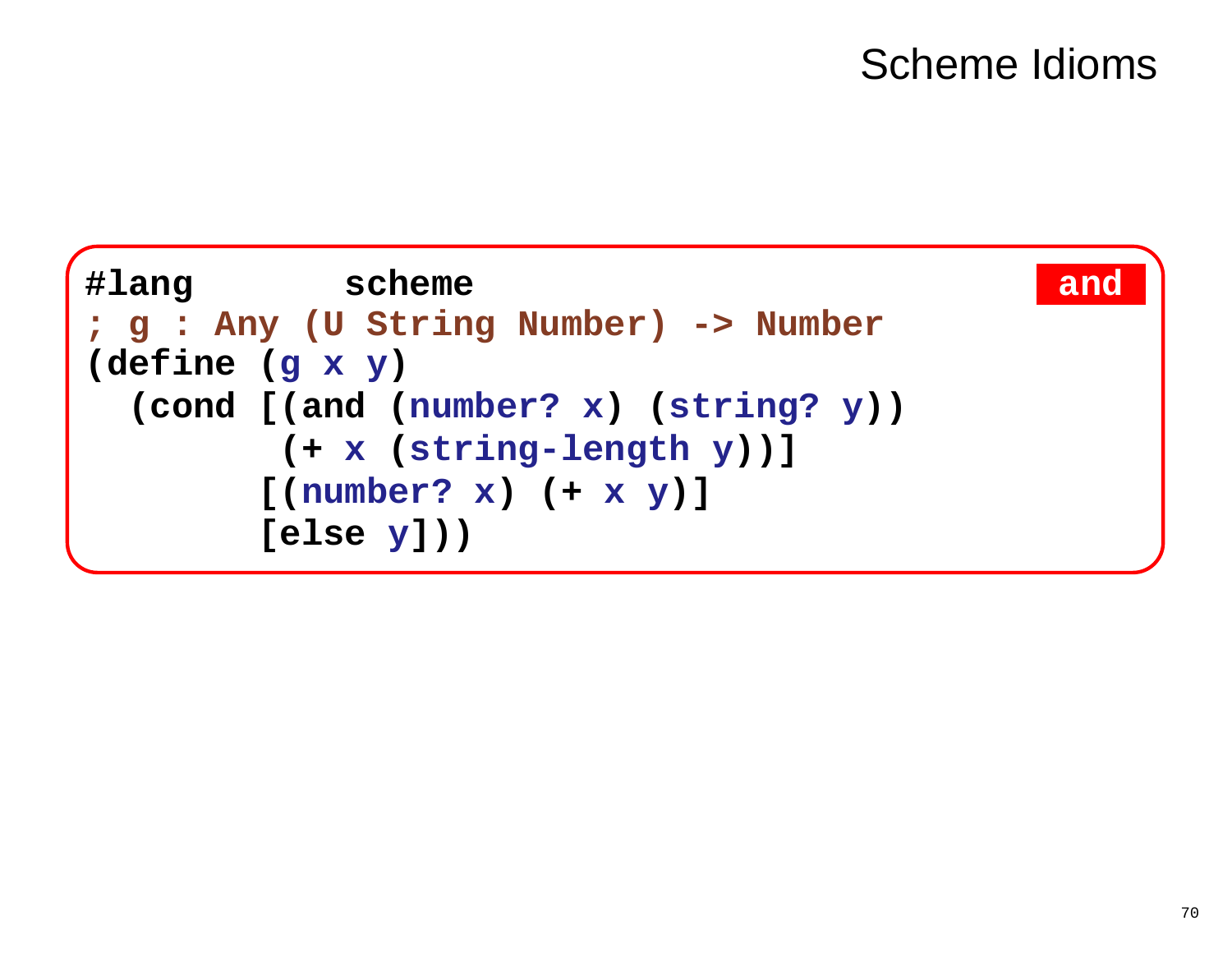# Logical Reasoning

```
#lang typed-scheme and (: g (Any (U Number String) -> Number))(define (g x y)
 (cond [(and (number? x) (string? y))
        (+ x (string-length y))]
       [(number? x) (+ x y)]
       [else y]))
```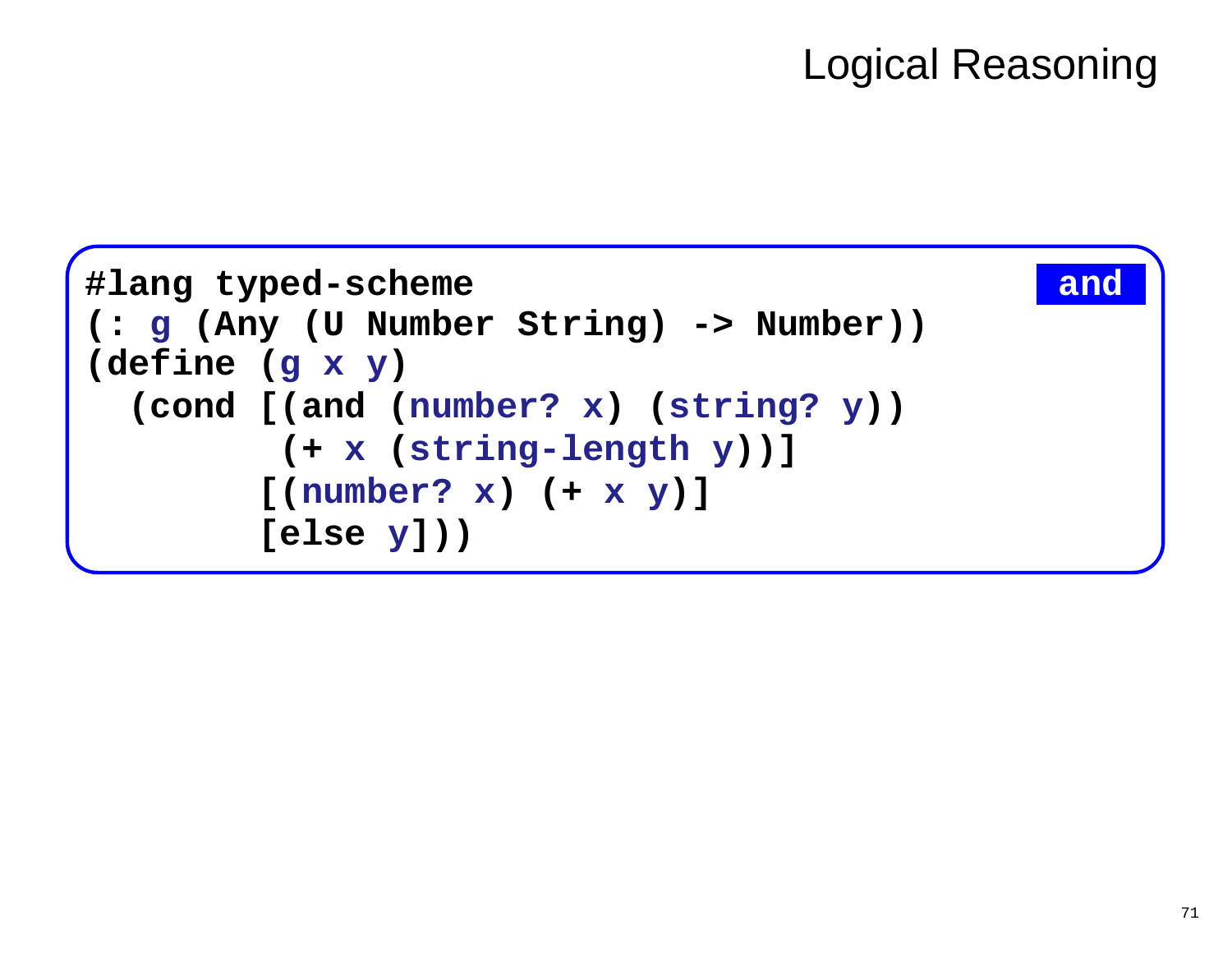# Logical Reasoning

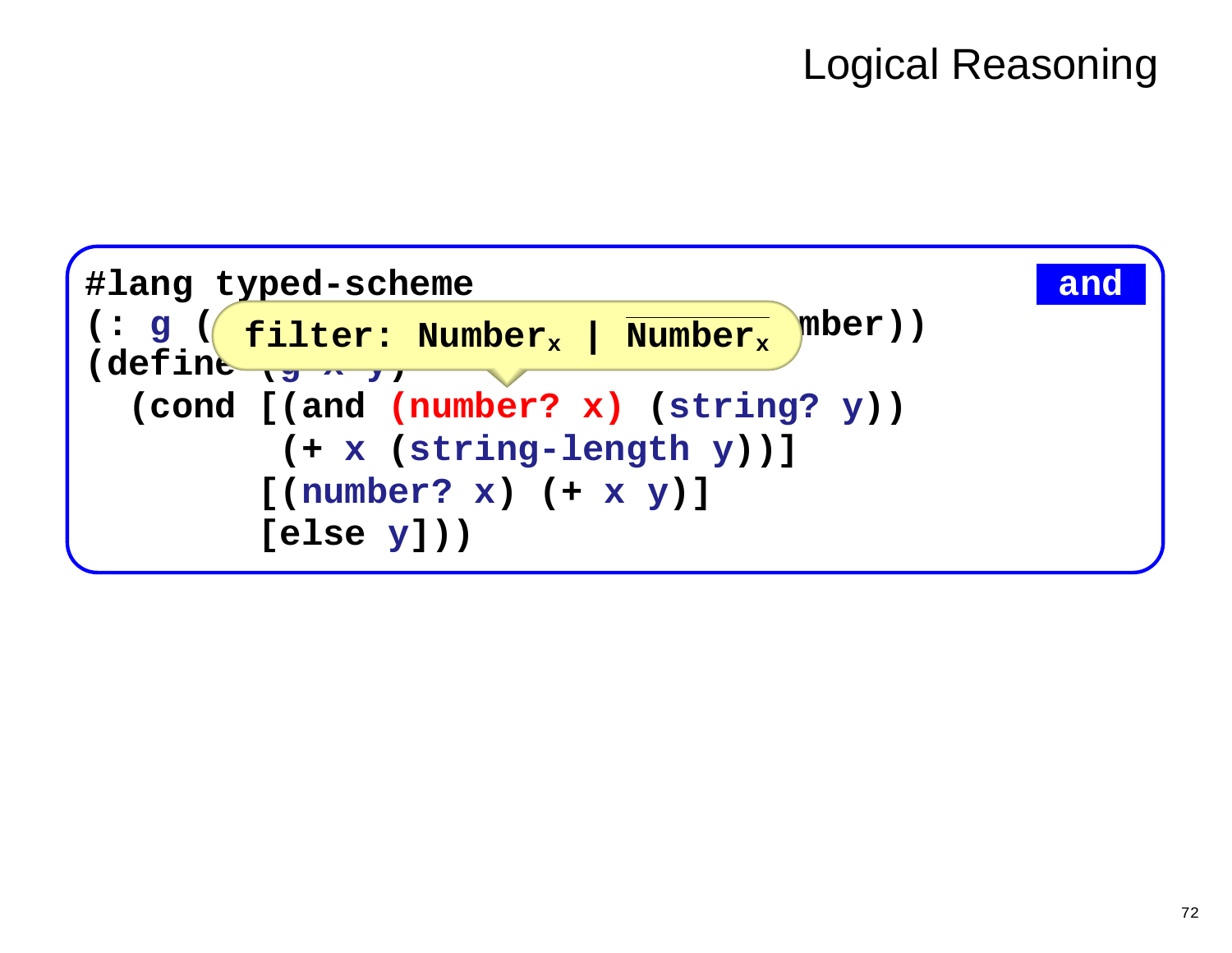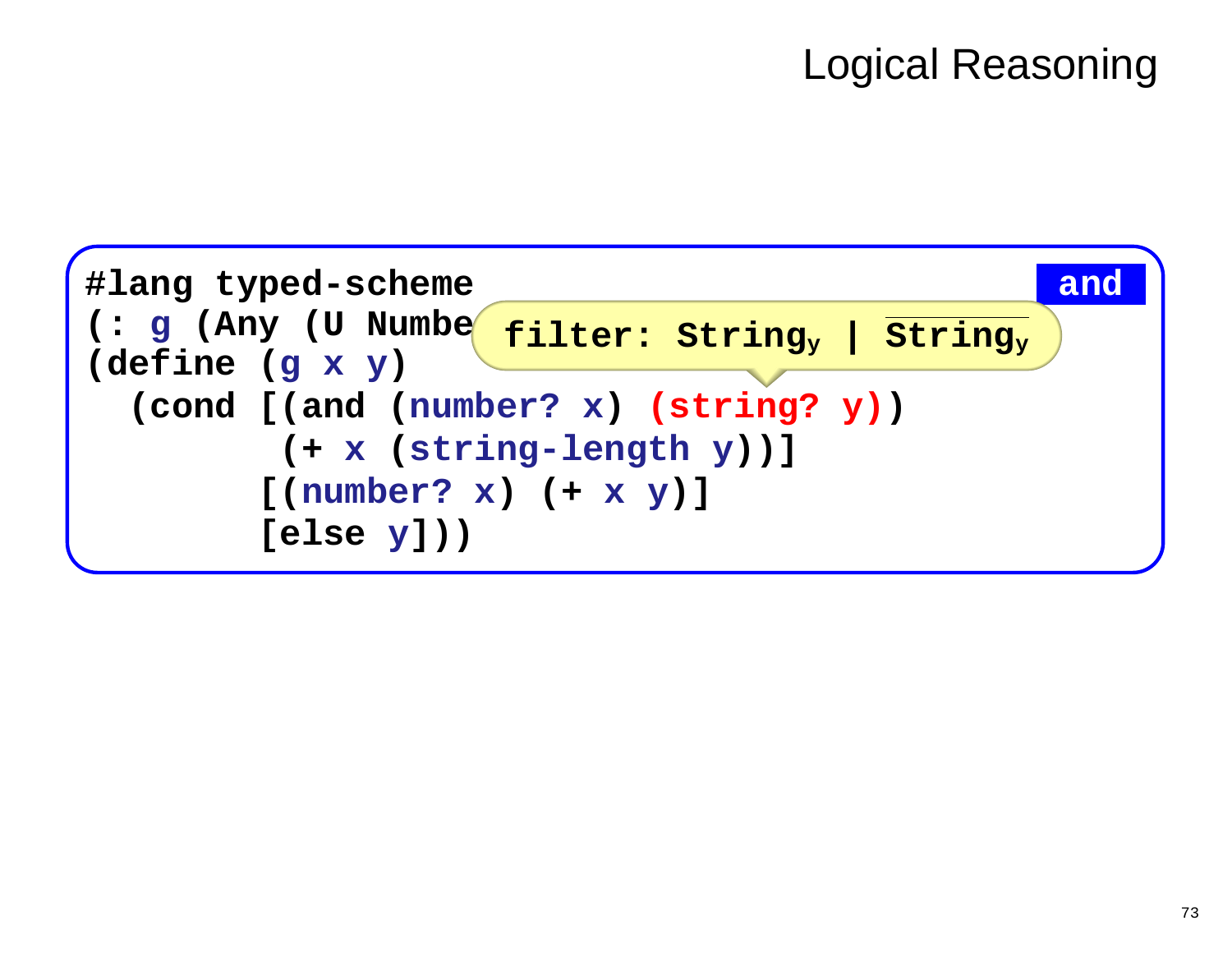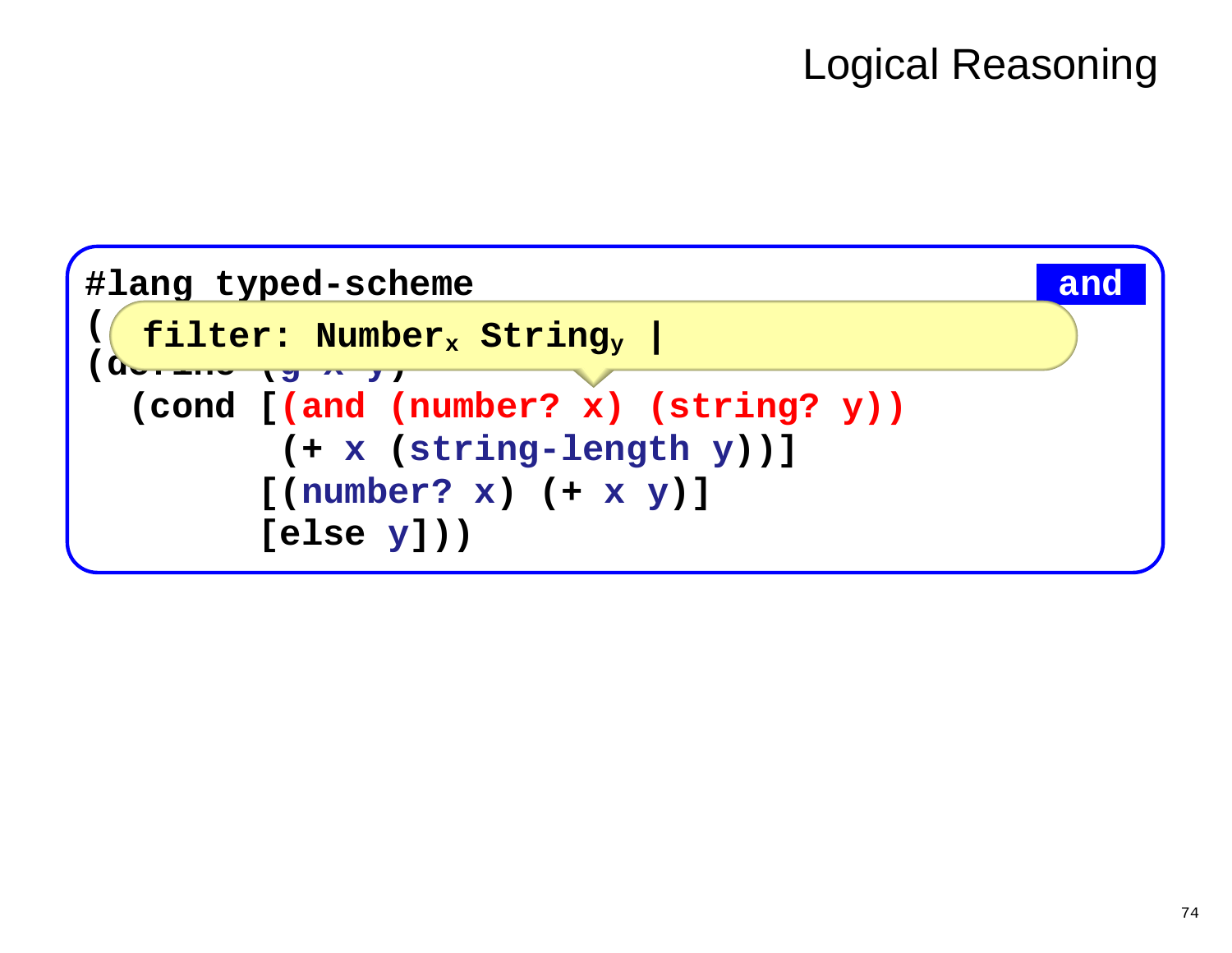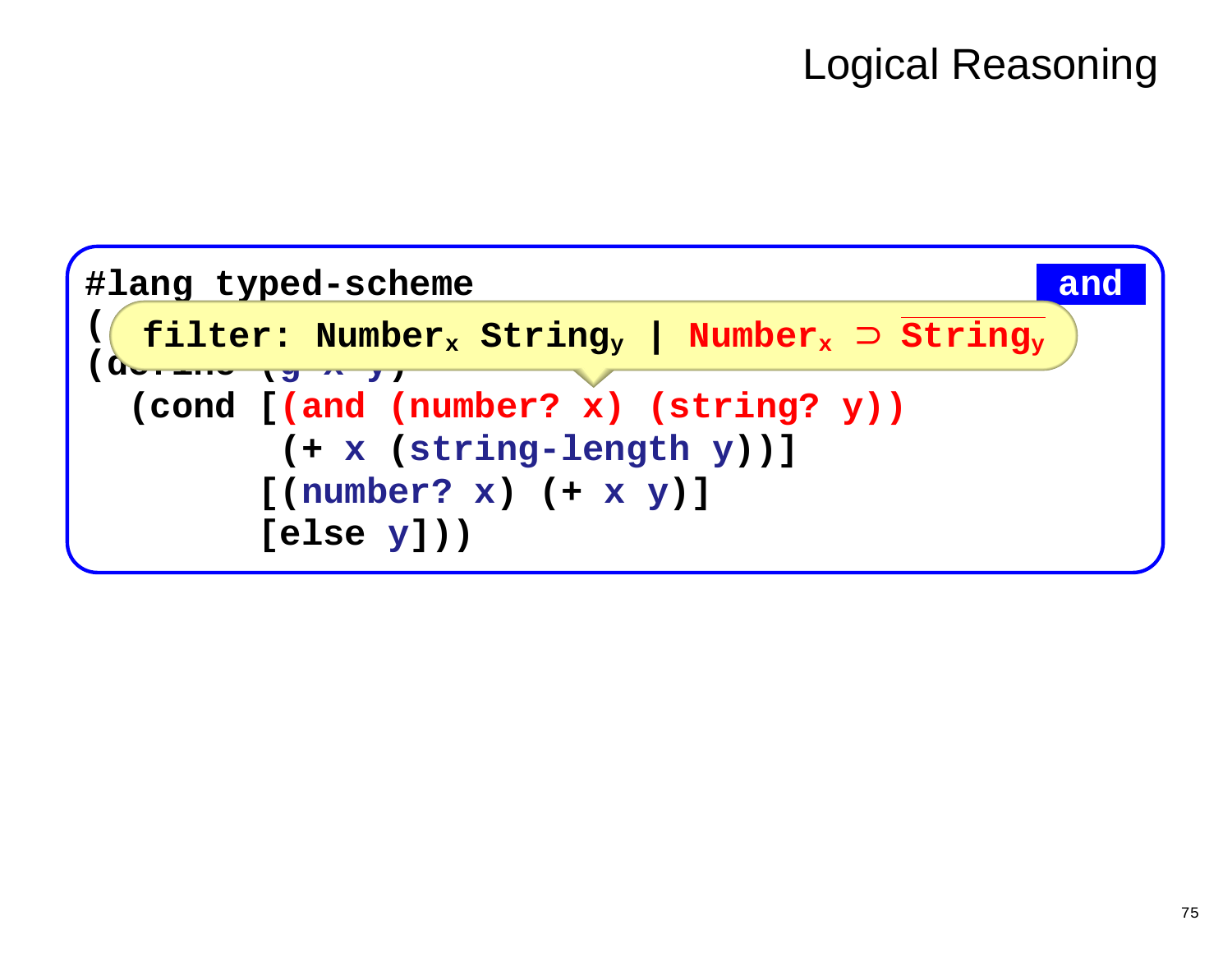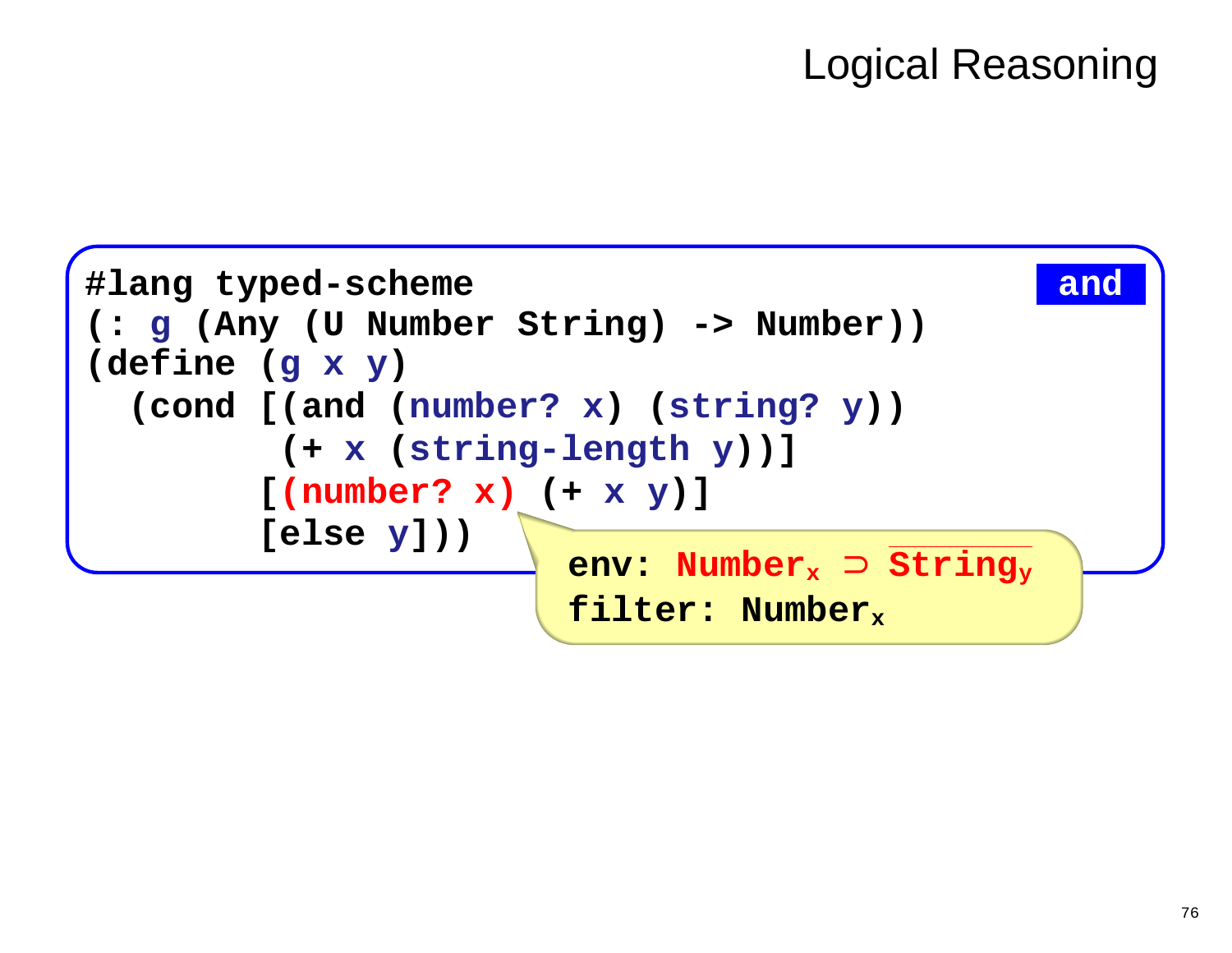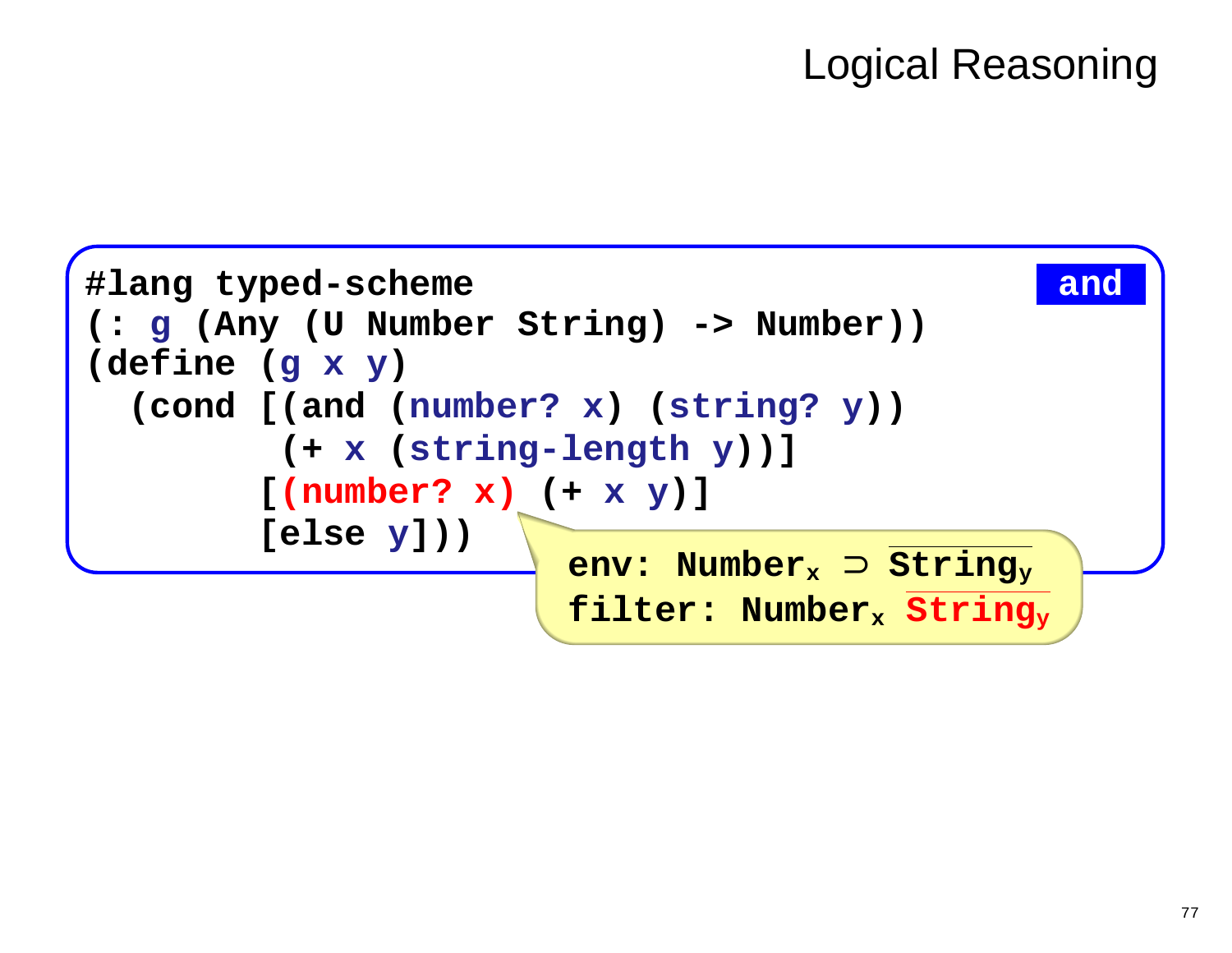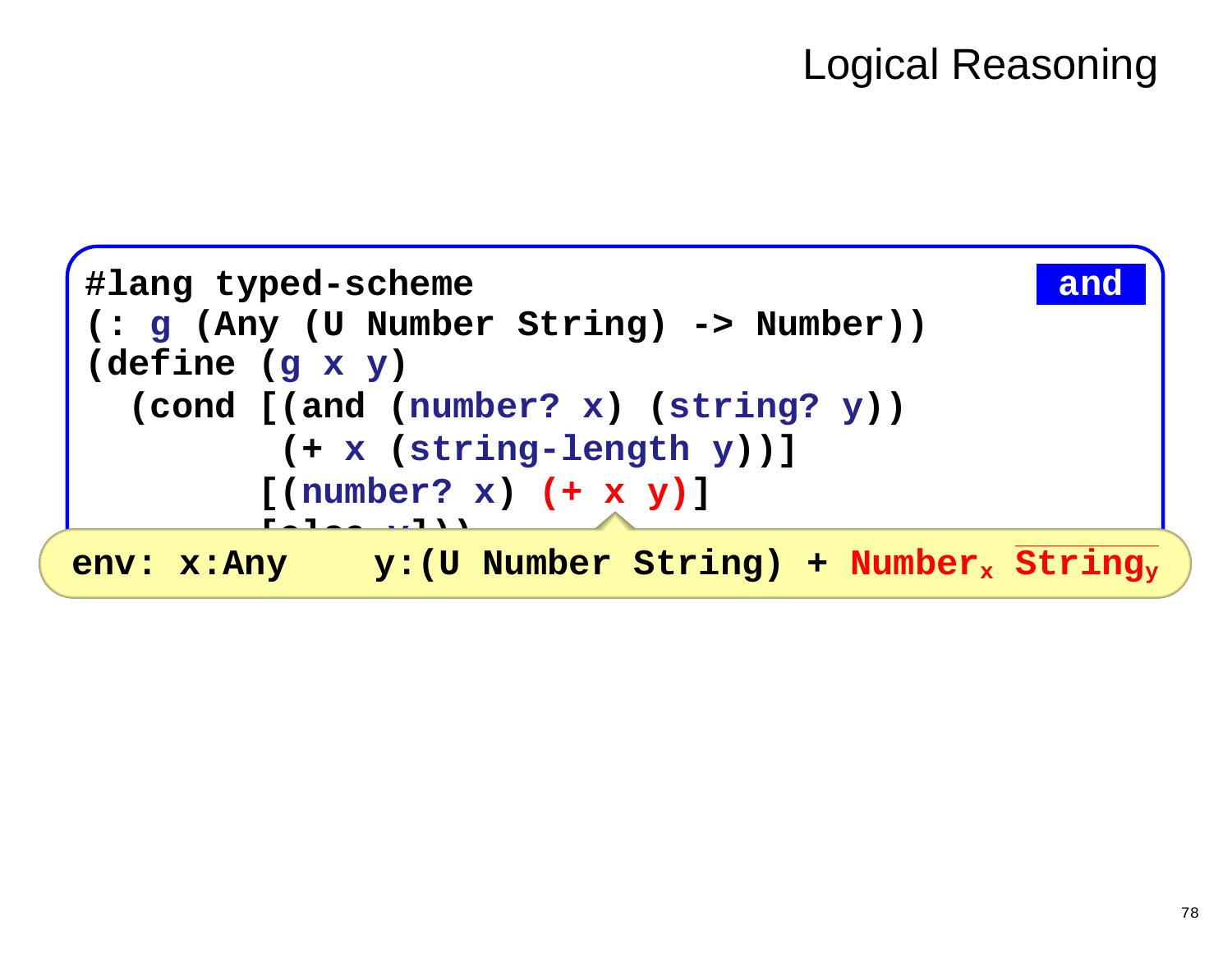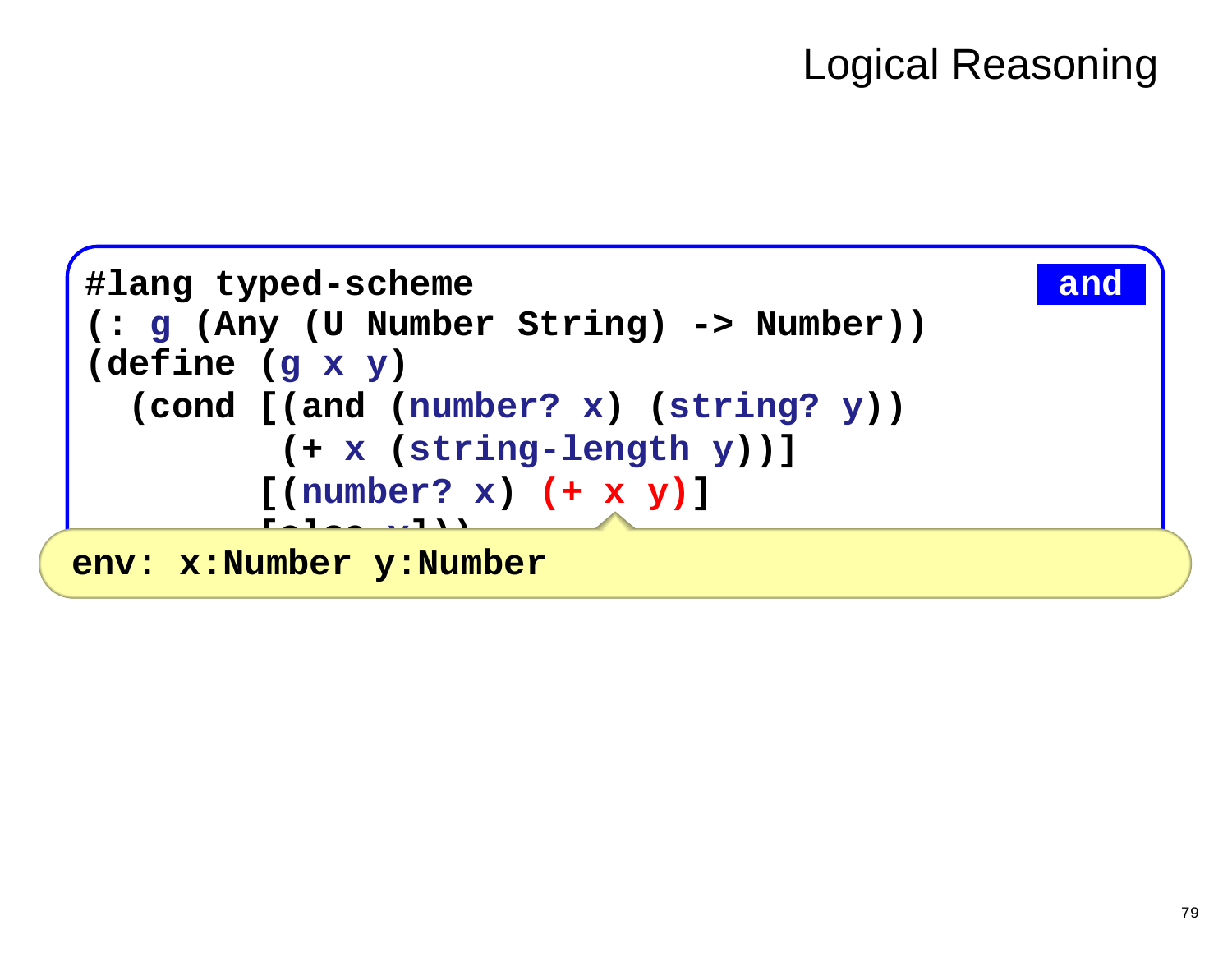### All Together Now

```
#lang typed-scheme (: f ((U Number String) (Pair Any Any) -> Number))(define (f input extra)
  (cond
[(and (number? input) (number? (car extra)))
    (+ input (car extra))]
  [(number? (car extra))
    (+ (string-length input) (car extra))]
    [else 0]))
```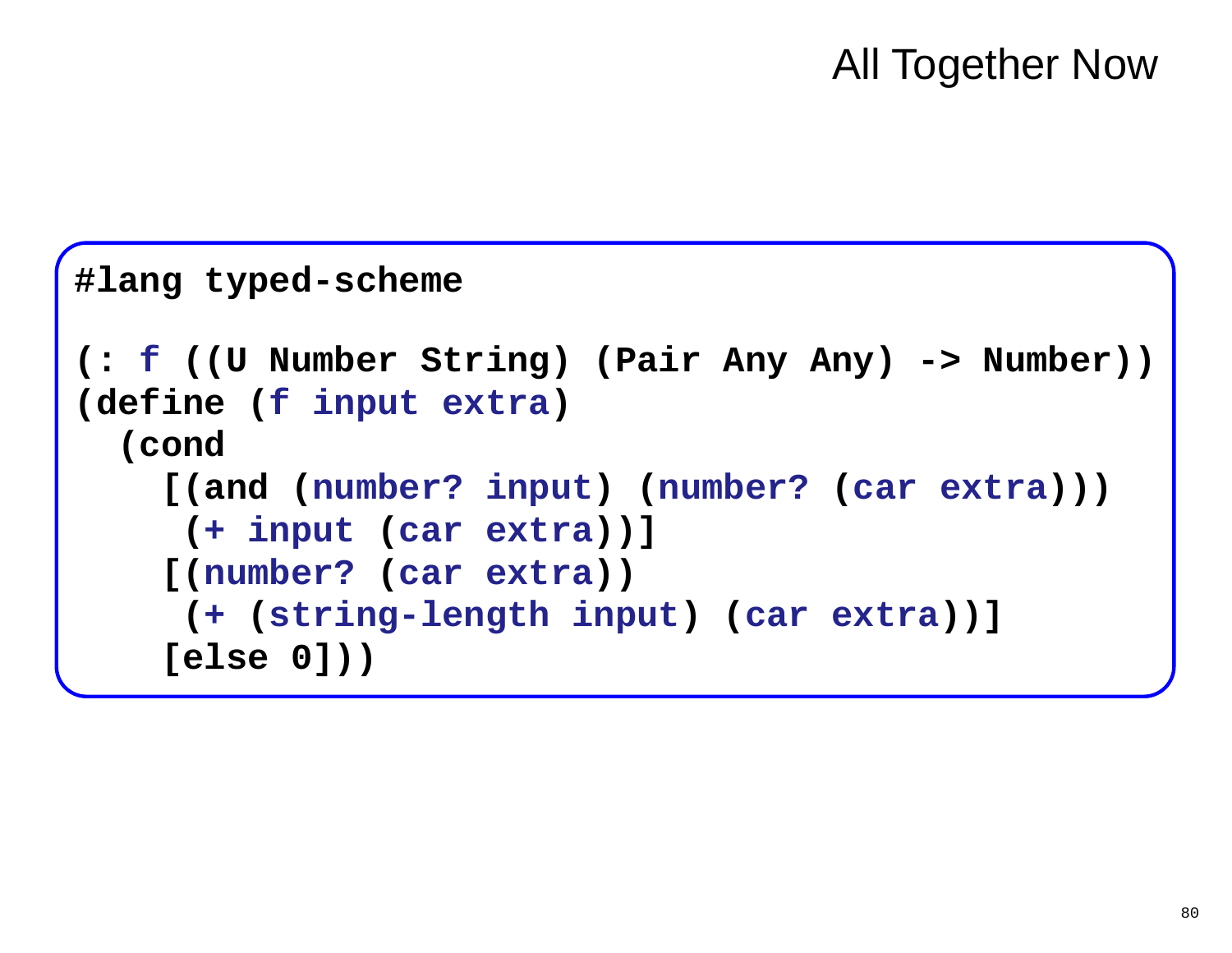## Easy IntegrationImplementation Validation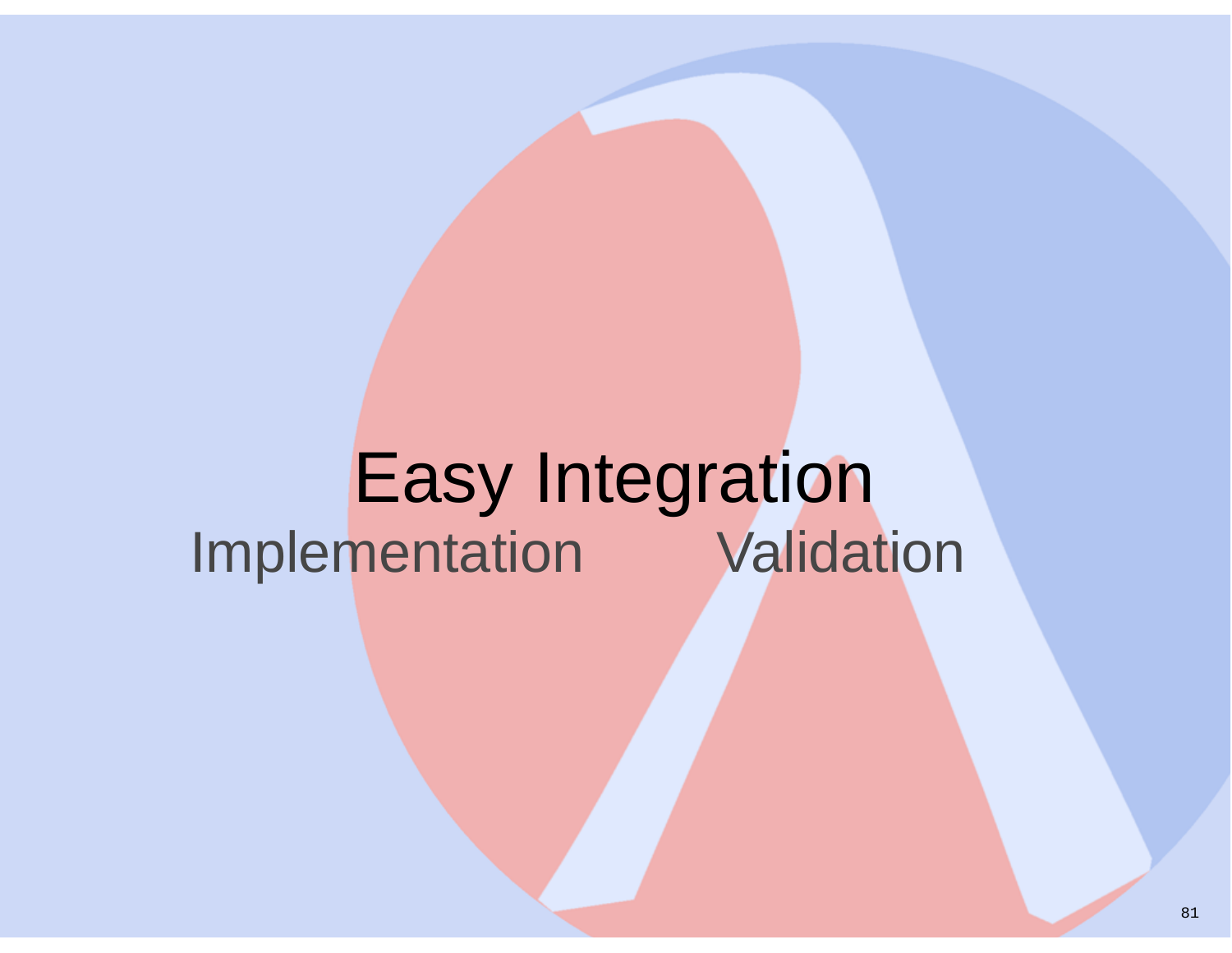## Implementation

| $\circ$                                                                      |  |             |                                                              |                  |   |           |                  |                      |                           |                      |                                    |                                                                                 |        |                |           |                                |                 |     |              |                                        | <b>Large Semicolon Letters</b> |                                           |     |              |                          |               |            |        | $\Box$ $\Box$ $\mathsf{X}$ |
|------------------------------------------------------------------------------|--|-------------|--------------------------------------------------------------|------------------|---|-----------|------------------|----------------------|---------------------------|----------------------|------------------------------------|---------------------------------------------------------------------------------|--------|----------------|-----------|--------------------------------|-----------------|-----|--------------|----------------------------------------|--------------------------------|-------------------------------------------|-----|--------------|--------------------------|---------------|------------|--------|----------------------------|
| Text to insert typed                                                         |  |             |                                                              |                  |   |           |                  |                      |                           |                      |                                    |                                                                                 |        |                |           |                                |                 |     |              |                                        |                                |                                           |     |              |                          |               |            |        |                            |
| Fonts Inconsolata (16)                                                       |  |             |                                                              |                  |   |           |                  |                      |                           |                      |                                    |                                                                                 |        |                |           |                                |                 |     |              |                                        |                                |                                           |     |              | $\overline{\phantom{a}}$ |               | 48 columns | typed  |                            |
| ,<br>,<br>,<br>,<br>,<br>,<br>,<br>٠<br>,<br>,<br>,<br>,<br>,<br>,<br>,<br>, |  | ,<br>,<br>٠ | ,<br>, ,<br>,<br>. .<br>, ,<br>. .<br>, ,<br>٠<br>, ,<br>, , | ,,<br>.<br>, , , | , | , ,<br>;; | ,<br>;;<br>; ; ; | ;<br>,<br>, ,<br>, , | ,<br>٠<br>, ,<br>۰<br>, , | ,<br>;<br>. .<br>, , | ,<br>,<br>$\overline{\phantom{a}}$ | ,<br>۰<br>, , ,<br>, ,<br>,<br>٠<br>,<br>٠<br>,<br>٠<br>, ,<br>,<br>,<br>,<br>; | ,<br>, | , , ,<br>, , , | ;;<br>, , | ,<br>,<br>, ,<br>٠<br>, ,<br>, | ,<br>. .<br>, , | , , | ,<br>, , , , | ,<br>;;<br>, , , , , , ,<br>. .<br>, , |                                | $\overline{\phantom{a}}$<br>,<br>,<br>, , | ; ; | , , ,<br>, , | ,                        | ٠<br>, ,<br>, | ;;         |        |                            |
| $\blacktriangleleft$                                                         |  |             |                                                              |                  |   |           |                  |                      |                           |                      |                                    |                                                                                 |        |                |           |                                |                 |     |              |                                        |                                |                                           |     |              |                          |               |            | Cancel | ▶<br>OK                    |
|                                                                              |  |             |                                                              |                  |   |           |                  |                      |                           |                      |                                    |                                                                                 |        |                |           |                                |                 |     |              |                                        |                                |                                           |     |              |                          |               |            |        |                            |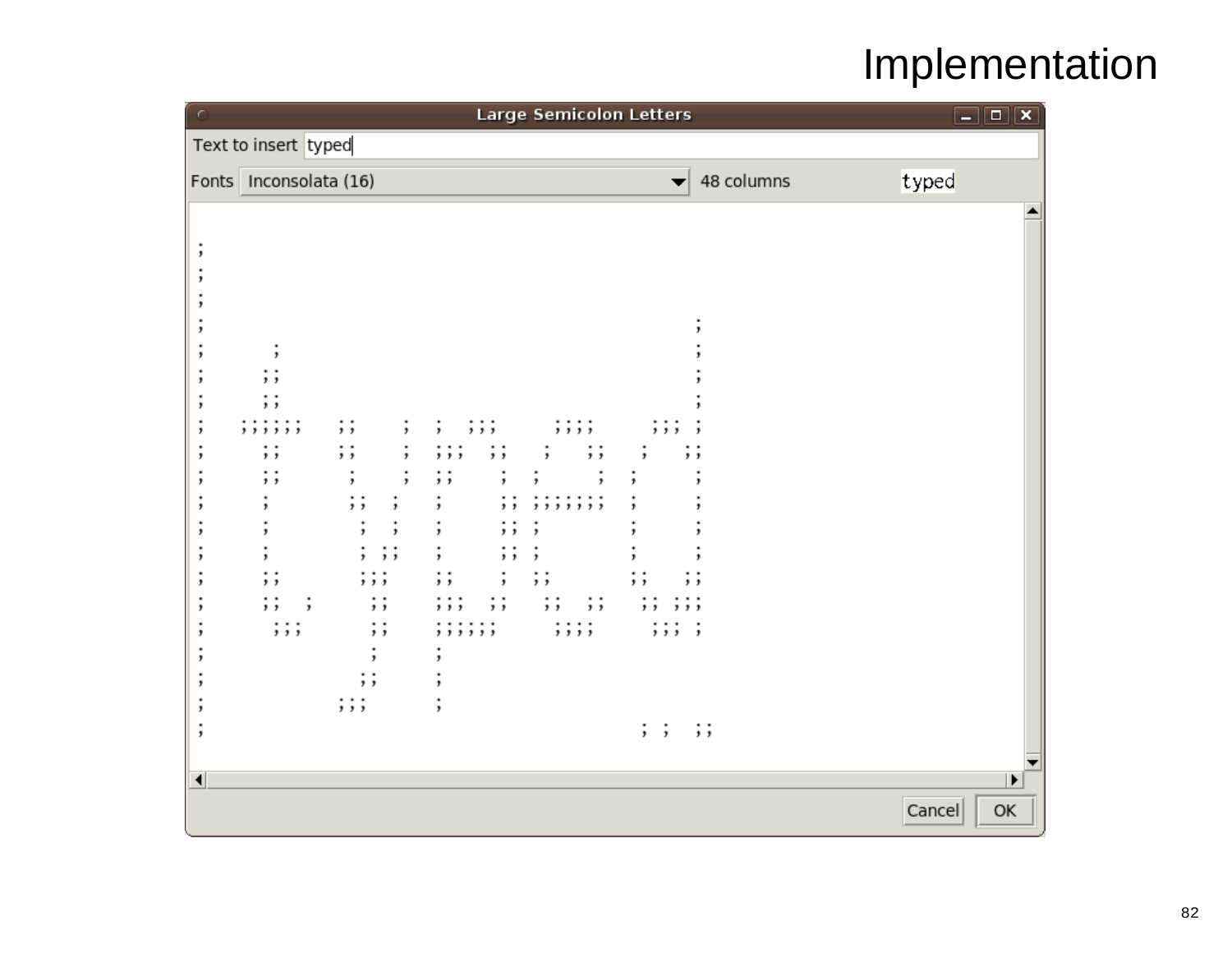### Implementation

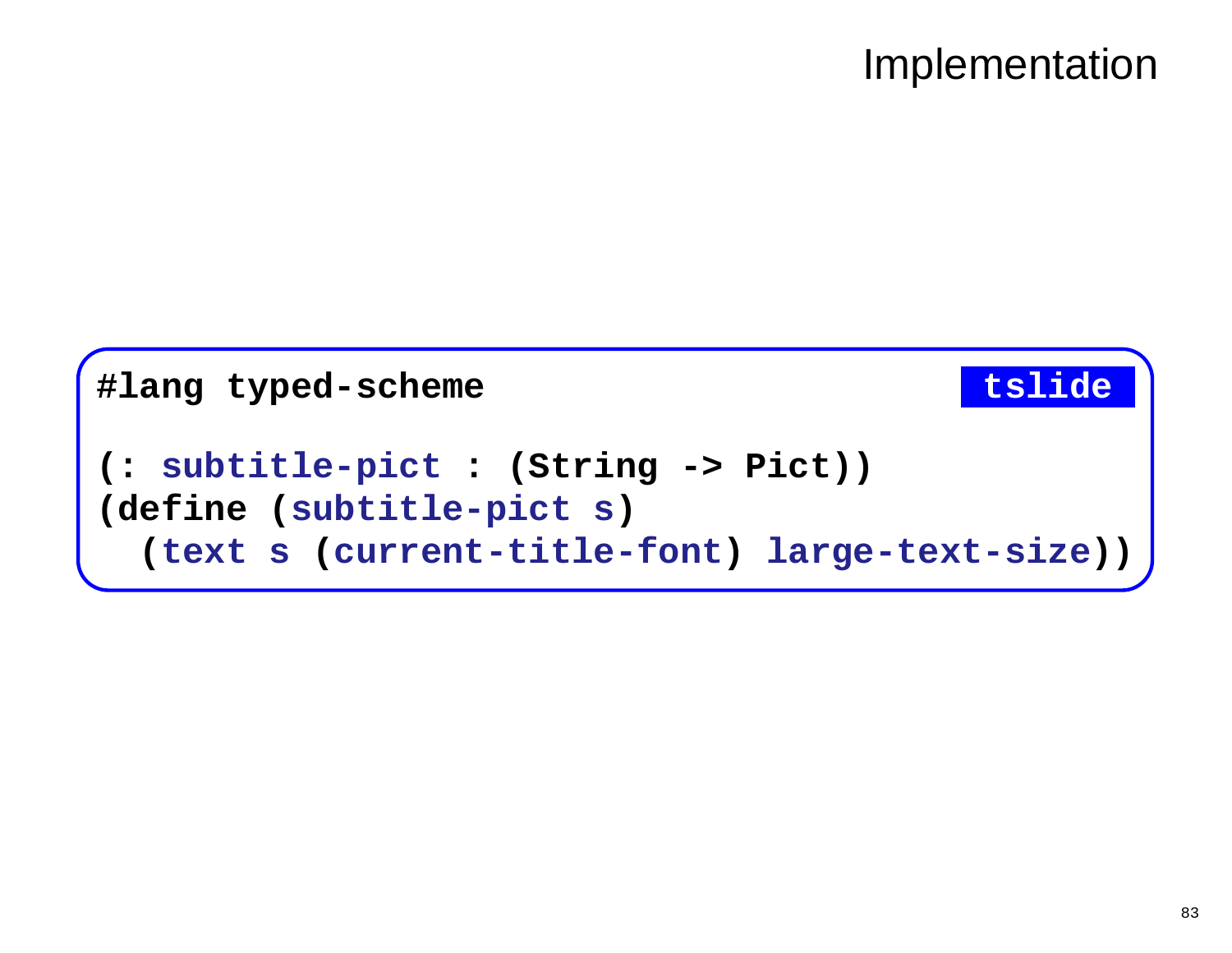### Validation

| Lines          | 2369           | 511 407      |                | 315 | 1290  | 618            | 5510           |
|----------------|----------------|--------------|----------------|-----|-------|----------------|----------------|
| Increase       | 7 <sup>°</sup> | 25%          | 7 <sup>°</sup> | 6%  | $1\%$ | 3 <sup>°</sup> | 7 <sup>°</sup> |
| Fixes (Good)   | 5              | $\mathbf{3}$ |                | 5   | 8     |                | 25             |
| Problems (Bad) |                |              |                |     |       |                | 16             |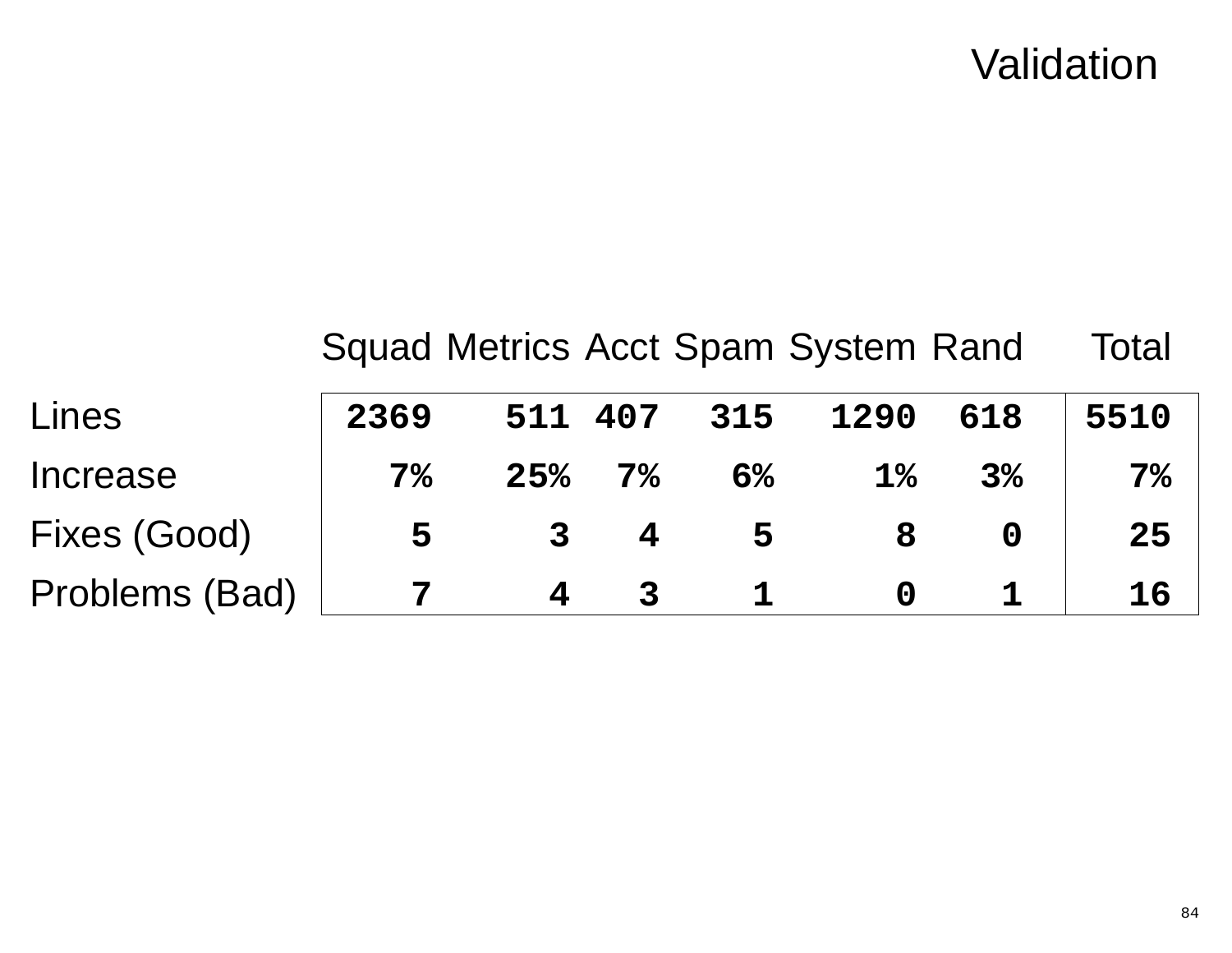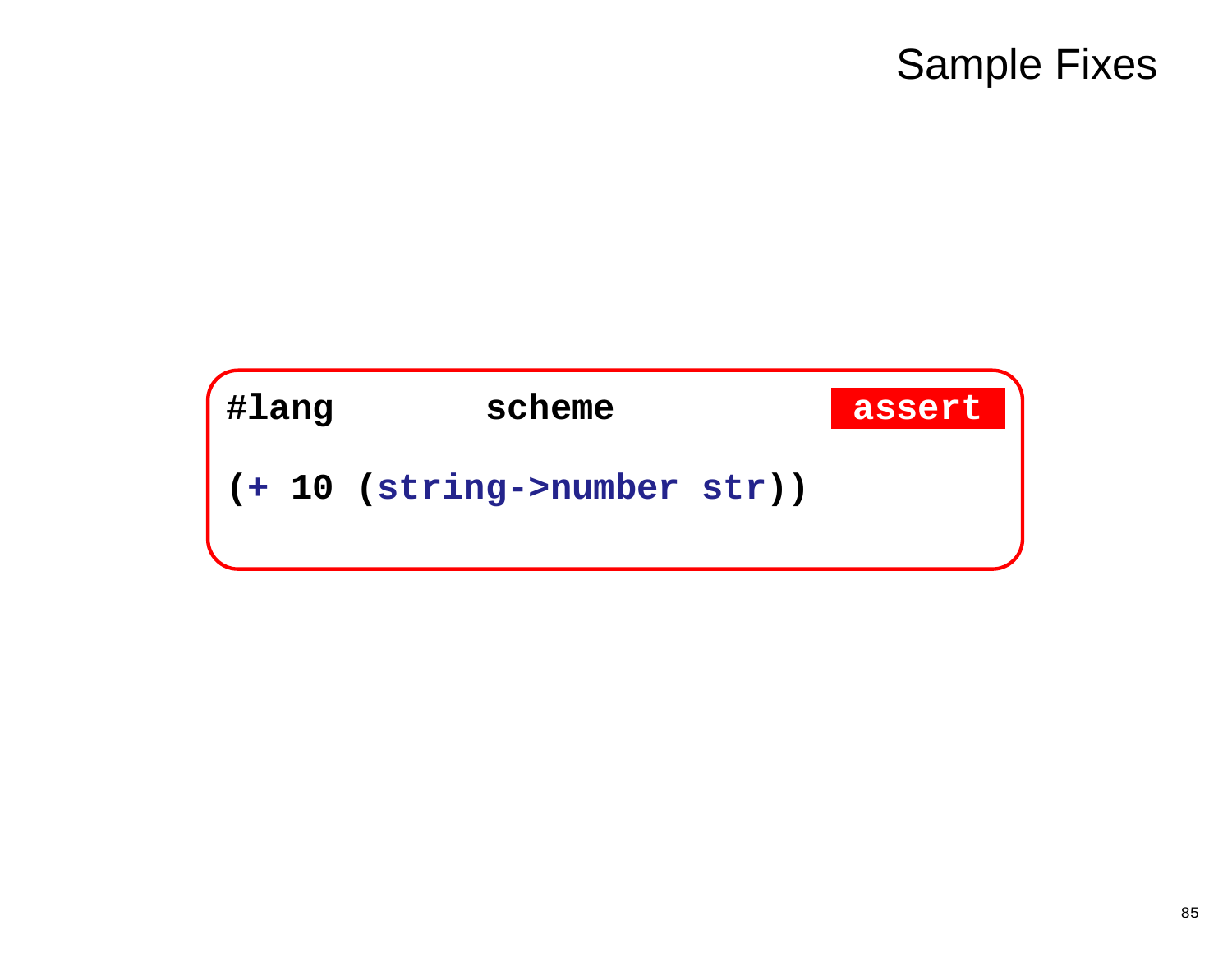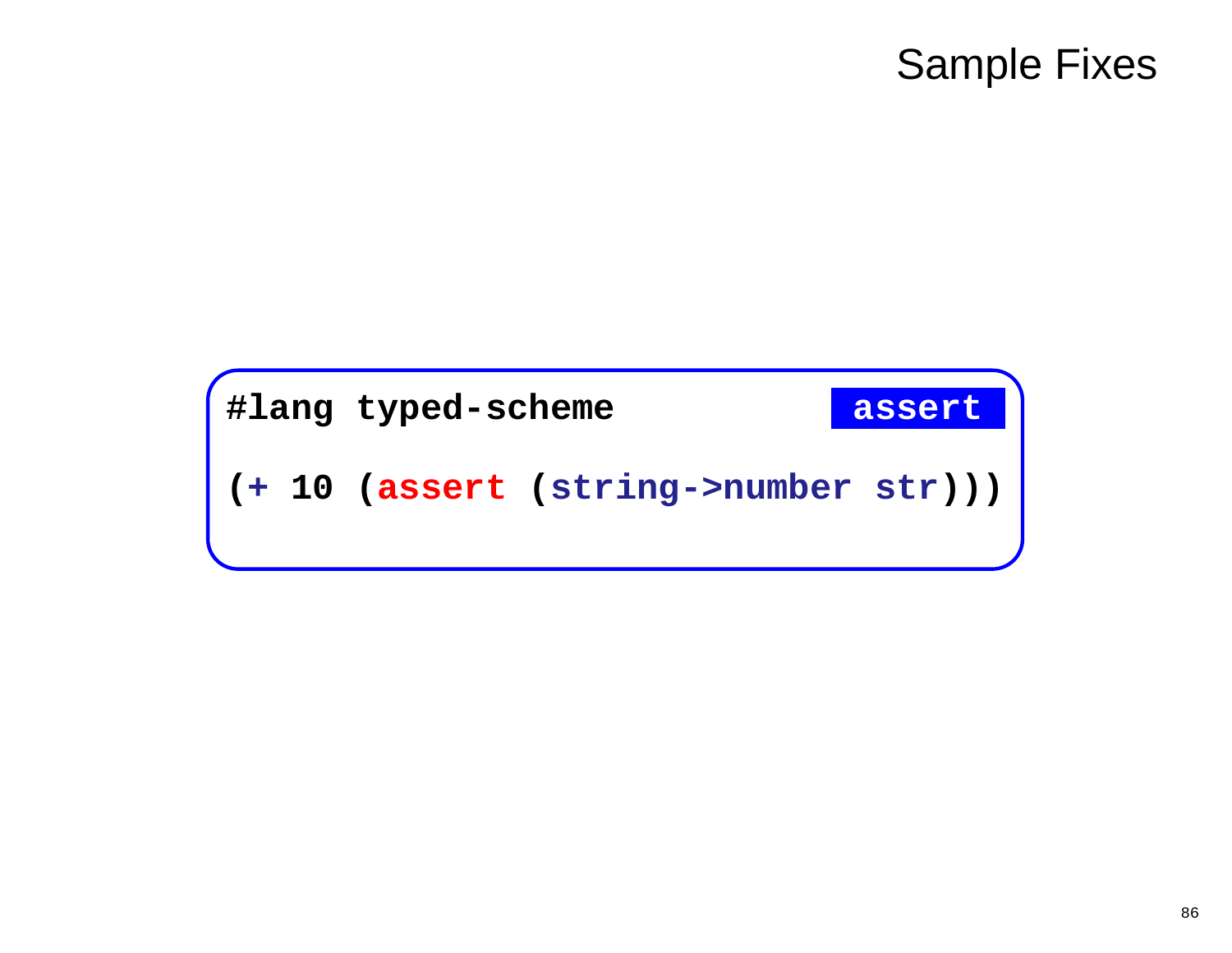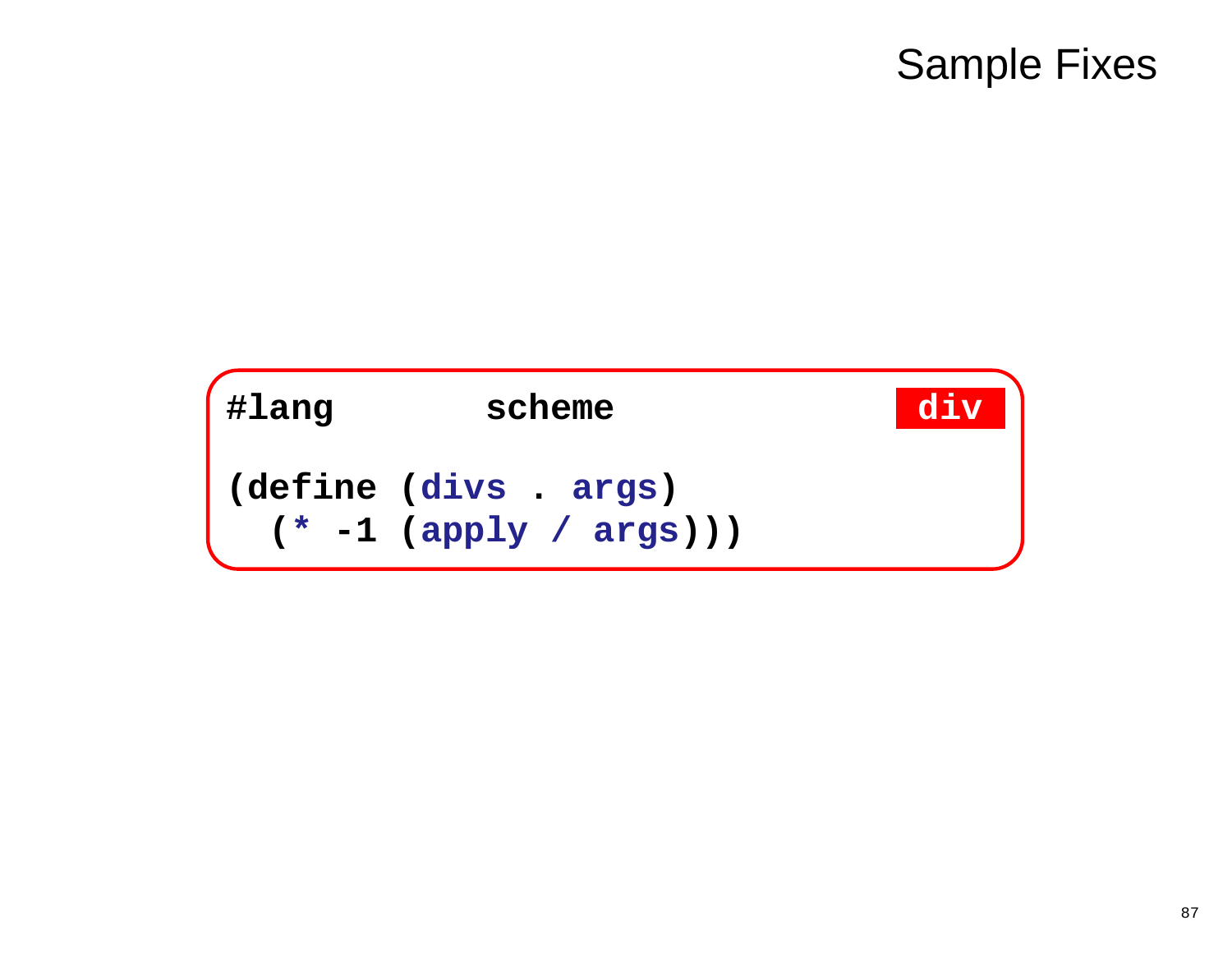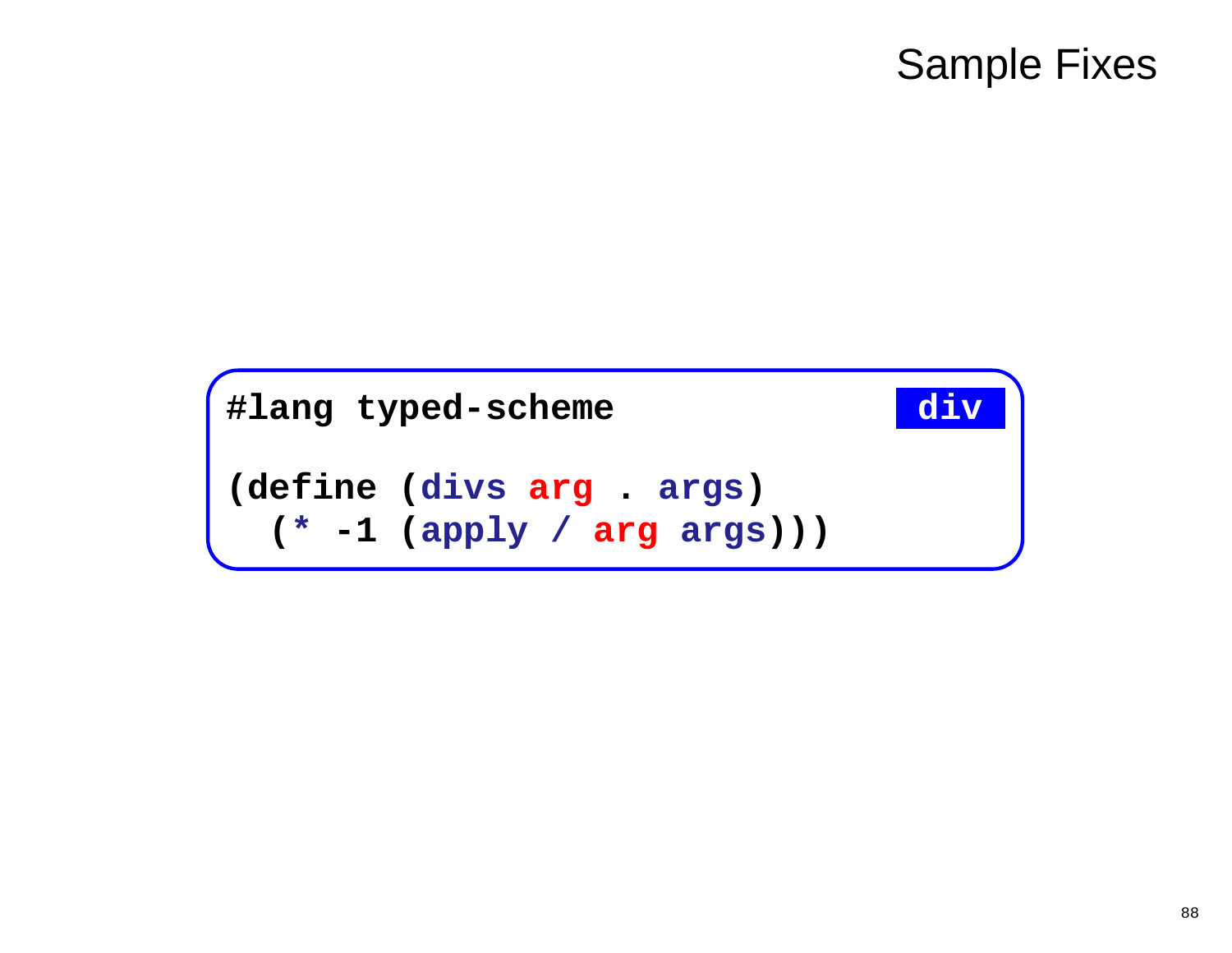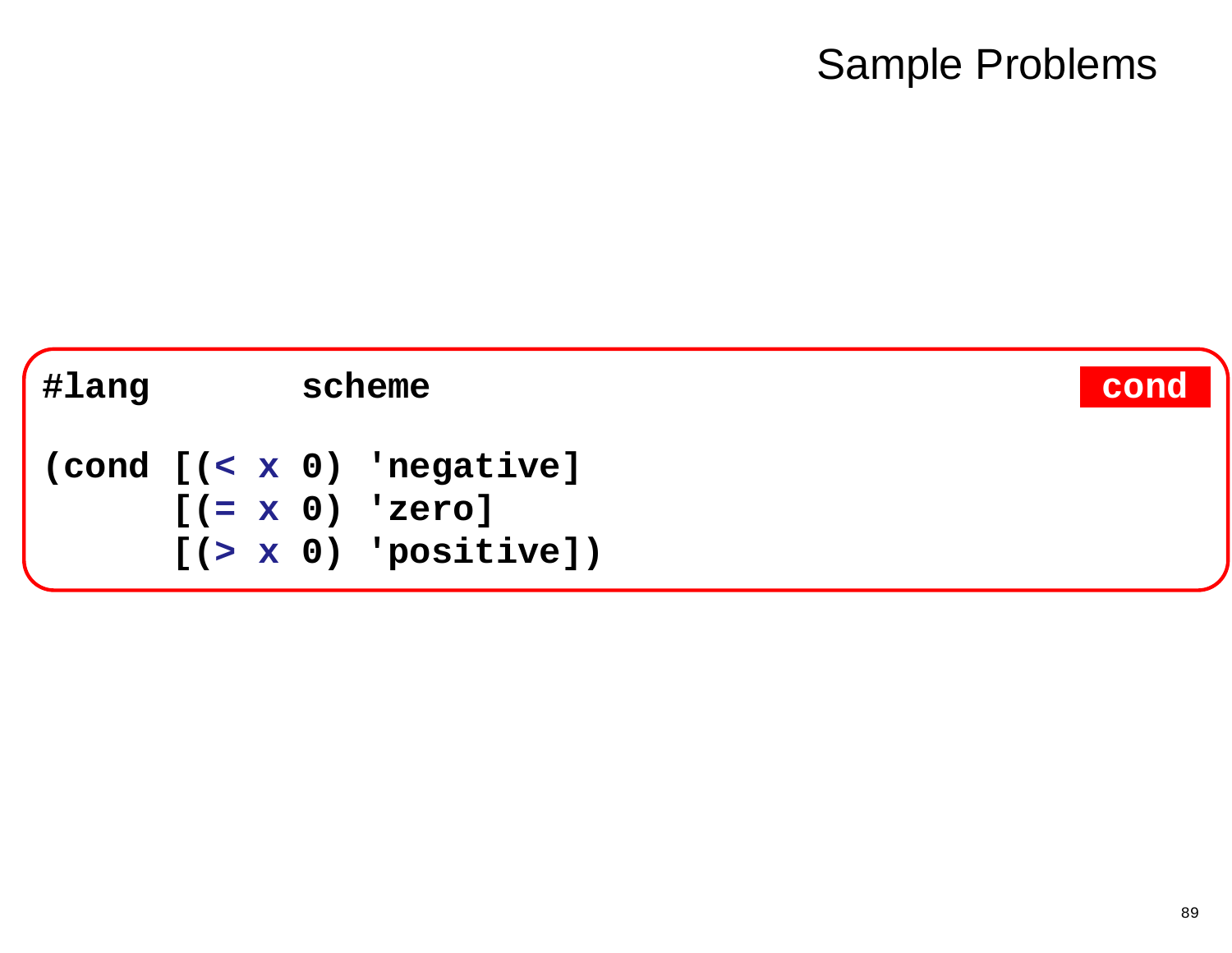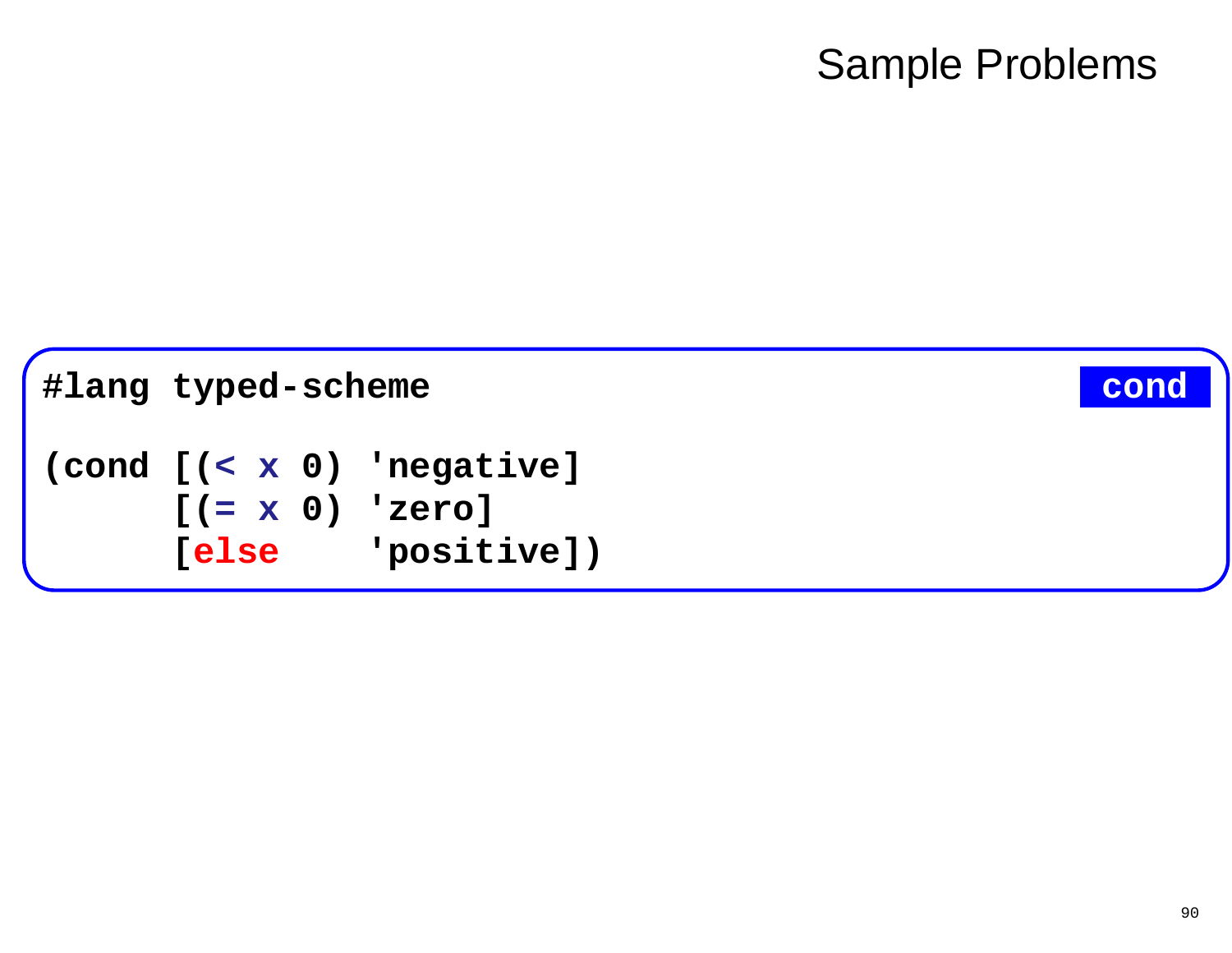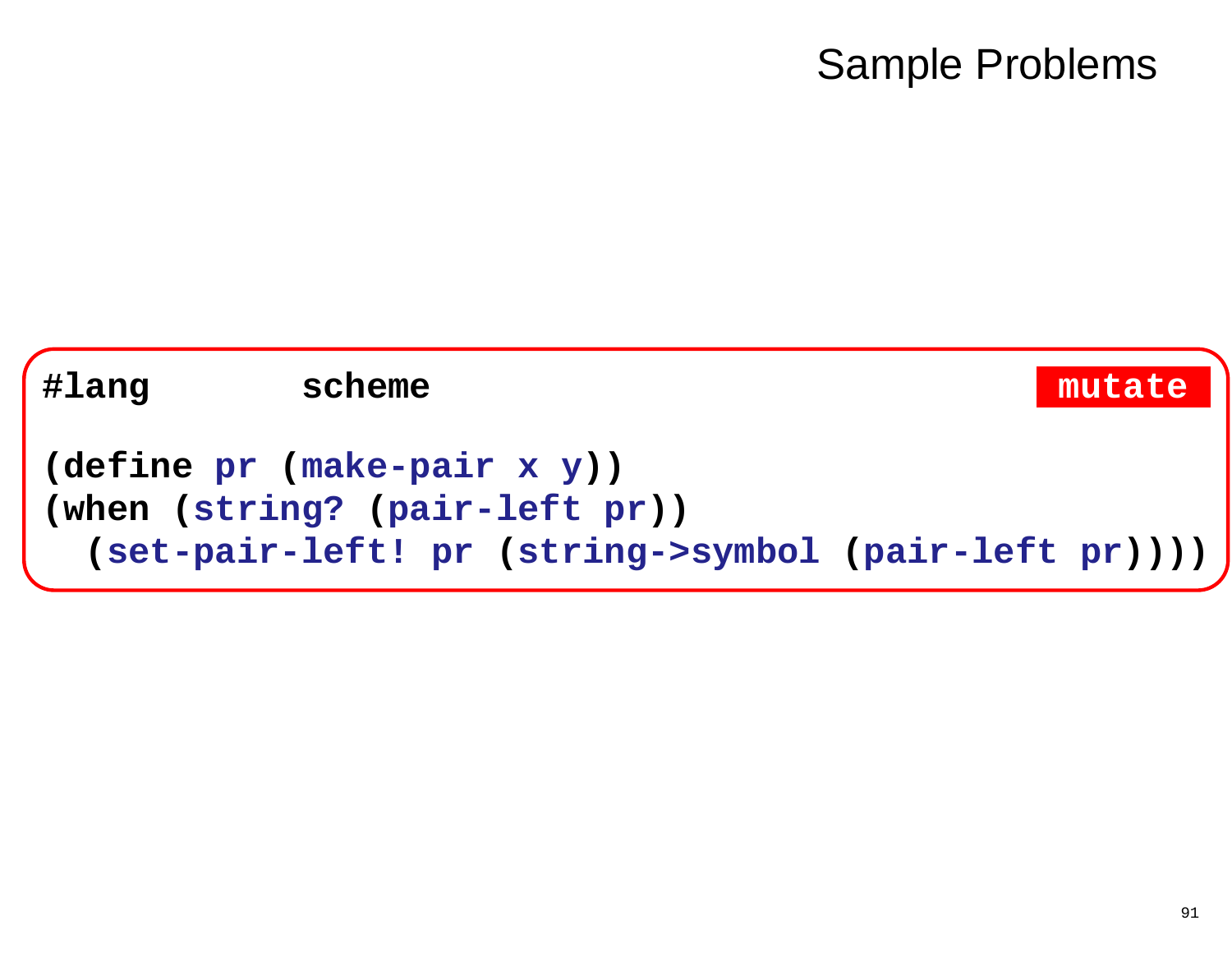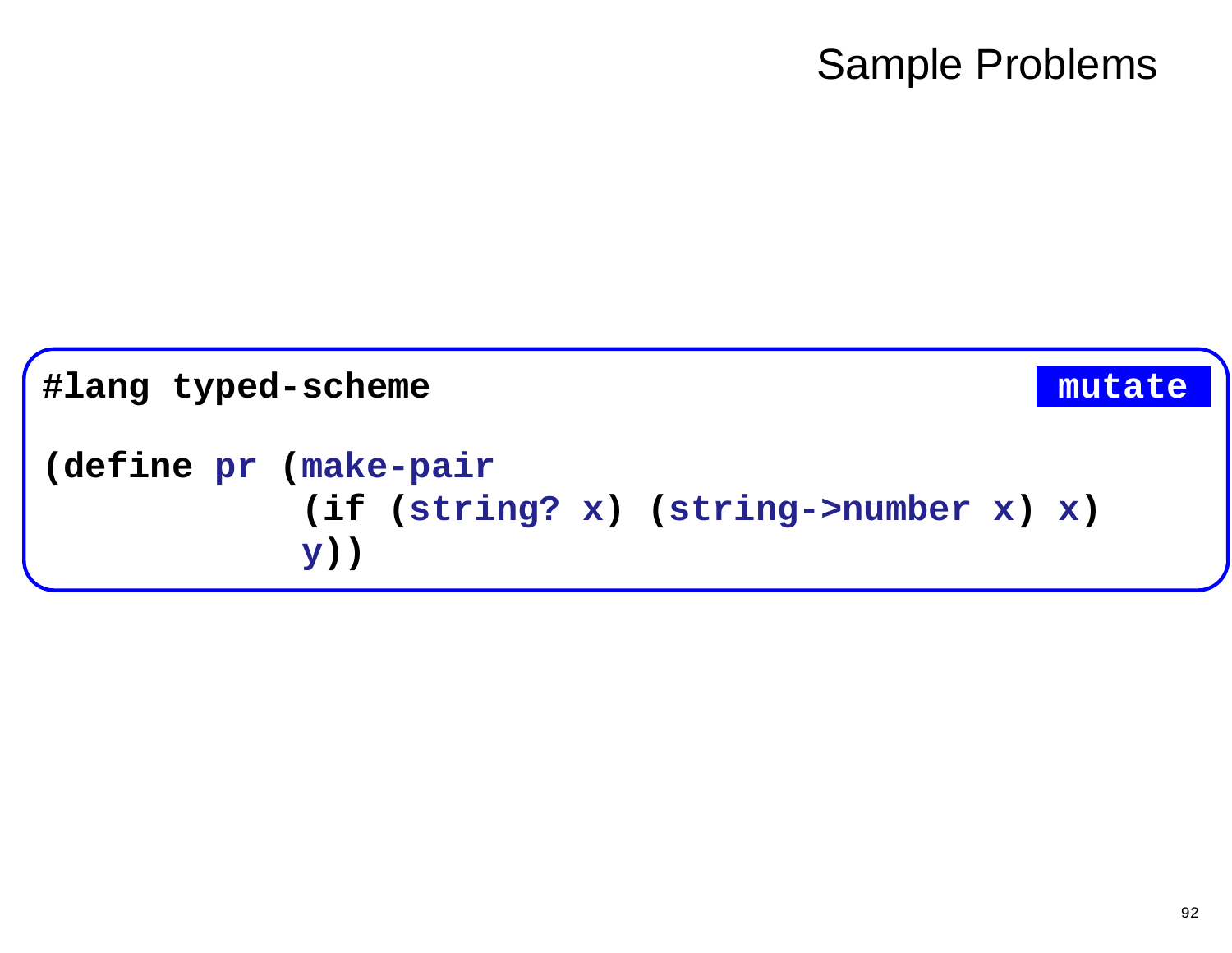## Related Work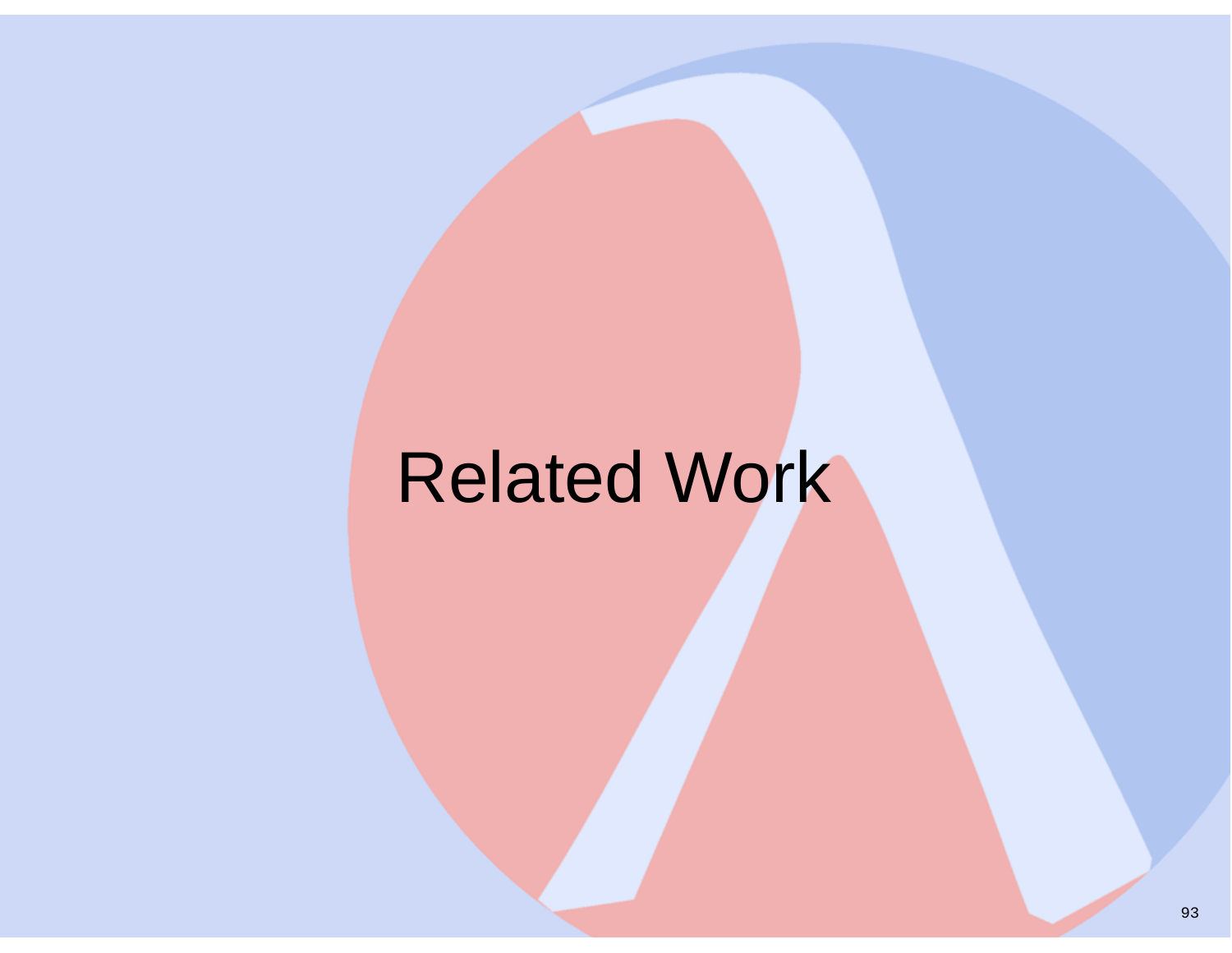Interlanguage Integration

ProfessorJ

Gray et al. (2005)

Multilanguage Systems

Matthews and Findler (2007)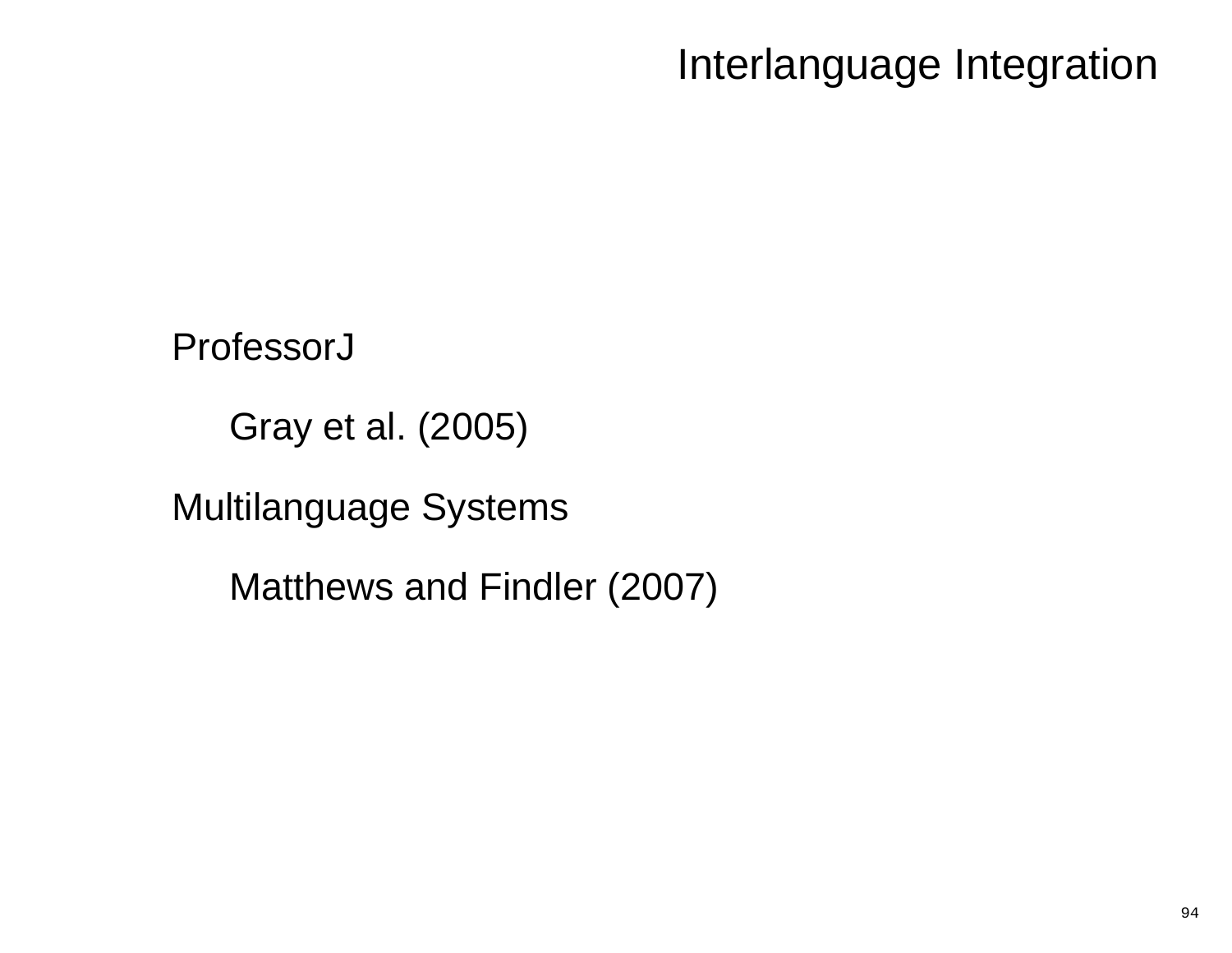John Reynolds (1968)

"Some account should be taken of the premises

in conditional expressions."

Soft Typing

Types for Scheme

**Strongtalk**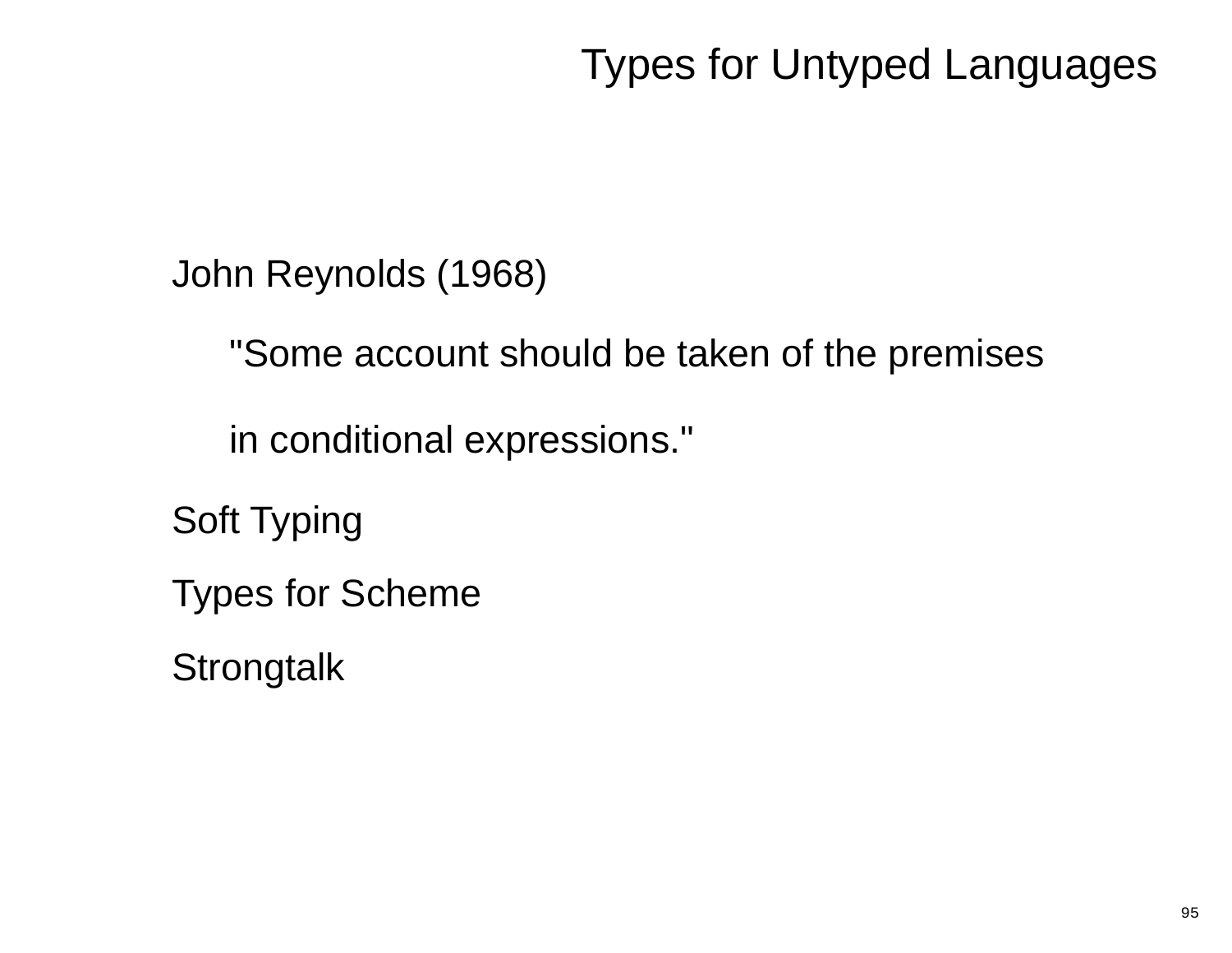John Reynolds (1968)

Soft Typing

Fagan (1991), Aiken (1994)

Wright (1997), Flanagan (1999)

Types for Scheme

**Strongtalk**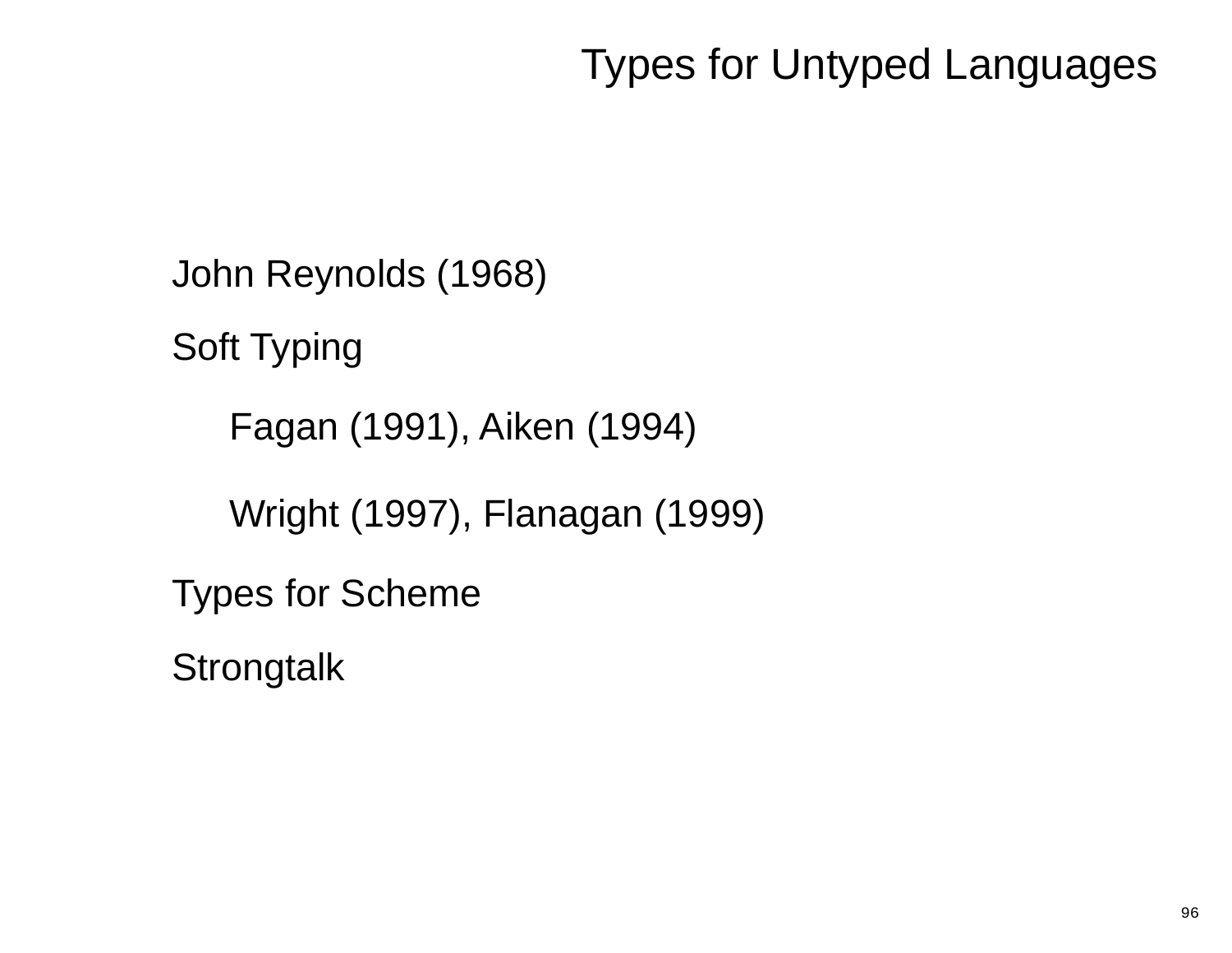John Reynolds (1968)

Soft Typing

Types for Scheme

SPS (Wand 1984), Leavens (2005)

Infer (Haynes 1995)

**Strongtalk**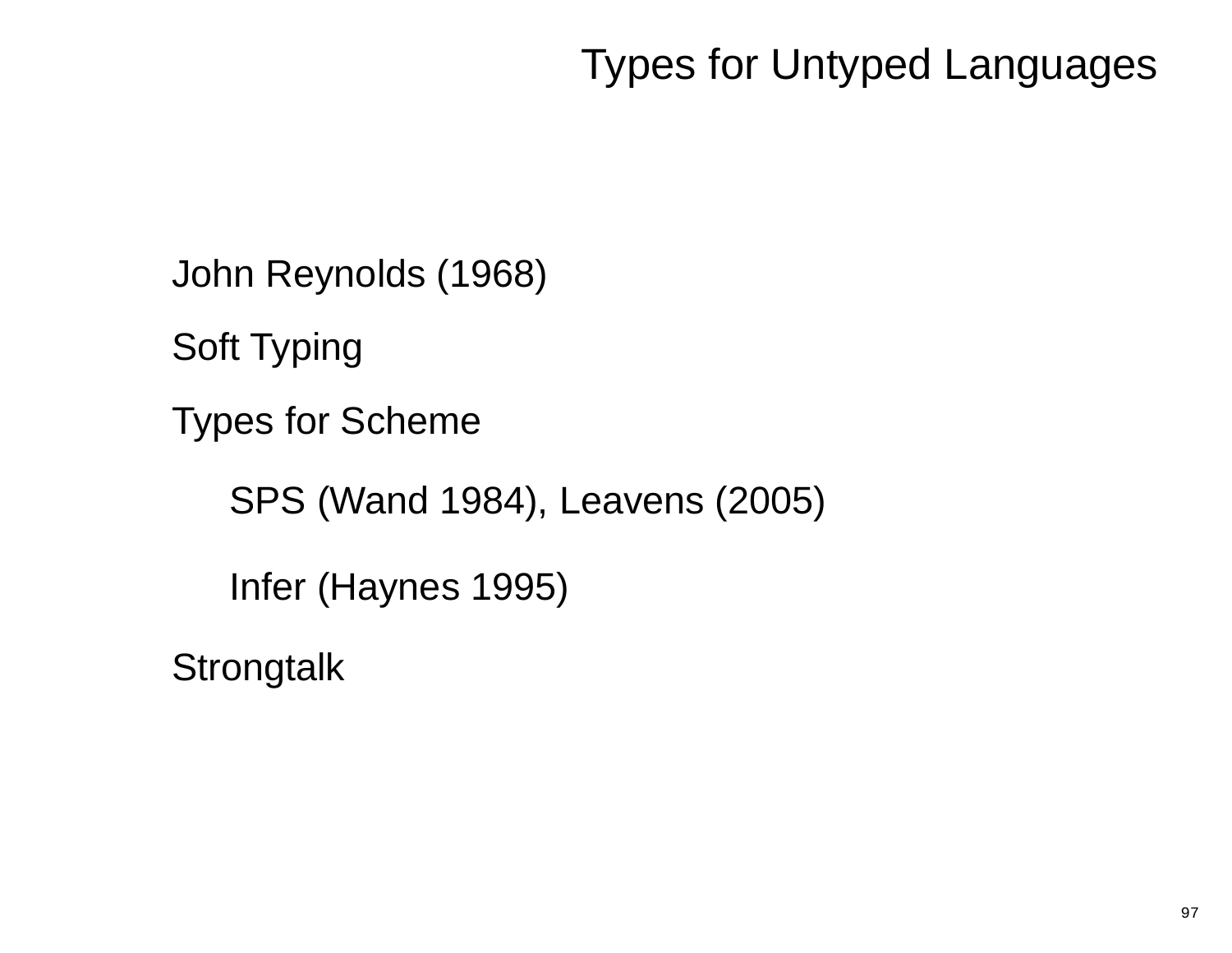John Reynolds (1968)

Soft Typing

Types for Scheme

**Strongtalk** 

Bracha and Griswold (1993)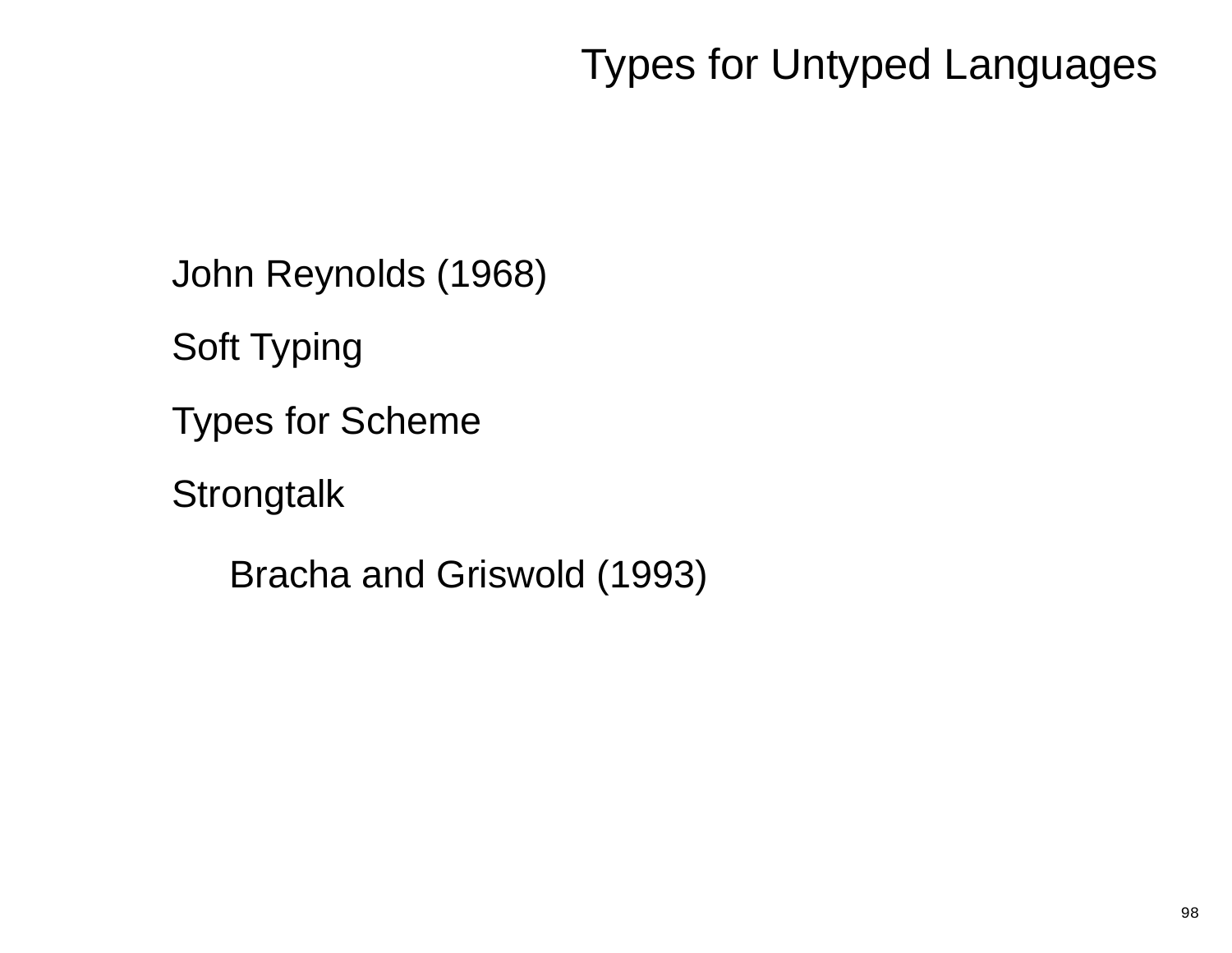### Contracts & Modules

**Contracts** 

Findler & Fellesien (2002)

Modules with Macros

Flatt (2002)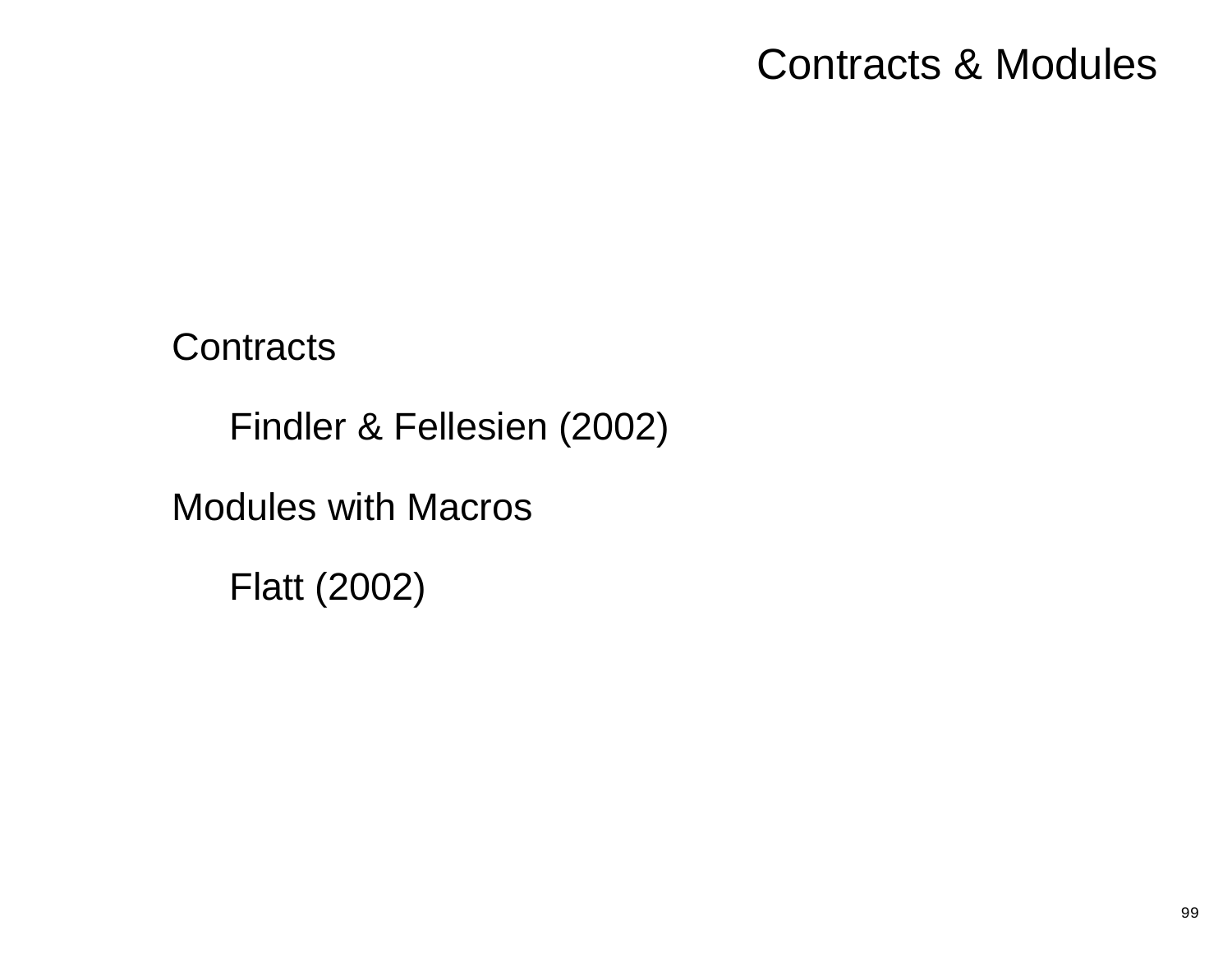### Recent Work

Gradual Typing

Siek et al (2006-2009), Wadler & Findler (2007),Herman et al (2007)

**DRuby** 

Furr et al (2009)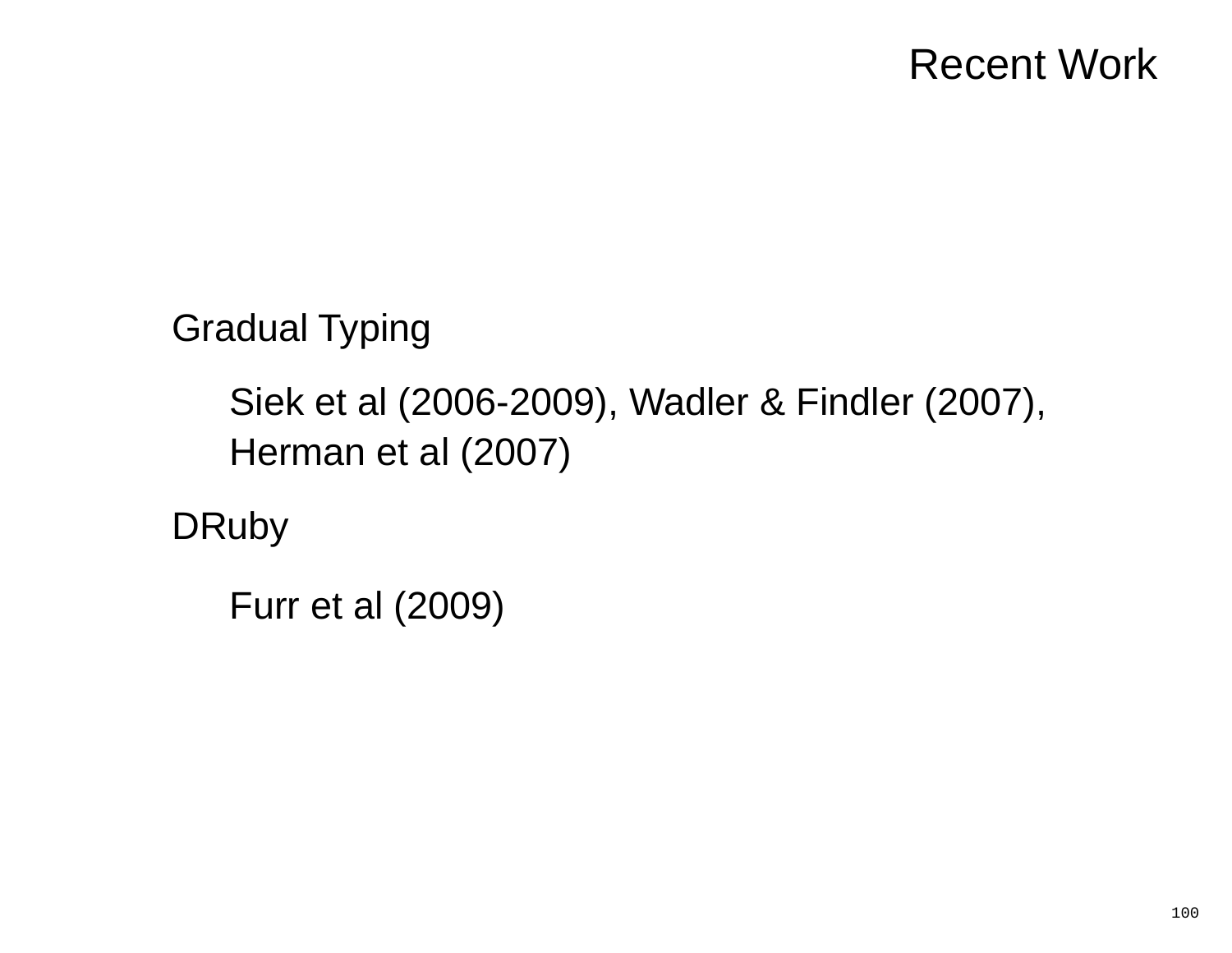# **Conclusion**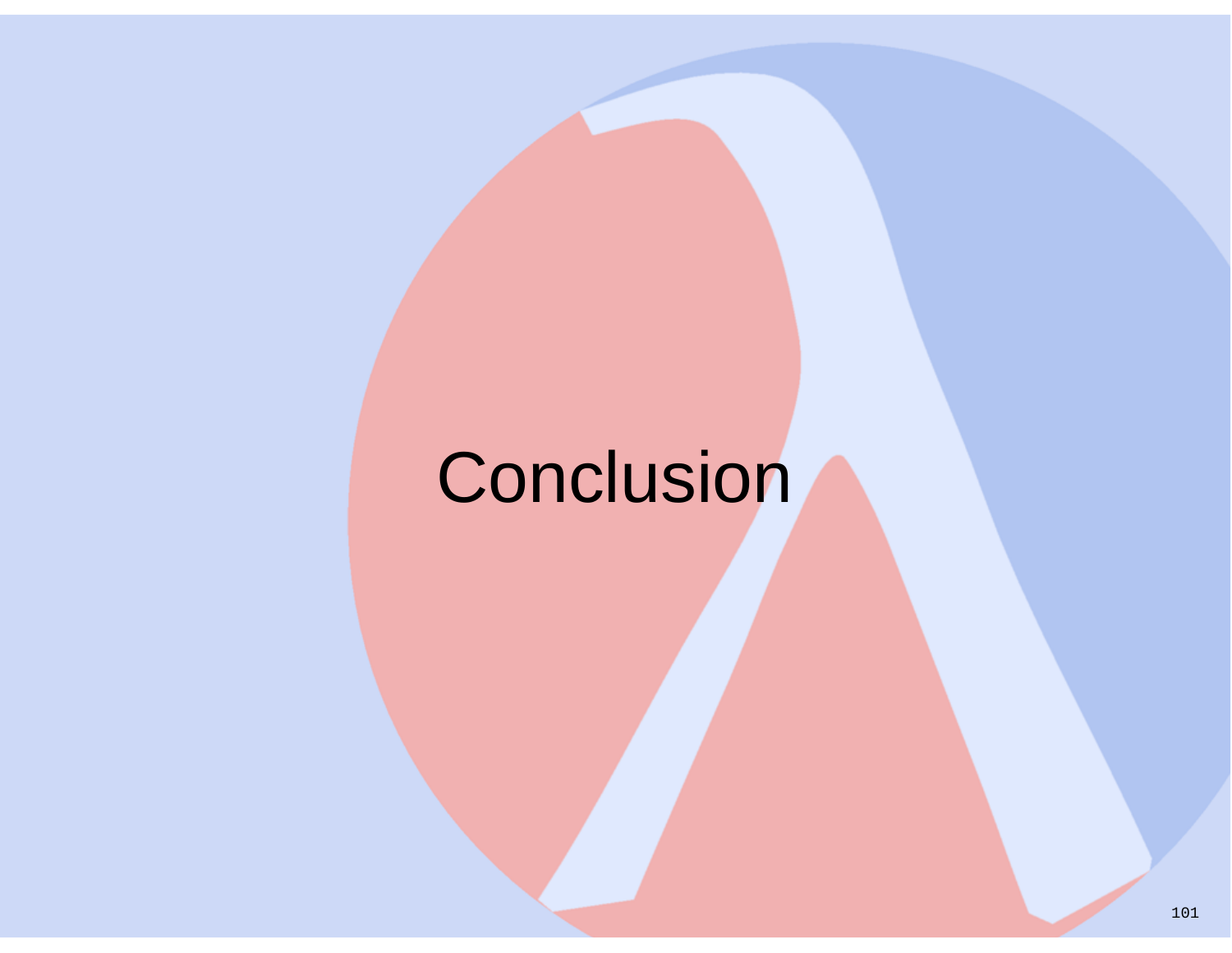Module-by-module porting of code from an untypedlanguage to a typed sister language allows for aneasy transition from untyped scripts to typedprograms.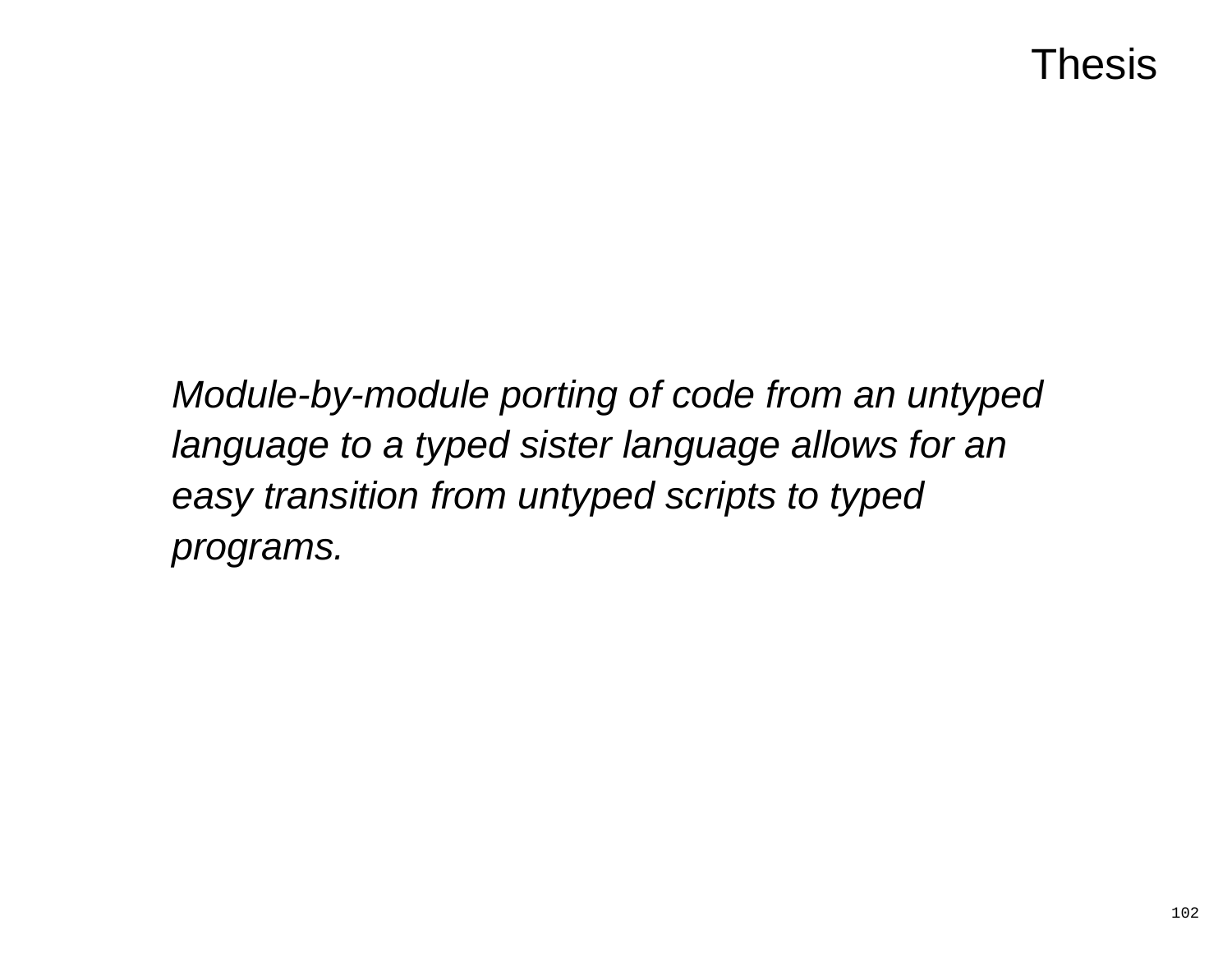### Support

Sound Typed-Untyped Interoperation

Type System for Scheme

Full-scale Implementation

Empirical Validation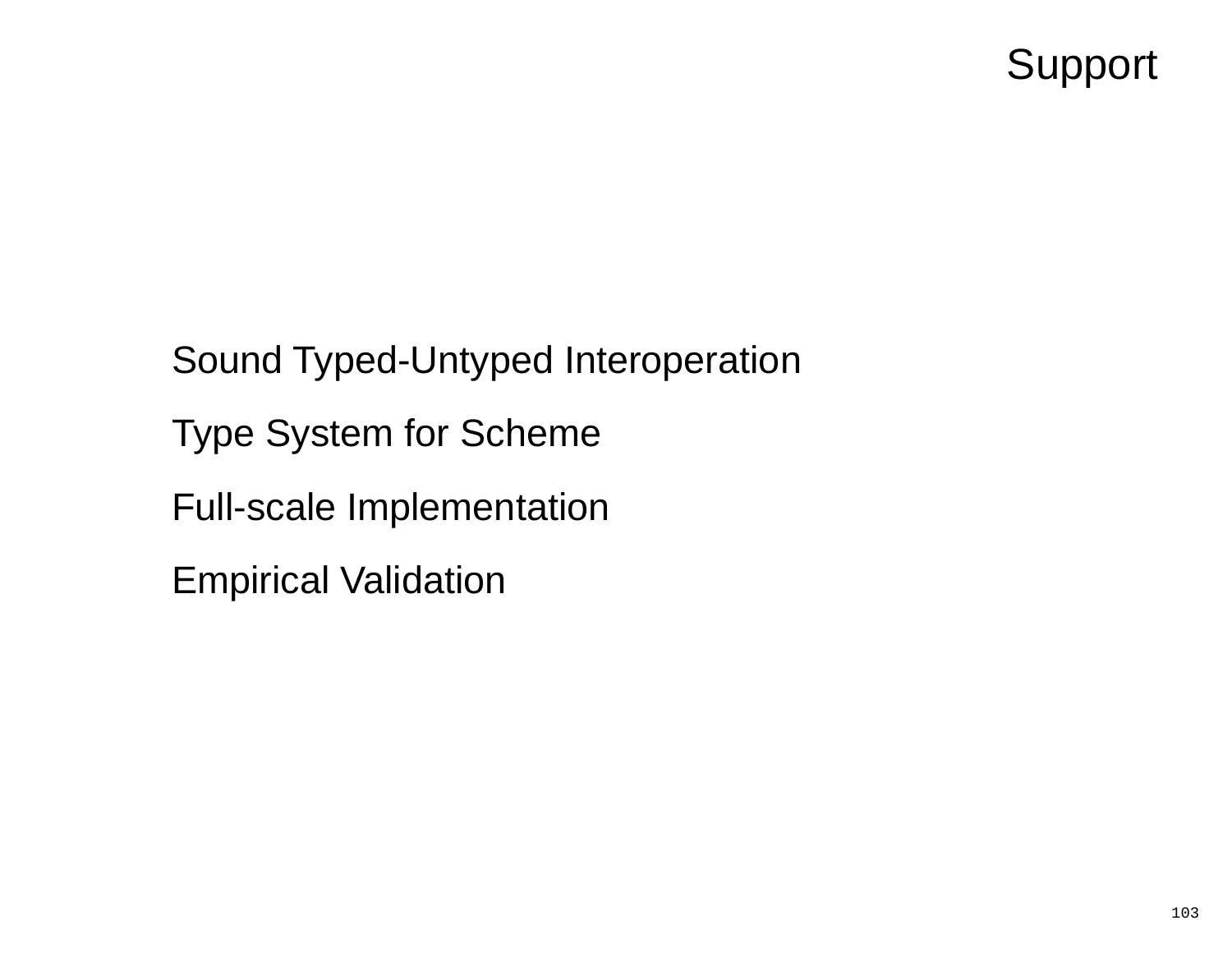#### Installer and Documentation**http://www.plt-scheme.org**

Thanks to Olin Shivers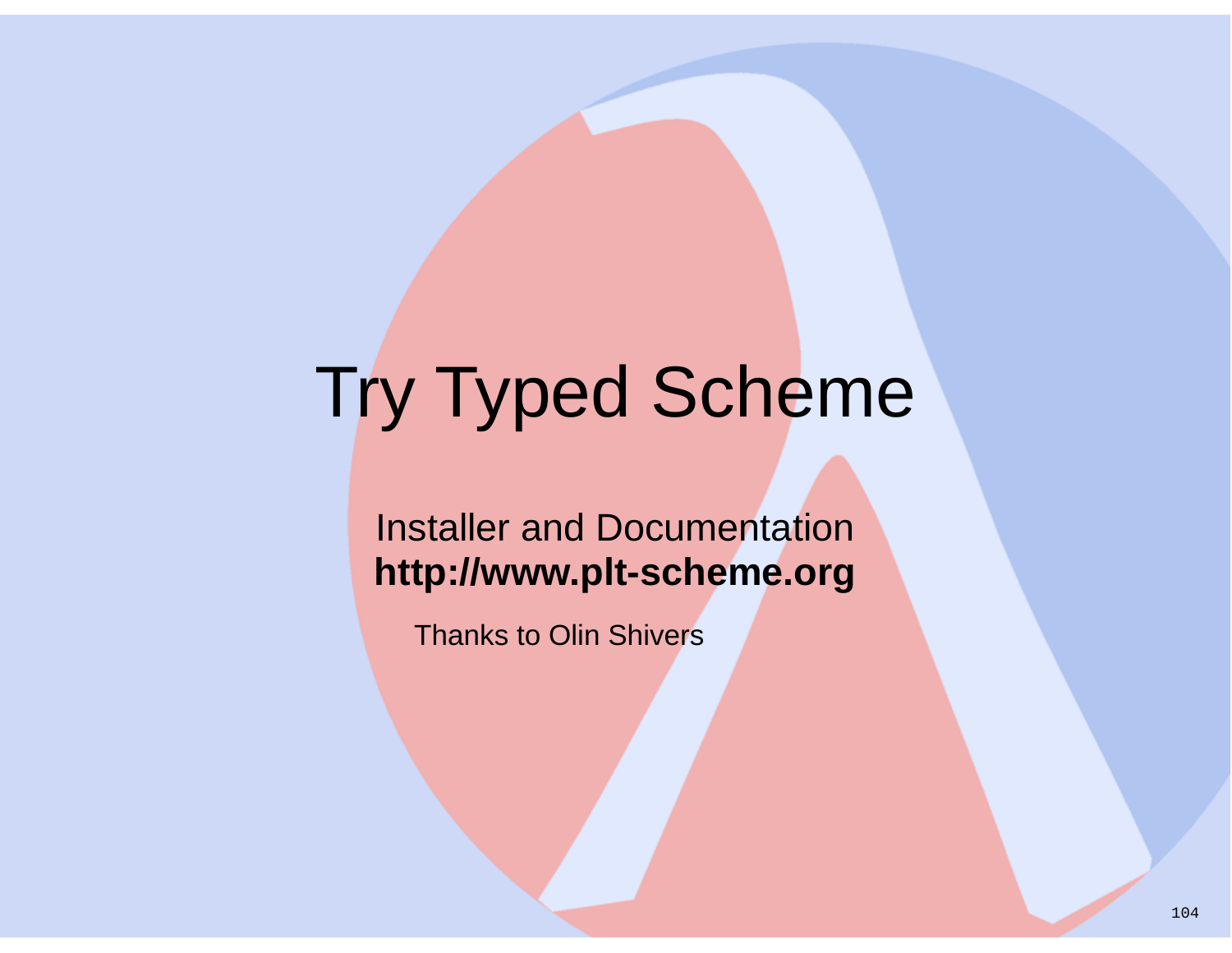#### Installer and Documentation**http://www.plt-scheme.org**

Thanks to Aaron Turon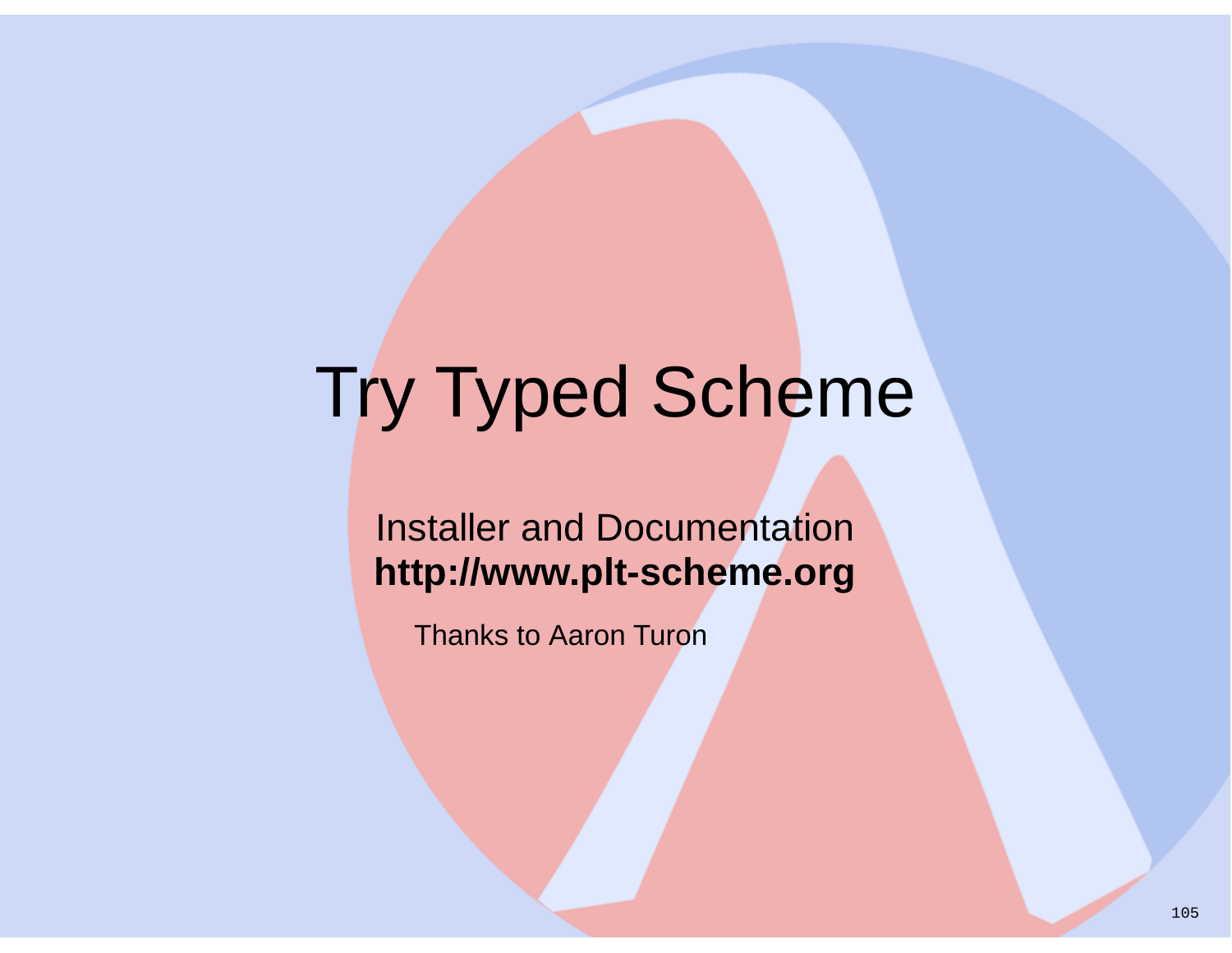#### Installer and Documentation**http://www.plt-scheme.org**

Thanks to Felix Klock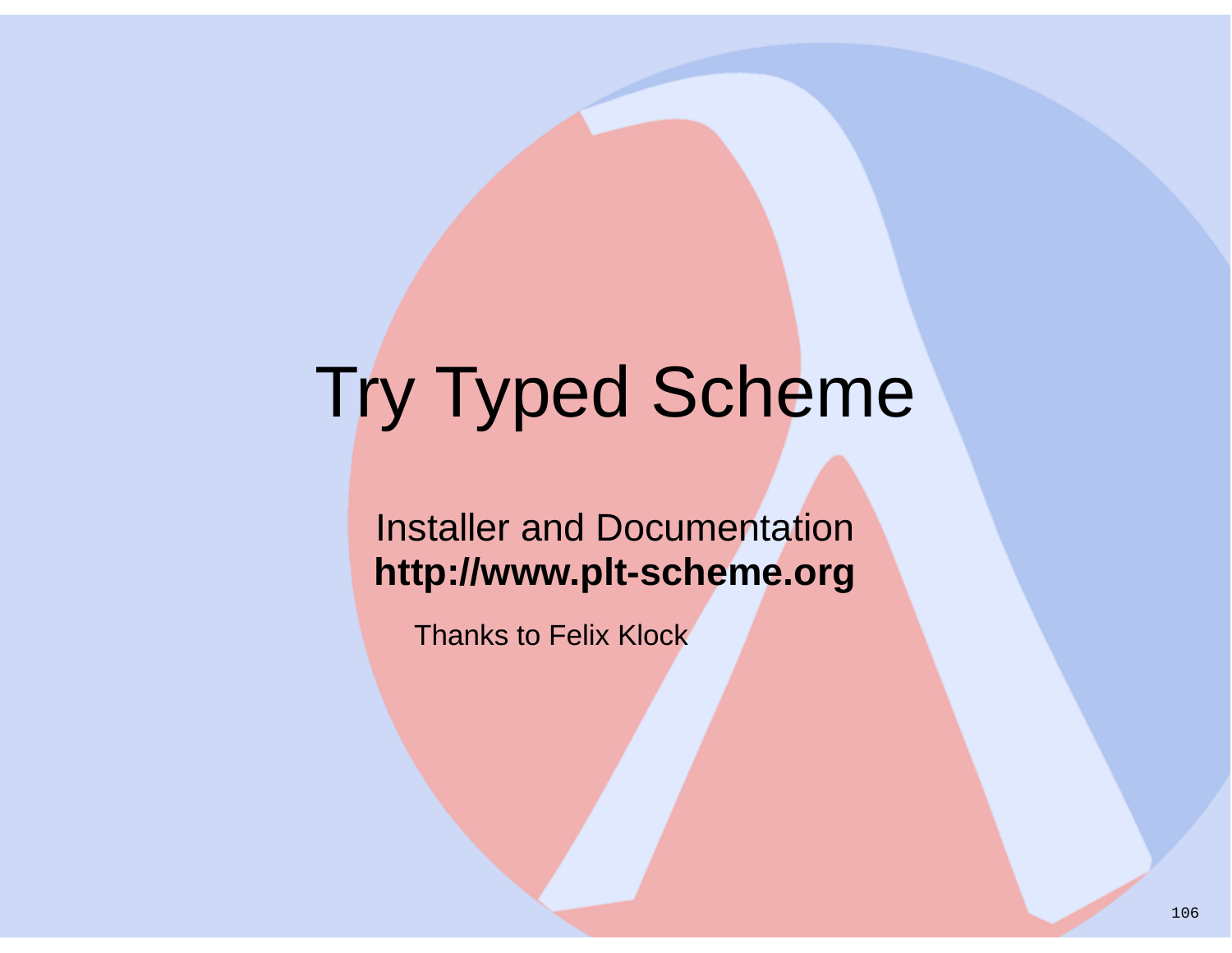#### Installer and Documentation**http://www.plt-scheme.org**

Thanks to James Hamblin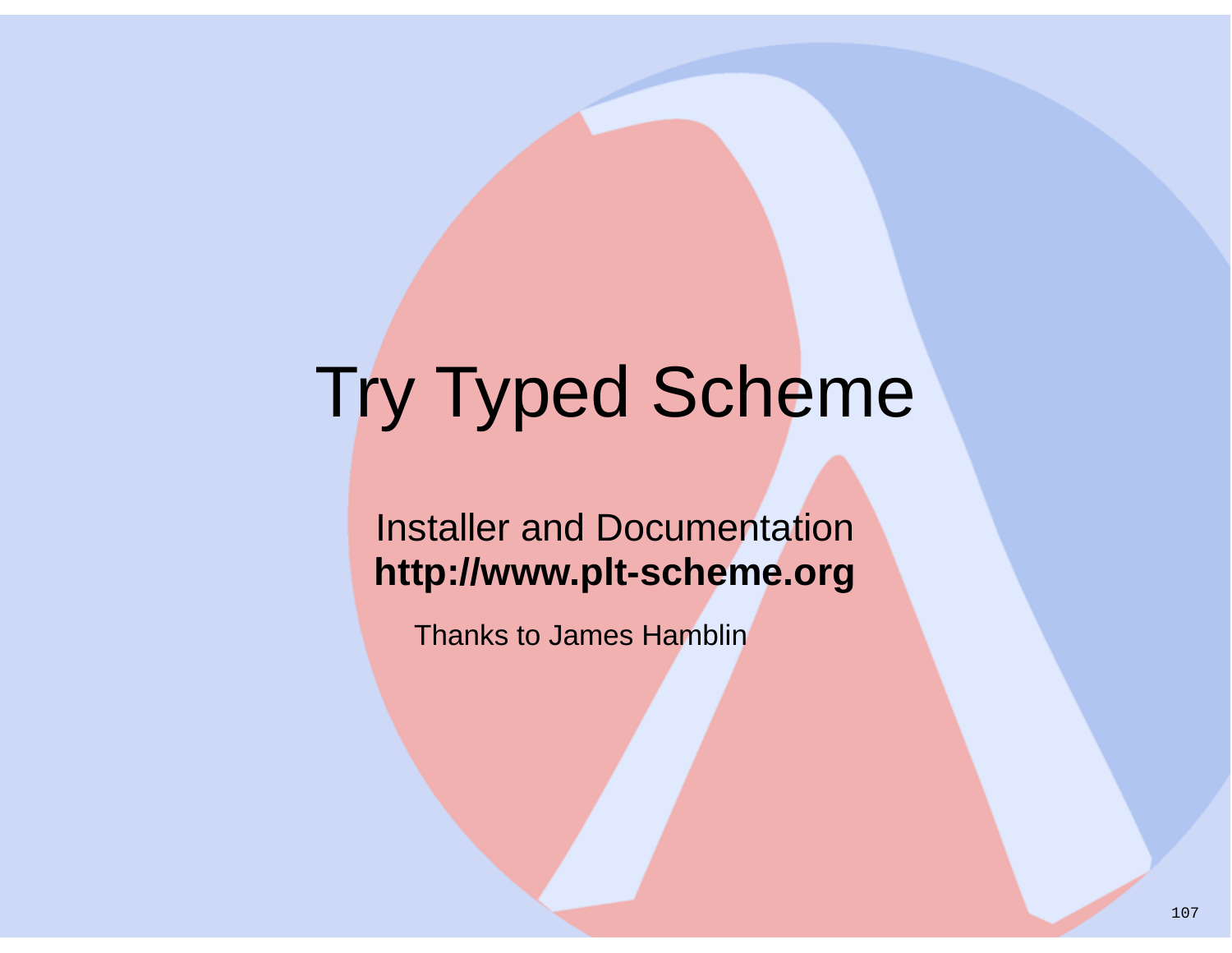#### Installer and Documentation**http://www.plt-scheme.org**

Thanks to James Jungbauer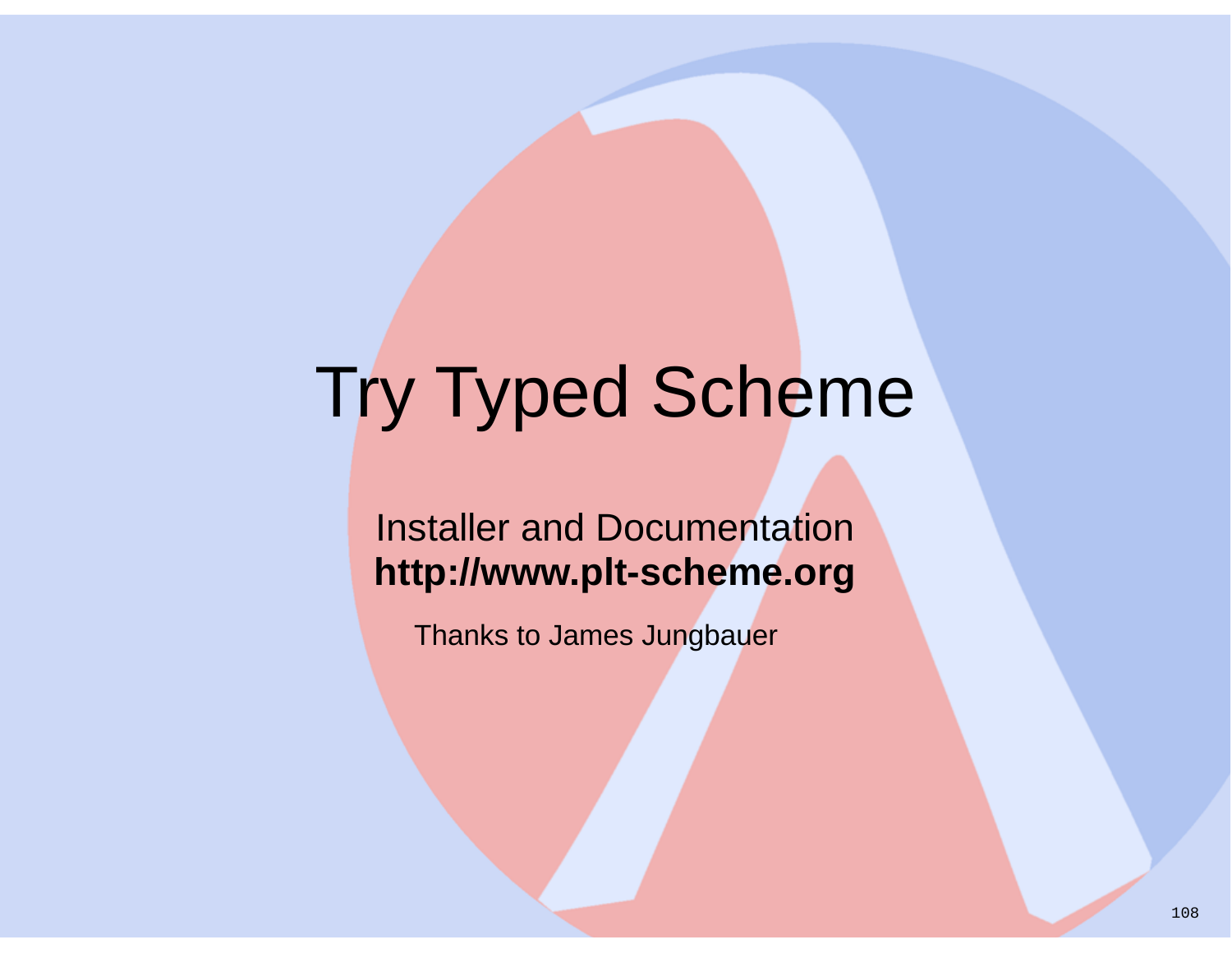### Installer and Documentation**http://www.plt-scheme.org**

Thanks to Dan Brown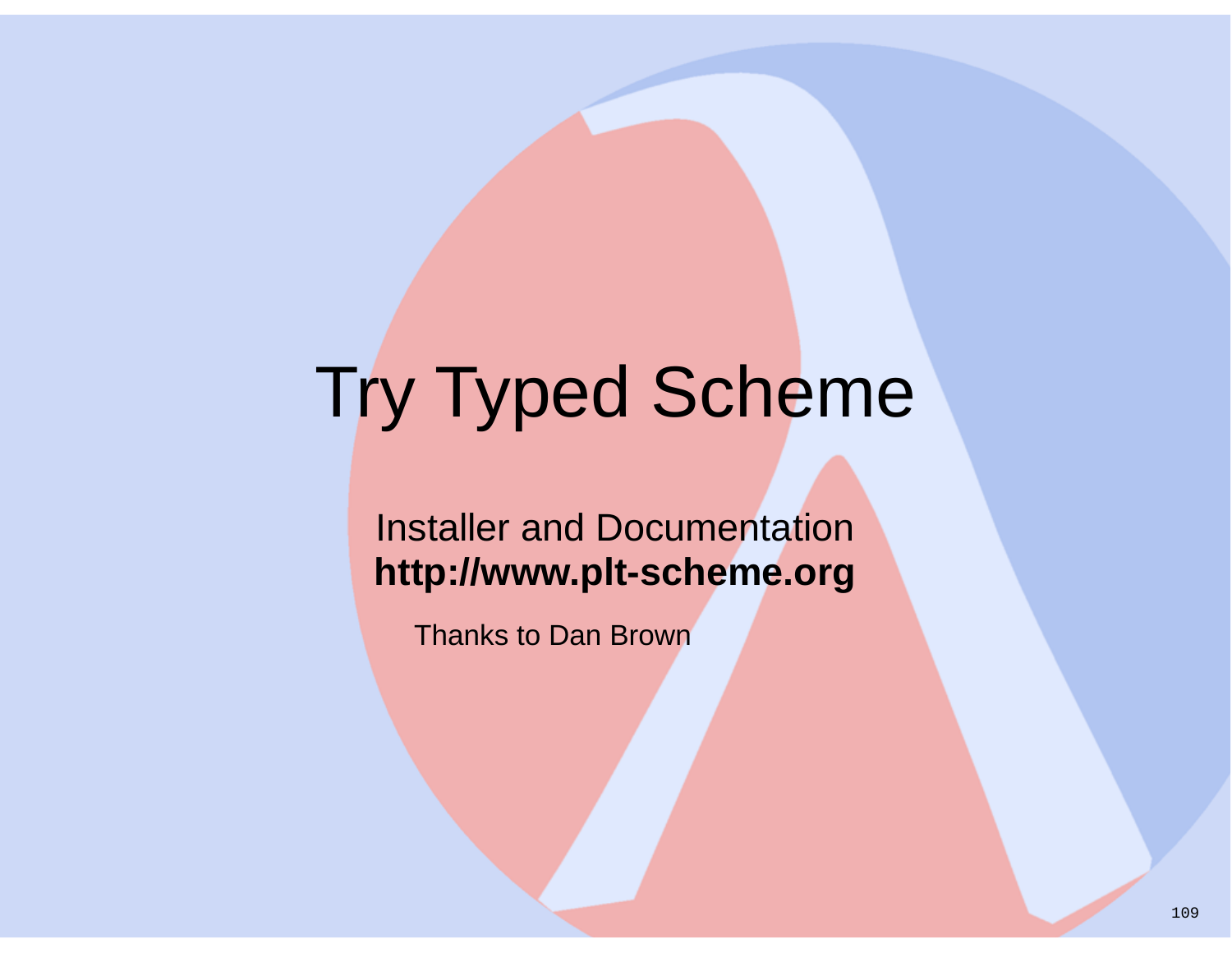#### Installer and Documentation**http://www.plt-scheme.org**

Thanks to Lazlo Babai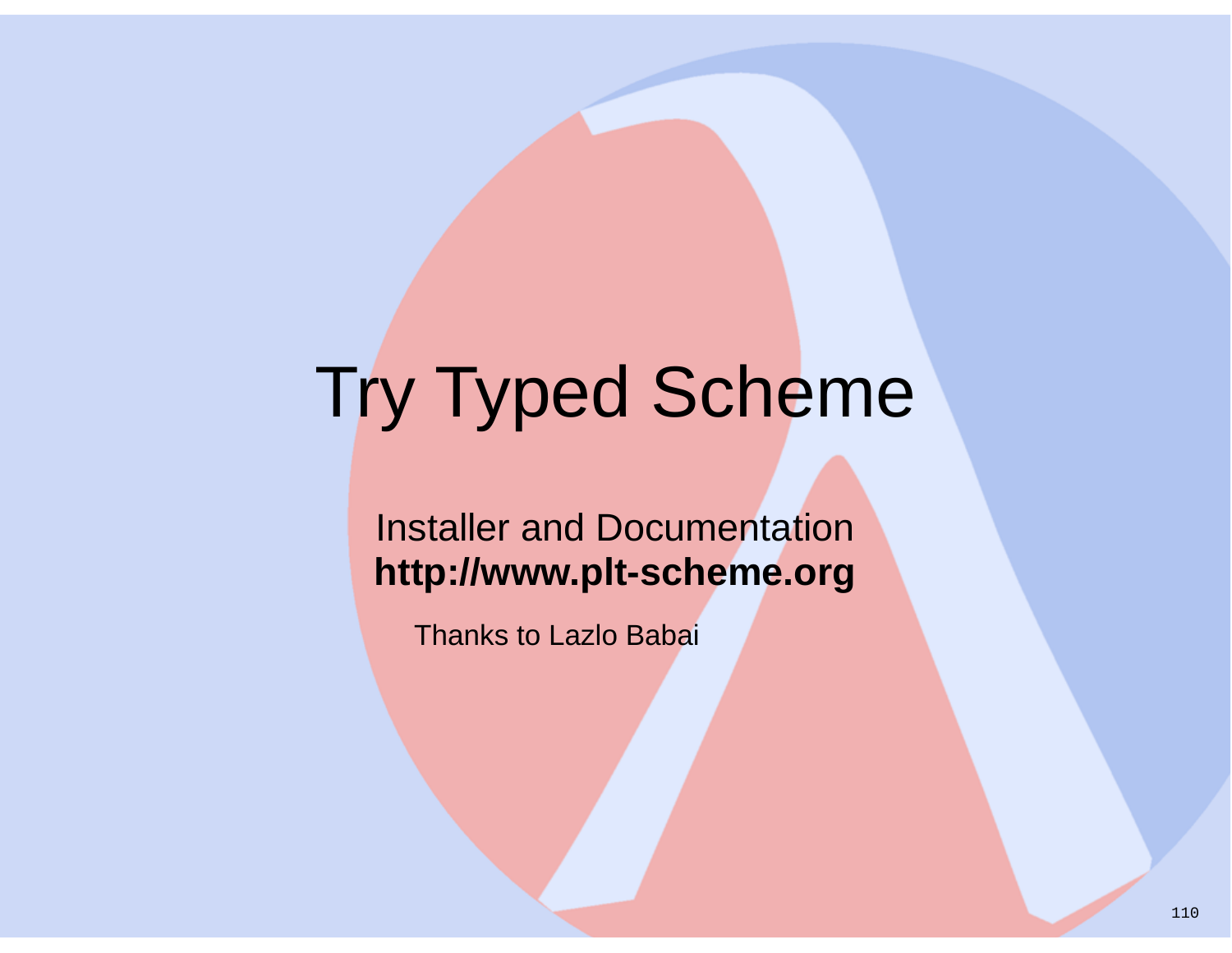#### Installer and Documentation**http://www.plt-scheme.org**

Thanks to Matthew Flatt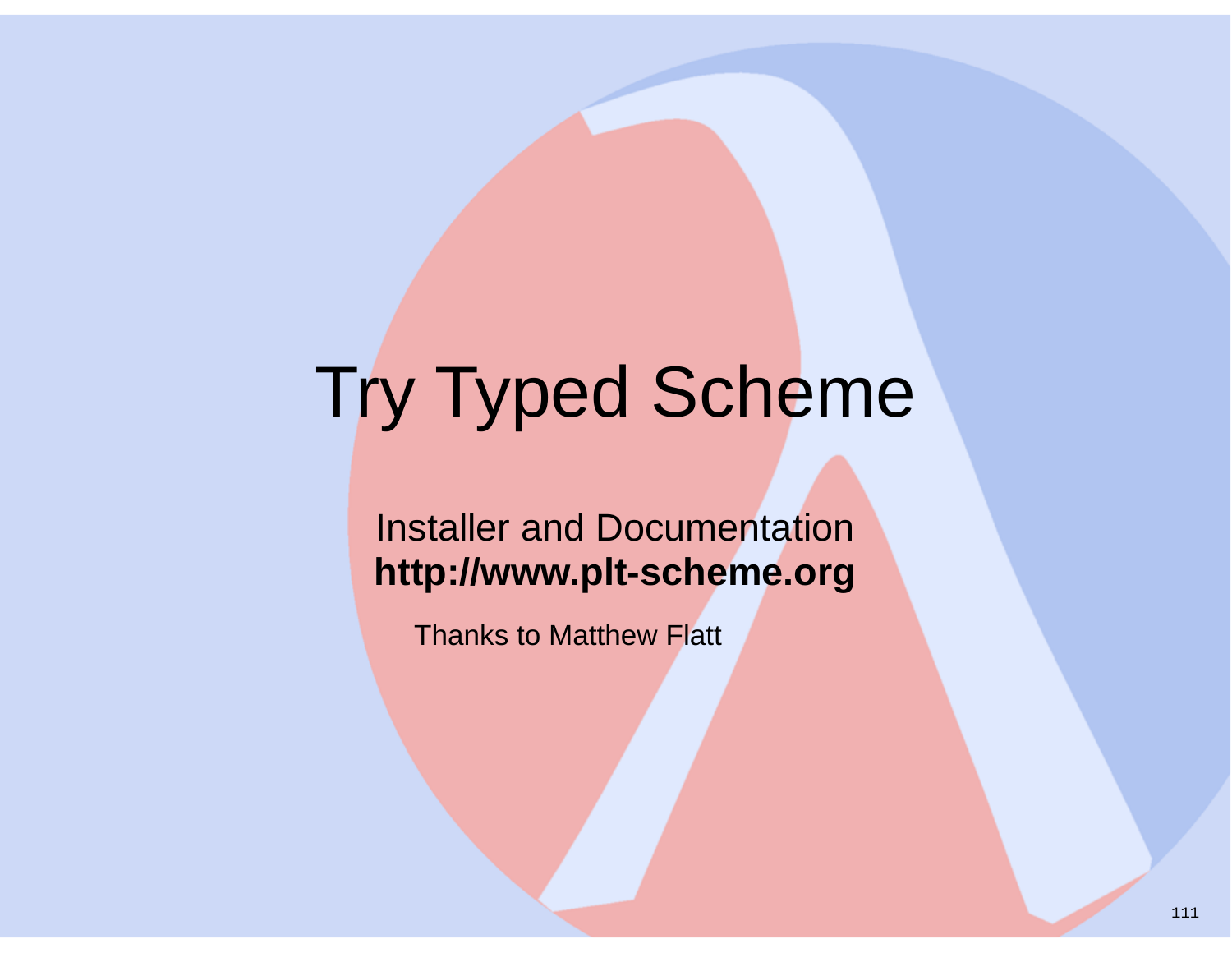### Installer and Documentation**http://www.plt-scheme.org**

Thanks to Stevie Strickland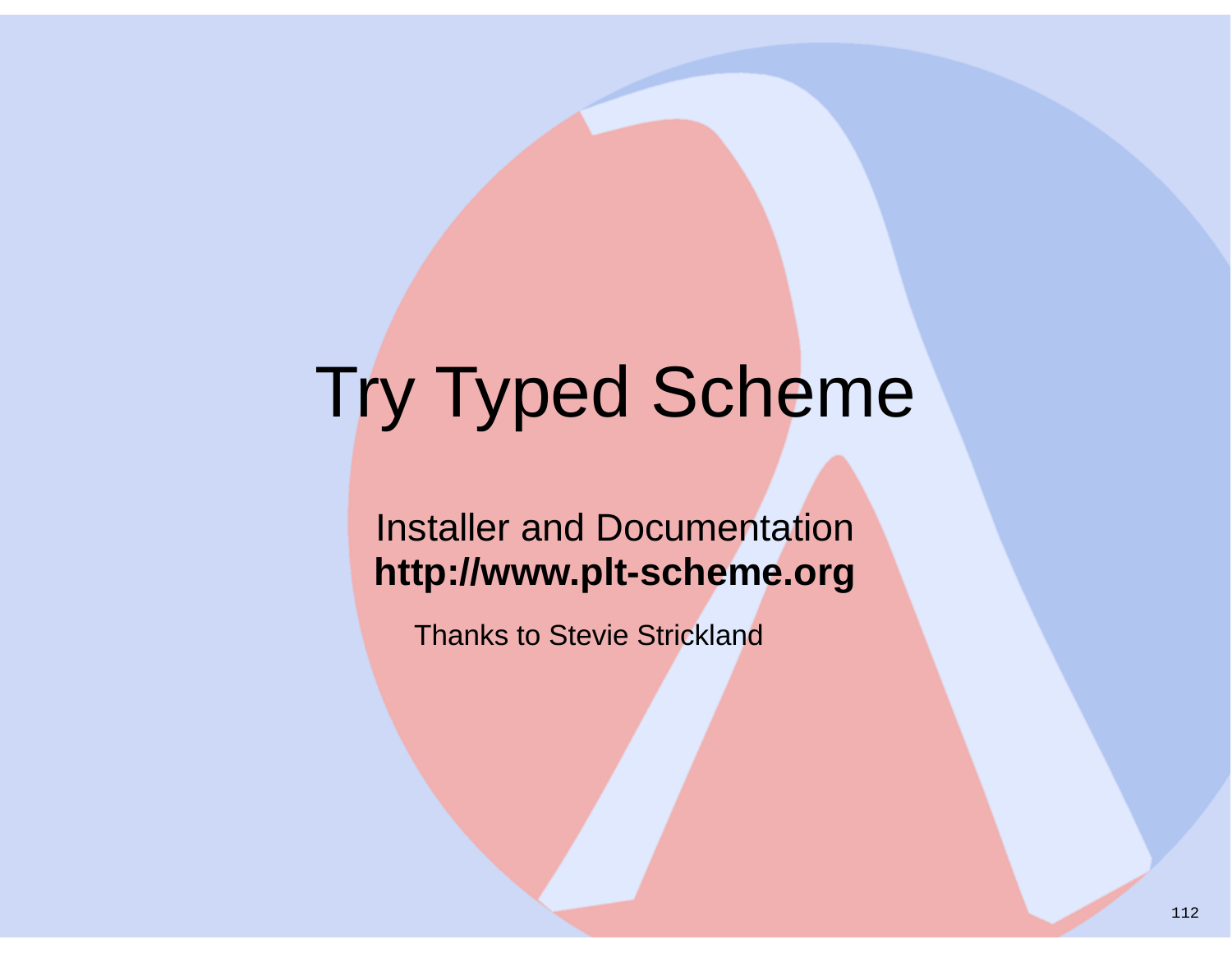### Installer and Documentation**http://www.plt-scheme.org**

Thanks to Guy Steele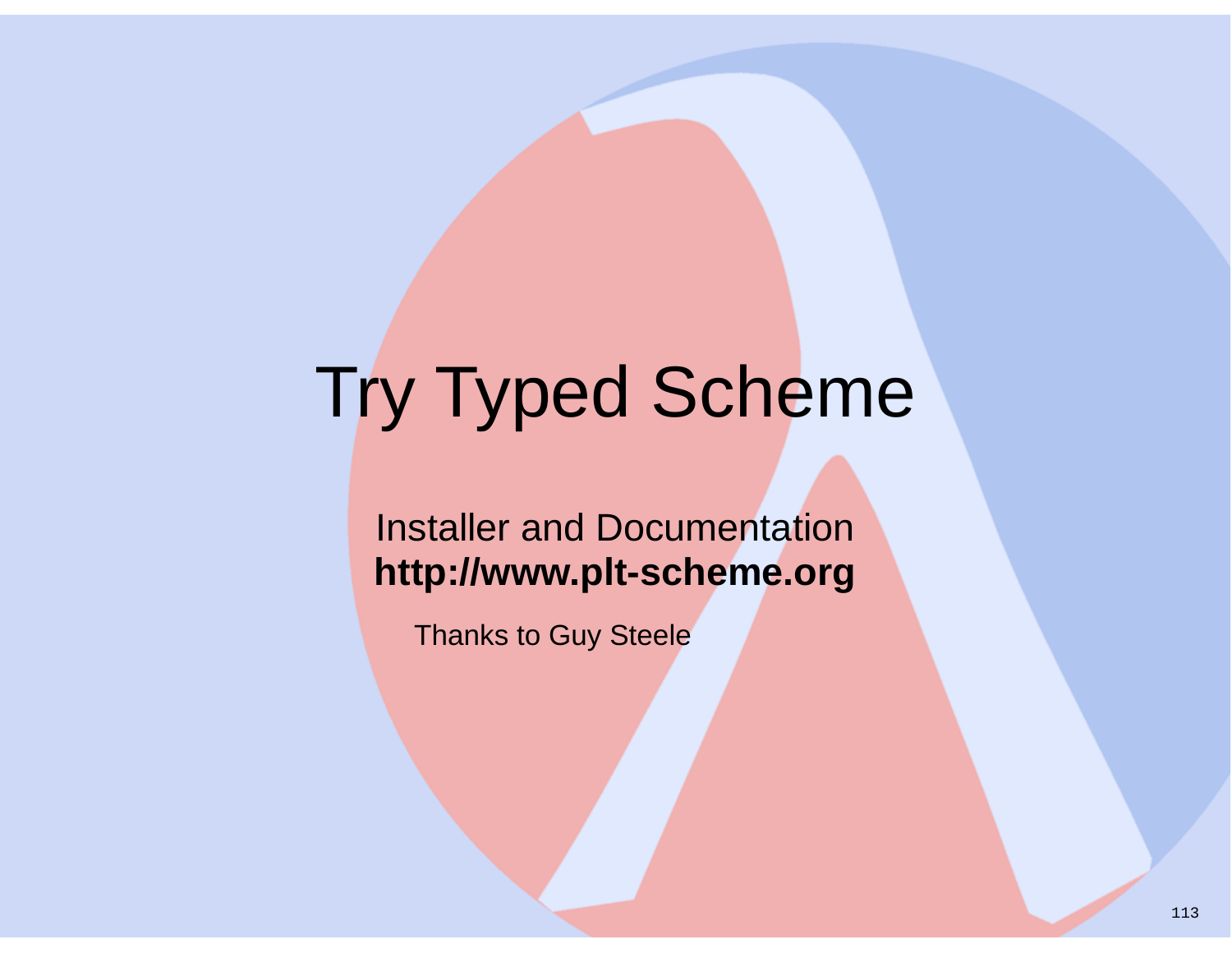Installer and Documentation**http://www.plt-scheme.org**

Thanks to Robby Findler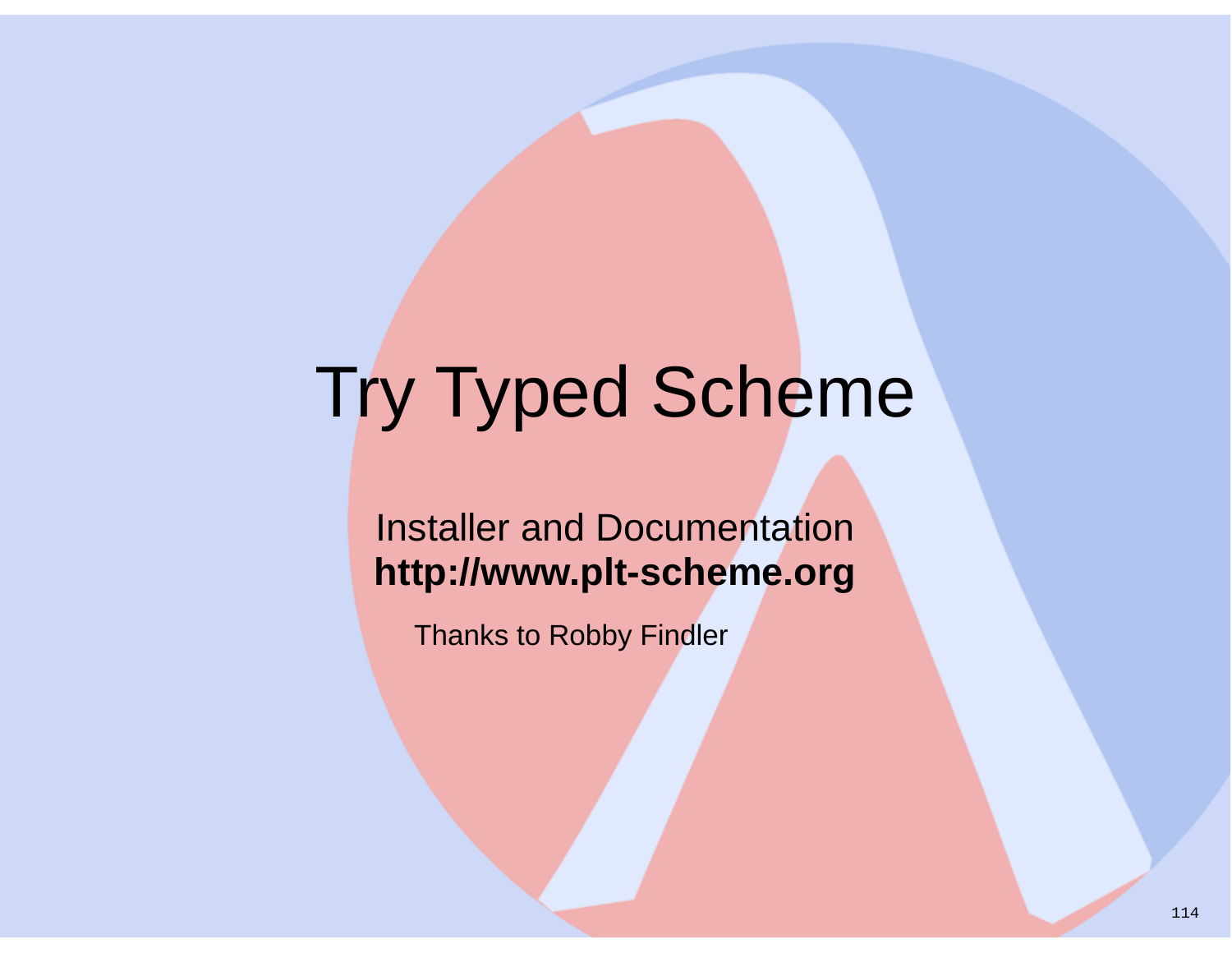Installer and Documentation**http://www.plt-scheme.org**

Thanks to Sukyoung Ryu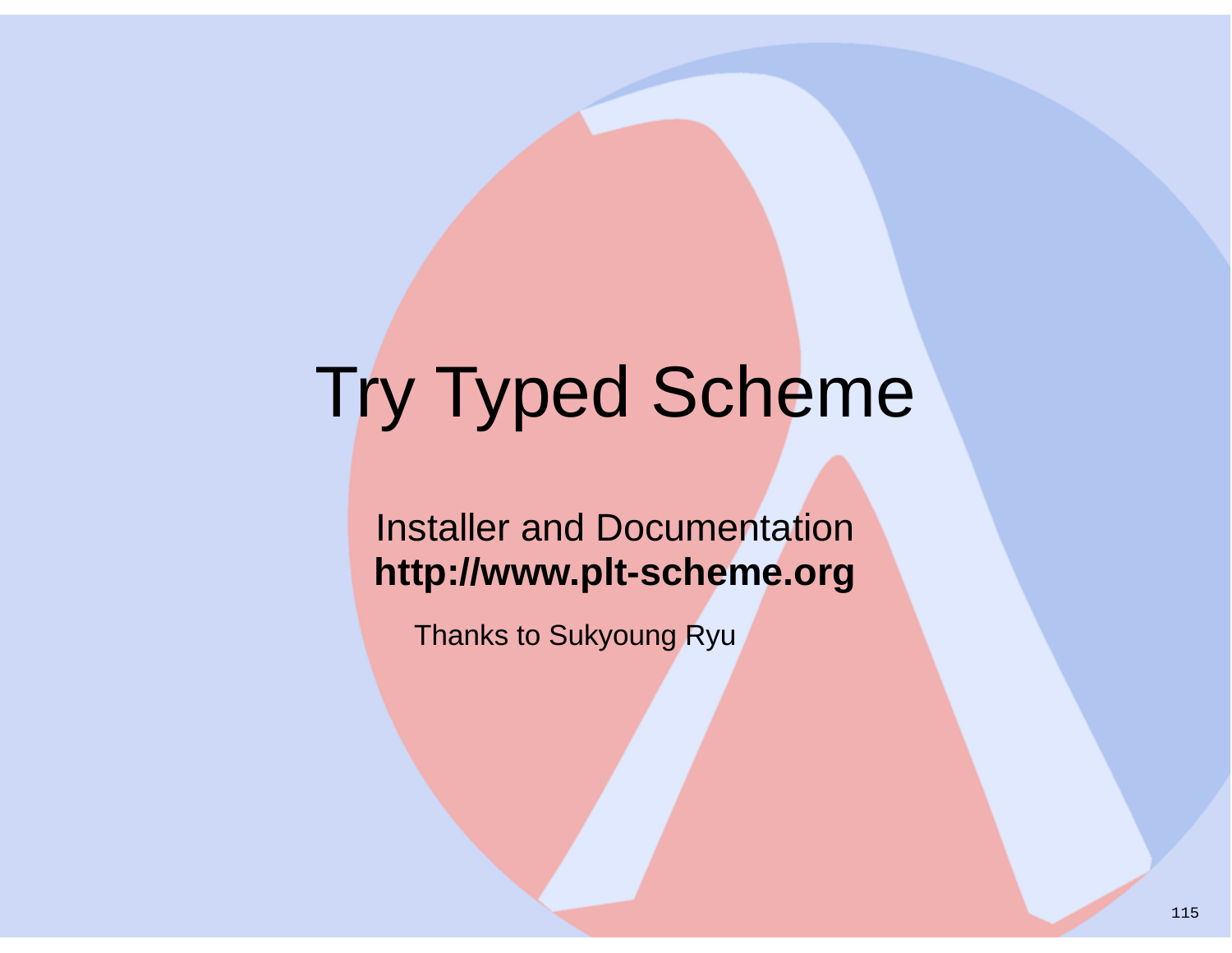#### Installer and Documentation**http://www.plt-scheme.org**

Thanks to Carl Eastlund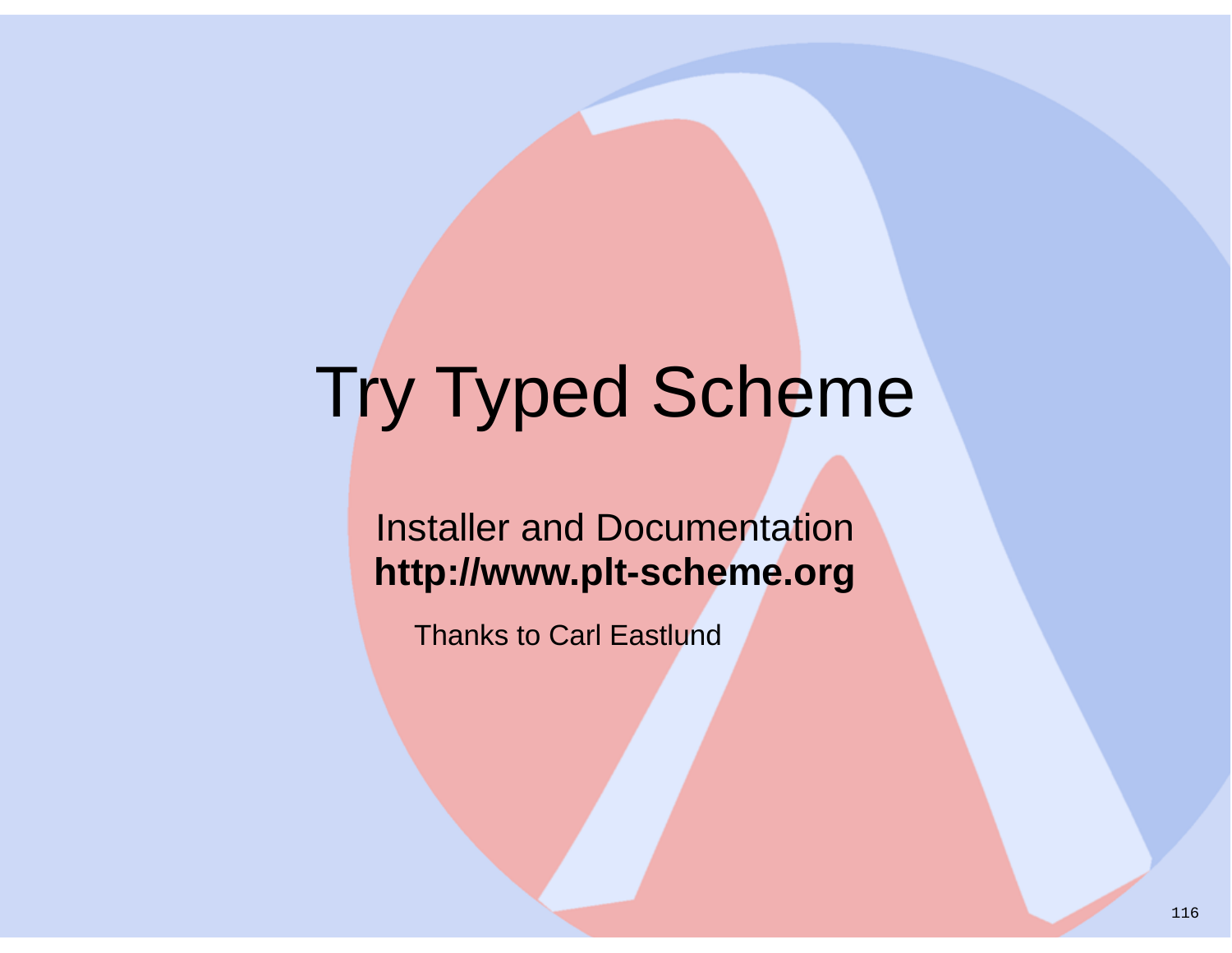### Installer and Documentation**http://www.plt-scheme.org**

Thanks to Eric Allen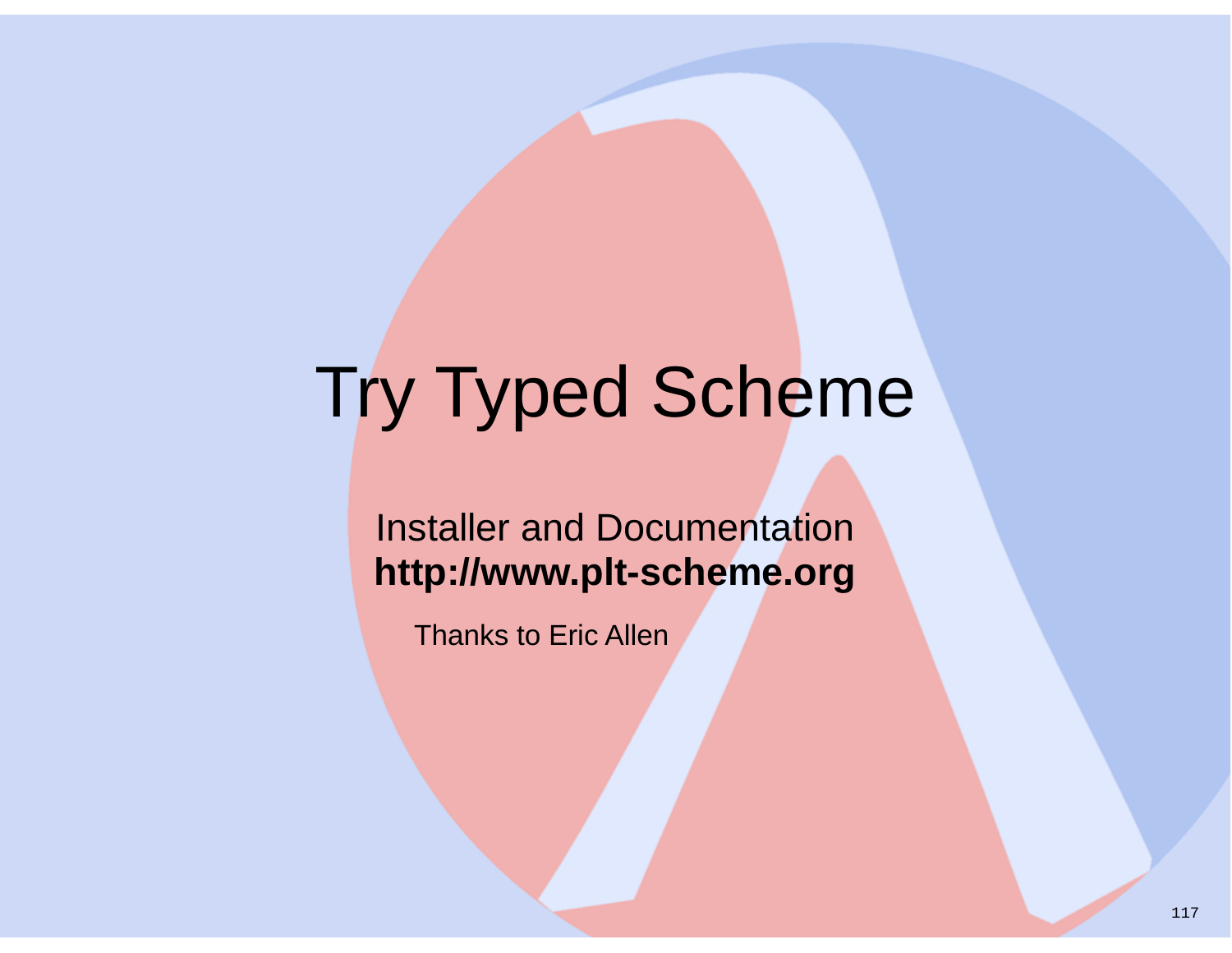#### Installer and Documentation**http://www.plt-scheme.org**

Thanks to Ivan Gazeau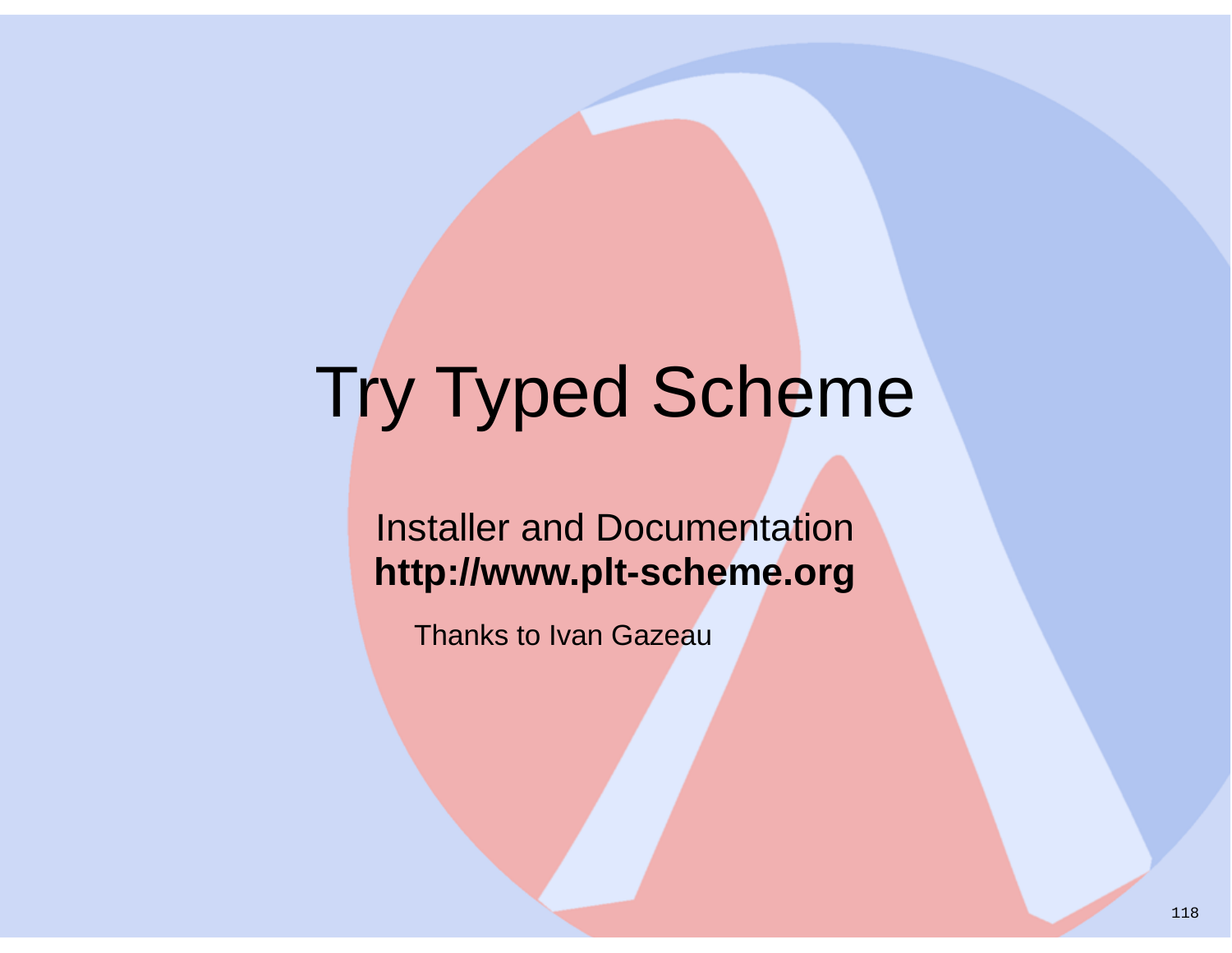### Installer and Documentation**http://www.plt-scheme.org**

Thanks to Katie Edmonds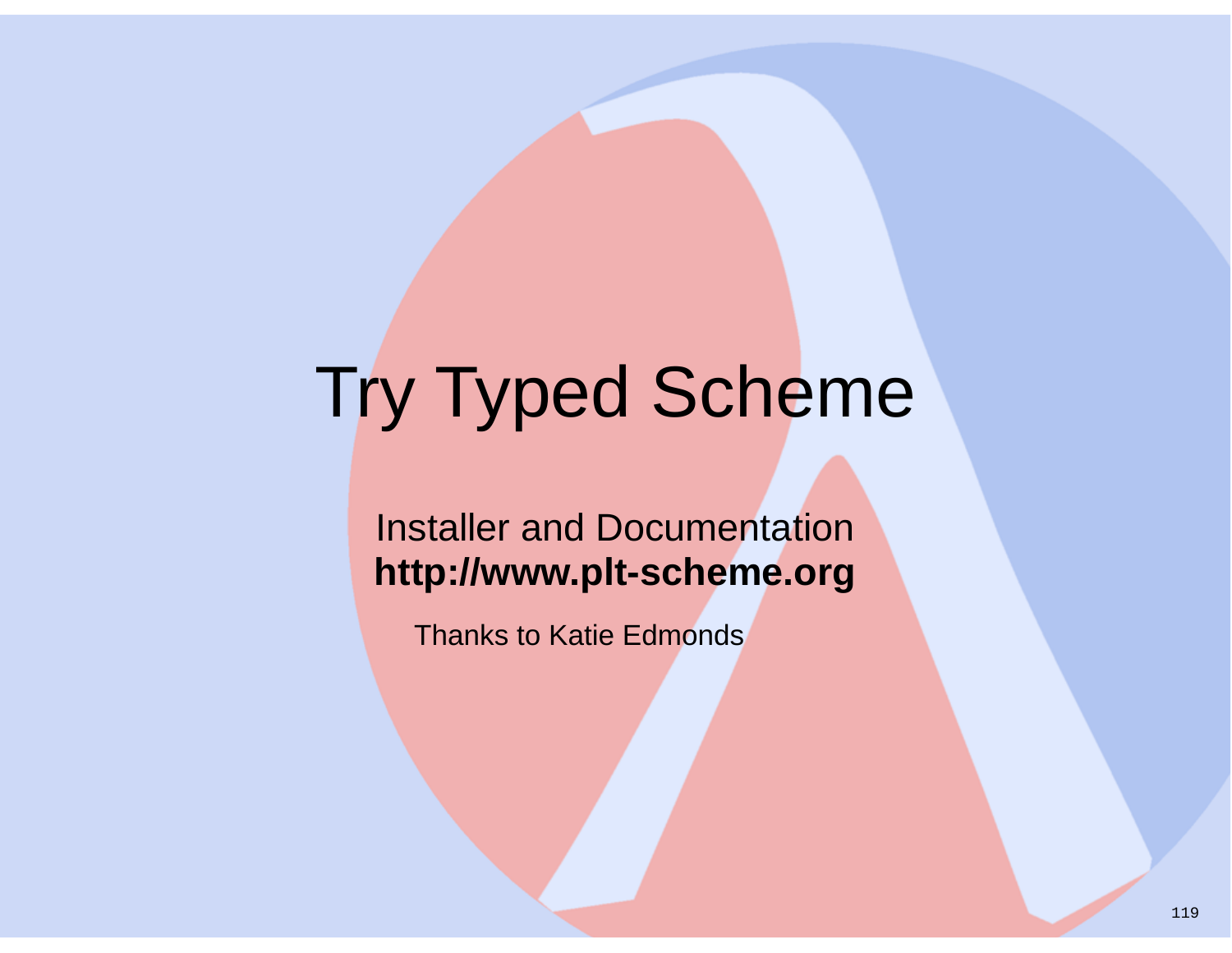### Installer and Documentation**http://www.plt-scheme.org**

Thanks to Mitch Wand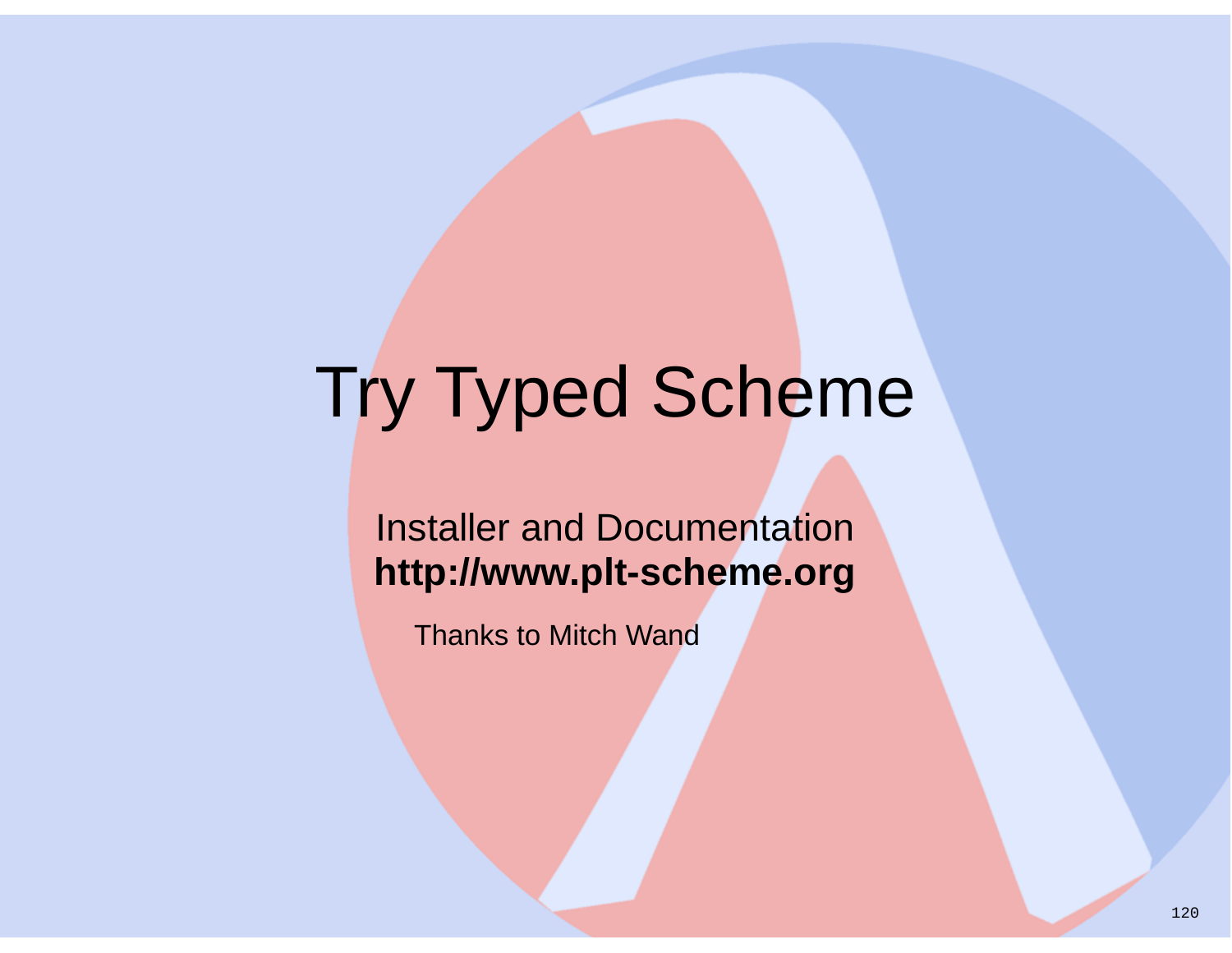#### Installer and Documentation**http://www.plt-scheme.org**

Thanks to Dave Herman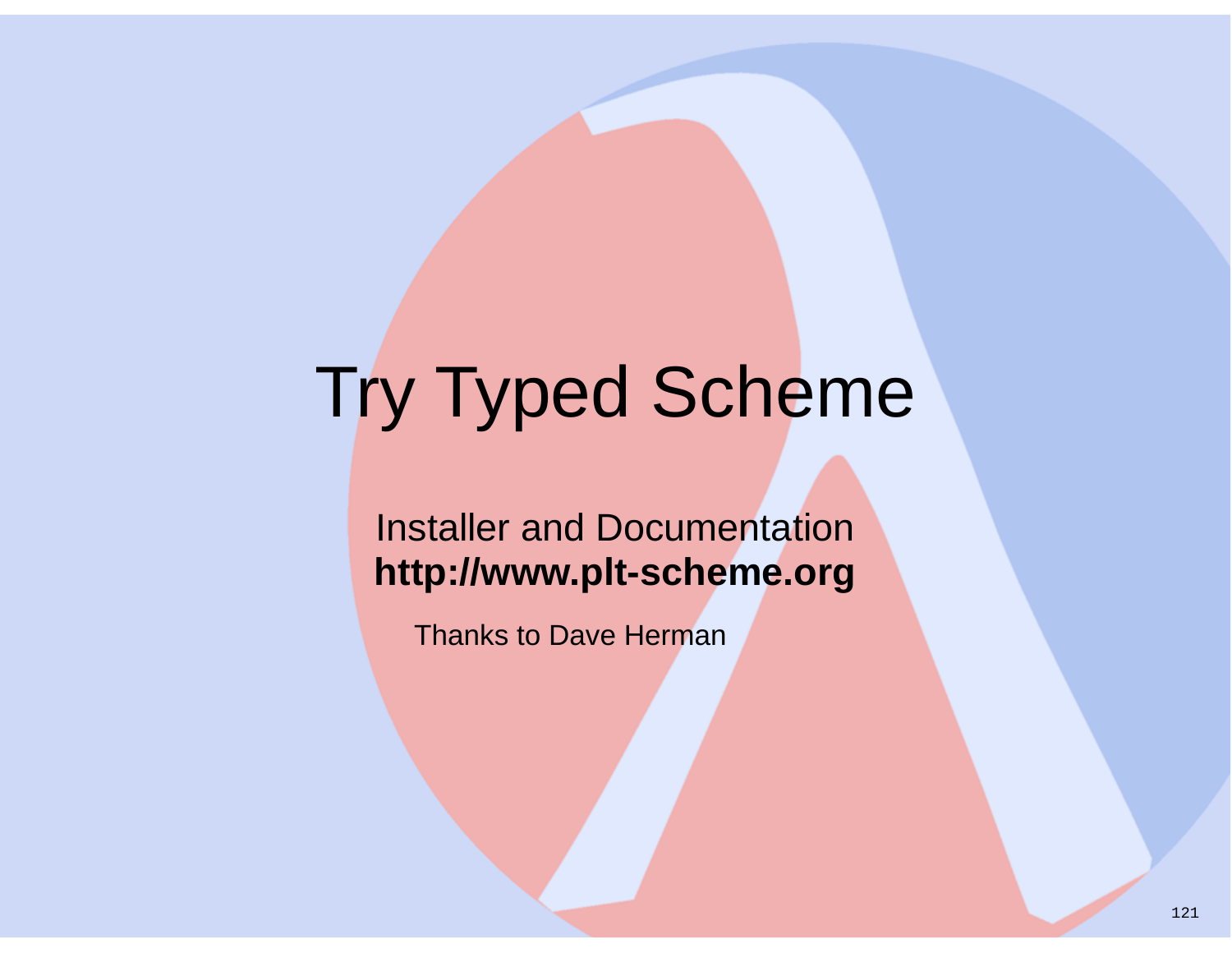#### Installer and Documentation**http://www.plt-scheme.org**

Thanks to Jan-Willem Maessen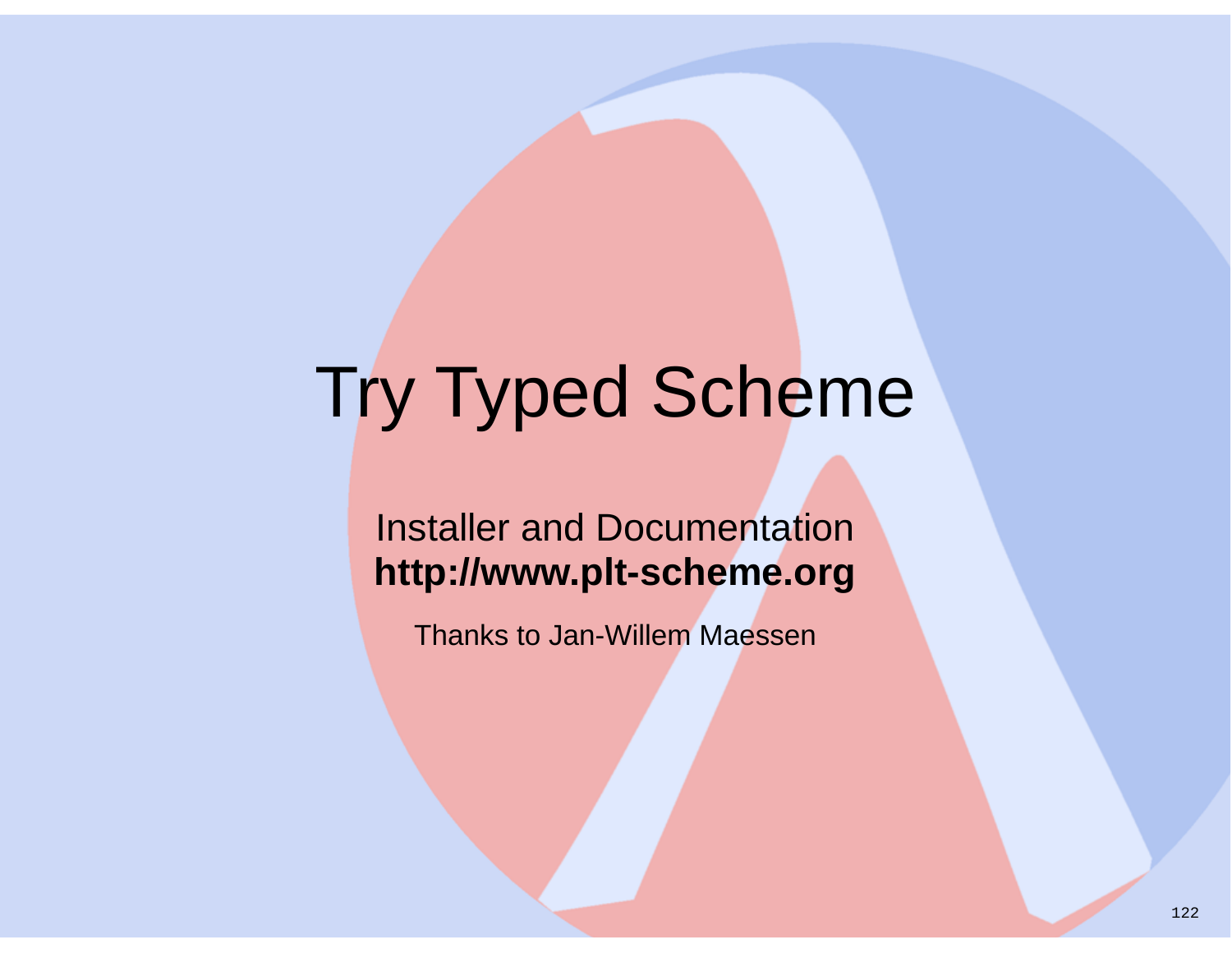#### Installer and Documentation**http://www.plt-scheme.org**

Thanks to Matthias Felleisen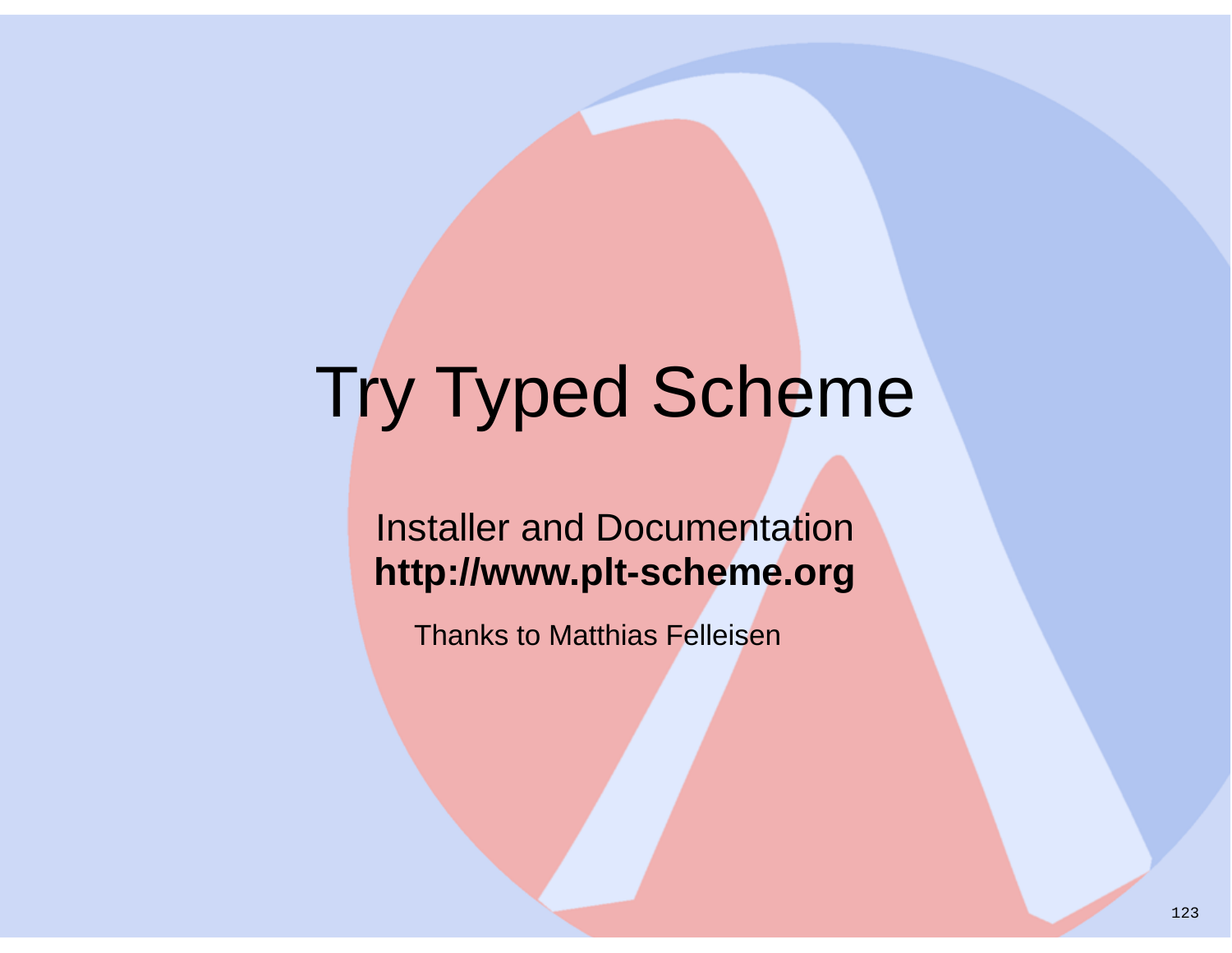### Installer and Documentation**http://www.plt-scheme.org**

Thanks to Ryan Culpepper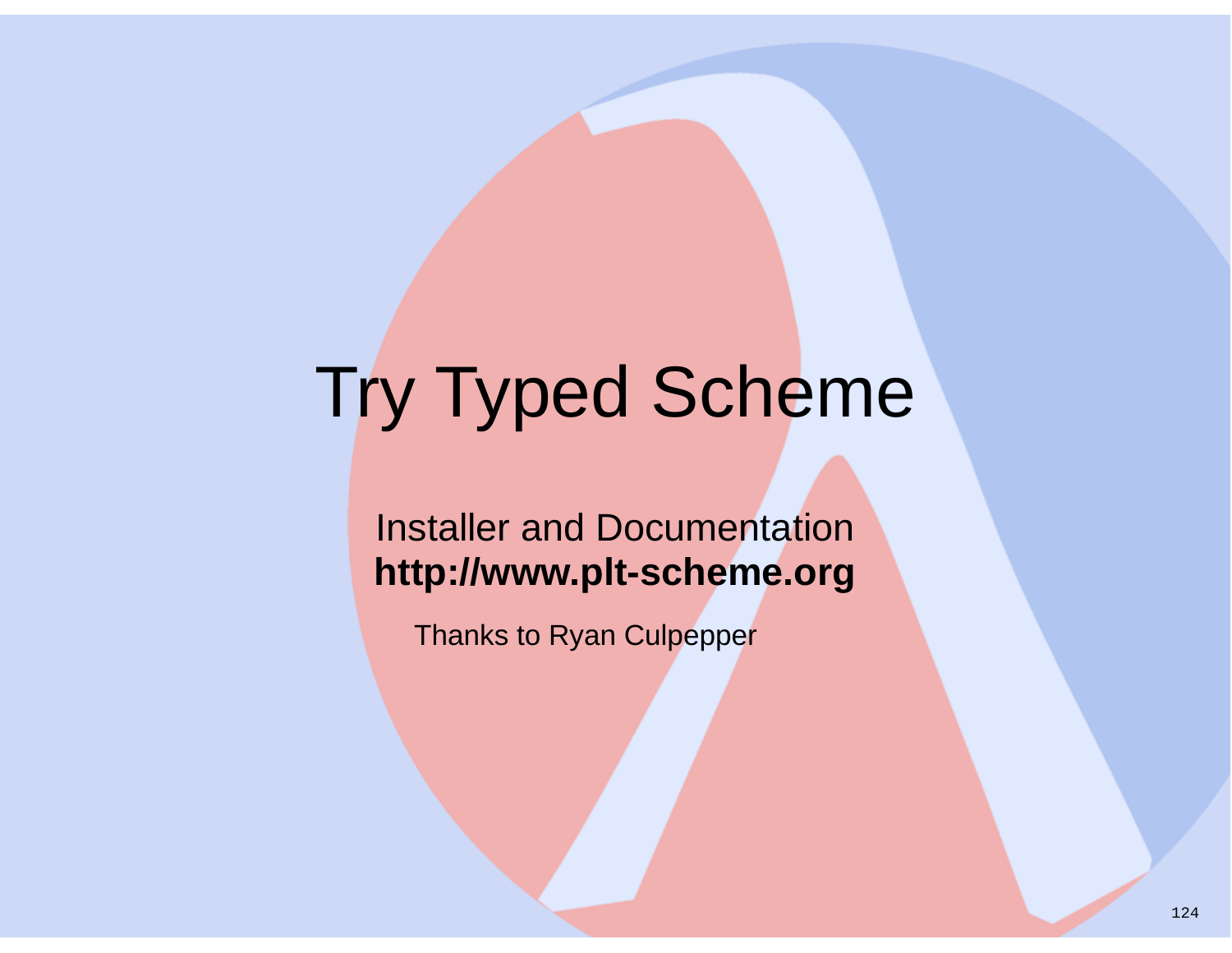### Installer and Documentation**http://www.plt-scheme.org**

Thanks to Vincent St-Amour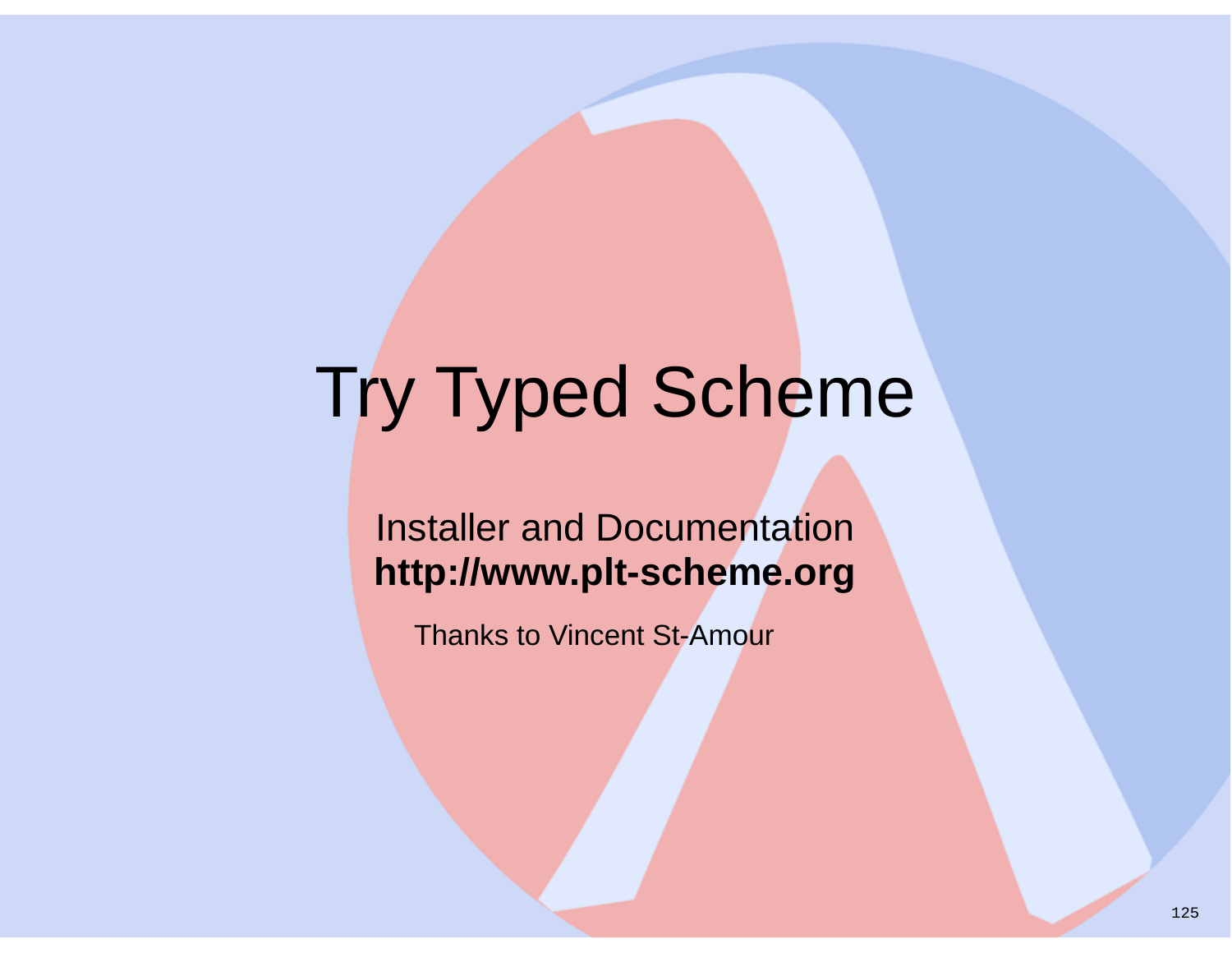### Installer and Documentation**http://www.plt-scheme.org**

Thanks to Jesse Tov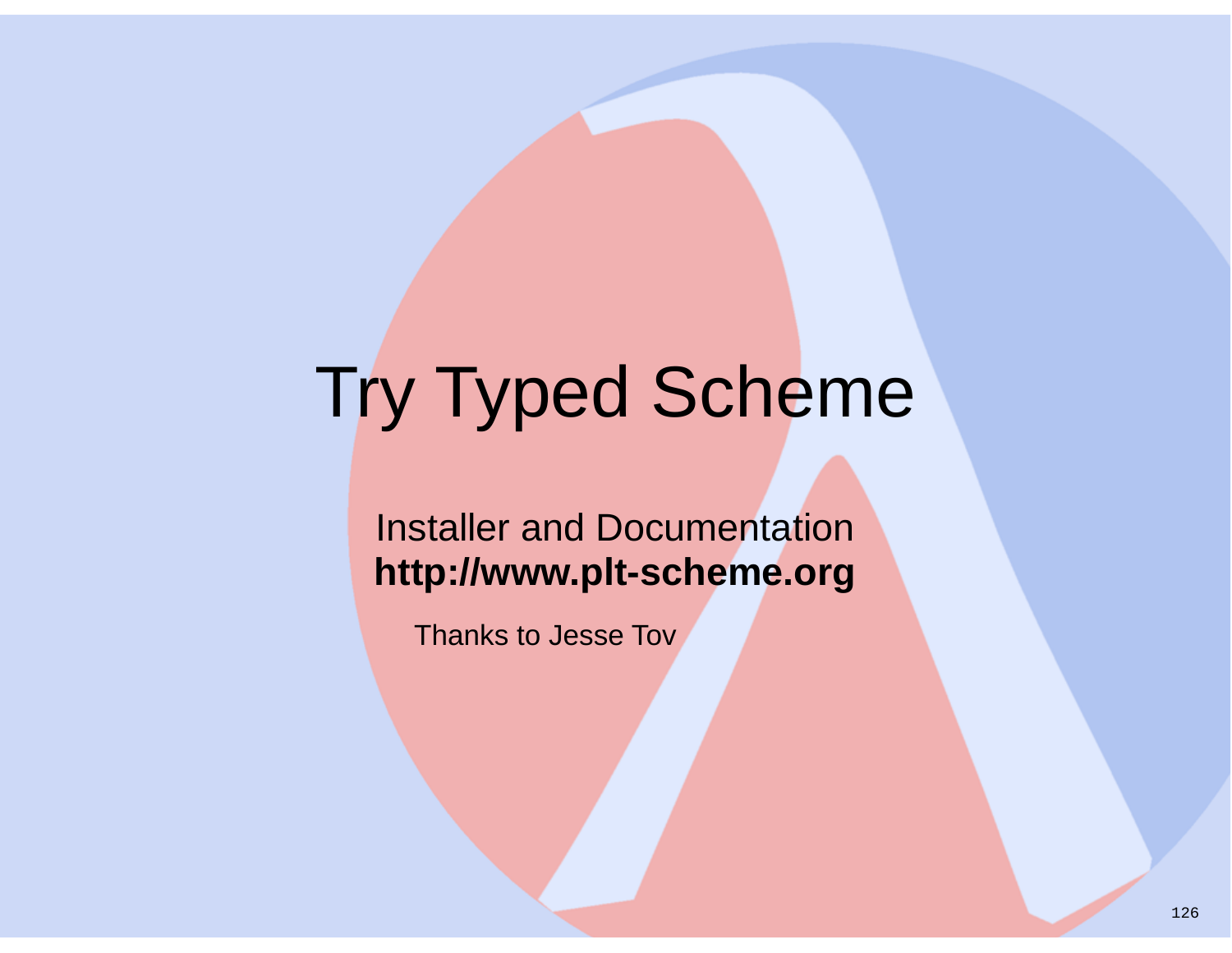#### Installer and Documentation**http://www.plt-scheme.org**

Thanks to Christine Flood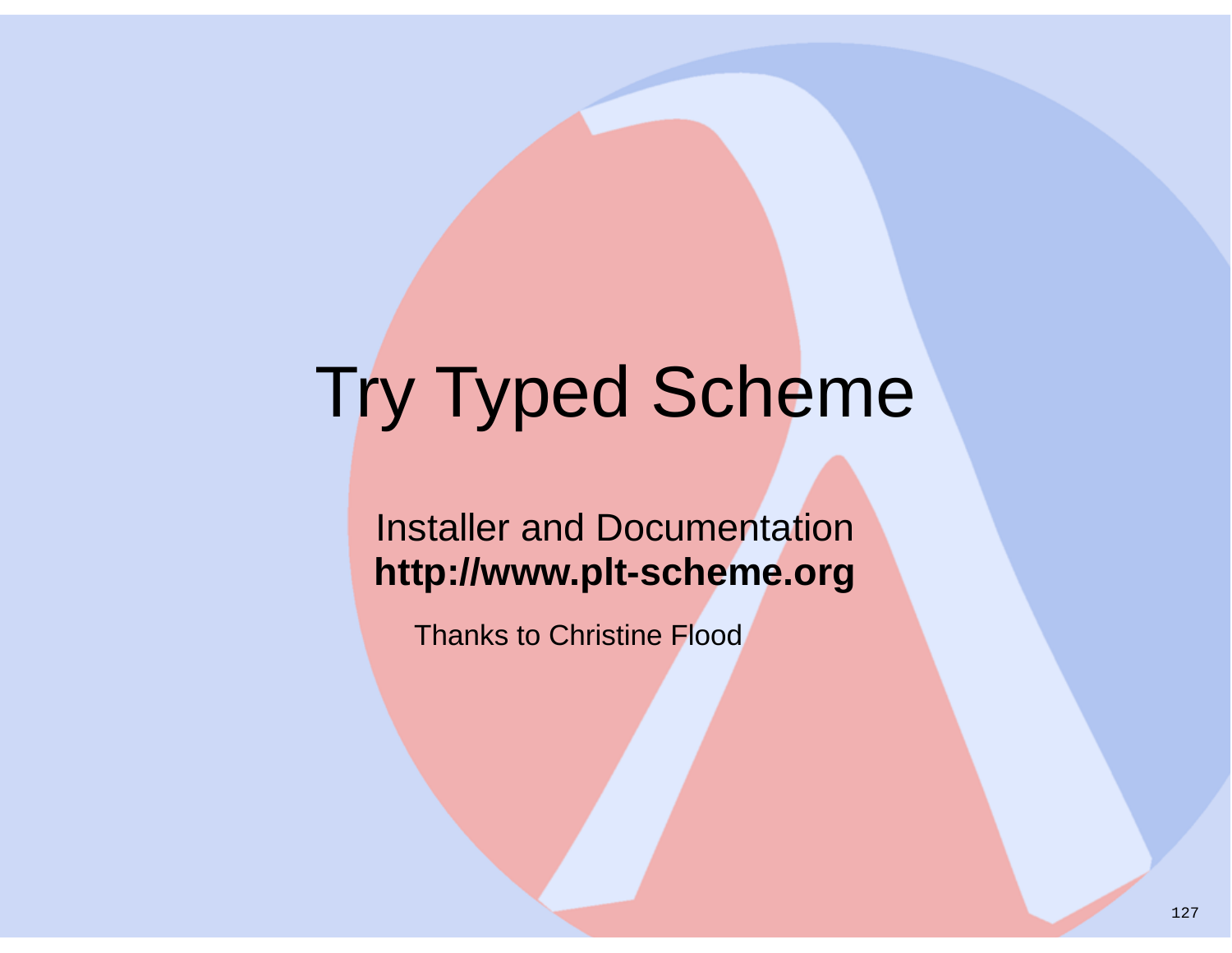#### Installer and Documentation**http://www.plt-scheme.org**

Thanks to Steve Hochstadt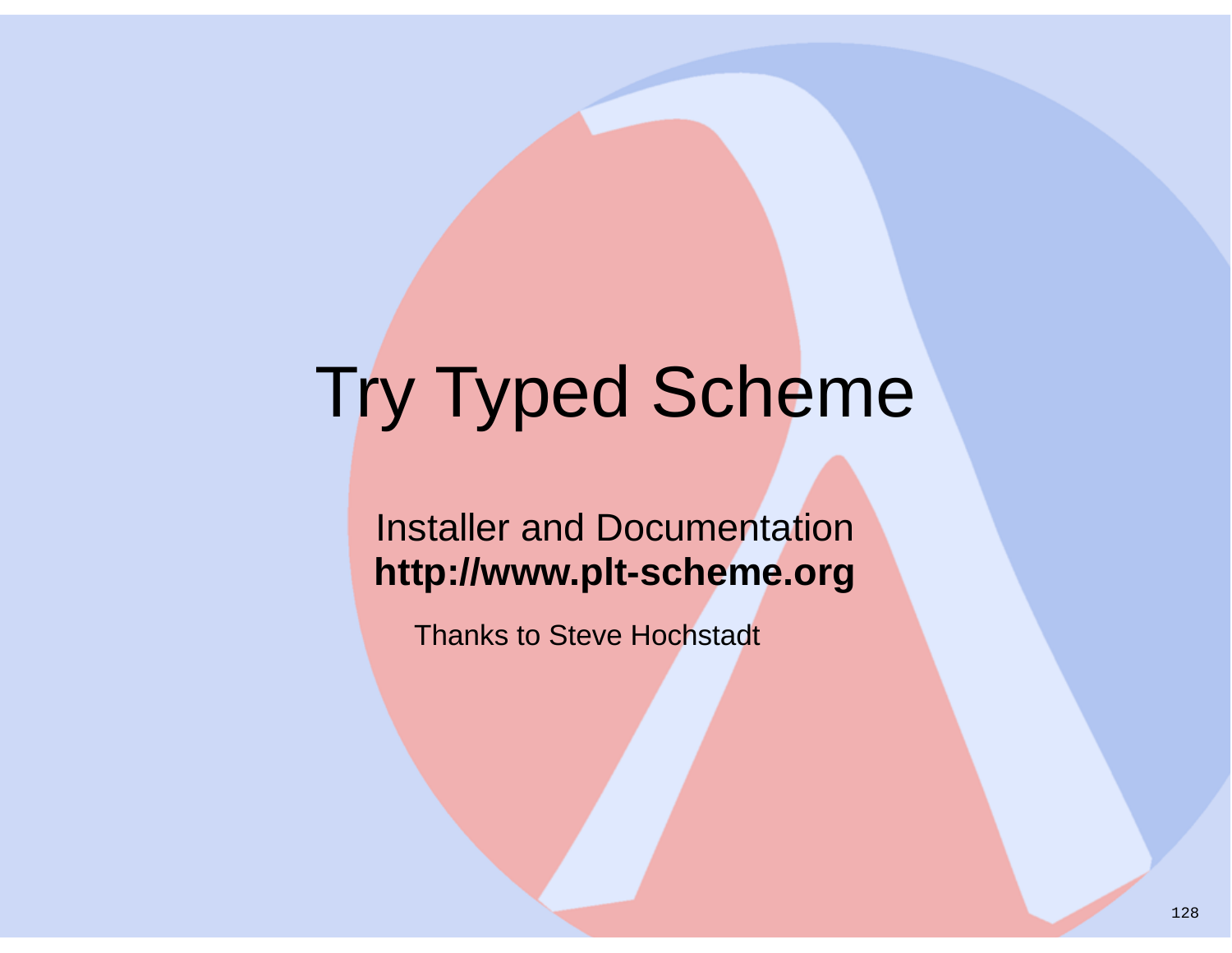#### Installer and Documentation**http://www.plt-scheme.org**

Thanks to David Chase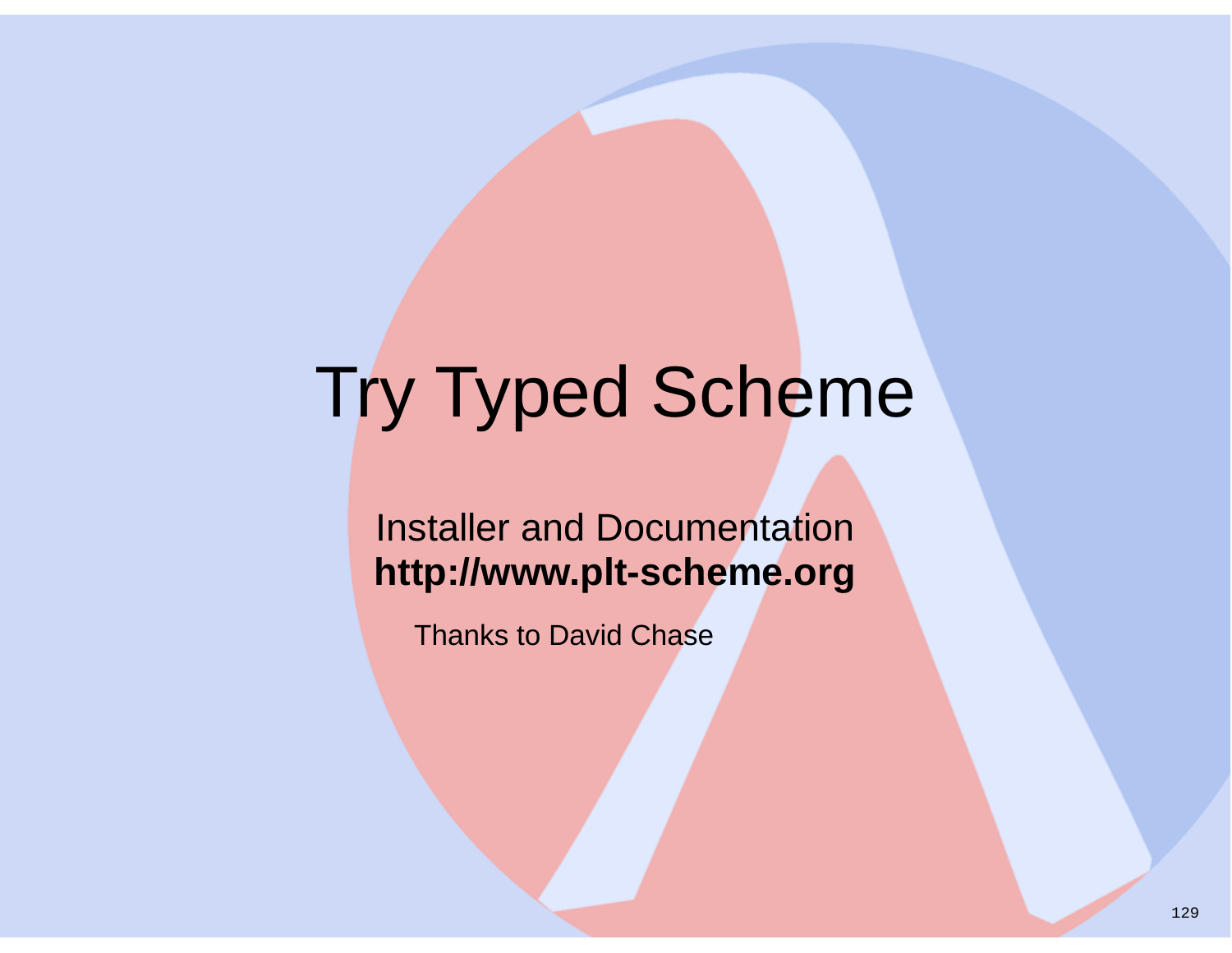### Installer and Documentation**http://www.plt-scheme.org**

Thanks to Elizabeth Tobin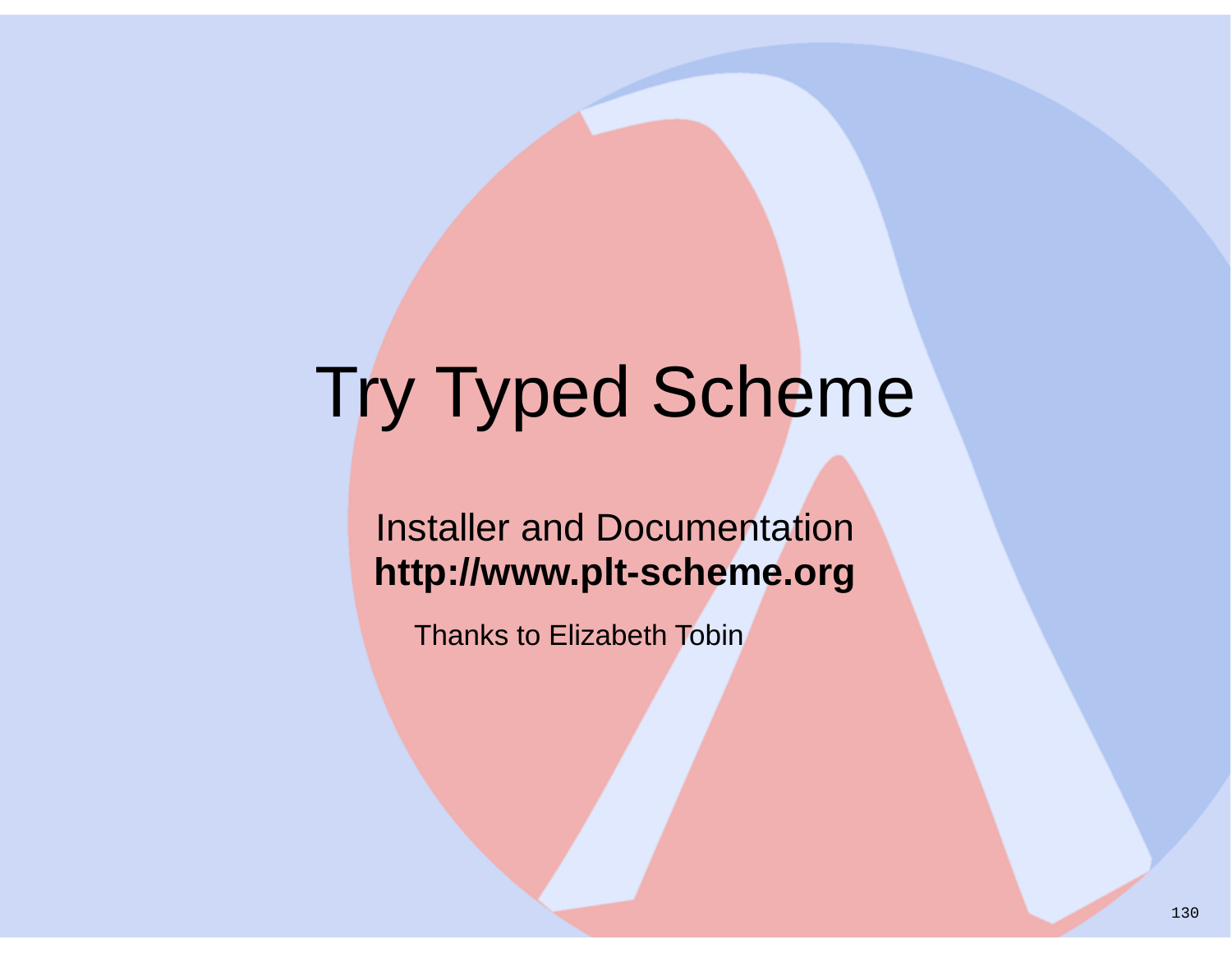### Installer and Documentation**http://www.plt-scheme.org**

Thanks to Victor Luchangco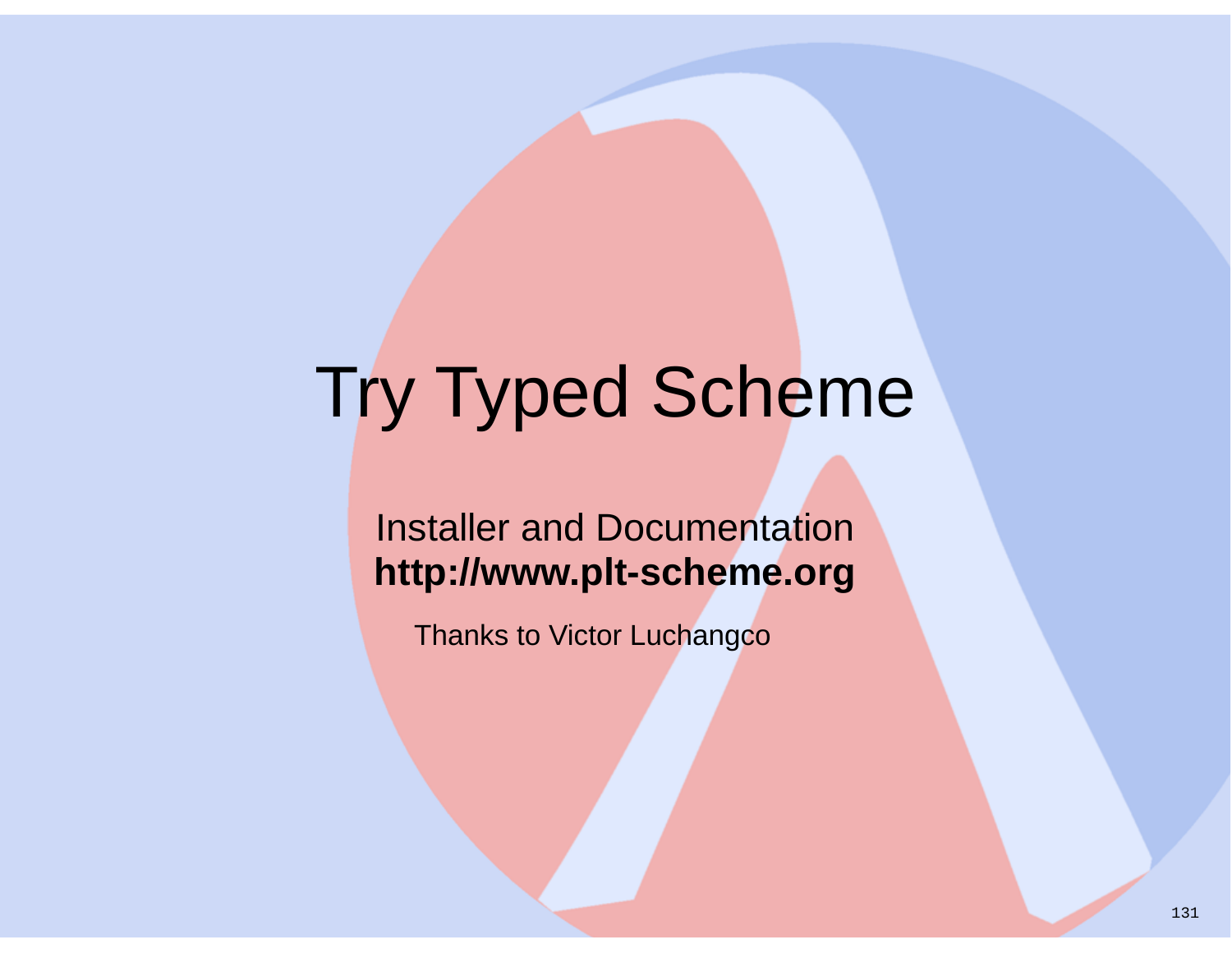### Installer and Documentation**http://www.plt-scheme.org**

Thanks to Ryan Culpepper